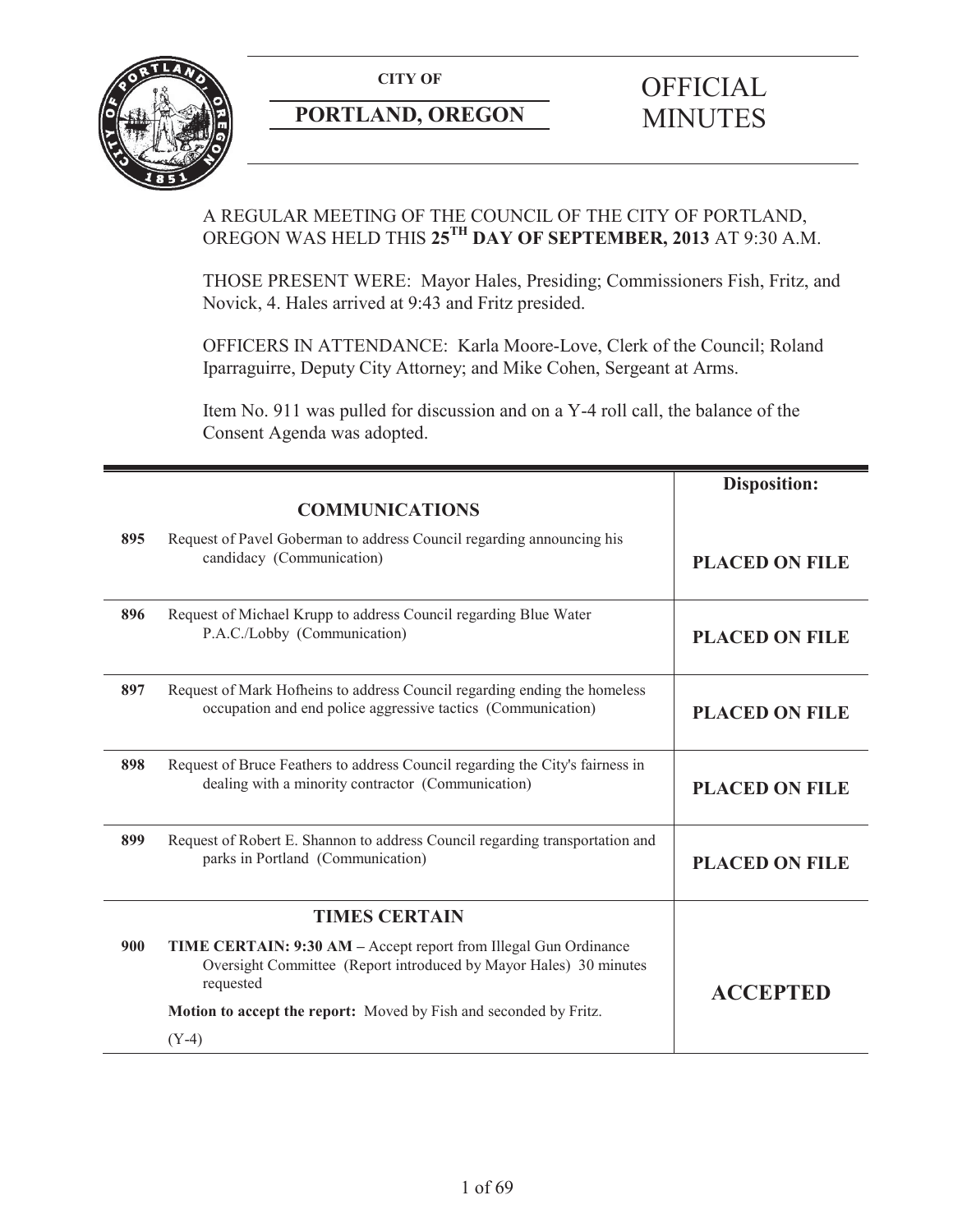| 901    | TIME CERTAIN: 10:00 AM - Proclaim October 1, 2013 to be Build<br>Gateway Green Day in Portland (Proclamation introduced by Mayor<br>Hales) 15 minutes requested                                                                                                       | <b>PLACED ON FILE</b> |
|--------|-----------------------------------------------------------------------------------------------------------------------------------------------------------------------------------------------------------------------------------------------------------------------|-----------------------|
|        | <b>CONSENT AGENDA - NO DISCUSSION</b>                                                                                                                                                                                                                                 |                       |
|        | <b>Mayor Charlie Hales</b>                                                                                                                                                                                                                                            |                       |
|        | <b>Bureau of Police</b>                                                                                                                                                                                                                                               |                       |
| $*902$ | Pay claim of Orion Cavins in the sum of \$8,887 involving the Police Bureau<br>(Ordinance)                                                                                                                                                                            | 186254                |
|        | $(Y-4)$                                                                                                                                                                                                                                                               |                       |
| $*903$ | Pay claim of Jenny Flory in the sum of \$18,349 involving the Police Bureau<br>(Ordinance)                                                                                                                                                                            | 186255                |
|        | $(Y-4)$                                                                                                                                                                                                                                                               |                       |
|        | <b>Office of Management and Finance</b>                                                                                                                                                                                                                               |                       |
| $*904$ | Authorize a contract with Arbitrage Compliance Specialists, Inc. for arbitrage<br>compliance services for a total not-to-exceed amount of \$200,000<br>(Ordinance; Contract No. 30003398)                                                                             | 186256                |
|        | $(Y-4)$                                                                                                                                                                                                                                                               |                       |
| $*905$ | Create a new Nonrepresented classification of Citywide Recreation Supervisor<br>and establish a compensation rate for this classification (Ordinance)                                                                                                                 | 186257                |
|        | $(Y-4)$                                                                                                                                                                                                                                                               |                       |
| *906   | Authorize a sole source contract with Online Enterprises Inc. dba Online<br>Business Systems, Inc. to implement an enterprise service bus and<br>associated interfaces to the RegJIN Records Management System for a<br>not-to-exceed amount of \$525,000 (Ordinance) | 186258                |
|        | $(Y-4)$                                                                                                                                                                                                                                                               |                       |
| 907    | Authorize Intergovernmental Agreement between the Office of Management<br>and Finance and the Portland Development Commission for debt<br>management services (Second Reading Agenda 881)                                                                             | 186259                |
|        | $(Y-4)$                                                                                                                                                                                                                                                               |                       |
| 908    | Authorize Intergovernmental Agreement between the Office of Management<br>and Finance and the Portland Development Commission for banking<br>services (Second Reading Agenda 882)                                                                                     | 186260                |
|        | $(Y-4)$                                                                                                                                                                                                                                                               |                       |
|        |                                                                                                                                                                                                                                                                       |                       |
|        | <b>Commissioner Dan Saltzman</b>                                                                                                                                                                                                                                      |                       |
|        | <b>Position No. 3</b>                                                                                                                                                                                                                                                 |                       |
|        | <b>Portland Fire &amp; Rescue</b>                                                                                                                                                                                                                                     |                       |
| 909    | Accept donation of Code-Stat 9 and LIFENET software and licenses from<br>Physio Control, Inc. to transmit data from emergency scenes to health care<br>providers (Second Reading Agenda 883)                                                                          | 186261                |
|        | $(Y-4)$                                                                                                                                                                                                                                                               |                       |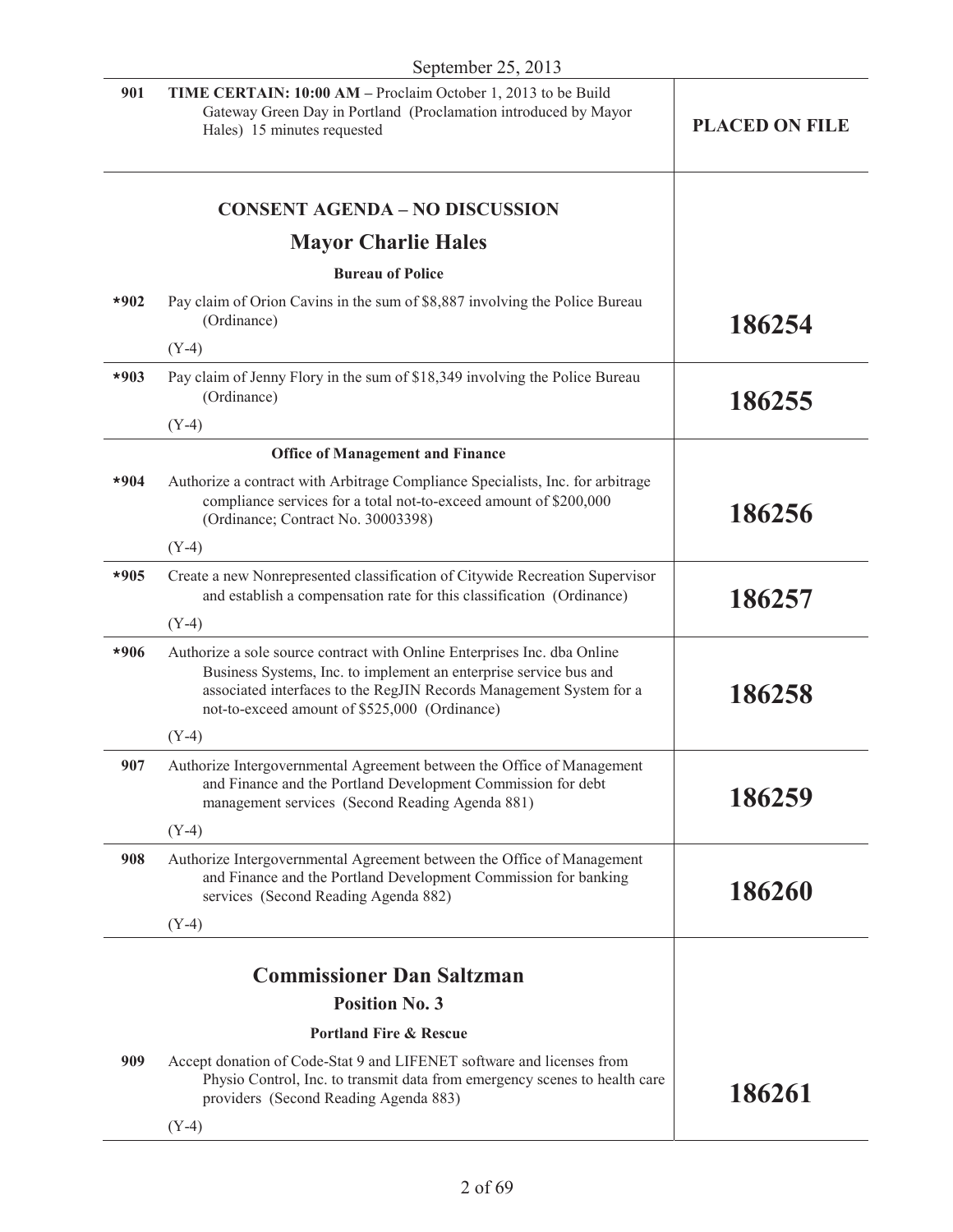|     | <b>Portland Housing Bureau</b>                                                                                                                                                                                                                            |                                                                                          |
|-----|-----------------------------------------------------------------------------------------------------------------------------------------------------------------------------------------------------------------------------------------------------------|------------------------------------------------------------------------------------------|
| 910 | Certify the Director and the Compliance Coordinator, or anyone acting as the<br>Director or the Compliance Coordinator, of the Portland Housing Bureau<br>as Certifying Officers for federally required environment review<br>certifications (Resolution) | 37033                                                                                    |
|     | $(Y-4)$                                                                                                                                                                                                                                                   |                                                                                          |
|     | <b>Commissioner Amanda Fritz</b>                                                                                                                                                                                                                          |                                                                                          |
|     | <b>Position No. 1</b>                                                                                                                                                                                                                                     |                                                                                          |
|     | <b>Portland Parks &amp; Recreation</b>                                                                                                                                                                                                                    |                                                                                          |
|     |                                                                                                                                                                                                                                                           |                                                                                          |
| 911 | Amend provisions relating to duties of the Golf Advisory Committee and<br>lifetime passes to golf program employees (Ordinance; amend Code<br>Chapter 3.86 and 20.20.030)                                                                                 | <b>PASSED TO</b><br><b>SECOND READING</b><br><b>OCTOBER 2, 2013</b><br>AT 9:30 AM        |
|     | <b>Commissioner Nick Fish</b>                                                                                                                                                                                                                             |                                                                                          |
|     | <b>Position No. 2</b>                                                                                                                                                                                                                                     |                                                                                          |
|     | <b>Bureau of Environmental Services</b>                                                                                                                                                                                                                   |                                                                                          |
| 912 | Amend contract with Hillsboro Landfill for multi-bureau contaminated media<br>disposal in the amount of \$1,000,000 (Ordinance; amend Contract No.<br>31000155)                                                                                           | <b>PASSED TO</b><br><b>SECOND READING</b><br><b>OCTOBER 2, 2013</b><br>AT 9:30 AM        |
| 913 | Authorize a Letter Agreement with the Oregon Department of Transportation in<br>the amount of \$10,000 to provide traffic control during work to abandon<br>sewer facilities on I-84 at the NE 12th St crossing (Ordinance)                               | <b>PASSED TO</b><br><b>SECOND READING</b><br><b>OCTOBER 2, 2013</b><br>AT 9:30 AM        |
| 914 | Authorize the contract and provide for payment for construction of SE 62nd &<br>Morrison Sewer Rehabilitation Project E09049 for \$1.5 million (Second<br>Reading Agenda 886)<br>$(Y-4)$                                                                  | 186262                                                                                   |
|     | <b>Water Bureau</b>                                                                                                                                                                                                                                       |                                                                                          |
| 915 | Authorize a Joint Funding Agreement with U.S. Geological Survey in the<br>amount of \$801,208 for Streamflow and Water Quality Monitoring<br>(Ordinance)                                                                                                  | <b>PASSED TO</b><br><b>SECOND READING</b><br><b>OCTOBER 2, 2013</b><br>AT 9:30 AM        |
|     | <b>REGULAR AGENDA</b>                                                                                                                                                                                                                                     |                                                                                          |
|     |                                                                                                                                                                                                                                                           |                                                                                          |
|     | <b>Mayor Charlie Hales</b>                                                                                                                                                                                                                                |                                                                                          |
|     | <b>Office of Management and Finance</b>                                                                                                                                                                                                                   |                                                                                          |
| 916 | Authorize revenue bonds for urban renewal areas (Ordinance)                                                                                                                                                                                               | <b>PASSED TO</b><br><b>SECOND READING</b><br><b>OCTOBER 2, 2013</b><br><b>AT 9:30 AM</b> |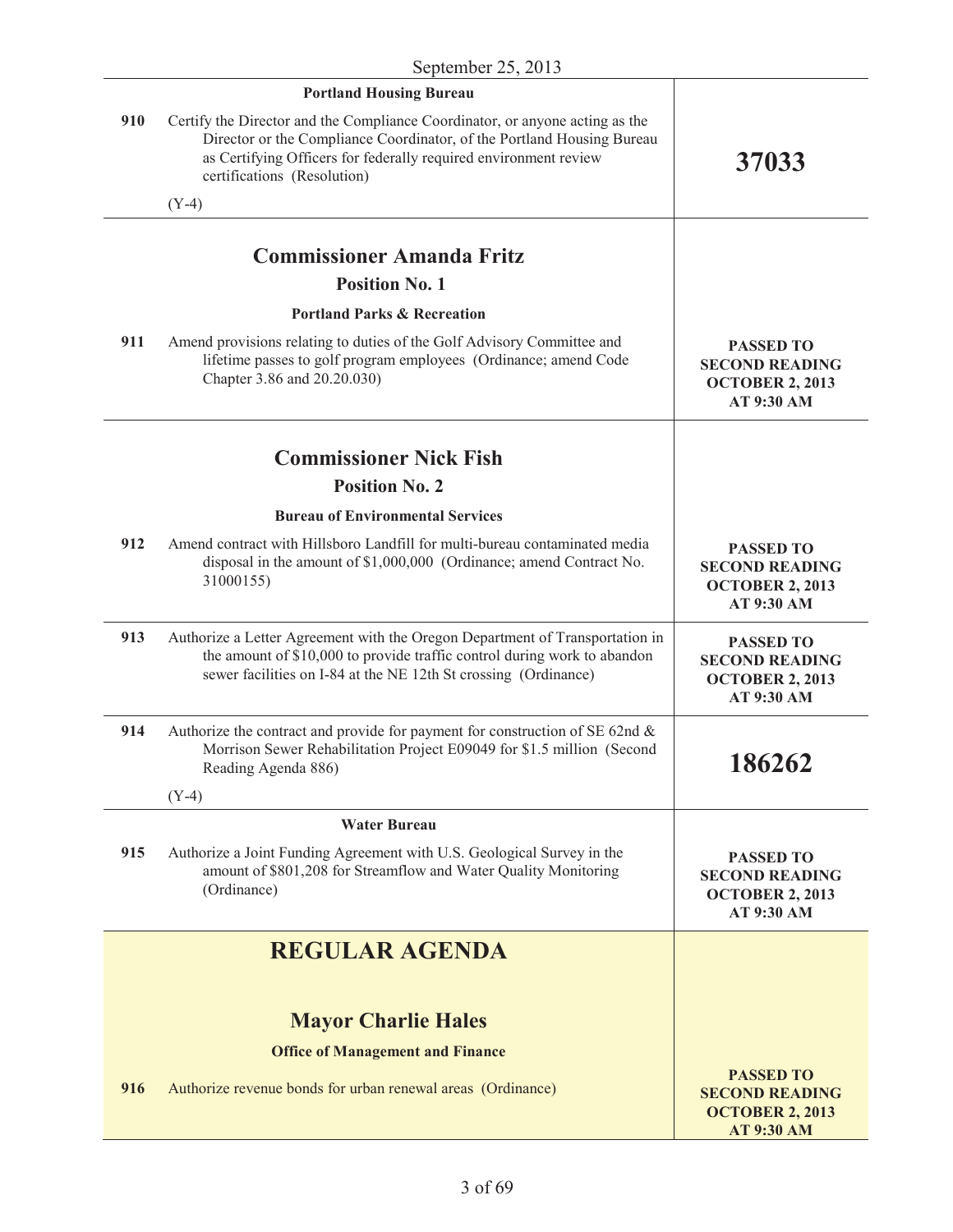| 917    | Amend the Visitor Facilities Intergovernmental Agreement with Multnomah<br>County and Metro and the Intergovernmental Amended Agreement<br>Regarding Consolidation of Regional Convention, Trade, Spectator and<br>Performing Arts Facilities with Metro (Second Reading Agenda 893;<br>amend Contract Nos. 51557 and 25921)                                          | 186263 |
|--------|-----------------------------------------------------------------------------------------------------------------------------------------------------------------------------------------------------------------------------------------------------------------------------------------------------------------------------------------------------------------------|--------|
|        | $(Y-3; N-1$ Novick)                                                                                                                                                                                                                                                                                                                                                   |        |
|        | <b>Commissioner Steve Novick</b><br><b>Position No. 4</b>                                                                                                                                                                                                                                                                                                             |        |
|        | <b>Bureau of Transportation</b>                                                                                                                                                                                                                                                                                                                                       |        |
| 918    | Vacate a portion of SW Fairview Blvd at SW Champlain Dr subject to certain<br>conditions and reservations (Second Reading Agenda 888; VAC-10081)                                                                                                                                                                                                                      | 186264 |
| 919    | $(Y-4)$<br>Authorize the Director of the Bureau of Transportation to issue a quitclaim<br>deed for a portion of SW Fairview Blvd at SW Champlain Dr (Second<br>Reading Agenda 889)                                                                                                                                                                                    | 186265 |
|        | $(Y-4)$                                                                                                                                                                                                                                                                                                                                                               |        |
|        | <b>Commissioner Amanda Fritz</b>                                                                                                                                                                                                                                                                                                                                      |        |
|        | <b>Position No. 1</b>                                                                                                                                                                                                                                                                                                                                                 |        |
|        | <b>Portland Parks &amp; Recreation</b>                                                                                                                                                                                                                                                                                                                                |        |
| $*920$ | Approve findings and authorize exemptions to competitive bidding<br>requirements, waive performance and payment bonds, authorize execution<br>of a Development Agreement with Peregrine Sports, LLC and authorize<br>Portland Parks and Recreation funding for the Delta Park Project<br>(Ordinance; repeal Ordinance No. 186059 and Ordinance No. 186142)<br>$(Y-4)$ | 186266 |
|        |                                                                                                                                                                                                                                                                                                                                                                       |        |
|        | <b>Commissioner Nick Fish</b>                                                                                                                                                                                                                                                                                                                                         |        |
|        | <b>Position No. 2</b>                                                                                                                                                                                                                                                                                                                                                 |        |
| 921    | Revise Pay and Park and Non-Pay Private Parking Facilities regulations<br>(Second Reading Agenda 890; amend Code Chapter 7.25)                                                                                                                                                                                                                                        | 186267 |
|        | $(Y-4)$                                                                                                                                                                                                                                                                                                                                                               |        |

At 12:00 p.m., Council recessed.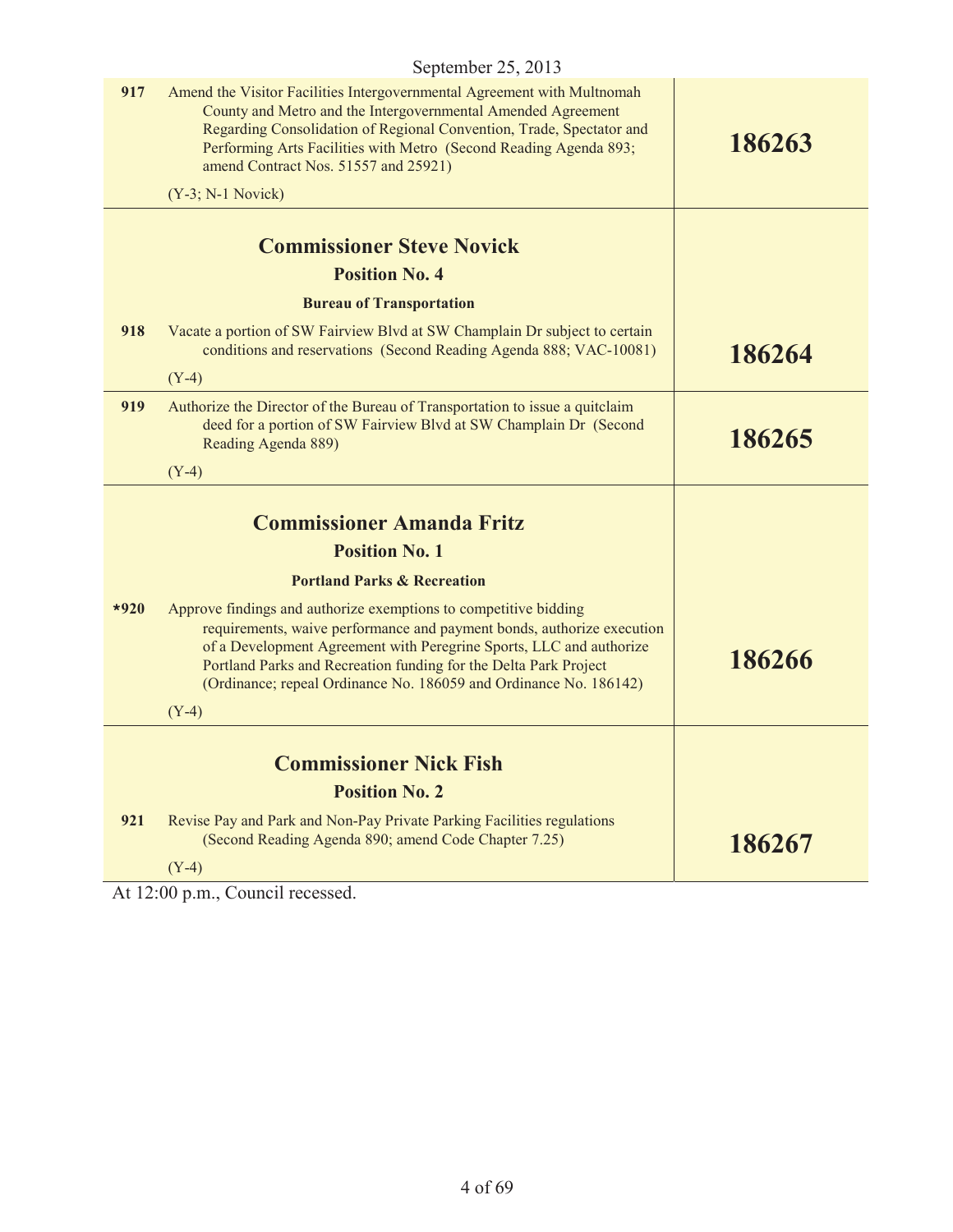## A RECESSED MEETING OF THE COUNCIL OF THE CITY OF PORTLAND, OREGON WAS HELD THIS **25TH DAY OF SEPTEMBER, 2013** AT 2:00 P.M.

THOSE PRESENT WERE: Mayor Hales, Presiding; Commissioners Fish, Fritz and Novick, 4. Fish arrived at 2:15 p.m.

OFFICERS IN ATTENDANCE: Karla Moore-Love, Clerk of the Council; Kathryn Beaumont, Chief Deputy Attorney and Linly Rees, Deputy City Attorney; and John Paolazzi, Sergeant at Arms.

|     |                                                                                                                                                                                                                                                                                                                                                                                                                                                                                                                                                                                                                                                                                                                                                                                                                                                                                                                                                                                         | Disposition:                                                                                                                   |
|-----|-----------------------------------------------------------------------------------------------------------------------------------------------------------------------------------------------------------------------------------------------------------------------------------------------------------------------------------------------------------------------------------------------------------------------------------------------------------------------------------------------------------------------------------------------------------------------------------------------------------------------------------------------------------------------------------------------------------------------------------------------------------------------------------------------------------------------------------------------------------------------------------------------------------------------------------------------------------------------------------------|--------------------------------------------------------------------------------------------------------------------------------|
| 922 | TIME CERTAIN: 2:00 PM – Consider the proposal of Don Goldberg of The<br>Trust for Public Lands and the recommendation from the Hearings Officer<br>for approval, to change the Comprehensive Plan Map designation from<br>Open Space to Industrial Sanctuary and the Zoning Map designation from<br>OS Open Space to IG2 General Industrial 2 for the Northern Parcel, and a<br>Zoning Map Amendment to modify Environmental Protection and<br>Environmental Conservation overlay zones on the site known as the<br>Colwood National Golf Course, in the vicinity of NE Alderwood Rd and<br>NE Cornfoot Rd (Hearing; LU 12-213885 CP ZC EN) 2.5 hours<br>requested for items 922 and 923<br>Motion to tentatively accept the Hearings Officer's decision with the<br>ordinance amendments previously adopted and potentially some<br>amendments to the findings after further consultation with the<br>Sumner Neighborhood Association: Moved by Fritz and seconded by<br>Fish. $(Y-4)$ | <b>CONTINUED TO</b><br><b>OCTOBER 23, 2013</b><br><b>AT 2:00 PM</b><br><b>TIME CERTAIN</b><br><b>AS AMENDED</b>                |
| 923 | Amend the Comprehensive Plan Map designation and change zoning of<br>property in the vicinity of NE Alderwood Rd and NE Cornfoot Rd, the<br>northern portion of the site known as the Colwood National Golf Course<br>property, at the request of Don Goldberg of The Trust for Public Lands<br>(Ordinance introduced by Commissioner Fritz; LU 12-213885 CP ZC<br>EN<br>Motion to accept amendments from the Hearings Officer to amend<br>Directive 'a' with added Condition K, replace Directive b.5.B and C,<br>add Condition K from PBOT, amend Finding 2b and Directive b2 to<br>substitute General Industrial 2 for General Industrial 1: Moved by<br>Fritz and seconded by Fish. (Y-4)                                                                                                                                                                                                                                                                                           | <b>PASSED TO</b><br><b>SECOND READING</b><br><b>AS AMENDED</b><br><b>OCTOBER 23, 2013</b><br>AT 2:00 PM<br><b>TIME CERTAIN</b> |

At 4:29 p.m., Council recessed.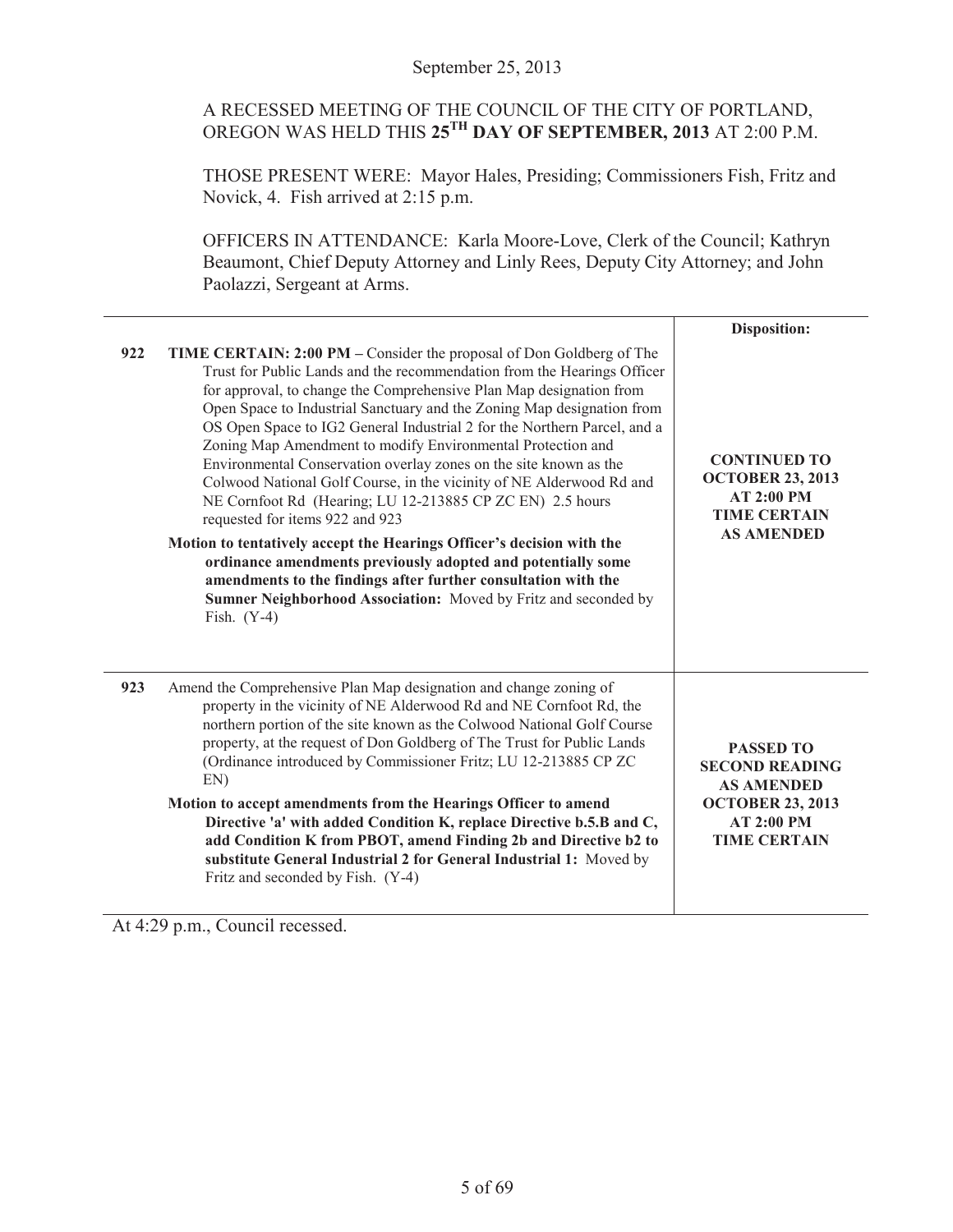#### September 26, 2013 A RECESSED MEETING OF THE COUNCIL OF THE CITY OF PORTLAND, OREGON WAS HELD THIS **26TH DAY OF SEPTEMBER, 2013** AT 2:00 P.M.

THOSE PRESENT WERE: Mayor Hales, Presiding; Commissioners Fish, Fritz and Novick, 4.

OFFICERS IN ATTENDANCE: Karla Moore-Love, Clerk of the Council; Kathryn Beaumont, Chief Deputy Attorney; and Wayne Dykes, Sergeant at Arms.

|     | 924 TIME CERTAIN: 2:00 PM – Consider the proposal of Legacy Health System<br>and the recommendation from the Hearings Officer for approval, to<br>change the Comprehensive Plan Map designation from Industrial<br>Sanctuary to Institutional Campus and the Zoning Map designation from<br>IG1 General Industrial 1 to IRd Institutional Residential, with a design<br>overlay for property in the vicinity of N Kerby Ave near N Stanton St<br>(Hearing; LU 13-146707 CP ZC) 1 hour requested for items 924 and 925<br>Motion to accept the Hearings Officer's recommendation; continue to<br>October 2, 2013 at 9:30 am: Moved by Fritz and seconded by Fish.<br>$(Y-4)$ | Disposition:<br><b>ACCEPT</b><br><b>HEARINGS OFFICER'S</b><br><b>RECOMMENDATION;</b><br><b>CONTINUE TO</b><br><b>OCTOBER 2, 2013</b><br><b>AT 9:30 AM</b> |
|-----|-----------------------------------------------------------------------------------------------------------------------------------------------------------------------------------------------------------------------------------------------------------------------------------------------------------------------------------------------------------------------------------------------------------------------------------------------------------------------------------------------------------------------------------------------------------------------------------------------------------------------------------------------------------------------------|-----------------------------------------------------------------------------------------------------------------------------------------------------------|
| 925 | Amend the Comprehensive Plan Map designation and change zoning of<br>property in the vicinity of N Kerby Ave near N Stanton St at the request<br>of Legacy Health System (Ordinance introduced by Commissioner Fritz;<br>LU 13-146707 CP ZC)                                                                                                                                                                                                                                                                                                                                                                                                                                | <b>PASSED TO</b><br><b>SECOND READING</b><br><b>OCTOBER 2, 2013</b><br><b>AT 9:30 AM</b>                                                                  |

At 2:20 p.m., Council adjourned.

**LAVONNE GRIFFIN-VALADE**

Auditor of the City of Portland

By Karla Moore-Love Clerk of the Council

For a discussion of agenda items, please consult the following Closed Caption File.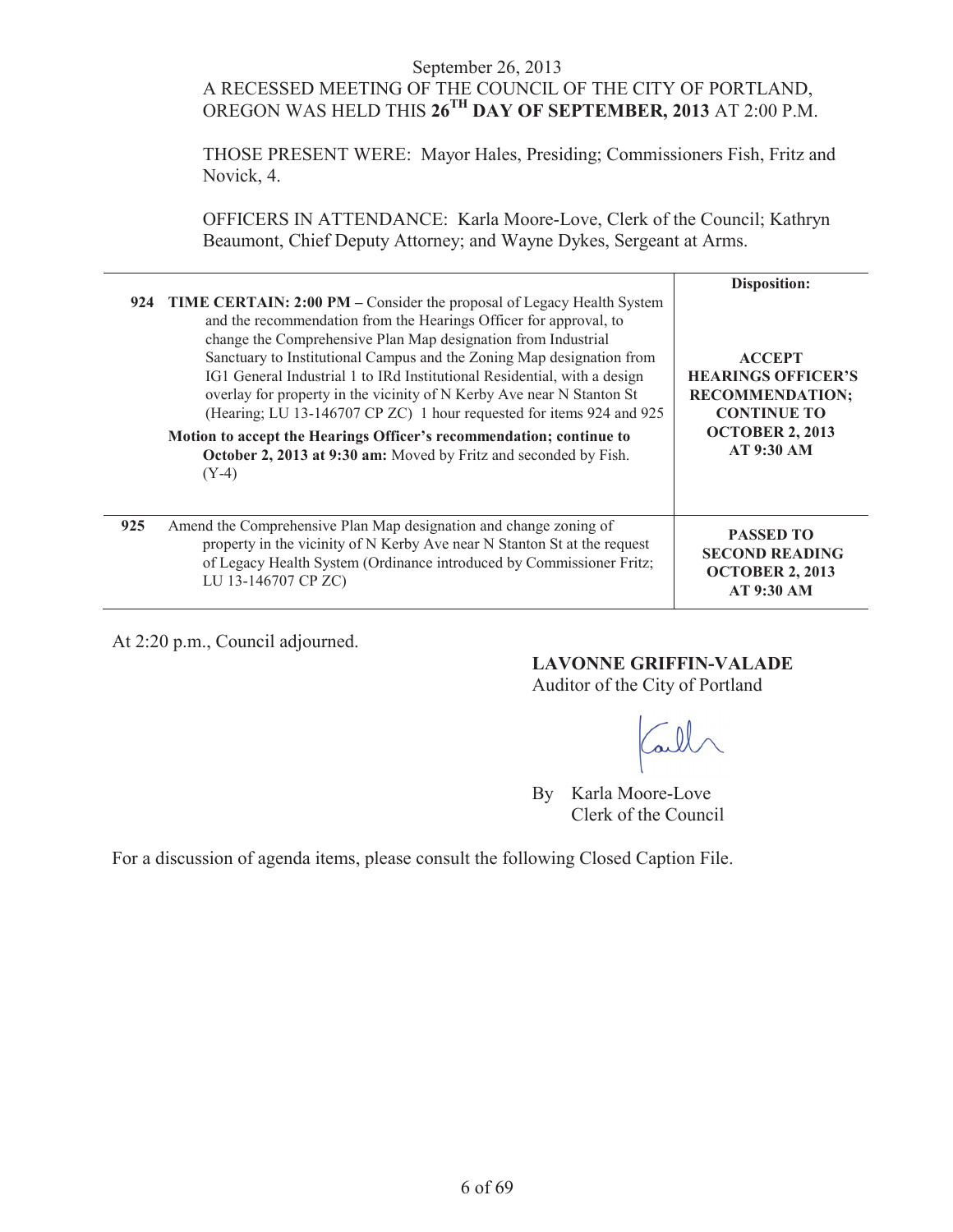## September 25, 2013 **Closed Caption File of Portland City Council Meeting**

This file was produced through the closed captioning process for the televised City Council broadcast and should not be considered a verbatim transcript. Key: **\*\*\*\*\*** means unidentified speaker.

## **SEPTEMBER 25, 2013 9:30 AM**

**Fritz:** [gavel pounded] I don't usually bang the gavel, but that was kind of satisfying. Good morning, everybody. This is the Portland City Council hearing for Wednesday, September 25, 2013. The Mayor will be arriving shortly, but we have one thing before the gavel, actually, it was after the gavel, but, before we call the roll. The City of Portland would like to recognize and welcome Oregon's Partners of the Americas. So please come forward to the table, Oregon Partners president, Karin Grant.

**Karin Grant:** Also coming with me is Edwin Araya. He is the leader of the group coming here to visit, and Oscar Arrieta, who is the past president of Oregon, Costa Rica in Costa Rica. Partners started in 1964 as part of the Alliance for Progress, where parts of the U.S. were paired with parts of Latin America based on similar interests, and Oregon was lucky to be paired with Costa Rica because of our fisheries, forestry, eco-tourism and now we have Intel in common as well. So I would like to introduce the other Costa Ricans and their American host. Would you please stand. **Fritz:** Welcome. [applause]

**Grant:** The Costa Ricans are here for a month, and they will be leaving Portland after a wonderful tour today and learning about city government here to go to Salem, Bend, and Hood River. They hope to see snow and the changing leaves before they go home. So, we thank you very much for your time and your consideration this morning. Thank you.

**Fritz:** Thank you very much. Would you like to say anything, add anything?

**Grant:** Would you like to say anything?

**\*\*\*\*\*:** Buenos dias. Agradecimos profundamente el grupo de costarricense que el hoy estamos aqui por recibirnos en este precioso lugar. Sentimos que --

**Grant:** Excuse me, he's giving very deep appreciation for receiving us, and in this beautiful location.

\*\*\*\*\*: Completamente, agradecimos y lleno de verdaderamente de felicidad de haber conocido un lugar hermoso como este.

**Grant:** They are very happy to be able to see this beautiful place, and share the time with you. Thank you.

**Fritz:** Thank you, and welcome to our city and our City Hall. Thank you very much for the presentation. And the Mayor apologizes that he was not able to be here for that. And so, Karla, could you please call the roll?

**Novick:** Here. **Fritz:** Here. **Fish:** Here.

**Fritz:** And Commissioner Saltzman is on city business at the League of Oregon Cities. We all appreciate his service on that committee.

## **Item 895.**

**Fritz:** Yes, please come Mr. Goberman. State your name. The sound is not very good, we'll see what we can do. Thank you. Please state your name for the record and you have three minutes. **Pavel Goberman:** Ok. Thank you. Thank you for giving me the opportunity. You have no good light here. My name is Pavel Goberman, I live in Beaverton. It's too bad Mayor Hales is not here. On Januray 26, 2013, I was arrested in Portland Building by the Portland Police and placed in jail. What I did wrong, I don't know. I did mean to investigate [inaudible] and not allow Trimet user in city property. I have a plan to create a few jobs, balance budget, improve heavy traffic on all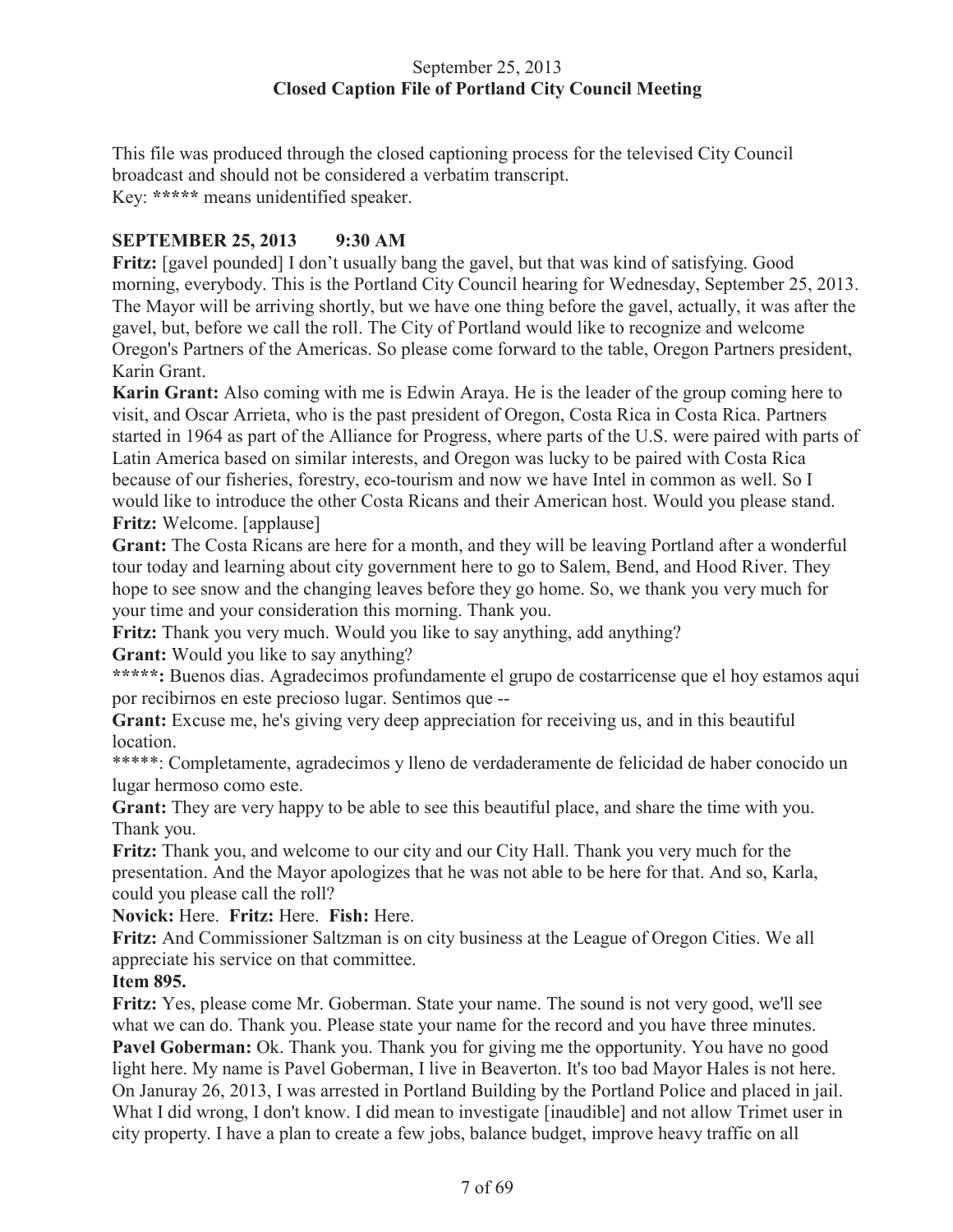highway and cities, therefore I announce [inaudible] federal election [inaudible] U.S. Senator on Merkley. In 2008, [inaudible] elected me for U.S. Senator, but not Merkley. Also to change the black robes on many United States and state judges to black and white robe for [inaudible] Constitution in United States. Supreme laws in the country. Commissioner Novick, as a media [inaudible] and you name it Merkley, terrific. [inaudible] bound by us to support this Merkley but [inaudible] has no respect and does support this Constitution [inaudible] for government employees. On base of article six, to [inaudible] must be removed from [inaudible] does not qualify for any office. On September 9, I filed a lawsuit with the United States District Court against Merkley. Merkley support crimes of the United States district [inaudible] And you, Mr. Novick, are in charge of transportation committee. I ask you to investigate why I was illegally [inaudible] by Trimet but you did nothing. Also, perform your job or leave this office. President of Oregon Broadcast violated my freedom of speech, violated Constitution of yours. All of you bonded by office to support the Constitution. Just do your job. [applause] [inaudible] Oregon, [inaudible] Oregon Public Broadcast practice business on city property. My message to Mayor Hales, appoint me as your advisor and I promise to save city, create city, a few thousand jobs, improve heavy traffic. Don't spend money on [inaudible] is that all or a couple minutes more?

**Fritz:** You are done, that's it. Thank you very much for your time.

**Goberman:** Ok, thank you.

**Fritz:** Thank you, Mr. Goberman. 896, please.

**Item 896.**

**Fritz:** Mr. Michael Krupp. Yeah. Go ahead.

**Michael Krupp:** Just Commissioners. Good morning, everybody. I'm going to read to an empty chair then.

**Fritz:** It will be in the record, Mr. Krupp, thank you. And if you could state your name, As usual, you have three minutes.

**Krupp:** As words of reason fail to pass your rudimentary reptilian ears, it becomes clear, my purpose here is amplification of your stark naked personal ambition and insatiable greed. Having been given the pin for our city's treasury, you don't even pretend to represent our people's fiscal interests. The corrupt charter under which you function, riddled with loopholes, allows you to lie without fear of perjury, amply demonstrated by the angry Sam Adams, retired, and his buddy, Randy deep pockets Leonard who rode into the sunset on a stolen horse. And when advised by our Ombudsman which of the projects to be undertaken by the city will be audited, dazzled by god money, it practically begs you to steal from the ones that won't be. You are only human, of course, the temptations are inexorable. I ask you only do this: stop, thief. The vulture's nest view as chief executive of dialing for dollars is surely a heady experience. Up until now, a petty one corporation, military industrial crook, you seek to plummet our great city into a made for tv depression. Ripe for rape. Piss on your plans to privatize. This is not the roaring '20s. And you are not Boss Tweed. The people are watching. We are not pleased. Even with your little whipping boy, the ore-goof-nian, ringing your praise, it is clear to us that the sky is falling. If not a capital d democratic country, we remain a democracy. There are many of us fair-minded folk, and few of you and yours. Go rob a Plaid Pantry like Senator Issa. Not us. We, the many, are citizens of the United States of America. You are most assuredly a denizen of unbridled snakes of demonica. You disgust me. [applause] **Fritz:** Good morning, Mayor. 897, please.

## **Item 897.**

**Mark Hofheins:** How are we doing, Council? Good morning. My name is Mark Hofheins, I'm with UCARE. It is my pleasure to address the Portland City Council in regards to the homelessness issue. Here I will address many ethical valid, ethically valid issues involved in, and in turn offer trustworthy and morally based solutions. In prayer for greater solutions for our dear citizens of Portland, and the U.S. as a whole, let us be an example to the world and make a positive change for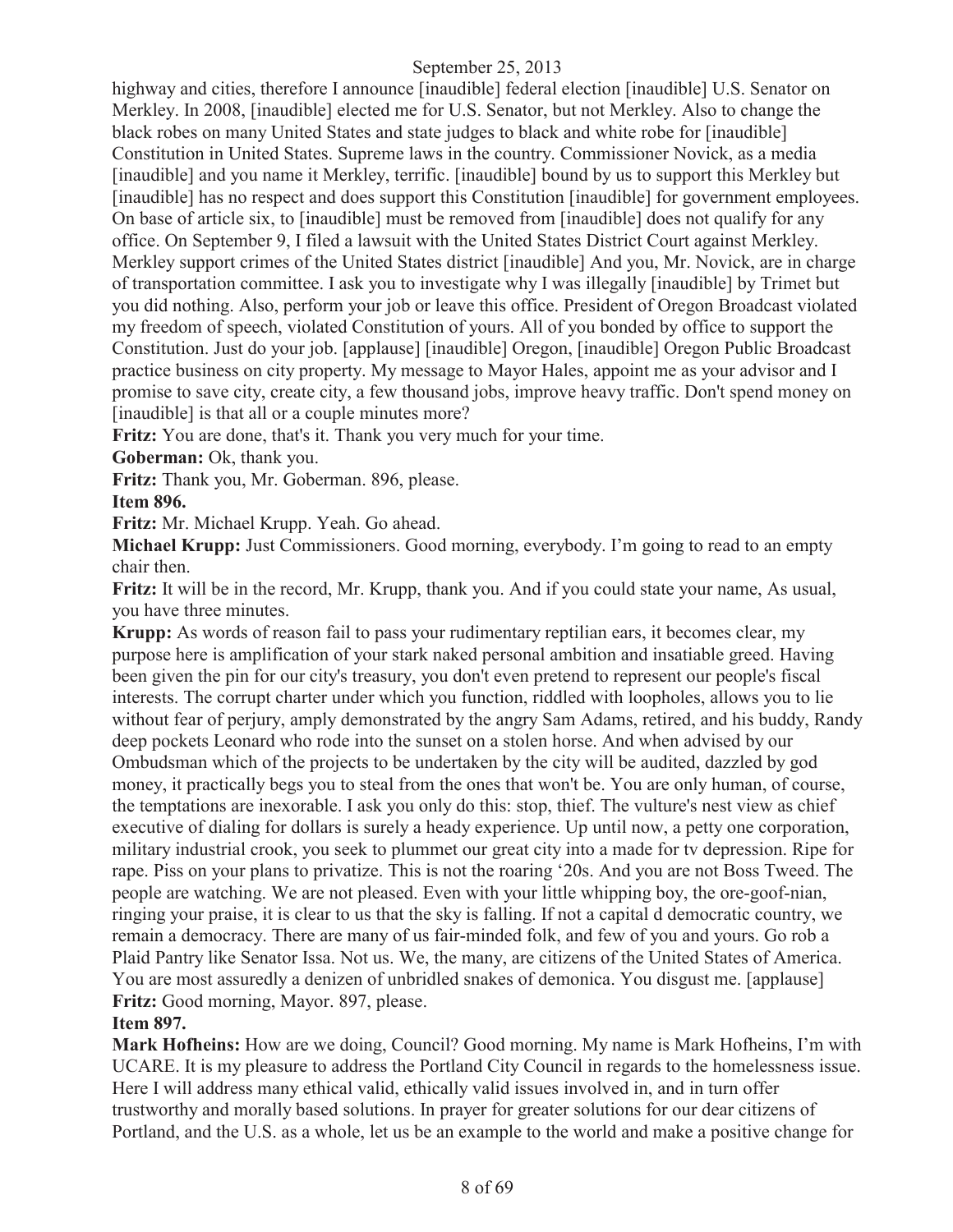those in need. Instead of the usual sweeping under the rug or injustices. Portland is the mecca for today's pioneers. They walk about among us, seemingly forgotten or looked down upon. To most they appear as mere vagrants, not someone looking to find their -- not someone looking to find their place to settle. These pioneers carry with them their items required, let alone, carried by the pioneers who founded this city and, mind you, this country. Those same items the city criminalizes for them to use in order to save themselves from suffering and even death. Tell those pioneers back then they were unable to do those activities and find your response to be what? I think that that would be obvious. Ask yourself, what would you do if god put you in our shoes? They are citizens just like you or I, rich or poor. Make no decision as to whether they are guaranteed the same protections as any of us under the Constitution. They most definitely are regardless of race, region, gender, or economic class. Make no mistake that it states we, the people. We are the people and it very expressively and explicitly speaks about it. Where would you choose to sleep if you were out with the same people you punish? When all of the shelter beds are full pouring down rain for six months straight in freezing temperatures that kill. How would you find work carrying your entire home on your shoulders and zero place to put it because there just aren't enough lockers or safe places to keep anything? And that's all that you have, and it won't be there when you return. Take the roof from your home even, and see how well you fare. Can you imagine? Especially during acts of god beyond your control. Did you know that the great number of drug users are only using to cope with having no way out? Open your eyes and most of all, your hearts. Set aside the same amount of time that you use to go to sporting events and boast on something more dire, like getting to know some of those people you work for, citizens. We employ you as taxpayers, in the city, state, and country. Are you for the people or maybe we need to find us a new Mayor and Council that aren't just for the dollar signs. When was the last time you fed the homeless community? I never see that in the media. **Hales:** Michael, you need to wrap up.

**Hofheins:** I've got two more paragraphs, sir. You have failed miserably to fulfil your singular promise made to the media, the citizens Portland, with regards to homeless outreach and having even a minuscule amount of sympathy for those in need. Instead you send the police bureau in an all-out attack after the homeless, to intimidate and criminalize homelessness in order to oppress and repress them. Using fear and violence and duress on daily basis, and nightly basis, especially when no one is around to hear our cries and pleas for help and actual justice from those who are sworn to protect. Where are those outreach workers that you tell the citizens and the media are going to assist? When will you stop lying to our community about how you are doing everything that you can to assist? Is putting homeless through a living, breathing hell in Portland your goal? Putting them in jail or writing them prejudicial citations must be your actual plan to end homelessness or outreach plan. I invite you all and the community to join me and those suffering in poverty day by day to UCARE, United Coalition Against Repression for Equality on Facebook. And in the community, let us expose the truth that arises out of the travesties and inhumanities felt by our people. We are god's people, an army against the oppressors. You and the police bureau are no better than the hypocrites and soldiers who persecuted christ. End this war and persecution you bestow upon god's children. Stop forcing us to carry our own crosses in the form of burdens placed upon our lives, for god loves those who are weak, meek, and cast out by society like rodents. He made us into many nations and tribes so that we could come to know one another, not hate or fight one another. Do you fear god? If not, maybe it's time that you should. Because in god we trust.

**Hales:** Thanks, Michael. Thank you. Next, please. [applause]

## **Item 898.**

**Hales:** Mr. Feathers, come on up. **Bruce Feathers:** Good morning. Top of the morning to you.

**Hales:** Good morning.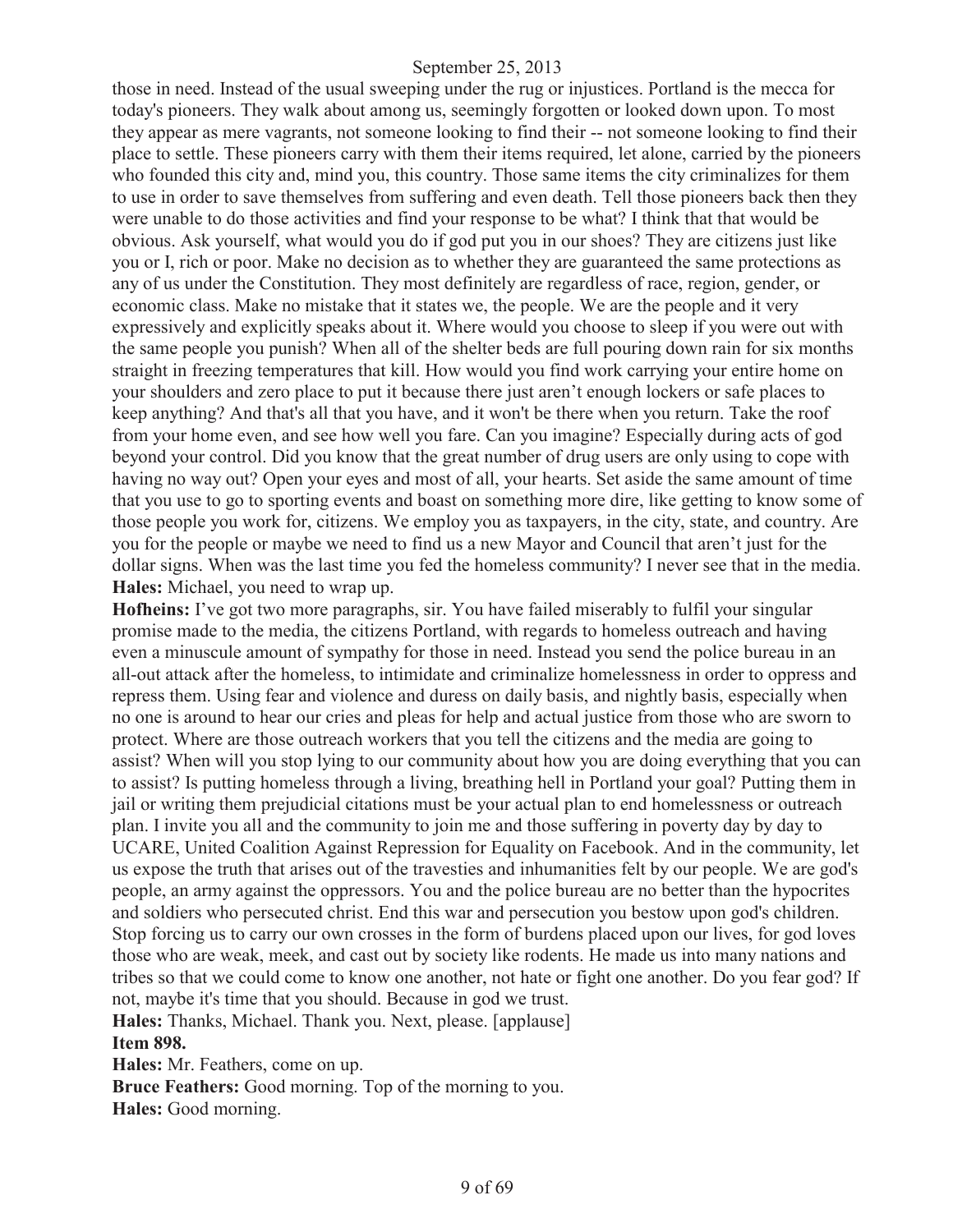**Feathers:** My name is Bruce Feathers. I am the CEO of FeatherLite, a minority business enterprise for the past 16 years in this city. In 2007, this very body approved what's called a supplier diversity program, which is designed to increase procurement from minority women and emerging small businesses. This is the same program used by 75% of Fortune 500 companies. Why did they approve this? The findings of a city-sponsored committee involving city employees and community members, which I co-chaired along with the former director of purchasing, Jeff Baer, we discovered that of the \$123 million of annual purchases made by the city, 0.24% was with state certified MWESB firm. This, we thought, was a serious breach in the city's public proclamations versus the institutional roadblocks being created by staff. And I was here last month, and I mentioned I would be back because I don't believe you want to, and I surely don't want to allow the celebration and adoration for last month's MLK day turn a blind eye to the economic empowerment of small businesses, particularly minority businesses, which is another form of the civil rights era. To be sure, watch this. The city was allowing large first-year companies to commit to using MWESB firms on their RFP submissions. They would receive extra points to win the bid. But, later, they found ways to get rid of the MWESB firm, which obviously increased their profits. That was a going concern of activity that was happening. But, as part of the supplier diversity program, Commissioner Leonard, and this is a copy of the resolution made, made a resolution that aborted that practice but neither the supplier diversity program or the resolution was able to take full effect. You might ask why. Because of the FBI investigation, and I will close of Ellis McCoy's mishandling of smart meter contracts, which by the way was first reported by me in the media, which led to the launching of the FBI inquiry. It shut down all city communications as they cited FBI investigations. But, in revenge and greed, McCoy and Cale's President George Levey conspired and succeeded in getting rid of my contract that I had with Cale. The director of purchasing, Mr. Baer, was aware, but again, the FBI investigations halted it all. Consequently today, our firm is in debt, and just a stiff breeze away from a going out of business sale. Just for the record, so we can record, I was an MWESB subcontractor to both Cale and Precise ParkLink, the two meter providers. For Precise, we warehoused the receipts that we use in our windshield, and we delivered them to the city. We also participated in the upgrade contract where we upgraded 1100 of the meters that are on the street. We hired two minority employees, trained them, they were full-time making over \$60,000 a year, it was perfect model of what we want this program to work. That contract was over. The Cale side, which we invested tens of thousands of dollars in warehouse upgrades to maintain the meters, to provide storage for them, and predelivery prep -- so, we were very involved in this contract. And as I close, I'm simply petitioning this \$30,000 of unfulfilled contracts that was with Cale that got lost in the shuffle that I didn't create, you didn't either, but it certainly was created by the city. And, I'm also seeking to be restored as a minority women emerging small business subcontractor on any upcoming, and I believe, there is one being worked on, smart meter contract. Thank you very much.

**Hales:** Thanks for bringing there to our attention. I appreciate coming. Thank you. Ok. **Item 899.**

**Hales:** Mr. Shannon, come on up. Good morning.

**Robert E. Shannon:** Good morning, Commissioners and Mayor. I have two issues here, one is on Holgate between 92nd and 122nd that has been closed. They told me yesterday, they called me, since August of '09 -- I don't know the reason why. Well, I mean, I know the reason why. The two outside lanes have been turned into bicycle lanes, and there's businesses along there that are hurting. And, I will read this off to you. The City of Portland Commissioners, Holgate was built and funded by taxpayers, gasoline taxes, as a four-lane road, heavily traveled, not only by auto but buses. Two of these lanes have been sacrificed to bicycles that pay no taxes and are not licensed. Not only has it disrupted the traffic flow, it also impaired businesses along the route. Some have complained during the Sam Adams, administration, but to no avail. I feel this is unjust, and the bikes should be -- have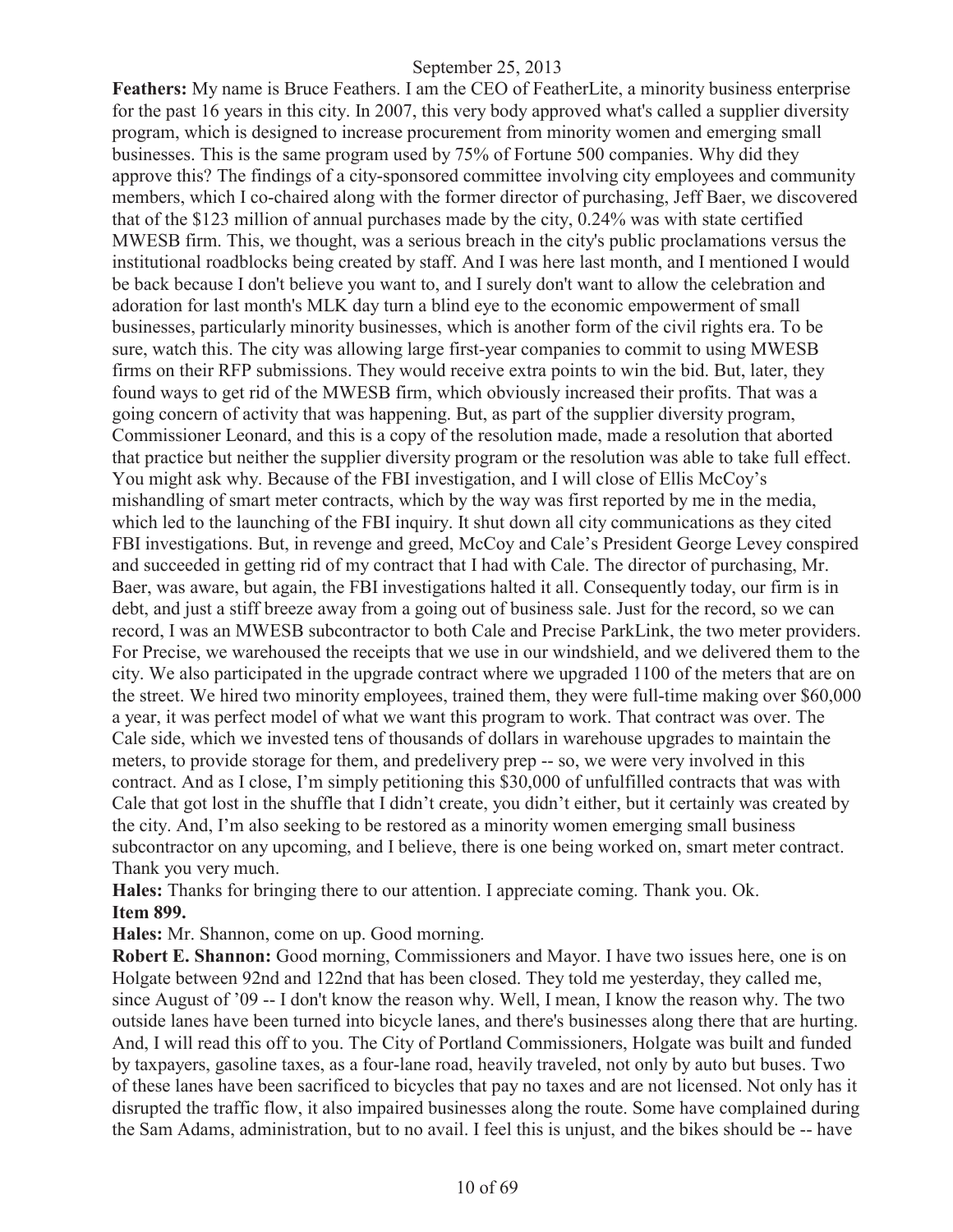no preference over automobiles. I have spoken with Steve Novick staff and they disagreed, saying, no change will take place. Okay. And another article here on Lents Park needs a port-a-potty room at the northwest corner of the park for visitors, and ballplayers, and the like. They keep telling me they have done something there, but there hasn't been anything done. It's a northwest corner of the park, it's a pretty good sized park, you know. And anyway, I've been there during the summer and this fall. And there's been people playing ball out there, maybe 50 or 60 or more people, and there is no -- the farthest up on 92nd is quite a ways away, and there is no reason that they could not put it in there at least temporary and if somebody needs to lock it up, that somebody, or the groundskeeper can come back and lock it -- or, you know, if there is going to be vandalism. I have called your office, I don't know how many comes, and they just ignore me.

**Fish:** Mr. Shannon, an I ask you a question? You are listed as having a Damascus, Oregon address, is that your home?

**Shannon:** Yes. I live at Clackamas County.

**Fish**: You live in Clackamas.

**Shannon: But** I use the road all the time.

**Fish:** I understand, but, do or your family have a business in Portland? Or a business address? **Shannon:** No, I don't. I'm a retired teamster.

**Fish:** Ok.

**Hales:** But use that park a lot, obviously?

**Shannon:** Well, we go down there, like in the summertime, there is a park back there, and you can sit in the shade, and watch them play ball and what have you. I think it's only fair that they put some, some facility there, for the public, I mean, you get 50, 60, or how many people that come in there and picnic, too, you know, that kind of thing. I think it's only fair that they have something.

**Hales:** We appreciate you bringing this to our attention. We appreciate you bringing there to our attention, and we try to make the street system and the park system work for everybody. It's a challenge.

**Shannon:** Yes. If anybody wants a copy this --

**Hales:** If you could leave that with Karla, that would be great.

**Fish:** We previously did a master plan -- the Council previously adopted a new master plan for Lents Park and we've been secretly hoping that a former park aid that used to work there would come to our rescue and help us to fund it, a guy by the name of Phil Knight. But if that does not work, it is in the queue for a future bond measure.

**Shannon:** I don't have any idea what they charge for one them. I don't know.

**Hales:** Phil could afford it.

**Shannon:** There is facilities up at the other end of it, and that's too far away.

**Hales:** It's a big park, you're right. Thanks, thanks very much. Leave that with Karla for us. Do leave that with Karla for us, if you would, thank you. Good. All right. We are to time certain, number 900.

**Moore-Love:** Do you want the consent agenda?

**Hales:** Sorry, yes. Did it again. I think that we've had a couple of requests to pull some things from consent, is that right?

**Moore-Love:** I have 911.

**Hales:** Ok. Any others? Then let's take a vote on the balance of the consent calendar.

**Novick:** Aye. **Fritz:** Aye. **Fish:** Aye. **Hales:** Aye. [gavel pounded]

**Hales:** We'll hold 911 until after the time certain on the regular calendar.

## **Item 900.**

**Hales:** Mr. Mike Verbout is here, the chair of that committee, as well as other committee members, and Chad Stover from my staff. Welcome. Thanks for being here with us today. It is important work that you are doing. Chad, are you leading off?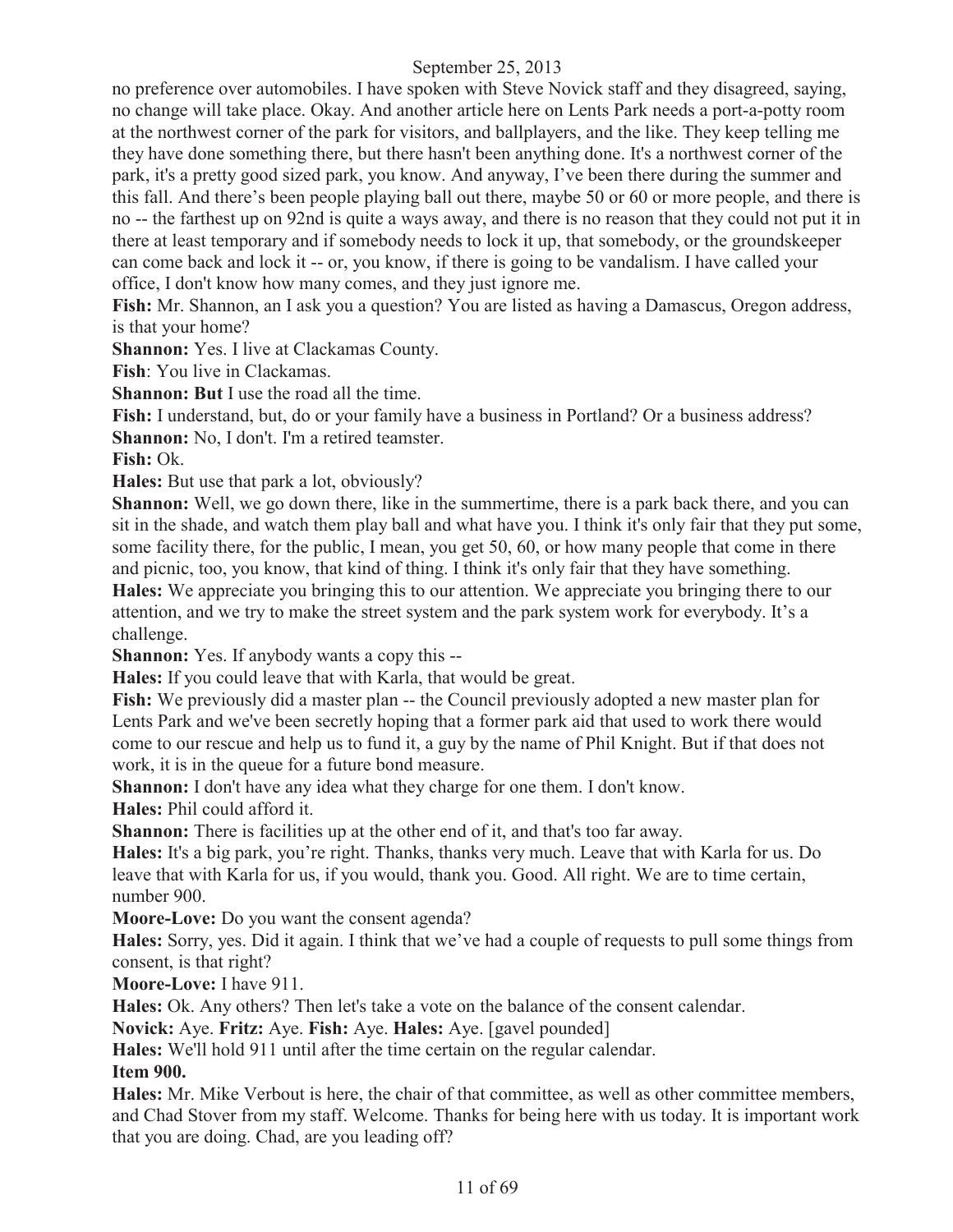**Chad Stover, Office of the Mayor:** Yes, sir. Good morning, Mayor Hales. Good morning, Commissioners. My name is Chad Stover, I'm a policy advisor to the Mayor, assigned mostly to public safety. On December 1st, 2010, Portland City Council passed ordinance number 184274, ordering Council to add new and amend existing city code provisions to address illegal gun use and violent gang activity in the city ordinance. It reads in part: now, therefore, the City Council directs a committee established by Council shall monitor the implementation and enforcement of the firearm use hot spots code for Council. The committee will collect and analyze data to determine whether management of the hot spots one, serves the safety needs of the community, two, is fair and equitable, three, has generated improper disparate treatment. The committee will report to Council every six months. Since that time, it's changed to every year. So this is now an annual report. The illegal use of firearms is a long-standing community problem in the United States and in Portland. Every year, more than 30,000 people in the United States are killed by guns and over 66,000 are injured by gunfire. In 2012, there were 12 homicides and 36 suicides involving guns, and in 2013, up through July 31, there were three homicides and 19 suicides involving guns in Portland. Firearms are used in approximately in 40% of the homicides in Portland. Close to half of the firearms used in unintentional shootings of children were acquired by children from their parents who have the firearms loaded and unsecured in a place accessible to children. The African American community has seen the greatest toll on its youth as a result of the illegal gun use. Young African American males are killed by guns at a much higher rate than any other segment of the U.S. Population, according to the Violence Policy Center 2007 reports. Stolen guns represent a major risk to the community at large because they have, by definition, entered criminal hands. Ensuring law enforcement's early awareness of every lost or stolen gun will enhance law enforcement's ability to recover those guns and reduce gun violence. To combat gun violence and deaths in Portland, Mayor Sam Adams pursued local policies and enforcement that limit the ability for individuals to use guns criminally. On December 1st, 2010, Portland City Council passed an ordinance enacting three new gun control laws, and five changes to city code aimed at curbing gun violence particularly among juveniles. The laws hold adults responsible if their guns get into children's hands, penalize gunowners who do not report the theft or loss a firearm, and designate illegal firearm use hot spot zones that allow the city to exclude criminals from them. Implementation, stage one, upon adaptation of the ordinance City Council established the Illegal Gun Oversight committee, known this point forward as Committee, to track the implementation and enforcement of the changes to city code and the enforcement of new firearms violations. The committee's rule is to provide oversight on the five pieces illegal gun ordinance. This oversight includes determining whether available data supports the continued designation of illegal firearm use hot spots, assessing the use and need for this ordinance, and making certain that there is no disparity of treatment as a result of this ordinance. Specifically, City Council asked the committee to collect and analyze data to determine whether implementation of the ordinance serves the safety needs of the community, is fair and equitable, and has generated proper, disparate treatment. In addition to ensuring the implementation of the ordinance achieves the goals of the City Council, without discriminatory practices, the committee can also make recommendations to change the policies they see fit. The committee reports. The first of these reports was accepted by City Council on August 10, 2011. Since that time, the committee has tracked and analyzed the Stage 1 implementation of the new legislation through the Portland police bureau in partnership with the district attorneys and Mayor's offices. The stage one of the implementation has provided an opportunity for the police bureau to work with its own employees and public agency partners to determine the integration of new policy into an existing system of public safety. Implementation of these new laws is continually finessed based on the experience of the officers and agency partners enforcing the ordinance as well as recommendations from the committee during the stage. At this point, Mayor, and Commissioners, I would like to briefly introduce our committee. Mike Verbout is the chair. Dave Smith and Rosanne Lee, members from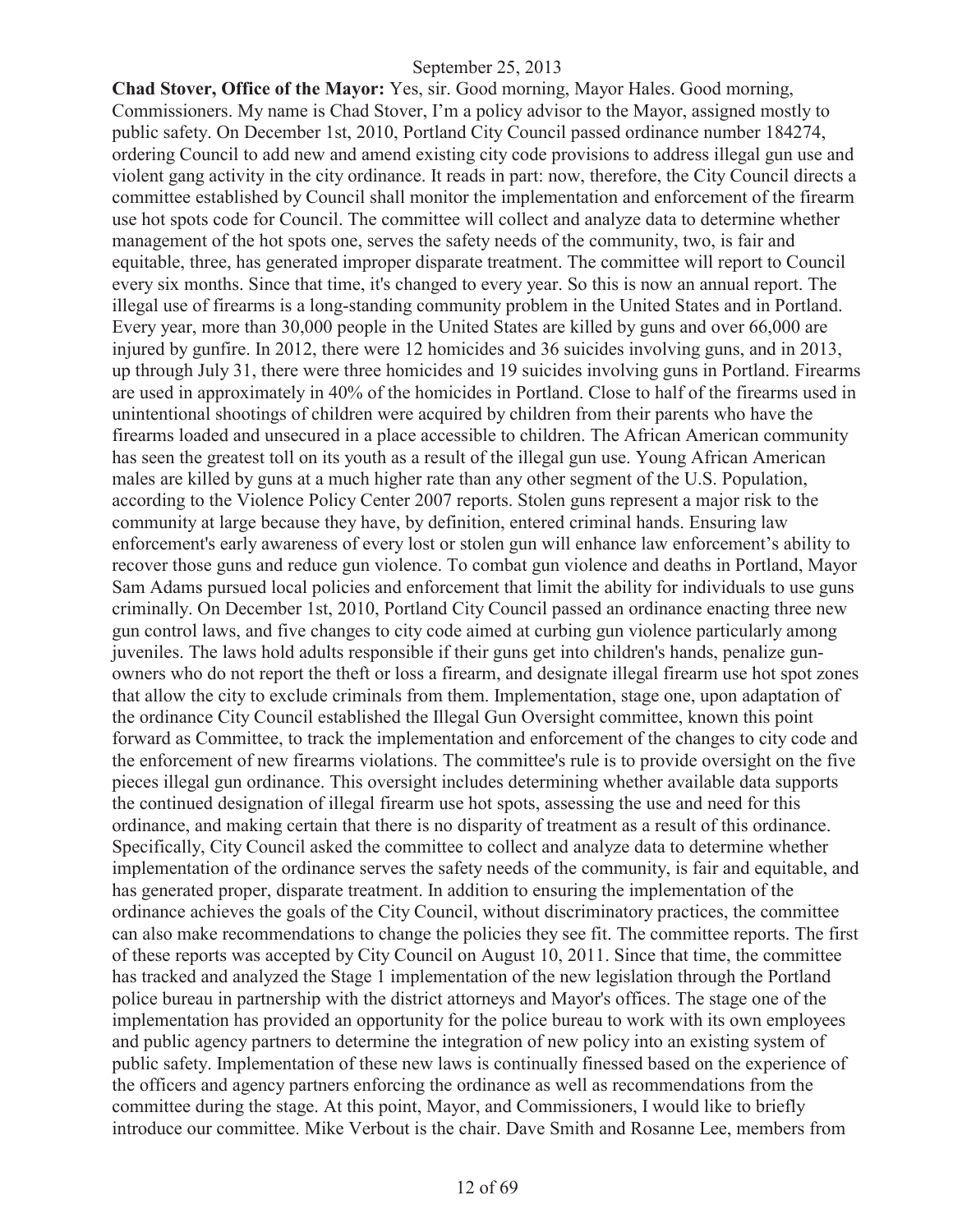the oversight committee. And this year we would like to welcome and announce that we have two new members, Susanna Pai and Juan Muros are joining this committee as well. Unfortunately, they were not able to make it here today, but we would like to make that formal announcement that they are joining the committee. And we also have two departing members we want to thank Temo Alvarado as well as Gahlena Carolyn Easterly who served on the committee in years past. In addition to our illegal gun ordinance oversight committee members, also serving as committee staff and advisory members is myself, Chad Stover, I work for the Mayor's office, and Sergeant Cathy Kent of the Portland Police Bureau Gun Task Force and Lieutenant Art Nakamura, Portland Bureau's Gang Enforcement Team and Gun Task Force, and Deputy District Attorney Eric Zimmerman, who are here this morning. And with that I would like to turn it over to Mike Verbout of our committee chair.

**Mike Verbout:** Thank you very much. Good morning, Mayor and president of the Council, and Commissioner Steve Novick. I would like to thank the liaison to the committee, Chad, who has done a superb job in assisting the committee members. Also to the support staff. When, as citizens, we agreed to serve in this capacity, we promised then and continue to promise to you that we will be our own people and call thing the way that we see them. We feel that's the best way to be helpful to you. And then, of course, you are able to decide what you agree with or what don't agree with or however you would like to proceed. But, we do want to pledge to you again, that we are -- we'll serve you as our own independent individuals, and give you the best counsel and advice that we can do. You have in front of you, but I would also like to make an announcement so that those who are listening or might hear is that this oversight committee meets on the third Tuesday of each month at 11:00 a.m. at the north precinct. And we have always had and will continue to have an open door policy and welcome anyone who would like to come and attend and participate and make comments and suggestions to feel free to attend and to be of assistance to us in this process. Also, in that we may not be reading all of what is in the documented material, these are public record and anyone can access and obtain these materials. The committee examined, in this latest report, an implementation four of the five portions of the illegal gun use ordinance. We looked at the illegal firearm use hot spots areas, we looked at endangering a child by allowing access to a firearm, we looked at failure to report theft or the loss of a firearm, and possession of a loaded firearm in a public place. For this report, the committee did not examine the implementation the amended curfew section of the city code. However, the committee plans to review information on the implementation of a more restrictive curfew as it becomes available. The majority of this report is devoted to the analysis of the illegal firearms use hot spots. Supporting statistical information can be found in the exhibits to this report, as well as the graphs and figures cited throughout the body of this report. It's our intention to share with you the four areas that we looked at and then, the second phase will be a question and answer time in which staff will assist us from the bureau, and from the district attorney's office. It's a pleasure to introduce Dave, who is going to share our findings and our thoughts regarding the illegal firearms use hot spots. Dave?

**Dave Smith:** Good morning, Mr. Mayor, Council members. My name is Dave Smith, and as a volunteer, I am the president of Madison South Neighborhood Association. I coordinate a community policing program that we call EPIC, East Precinct Involved Citizens. I am also the president of a 501(c)3 nonprofit called ASHA-INC, which is a spinoff of the Portland Police Bureau Bangladesh program that the Mayor's office supports, which I would like to thank you for. In relationship to the illegal gun ordinance oversight committee, three original illegal firearms use hot spots, we call them hot spots, were designated as such in 2010, based on historic rates of gun crimes within those boundaries. These include crimes that can be specifically attributed to the illegal use of firearms, including aggravated assaults, and attempted murders with the firearm and shots fired called as well as anecdotal evidence from the Portland police sworn personnel street level gang outreach workers, staff at the district attorney's office, and crime prevention specialists. For this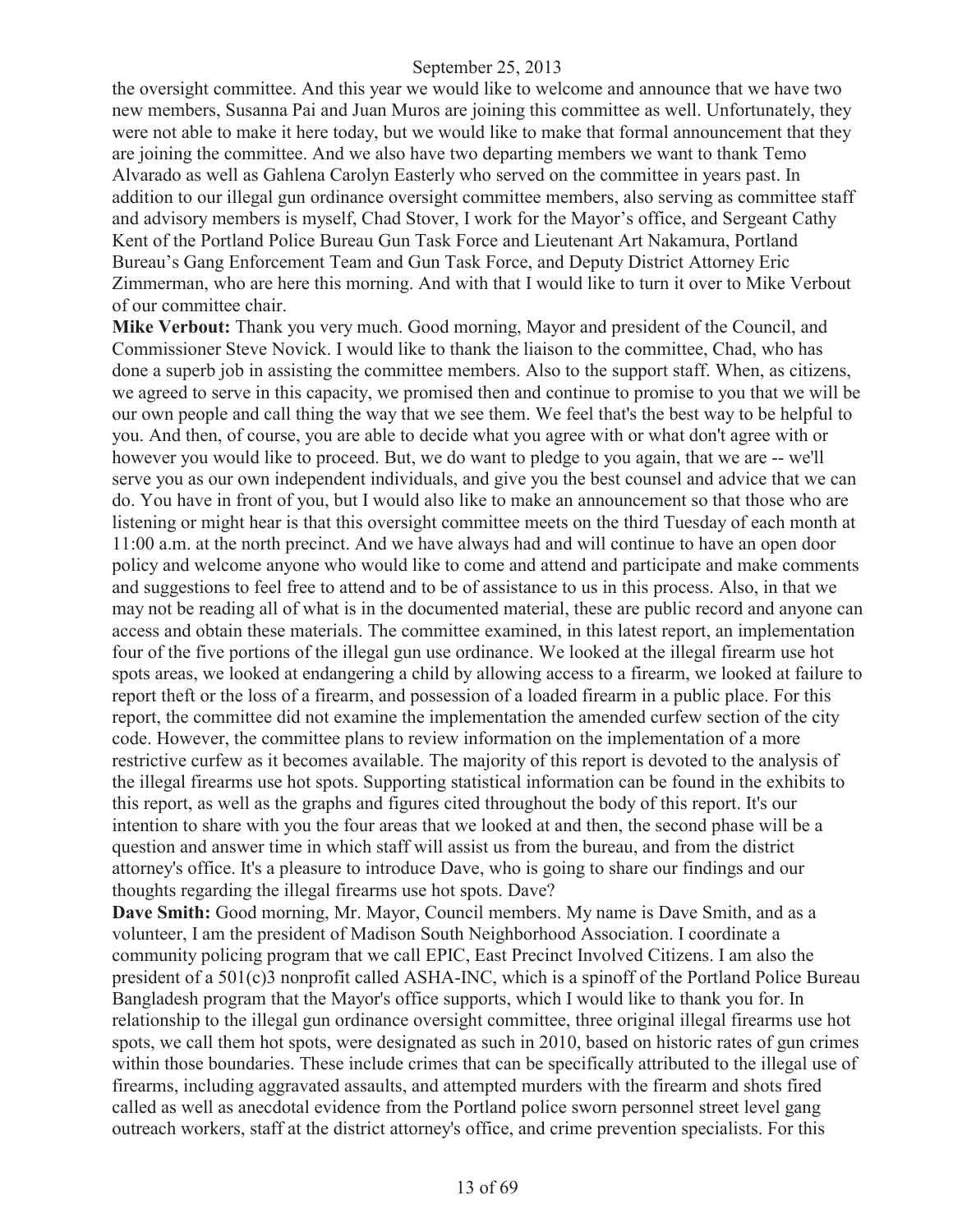report, the committee examined the same inputs of information for the same hot spots, as the 2012 report to determine whether the designation of these hot spots continued to be warranted in 2013. To compare appropriate information, the committee looked at the concentration of gun crimes in these areas from 2012 and matched that data with the same areas up through July 31 of 2013. Based on this data, and updated anecdotal evidence, the committee made the following findings about each of the current hot spots. Downtown, the committee voted unanimously to maintain the designation. Gun occurrence increased 1% since 2012. Mostly, happening between the hours of 11:00 p.m. or a.m., around bars. Anecdotally police found more guns on female suspects and more guns than cars in this area over the past two years. Portland Police Bureau's working with bar owners and security staff throughout the summer to ensure continued safety. The nature of this location is a place for congregation and entertainment, coupled with the continuation of crime, lead the committee to determine that people who committee gun crimes should continue to be excluded from this hot spot. I-5 corridor, the committee voted unanimously to maintain this designation, also. Gun crimes decreased 2% since 2012, but data shows that the problems still are centralized over the Albina-Killingworth area. Gang enforcement team and crime prevention anecdotal evidence have demonstrated that there are many gunshots fired at residences within this area. The 160th and Stark, committee voted unanimously to maintain the designation. While the percentages of low for this hot spot, this is a geographically smaller area, so the concentration is high. Gang outreach receives a high number of calls to this area. Anecdotal evidence suggests gun and gang violence within this hot spot, a self-initiated activity by police in this area, is higher than in other parts of the town. So, the committee's recommendations. The committee recommends an extension of the boundary of this particular hot spot to 181st, which crosses the Portland Gresham boundary. Evidence suggests that there is a high frequency of gun activity along the MAX line that runs there, also allowing for the transportation guns. The committee further suggests that the Portland City Council work in partnership with the City of Gresham in this area. And a bit a challenge, but that is a recommendation.

**Fritz:** Can I interrupt and ask a question about that. I thought when we first did this, that there was a challenge about having the boundary go over, and we amended the hot spots, so it didn't go over. Or am I thinking of a different process?

**Smith:** You may be thinking of a different prospect. To our knowledge, the recommendation was made, work has been initiated with the Gresham -- the district attorney's office, and the police bureau, but that would actually require an ordinance from the City of Gresham to coordinate -- we realize that that is a challenge, but, it is a challenge that we would like to offer to the Council because our experience is that those people who are committing gun crimes in that area can easily go into -- between the various boundaries. And escape --

**Fritz:** You would like Mayor Hales to work with Mayor Bemis to do an ordinance to establish the hot spot policy --

Smith: We would like that very much, yes. That is our recommendation.

**Stover:** Commissioner, if I could say one thing on that. As this committee looked at recommendations throughout this report, what we really tried this year, and this is the third report to Council, and so the first couple years we were, I think, trying to get our bearings trying to find the right areas for data collection and measurement. And coming in this year, we worked hard to take data from last year, so that we have a good apples to apples comparison from last year. So some of the things that may have been recommended before, we're noting they are still of concern and we are recommending them, and that further action be taken.

**Fritz:** Some of the things that we just can do and some of them we have to ask Gresham to do. **Hales:** And we need the cooperation of the DA and, and yeah.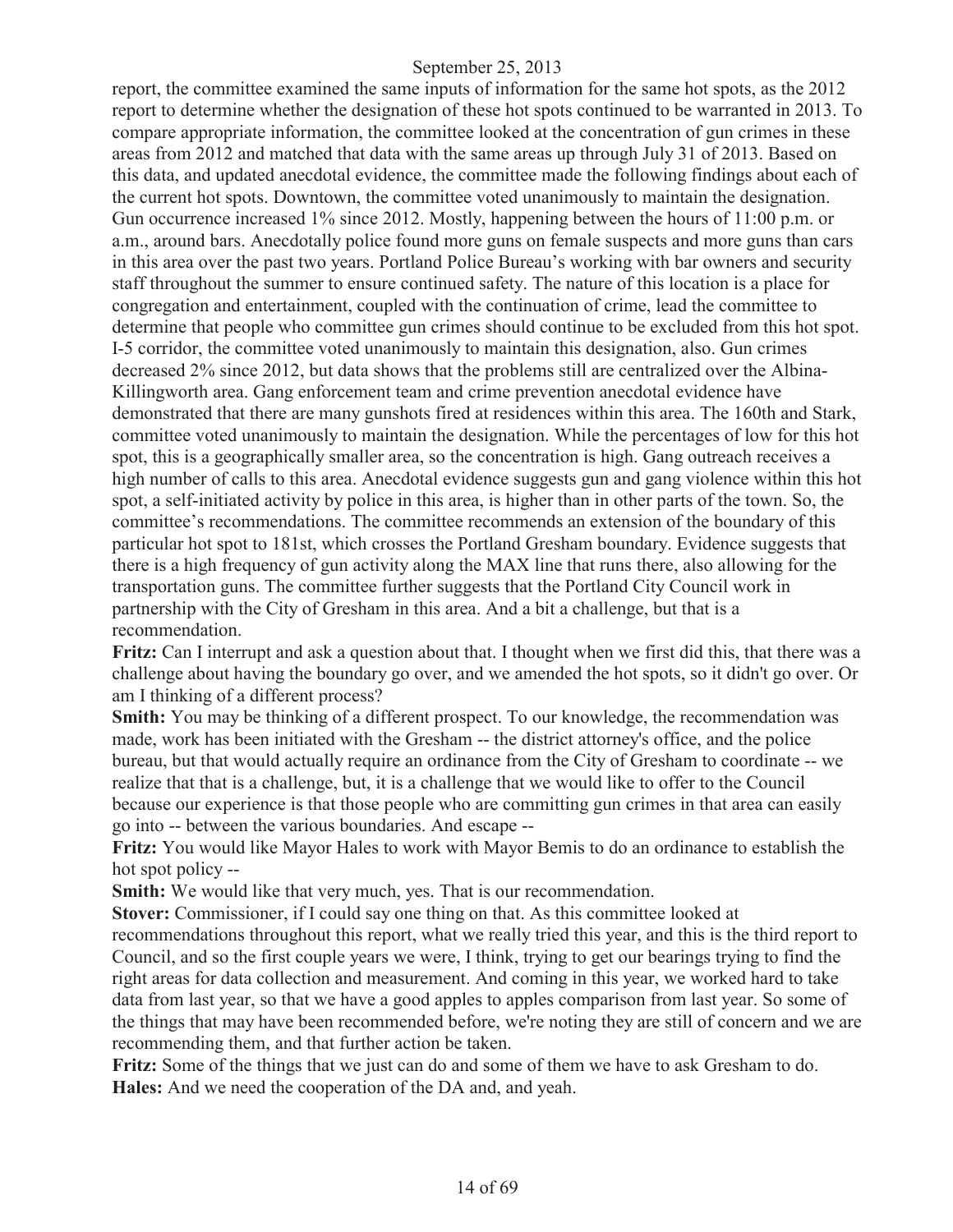**Verbout:** And, we acknowledge that, but, we strong recommend that because we see it impacting what our mission and goal is. And y'all are so astute at these things, we have no doubt that it will probably come to fruition.

**Hales:** Thanks for the confidence. [laughter] We'll see what we can do.

**Smith:** I have just two more brief items to refer to in terms of hot spots. We think that focus should be place on specific hot spots within the larger designated I-5 corridor hot spot, due to the large size. So, also, it is recommended that the I-5 corridor hot spot boundary be extended to include 33rd but maintain the current north-south boundaries to include Woodlawn park and northeast 15th and Killingworth. Thank you. I would like to introduce Roseanne lee.

**Rosanne Lee:** Good morning, Commissioner, and Mayor. The section I'm going to talk about is the part about endangering a child by allowing access to a firearm. And this is on page 14 of the report if you have it. The legislation was enacted to prevent and hold adults accountable for shootings, accidental shootings of youth, including suicides. So our local and national statistics about those tragic consequences of gun negligence continue to validate the need for legislation in the city code. Looking at our statistics, over half, sometimes as much as two-thirds of the suicides in Oregon -- or, accidental gun deaths, are suicides by young people under the age of 17. So, this portion of the ordinance holds adults accountable for the actions juveniles, also, let me state that one over. This portion of the ordinance also holds adults accountable for the actions of juveniles within their care, related to their firearms. It is extremely difficult for the Portland Police to identify adults responsible when juveniles are willingly seeking out or using firearms. In the cases that involve juvenile possession of firearm, the weapon does not belong to the juvenile's parent, so there is other adults involved. And based on anecdotal evidence from the police bureau, and street gang outreach, establishing reckless intent by the parent for the adult, in this case, it is difficult. A, parents are not going to -- they are going to say that they did not know, and second, youth charged with gun crimes don't tell officers where they got the gun. And third, even as a juvenile claimed he or she acquired the gun from a specific adult, it's difficult to prove without the admission of the adult in question. And on the suicide end of things, people need to lock their guns up more securely than putting then on the top shelf of a closet or a bedroom drawer, or under the bed. Especially if you have teenagers. Especially if you have family members with mental illness. They need to be locked up more securely, or stored at another location. That's my personal opinion. The committee assessment, is, as previously stated, the importance of the legislation is to target accidental shootings and negligent gun storage. The committee concludes this portion of the ordinance acts as a deterrent for accidental gun injuries and deaths, and supports its continued implementation. We have only one case this year that comes under this section. And it was the 11-year-old in the east Portland area near the hot spot there, and it was his father's gun, so, even though that one did not go to court under this ordinance, because he was a felon, he should not have had a gun in the first place, it went to federal court, and I'm not sure how that turn out but DA Zimmerman probably could you. And that's my section. Thank you.

**Hales:** Questions for committee members or chad? Anything else need to cover before we bring up the resource people here?

**Stover:** I'm sorry, we have a couple more sections to briefly go through.

**Hales:** All right, good. I was not sure if you were going to re-rotate through the lineup here. **Verbout:** I am going to share with you the committee's last two portions. This one is the failure to report theft or loss of a firearm. Firearm registration laws vary from state to state, across the country. And under Oregon law, when purchasing a gun from a dealer, or at a gun show, dealers must do each of the following. One, see identification. Two, obtain a fingerprint. And three, do a criminal background check. This information is only recorded for the first purchase of a firearm from a registered gun dealer. There is no waiting period to buy a gun in Oregon. No limit to the number of guns you can buy or own. And there is no registration. Once a firearm is privately owned,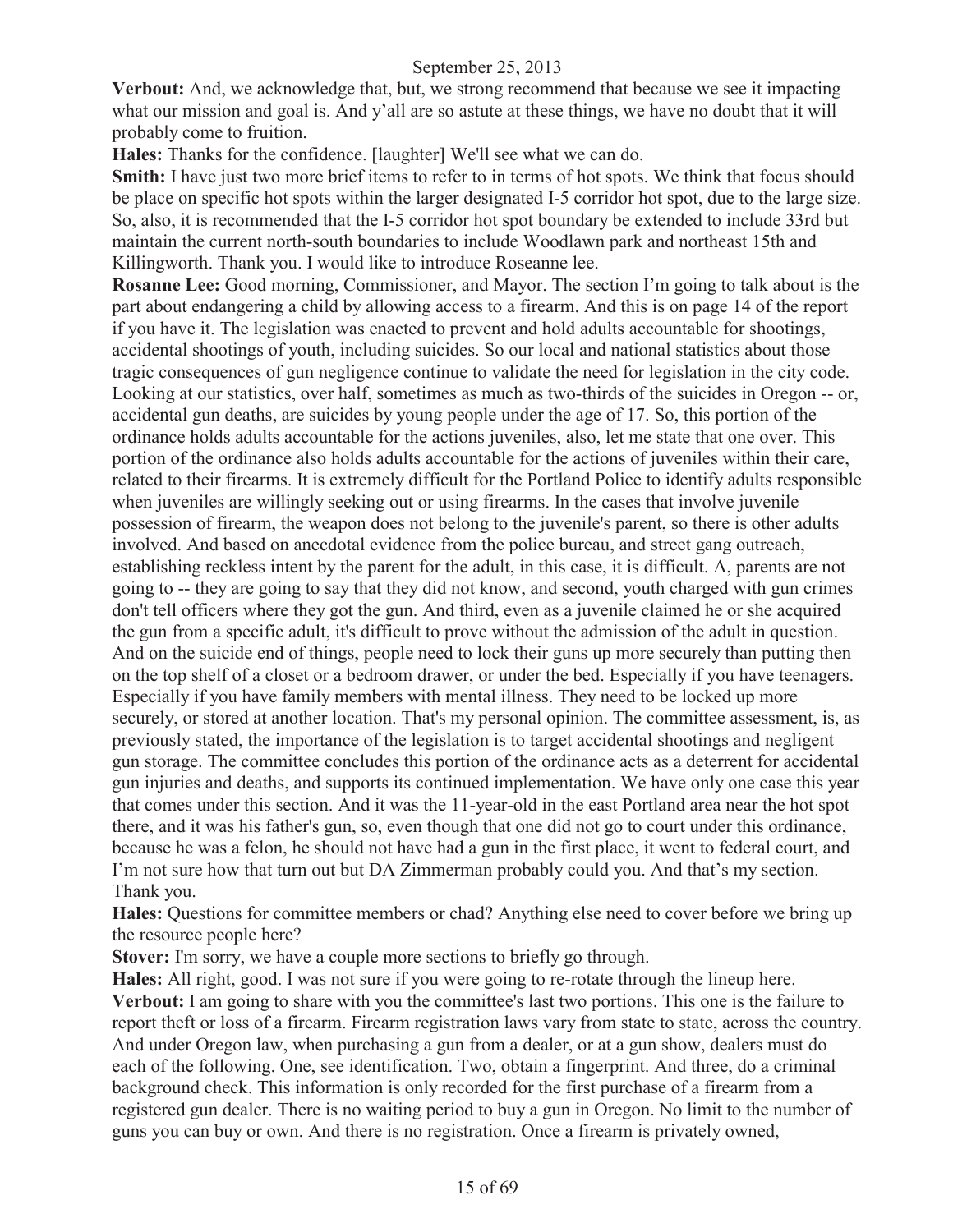background checks are optional. Additionally, Oregon does not have, have straw purchase laws which prohibit person from buying a gun for a felon. To address the problems associated with not being able to track guns in our community when they are stolen or lost and used in crimes, Portland City Council passed the failure to report theft or loss of firearm portion of the illegal gun ordinance. If a firearm gets into the wrong lands, either through loss or theft, Oregon has no expectation for tracking that firearm through its continued existence. It is important for law enforcement to be able to identify the history of a gun once it is recovered from a criminal so that one, the firearm can be returned to the rightful owner. And two, Portland Police Bureau personnel can examine trends associated with the firearms in our community. The failure to report the theft or loss of a firearm portion of this ordinance requires that a gun owner report to the police bureau when he has lost a firearm or has been the victim of a theft. In the report, the owner is required to supply the serial number each stolen or lost firearm. There are fines associated with the failure to report a loss or a theft as well as the failure to report the serial numbers. City Council passed this legislation with the expectation that gun owners should track the serial numbers of their firearms. To date, this legislation has yielded the following results. In 2012, 360 stolen firearms were reported of which 176 serial numbers were provided. In 2013, through July, 154 stolen firearms were reported, and which 70 serial numbers were provided. The committee agrees with the intention of this legislation, and emphasizes that an improved method for tracking guns would be beneficial. However, public education regarding this new requirement and the associated fines could be improved as well. The committee is aware of the release of information about this legislation to the public following the adoption of this ordinance in late 2010. However, the message about this specific requirement and the associated fines may have been lost in the broader message about the new gun crime legislation in the city. Without a more thorough education campaign, Portlanders may feel that they have not been made full aware of the consequences of not recording the serial numbers for the firearms. A more comprehensive campaign with service. An effective education campaign would have some, some or all of the following elements. Public service announcements, announcements through neighborhood association meetings and office of neighborhood involvement networks. Creating a flier for distribution, both electronic and hard copies, sent out along with the water bills, distributed at shooting ranges, gun clubs, trade shows, and stores that sells guns. And makes sure that the Portland store managers know that the ordinance exists, educate insurance companies, national night out schools, libraries, to name a few. The committee recommendations in this area, one, for the successful implementation of the failure to report theft or loss of a firearm portion of this ordinance. Citizens must know about the fines associated with the requirements, within the legislation, and associated penalties for violating this new city code. The City Council should, therefore, engage in a more comprehensive education campaign regarding the new requirements and the fines associated with failing to adhere to city code section 14a, 60 050. They discussed the root problem at hand in order to assess other potential solutions. What our community really needs is a way to track guns back to their owners, so that our public safety system can prosecute the people who burglarized community members, even if the suspect is not caught for that specific burglary. The committee explored the option of a voluntary registration for gun owners, and while it is illegal in Oregon to force registration of firearm ownership, Portland City Council could provide a voluntary registry to community members who want to track serial numbers and other information about their firearms. The committee will also continue to explore potential changes of state laws that prohibit a mandatory registration on every sale of a gun. Two, the City of Portland should explore a voluntary registration for gun owners. Additionally, Portland police officers have an opportunity to support the success of the legislation to a greater degree by investigating the origins of the guns used in crimes that they respond to. And three, through worldwide implementation, Portland Police Bureau officers must be trained to always ask suspects involved in a gun crime about the gun in question. Moving to the fourth area of the ordinance. The possession of a loaded firearm in a public place. The police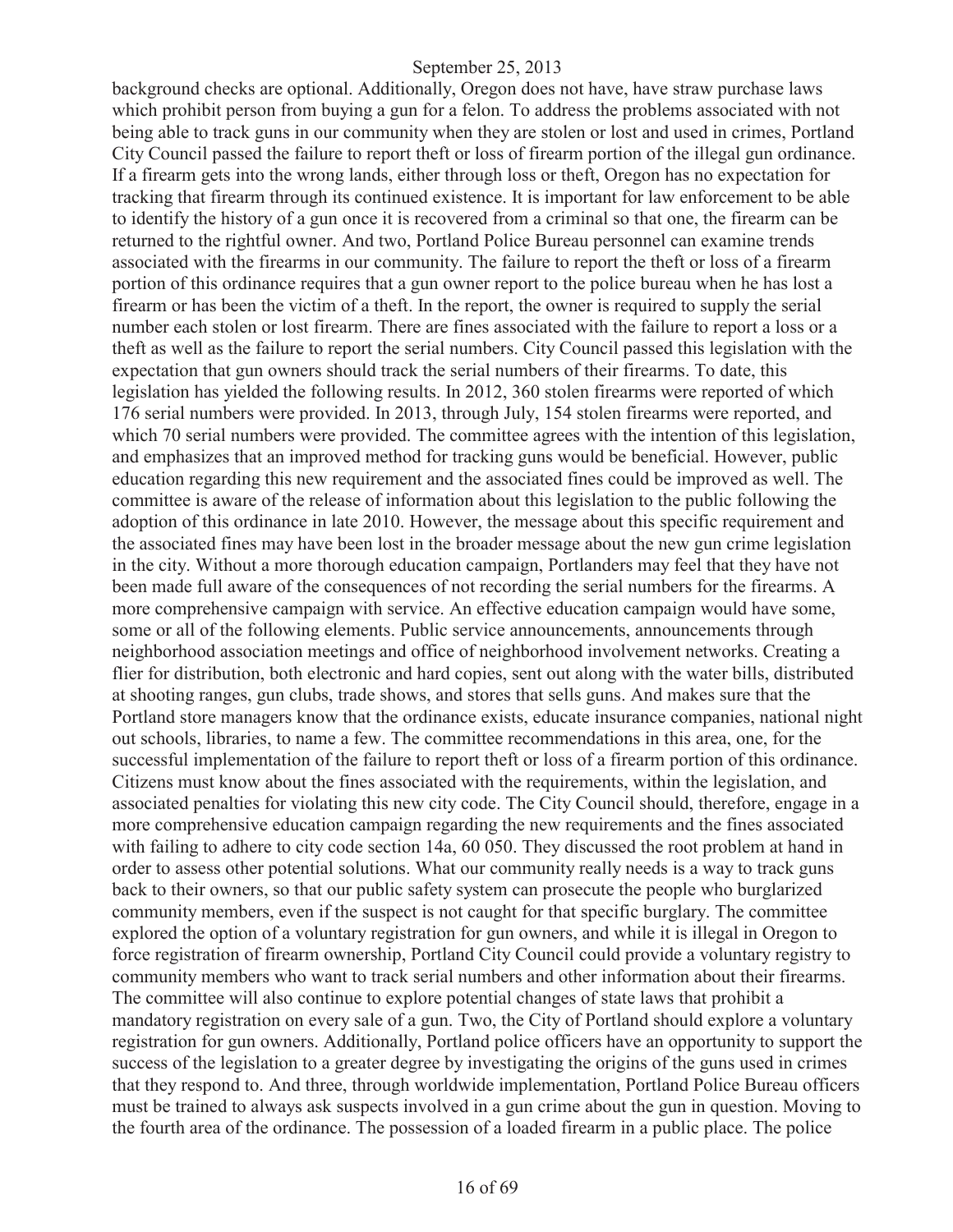bureau reports that the implementation of this additional charge in city code is most helpful when police cannot establish other charges for an individual based on evidence at hand, but suspect him of greater crimes. The misdemeanor charge helps to build up a criminal history, demonstrating a person's course of conduct. This misdemeanor charge has also been used as leverage to ensure is a plea deal on more serious charges including felonies. Ultimately, the multiple misdemeanor convictions demonstrate a pattern of criminal behavior that supports convictions of more serious crimes when committed. The committee assessment -- based on this anecdotal evidence, the committee assessed that this portion of the ordinance appears to be working as intended, and helps to ensure that those intent on committing gun crimes are effectively criminalized for their behavior. Additional recommendations. Number one, the gun task force and gang enforcement team and Portland Police Bureau are the divisions within the bureau that arguably have the highest impact on the most serious violent crime in our community. Much violent crime in Portland stems from gangrelated shootings and stabbings, and the gang GTF and the GET respond to those crimes with partnered prevention, collaborative intervention, and targeted enforcement. The success of the illegal gun ordinance, as well as the city's efforts to make our city safer for all, relies on the work of these divisions and their partners. The City Council should commit to continued funding for the Portland Police Bureau's Gang Enforcement Team and the Gun Task Force to ensure continued or improved implementation of this ordinance. In conclusion, the Illegal Gun Ordinance Oversight Committee strongly recommends that the City of Portland and the Portland Police Bureau continue to work towards the fair and the equitable implementation and enforcement of the City of Portland 2010 Illegal Gun Ordinance. And we will report back to the City Council in 2014. The last phase of our presentation to you is the question and answer time. And we have invited support staff to join us in that time.

**Hales:** Great. So first, questions for these volunteers, and thank you for your service.

Fish: Ouestion.

**Hales:** Mr. Fish.

**Fish:** Thank you very much for an excellent report. Chad, I am trying to link up a couple of documents, and I'm going to ask for your help. So, in the packet of materials we have in exhibit c, you have the 2010 census data. You see that, it's towards the end of the packet before you get to the financial impact.

## **Stover:** Yes.

**Fish:** So, it shows that, that African Americans are about 7.6% of the city's population. On page 12 of the report, you have the statistics on gang membership by racial category. And you have about, about 55% African American. And if add Latino you get up to 80, 85%. So, then on page 13, at the top of the page, it says the committee reflected upon the following information. And there is a piece of data here that I find alarming but it's a little buried in the report. It says, offenders in gun crimes in Portland in 2013, were roughly 30% of -- excuse me, victims, victims of gun crimes in Portland - so, 29% is offenders, 25% is victims. Is that correct?

## **Stover: Correct.**

**Fish:** According to this report, about a quarter all victims in our community were African American. The census numbers are it's about 7.6% of the population. So, significantly above the percentage of the population. We have victims of gun violence. But, what I can't track is page 13, you say 25% are victims of gun crimes. But, in exhibit c, where it says the race of persons victimized, the percentages are higher. So -- and there is obviously a reason why they don't correspond. Because you have 39% African American victims involving aggravated assault or attempted murder. So the number is significantly larger. But you might be looking at a different subset. Am I missing something on that? **Stover:** Well, Commissioner, I think that we have Rob Jackson in the room who is a statistician working with the police bureau and I might refer to him for the hard numbers. We tried to get as much data through 2013 as we could, going up through July 31st. So, on the second --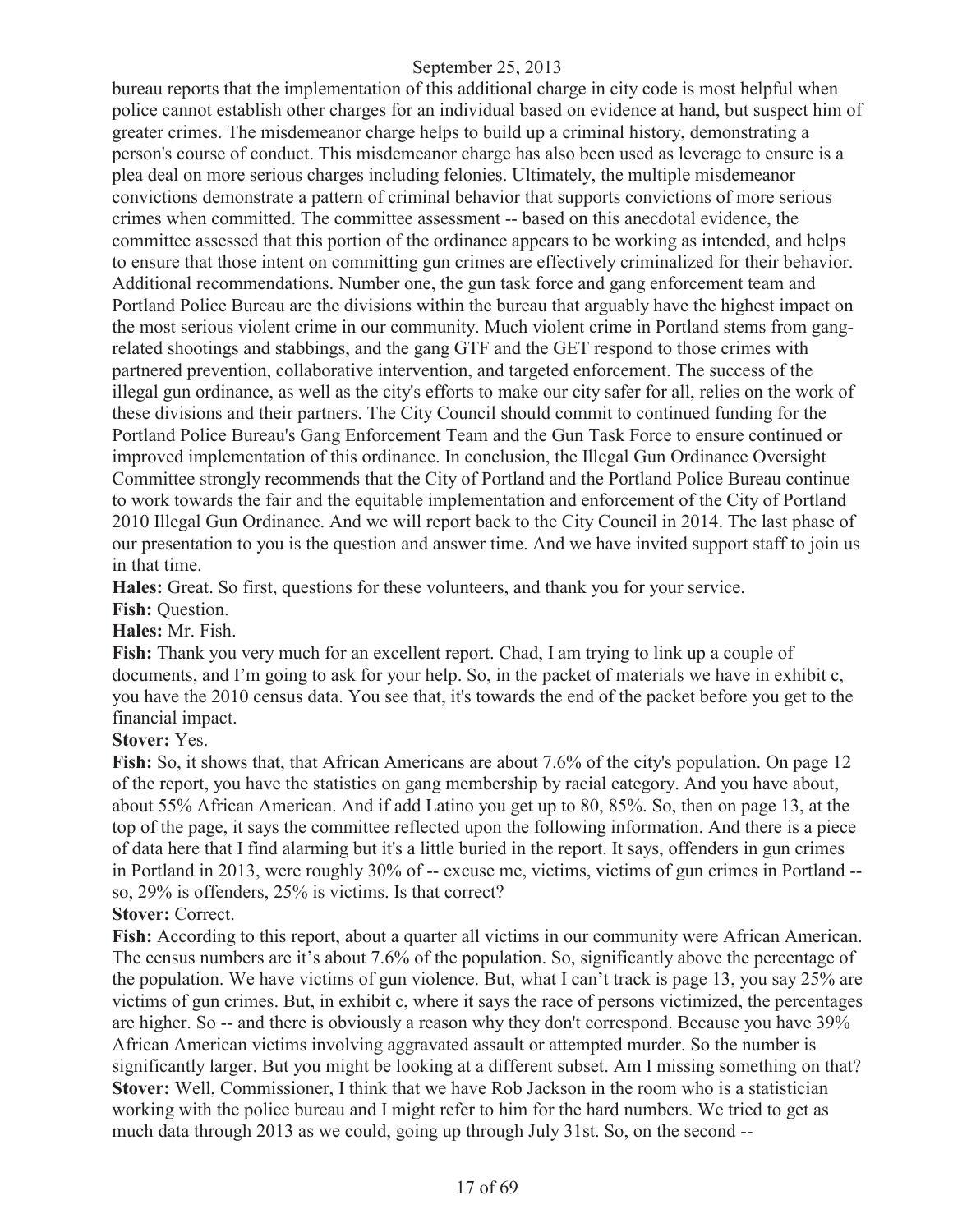**Fish:** To clarify, I thought the figure of 25% of victims were African American was alarming. When I look at exhibit c for 2013, it appears that at least in the area of aggravated assault or attempt murder with a gun, it spikes to at least 40%. And that's alarming. And it's one of the data points that jumped out, so if we could have some explanation of how we reconcile those figures.

**Hales:** Other questions for the committee members, and then we'll get you to surrender your chairs, and get our resource people--

**Novick:** One question, thank you, Mr. Mayor. On the other statistical question, on pages 12, 13, it says that 83% of the exclusions are of African Americans. What the report says is that 55% of the identified gang members were African Americans and, anecdotally, the police say that white gangs use baseball bats, and Hispanic gangs use knives, and Black gangs use guns. And I'm a little worried about using anecdotal statements like that as sufficient explanation for what seems like a really disproportionate impact. So, I'm curious as to whether you consider -- whether there was some way to rely on anything other than anecdotal evidence as an explanation of that. **Hales:** Go ahead.

**Smith:** I can address that. This committee has been working for three years on this ordinance. And for the first 18 months, we were just getting a baseline data. Until this summer, the work with the Portland Police Bureau that we were doing was exclusively with gang enforcement and the gun task force team. This summer, the ordinance was rolled out to the rest of the Portland Police Bureau. So, our statistics should be slightly different when we report to you next year, because it will be citywide. But at this point, our statistics are based on pretty much gang activity.

**Verbout:** Would like to pursue that?

**Novick:** Yeah. It just -- it strikes me as troubling that you have 83% of the people subject to exclusion who are African American. And -- the African American -- as Commissioner Fish pointed out, African Americans are disproportionately represented as victims of gun crime, but not nearly that disproportionally represented. And it just troubles me to see we have a program that results in 83% of the people excluded being African American, and the explanation is well, the police say that it's the Black gangs that use firearms. And it just -- it just troubles me, and I wonder, I mean, I ask you to trouble with me.

**Verbout:** I don't think that you have to ask us to trouble with you because we've been troubling with it from the very beginning. And I think that anyone who has attended any of our meetings or any of our support staff, will realize that almost from the beginning, we have not enjoyed relying on anecdotal information. But, I'm sure the reason's unknown onto you as to why it has been difficult for us to get the statistics. I also don't think that you can underestimate the concentration of statistics that occurred in the first 18 months until we got to such place, which was not an easy road to get to, to get it rolled out bureau-wide. And I can't help but believe from our work, we're going to find some pretty significant differences in statistics once we look at bureau-wide statistic looking. But, I can assure that we don't have to begin troubling with you. We've been troubling over these and continue to trouble over them, and we're the kind people that will not rest until we get the answers that, that I think you're looking at because they are the answers that we want as well. **Novick:** Thank you.

**Hales:** Appreciate that.

**Fritz:** These are obviously important statistical analyses and data-driven questions. Mine is more subjective. And that is that I've heard community concerns that when police officers entered these identified hot spots, that there is a different attitude in terms of kind of going in to a war zone. I'm wondering if you have heard those concerns, and also, has there been discussion about how to do enforcement in these areas in a way that also involves the community and is sensitive to the community's concerns.

**Verbout:** Part of our process is that we allow each committee member to be their own person, so I don't want to speak for them unless we have had a chance to do that. I think that we do hear these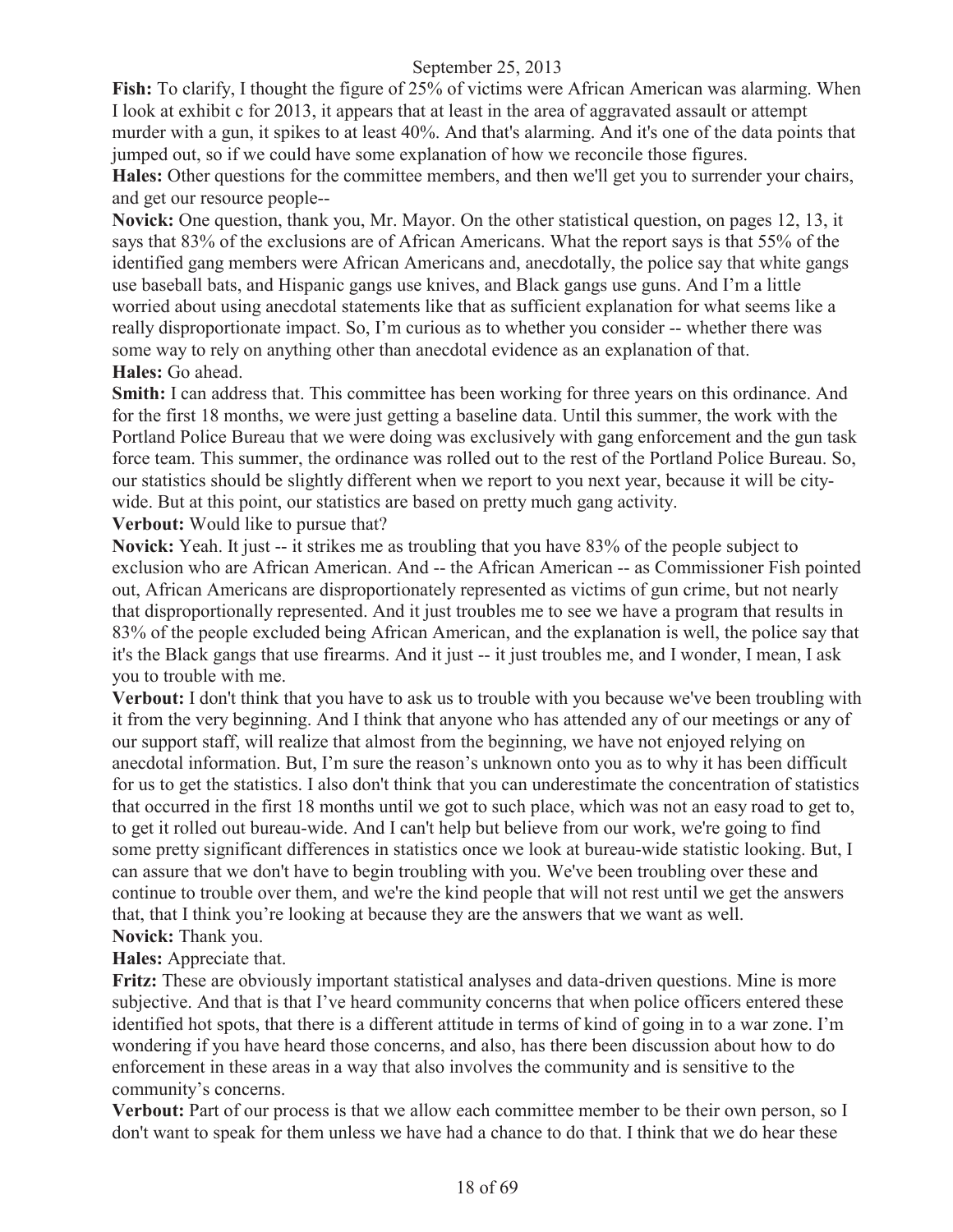things from time to time. Obviously, and what we do, and continue to do, as we hear them, is to express our interests and concern in talking with the support people within the police department and within the district attorney's office. I guess the thing that I can assure you, and I want to give Dave and Roseanne a chance, is that anything, and I mean almost anything that comes to our attention, we ask the questions about it, and ask for answers to it. We've done that after the last meeting, and fortunately, from time to time, Maxine is able to make our meetings, and we had conversation with the folks from Cop Watch and the ACLU. And we encourage, as I said opening, we encourage people to, first of all, communicate with us, and secondly, to attend the meetings because we're trying -- our approach is to try and problem solve on accurate information and to find some kind of consensus. So, I don't know if that responds or if either one wants to respond differently.

**Rosanne Lee:** I agree with what Michael was saying. And part if it is that we don't hear back a lot from community members. And at the beginning, back in 2010, we had a few comments, but since then, other than after we present the report, then we hear from people. So we're thoroughly expecting it hear from people again. It's been really difficult dealing with these statistical numbers and disparities. But, it's kind of -- it's the information that we've been able to get. We're down a crime analyst that helps get us statistics. It would be grateful to have some, some of the October bump money get us some statistical analysis. We would welcome anyone who has a concern to contact us, probably through Chad or the Mayor's office. Or come to us at the gang task force meetings, Michael and I are almost always there. And raise these questions. But we can't speak about what we don't know. If people don't tell us, we're not going to know what's going on out there. **Verbout:** And I think that people are more apt to write to you, and communicate with you. And if that doesn't violate your procedures and philosophies and policies, if we could be made aware of the issues, then we can help be a part looking at those. I don't think that we're in the business necessarily, of advocating for allocation of resources and budgets and so on and so forth. But, I can share with you as a committee member, and knowing how keenly, even from your questions today, are about the statistics. And how concerned that we are about the statistics. I will say that the removal of the crime analyst has not helped us be able to get at the core of a lot of these statistics that we have questions about. I would assume that you have questions about it, as well. **Fritz:** Thank you again for that, for those answers and for your service. Mr. Verbout, you said at the beginning that you meet every month at North Precinct, what was the date again? **Verbout:** The third Wednesday -- a third Tuesday, I'm sorry.

**Stover:** Third Tuesday, 11 a.m.

**Fritz:** 11:00 a.m. And it's at the corner of Martin Luther King, Jr. Boulevard and Killingworth. One of the reasons that we do this report is to look at these issues and to bring them, to highlight them on everybody's to-do list. So, one thing you might consider doing having an evening meeting in one of the hot spots. Because although people do write to us, some of the people who are concerned are not necessarily particularly trusting of government, and might not want to put on public record in an email to me, whereas you are our eyes and ears and the citizen voice and oversight on this. So if you were to -- and if there's a way, Chad, to have an email box that goes to the committee, I think that might be helpful. That people could even bring up anonymous concerns because I think that, that there is some, some -- this is dangerous life and death stuff. So, that's a suggestion that I -- because I'm particularly interested in your recommendations when you come back to us next year on how could the community involvement piece be enhanced, how could, in the work that the Mayor and the rest of us are concerned with, with the department of justice settlement and changing the way that our police operate, there may be some suggestions that you have, specifically, for how they operate in these hot spots that I'm sure Chief Reese and his team would be very glad to hear those observations from community members, because sometimes we don't recognize how we come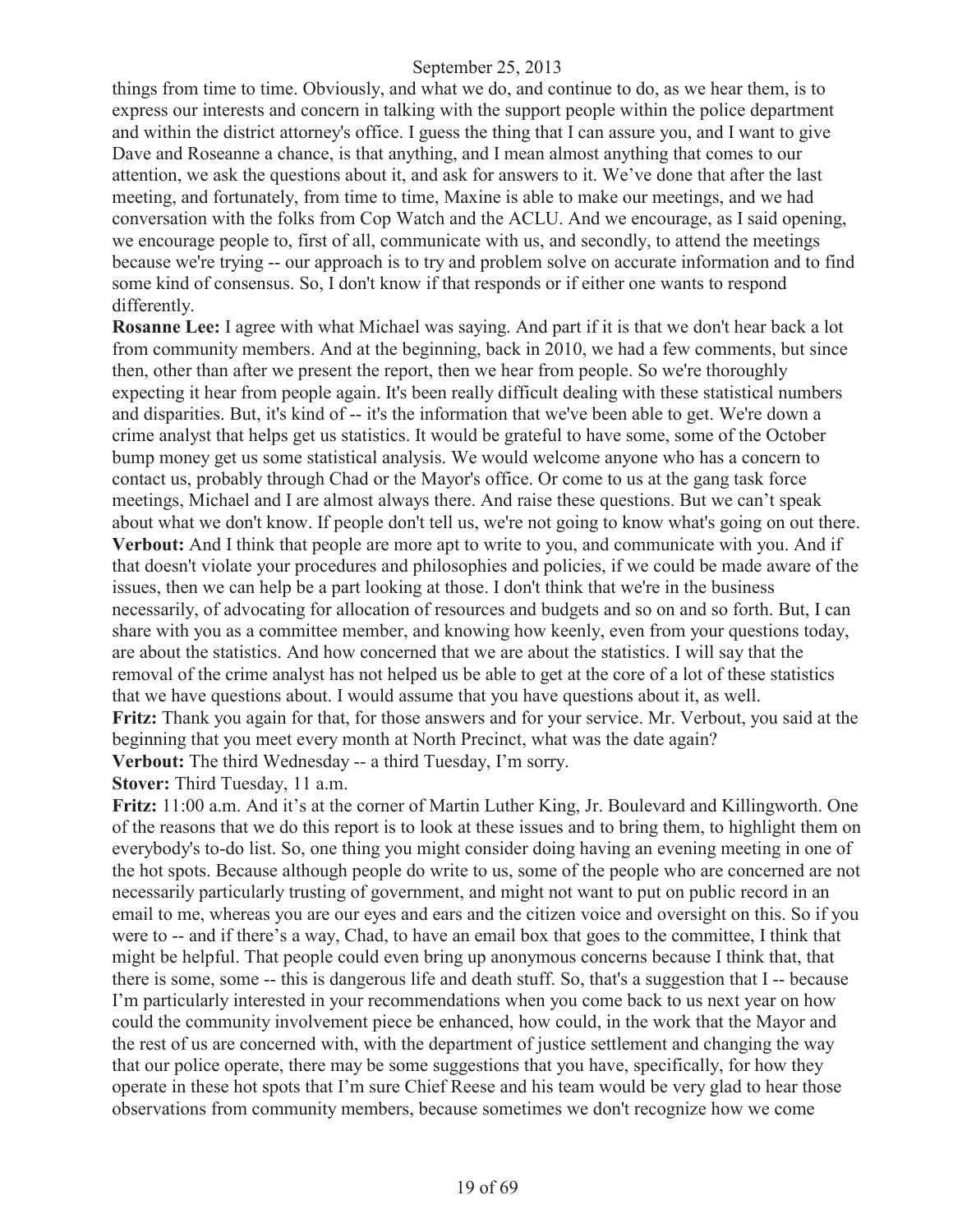across with a simple word or an action or a way that we do things. And your suggestions on that would be very welcome.

**Verbout:** That's an excellent suggestion and thank you for that opportunity. It would focus me back again onto the education piece. We feel very strongly that -- I think that ties very carefully into what you have suggested, that we need to pay far more attention to the community education piece.

**Fritz:** You might partner with both of, or either of, the human rights' commission or the citizen - what's the independent police review, citizen -- CEC

**Hales:** The police review committee?

**Fritz:** No, that's in the human rights commission too. The CRC, what's CRC? The Citizens Review Committee. Thank you. In the auditor's office. I think they are also doing some outreach, so partnering so the people to come to one meeting might be a good thing.

**Stover:** Thank you.

**Hales:** Thank you all and thanks for this really important oversight role that you've stepped up to play. We look forward to this report, its successors, and following up on the things you've recommended this year.

**Verbout:** And thank you to you and the Council for recognizing the importance the committee's work. Appreciate it.

**Hales:** Thank you. All right. Let's ask our resource folks from the bureau and I see the deputy DA Zimmerman is here. Come on up and give us your reflections on this before we take public testimony. Good morning. Welcome, I'm not sure if you have prepared statements or whether you are just here for questions but put your names in the record, and if you have anything to add to the discussion that we have heard from the committee members.

**Cathy Kent, Portland Police Bureau:** Good morning, Mayor and Council, I am Cathy Kent, a sergeant with the Gun Task Force for the Portland Police Bureau.

**Robert Jackson, Portland Police Bureau:** Good morning, Mr. Mayor and Council. I am Robert Jackson. I am a crime analyst with the Portland Police Bureau.

**Eric Zimmerman:** Mayor and Council, Eric Zimmerman, Multnomah County DA's Office.

**Chuck Sparks:** Good morning, Chuck Sparks, District Attorney's Office.

**Hales:** Thank you all for being here, and again, I don't know if you had statements you wanted to add or just answer questions. But, we obviously depend pretty heavily on these statistics. So, your work is important. And on the partnership with the DA's office in doing this work and the bureau. So, sounds like we have some work to do to get Gresham and Portland teamed up on the

recommendation here. Obviously that will be something that I and the bureau need to follow up on. Other thoughts about our ability to gather and have available to the committee the statistics they are looking for?

**Kent:** And I will address that because we have in the past at the gang enforcement team, tactical operations, had employed a crime analyst that we were able to use, and in-house at the same place that we are located. And we are down to this gentleman to my right, and he provides statistics for the entire bureau. So, when we make request to him, it take sometimes well over a week because he has, obviously, many people within the bureau requesting statistics. So, definitely it is a help to have that person available in-house where we are at.

**Hales:** Is technology helping us make your work more efficient? And I don't mean you make your work efficient, but mgt replacements and other things that we're working on giving you the ability to gather data more automatically?

**Jackson:** Yes, sir, I believe the new records management system that we are looking – or, that we're working on implementing currently, that will address some of those issues. However, we do have some manpower issues where we have lost, within the last year, lost two analysts.

**Hales:** Point taken. Other questions?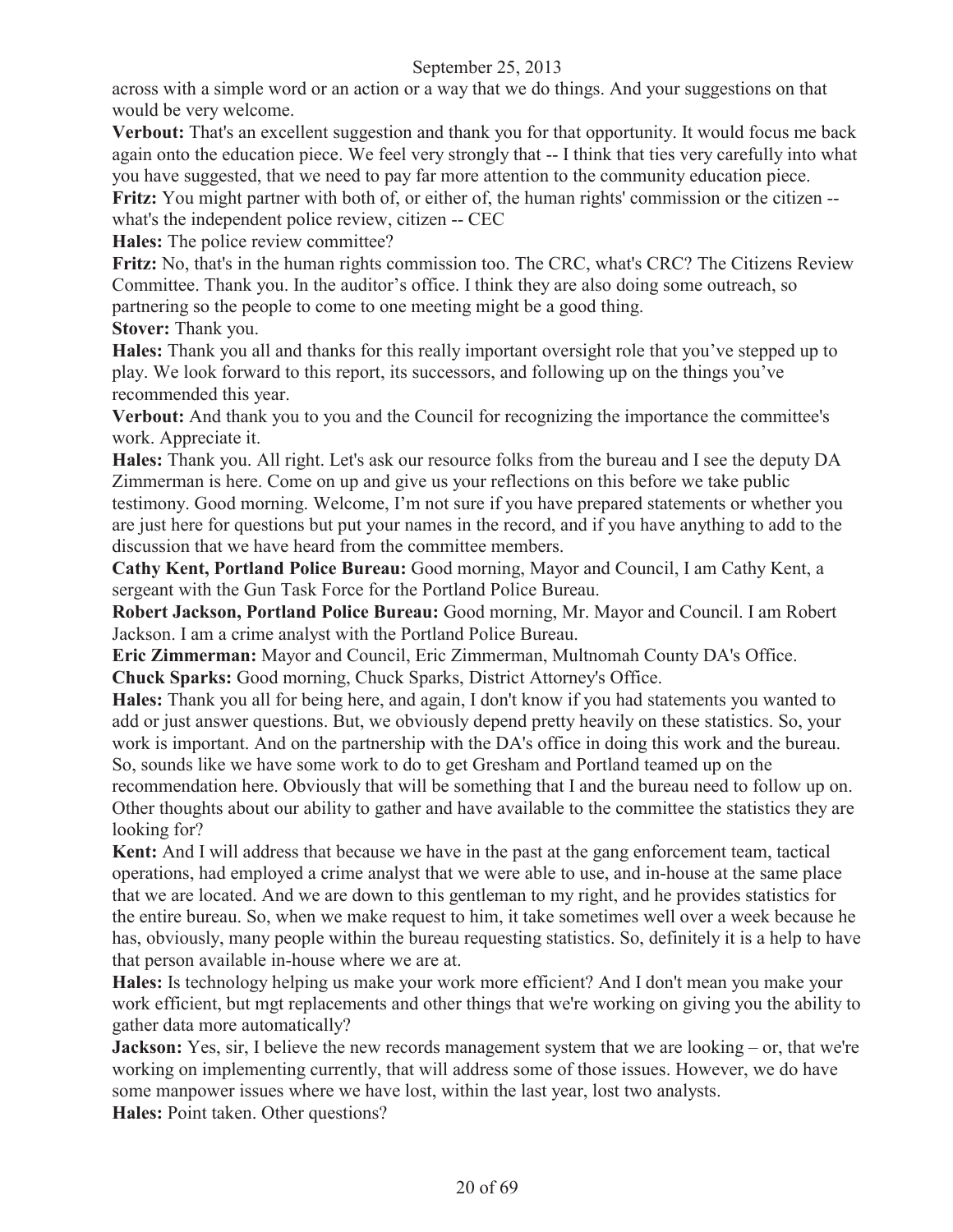**Fish:** Can I take another crack at my question? I am trying to reconcile the data that's in the report. It says in 2013, one quarter of victims and gun crimes were African American. In exhibit c, on the page, that's the first page of exhibit c that has the census data, there is a different percentage for 2013 on victims of crimes with guns. How do I reconcile those?

**Jackson:** Sir, and in those -- you are looking at two different things there. In the first one, the lower percentage, you are looking at all crimes with guns. So that would include robberies with a gun, and any crime where a gun or a firearm was used or implied, as opposed to the higher number is actually for aggravated assaults with a firearm and attempt to murder with a firearm. So, that percentage actually goes up when you exclude everything else and you're looking just at what would be the shootings. In that case.

**Fish:** Just for what it's worth, it wasn't intuitive for me reading it, and just if a member of the public is reading it trying to match the numbers, it might be helpful to have, in the exhibit, a document that actually is the support for the percentage in the report, and some explanation that you can, I don't know, disaggregate the data, or you can scrub that data different ways to get different percentage, but, I just -- I had a hard time reconciling the numbers. The numbers are alarming, because they are so out of proportion to the percentage of the population. But, I think we should start, whenever possible, just to have the data point backed up with something, with a chart so we can understand it and then it can maybe prompt us to ask for additional information. But, I appreciate your answer. **Hales:** Thank you.

**Novick:** I just want to reiterate the question I asked the committee. When we see an exclusion percentage for African Americans that's so much higher even than the percentage of victims and offenders for gun crimes in general, how can we feel satisfied that that's not the result of disparate treatment? What steps would you recommend to go through to reassure the public that this is not a matter of disparate treatment?

**Kent:** Well, first, as the committee reported, when the ordinance came out it was -- the hot spot exclusions were only going to be given out by our gang enforcement team. So, our gang enforcement team's sole priority is gang enforcement. So, that is why you are seeing that percentage, because the exclusions were only being given out by our gang enforcement team up until July of this year.

**Novick:** But even the statistics on gang membership aren't -- I mean, I realize this is a rather small sample size, but even the statistics on gang membership, are like 55% African American, not 83%. **Kent:** 85% of gangs. We have documented gang members that make up 85%.

**Novick:** Not of that -- the way I read the chart that was not African Americans, that was African Americans plus Hispanics, and I thought that the percentage of exclusions was -- **Kent:** The total was 85%.

**Novick:** Right. But, of African Americans, it was 55%, but the exclusions are 83%. So, again, recognizing this as a small sample size, but putting that aside for a minute, there is a significant difference even between those numbers.

**Jackson:** And sir, in the future, I can take a look at -- I know what you are looking at is how do we pack up the anecdotal with some sort of statistical, if I'm reading you right, sir. I can take a look at our gang violence response team callouts. Those are particularly Measure 11 crimes to include shootings, and if I look at the demographics, through those callouts, I think those would be more in line with the exclusion, the percentages with the exclusion, and would match up more a little more than just the gang member designation. I don't know if that answers your question, but I could provide that in the future. I think that would kind of answer that question a little better than the anecdotal evidence.

**Novick:** Any additional non-anecdotal evidence would be helpful.

**Kent:** And we were looking at that yesterday but, again, the request takes some time to get the numbers. But last year, we had 118 gang violence events, and this year we are at 77. So what we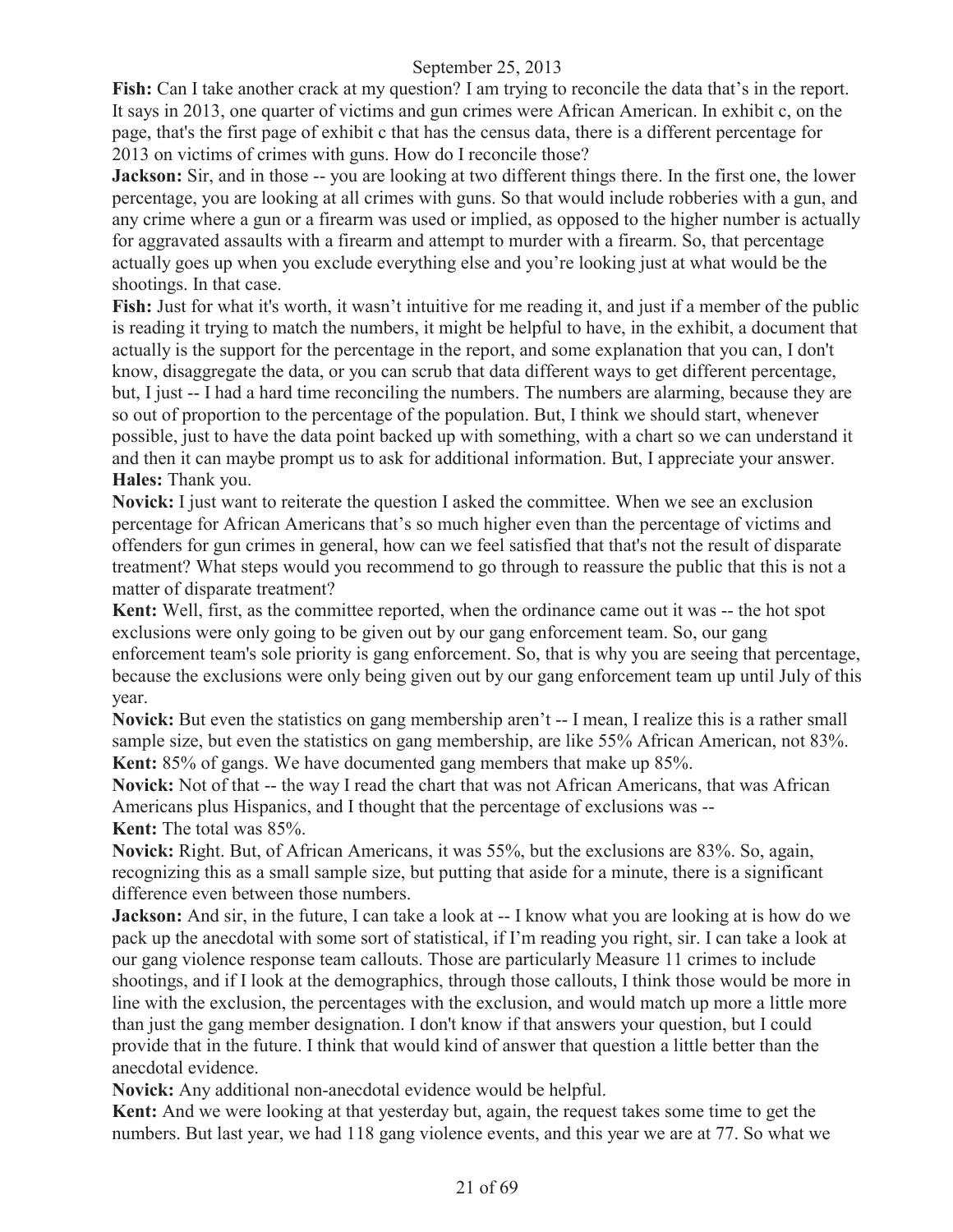want to look at, not all of those are going to come out as an aggravated assault because need to have a victim. And there are many -- a majority of these calls that we go out and there is no person willing to step forward and be a victim. So, what we end up with are suspect descriptions and gunfire casings in the street. But those are gang events that we are investigating, so that is something that I'm going to ask Rob to pull out: of those 77 this year, what are the suspects and what is their racial makeup of those calls?

**Hales:** It would be helpful.

**Fish:** Maybe we're missing something here. But if someone is arrested, there will be some notation as to if they were arrested and then there was a knife -- they had a knife, a baseball bat, or a gun. And they are then subsequently charged in the indictment or the charge it says whatever the crime is, but it specifies you used a knife, a gun, a bat or something. So, the data that we're looking for to move from anecdotal to a little more rigor, seems to me just in the arrest data and the charging data. I understand the situation where there is a victim but you can't find a perpetrator, and you have difficulty locating. All you know is that the person was shot but you cannot find the shooter. But, on everybody else it seems to me, you are at least going to have an allegation of what they used as a weapon. Whether they have it on them or not. And that will make its way into the charge. And that would, at least, give us more rigor than the anecdotal about what people are likely to use by gangs, which seems to me, as Steve said, is a little thin gruel to operate on.

**Sparks:** If I could take a crack at providing an observation that may partially, at least, address what Commissioner Novick and Commissioner Fish, you are both talking about. When hot spot exclusions are issued, I suspect -- and the District Attorney's office is not involved in the issuance or the adjudication of the hot spot exclusions, those happen separately. The charges involved are the lesser charges, because if somebody commits a measure 11 offense and they use a gun or a bat or a knife, or a serious assault that's not measure 11 offense or an attempted assault, they are not going to get a hot spot exclusion. They are going to go into custody and they are going to be facing serious charges. So, I suspect, without knowing, and our crime analyst could provide us this information, that if you have somebody who is actually successful at shooting someone -- and you've pointed out the disparity, the 25% versus the 39% -- when you have serious offenses like that, they probably aren't being excluded under the hot spot exclusion program because there is really no point in it. They are in custody. And so, you've got this substantial cohort of cases that are not receiving exclusions. And so I would -- and again there falls into the anecdotal, and to that extent, I apologize for it. But it was a thought that I had, and it's something in that might be useful at least to hear. And that is the -- I think the very helpful package ordinances, including hot spots, helps us interdict the lower level of activity so that before somebody actually shoots and hits somebody, if you can catch them with a loaded gun, and issue the hot spot exclusion, and then they have full due process, so the hot spot exclusion that this Council created, the legal disability, if you will, doesn't take effect until that person is actually adjudicated. So they have the right to have a trial and be found guilty, or if they are a juvenile, brought within the jurisdiction of the juvenile court. And at that point, the exclusion takes effect. So one of the values that we think is these 36 exclusions, just looking at them as exclusions, have all gone through the process and they don't take effect until that person has had full due process, and, hopefully, taken out of the equation. Which may explain the falling numbers in terms of the gang violence that we've seen, handgun violence. And to the extent that may be a part of the solution, and we hope that it is, it's highly commendable.

**Zimmerman:** Also, Commissioner, a lot of those crimes don't have victims, other than society. Their possession of firearms, and again, like the DA Sparks said, they are crimes where people get found with a gun before the greater crime is committed. That, in and of itself is your crime is when you get your exclusion issued.

**Hales:** Well I think you hear the concern from the Council, so obviously, the committee has two, which is -- it appears the ordinances are having a positive effect. Probably preventing some more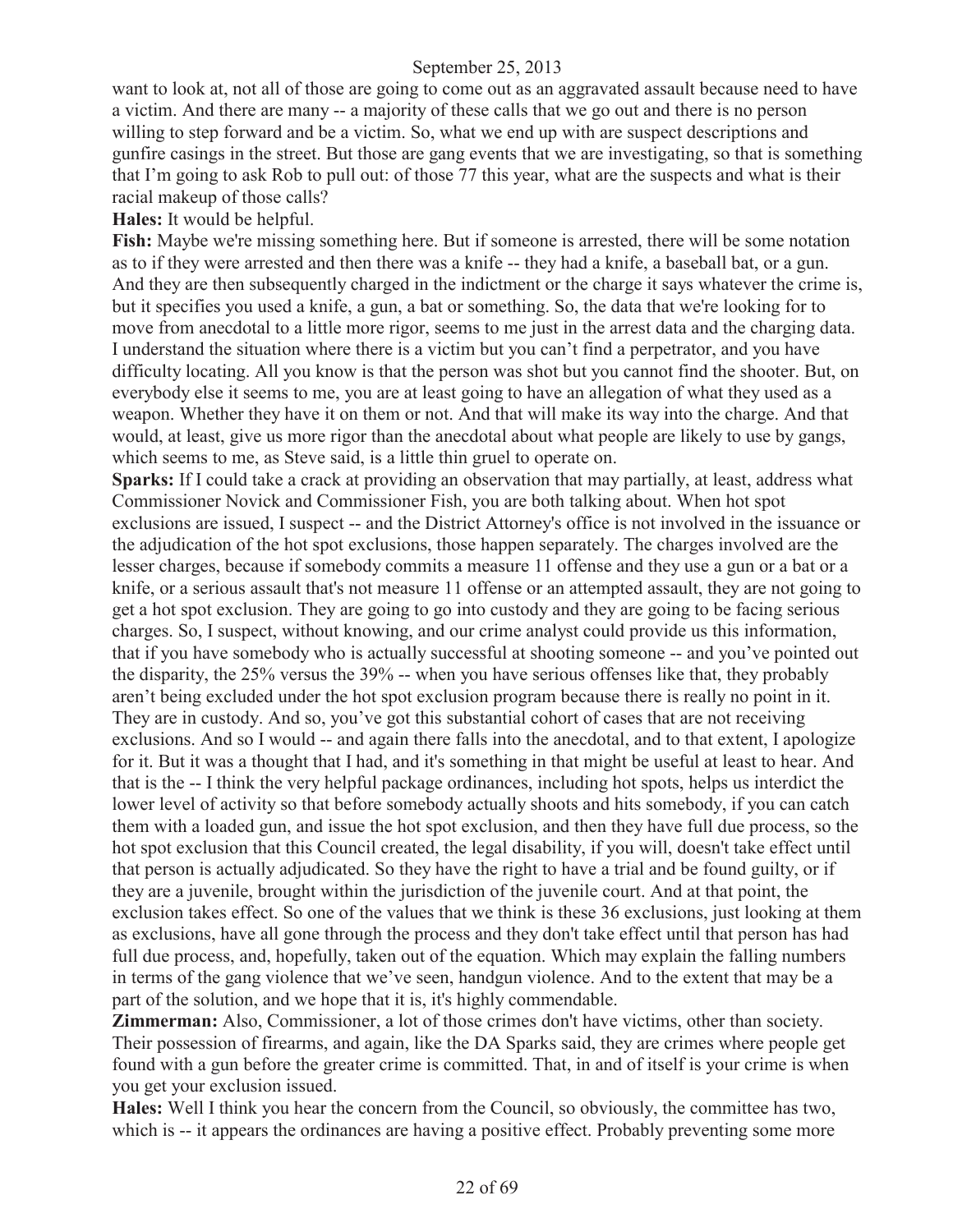serious crimes because they are in effect. That's good. And we want to focus on both individuals and areas where the danger is greatest. So, that appears to be successful, as well. But we don't want to profile. We want to focus, not profile. So, that's the careful line, and care distinction that, and obviously, everyone wants us to stay on the right side of. So the more that we know about -- the more we know the statistical and real and performance-based, if you will, and the less that we rely on anything anecdotal, I think the more reassurance that this is a successful effort to focus the police bureau on difficult areas and on people who are acting irresponsibly with weapons. So, the more statistical rigor, the more that we can cross-check with the juvenile system and anywhere else, that are we getting the results that we want, and being just at the same time. That's the shared goal here. So, I think you hear in these questions a shared concern on the council that we have got to really make sure we're watching those outcomes.

**Sparks:** I don't think anybody here is saying anything to the contrary. In fact, that's obviously an important ongoing work that this committee doing. And then we, as the support to the committee, to provide further statistical analysis. But at the same time, it seems like the council has created something that is good and is helping. And, that, I think, is an important message.

**Hales:** We appreciate your help with making it work. Other questions for the team? If not, thanks for working with us on this. And we'll see if there is any public testimony before the council takes action on the report. Thank you.

**Moore-Love:** We have four people signed up. Please come on up. Becky Straus, Joe Walsh, Dan Handelman, and Charles Johnson.

**Hales:** Good morning. Good ahead, Becky, take it away.

**Becky Straus:** Mayor Hales, Commissioners, good morning. Thank you for the opportunity to testify. I want to take my time and just focus on the hot spots discussion.

**Hales:** Put your name in the record.

**Straus:** Oh, I'm sorry. Becky Straus, here on behalf of the ACLU of Oregon. ACLU has chimed in, really, at many of the critical stages along the way in developing this Illegal Gun Ordinance and hot spot exclusions. I'm here to do that again as we follow it. I think that – we're talking here about a determination to exclude someone, really implicating a person's fundamental rights to travel and associate freely. Of course, the Council, the Bureau, the ACLU, and many others take those rights very seriously and we look very critically at any scheme to implicate those rights. So that's what we do here with this system. The right questions are being asked here, and I'm here to raise a few more. Ultimately, is this exclusions zone scheme making us safer? And if it is making us safer, is the deprivation of liberty to some, on balance, worth it? And are we making these exclusions, are we pursuing this deprivation of liberty for some in a fair and equitable way. I think all of those things have been surface here today. I think our perspective at this point is that the reports – I looked over the 2012 report and read through the 2013 report -- is that the story that these reports are telling me right now is not really answering those important questions for me. There is a lot of discussion about that the committee is maybe looking for more support, for more data, and I think that is really important to hear that message. I think that the fact that the oversight committee exists is crucial. I think they do great work and they're doing really important work. I hope that we might be able to find them some of the resources to get what they're asking for. Just some other questions: we had raised in 2012 the issue of who issues the exclusion zones. Right now it looks like the officers are issuing them and then of course it will go through the process to be approved, and only go into effect post-conviction. We've suggested through the years that it be a determination by the judge to decide whether to issue the exclusion or not. So, maybe if there's some further discussion of that, as we move forward, we would love to hear your perspective on that suggestion. The other thing that we raised last year that I haven't seen a lot other than one mention in the 2013 report is how many people are being cited for violations of the exclusion once they have a post-conviction exclusion zone in place. It didn't seem like we had those answers last year. The 2013 report says that one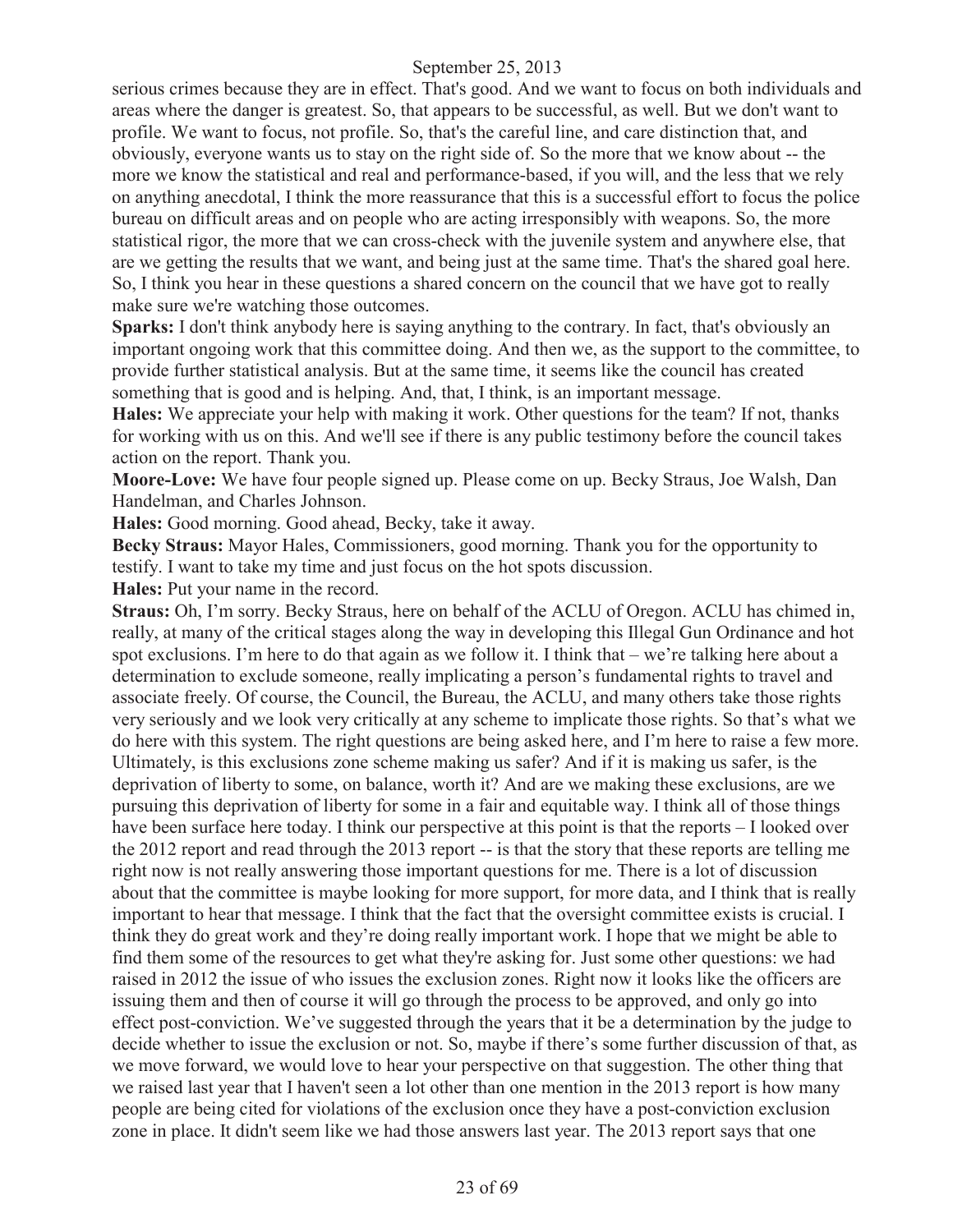person has received violation of the exclusion. Which actually brings me to another question. I'm a little confused about the numbers on page 12. The 36 exclusions numbers cited. I wasn't sure if that was complete historical, because then the 2012 report says that -- in the 2012 report they were citing 18 post-conviction exclusions and 24 that were pending the disposition of the charges. There wasn't a conviction yet, but if those people were convicted, there would be 24 additional exclusions. So I did some quick statistics, that added up to 42 for me. Maybe 36 is meant to be the 2013 number. I'm not sure, but that may help us understand the percentages a little bit more. And I know my time is up, or about to be up. I'll just touch on briefly the big issue of the disproportionality in the demographics. I want to thank Commissioner Novick for your comments. I think we feel the same way. We're very concerned about this and even with some of the anecdotal evidence we've heard that may start to explain the disparity, these are very huge numbers. I think 83% is very concerning, even in light of some of the explanations we've heard. And, so, I would urge the council to really think about this critically before we undertake any further expansion of a system that I haven't seen demonstrated to have a causal effect on public safety. So, look forward to further discussion and thank you and thank you to the oversight committee for all of their work.

**Fish:** You posed a number of questions and we appreciate. I want to ask you two quick questions. One is, have you or has the ACLU established a regular practice of attending the monthly meetings of the committee to share some of these concerns on an ongoing basis, or is there something that we can do to make -- if not, is there something to do to make that process more accessible? **Straus:** Commissioner Fish, I attended one meeting. I don't remember when it was. It may be almost a year ago. It was sometime after the 2012 report. And I thought it was very productive. We were able to have a little bit of a back and forth and just ask those questions again. And I think partly just capacity-wise, I haven't been able to attend them regularly.

**Fish:** I want to be sure that we're not just doing this on an annual basis. When you raise big questions, that they're being addressed year round. The second question I had for you is on the constitutional side, and the due process side, have you been able to track any cases through the court system just to determine how the due process has played out for someone who was cited? **Straus:** I haven't. I remember that -- and that may be something that I can work with the bureau or the oversight committee to see if that might be possible. I remember there was some discussion at the hearing on last year's report. As we started to think about the difference about who has discretion in issuing the exclusions, is it the law enforcement officer or is it the judge? We had a little hint of a conversation about, does the judge, when he or she receives an exclusion order request, is it more kind of like a rubber stamp through the process and the judge really isn't exercising any meaningful oversight? Or does the judge really bring in that discretion at the point of the conviction. And I don't know the answer to that question. We just sort of raised the issue and didn't follow it. So, it is a good item to do. Looking forward, thank you.

**Hales:** Thank you, Becky. Questions? Dan, you're on.

**Dan Handelman:** Good morning Mayor and Commissioners. Dan Handelman with Portland Copwatch and we're testifying again this year on this report. And when I say again -- Becky just used the term rubber stamp. The definition of rubber stamp is every time you press down it is exactly the same. This report is almost verbatim the exact same report as last year. It does not reflect very much at all in terms of changes. And as Becky noted, last year, it indicated there were 42 exclusions. This year is says the entire history of this ordinance has only been 36 exclusions. **Hales:** That's this year.

**Handelman:** Well, that's not what it says. It says 36 exclusions to date. Is what it says on the report. So it's very confusing.

**Fish:** Are you talking about page 12?

**Hales:** Yes, I think he is.

**Fish:** It says, through 7-31 of 2013.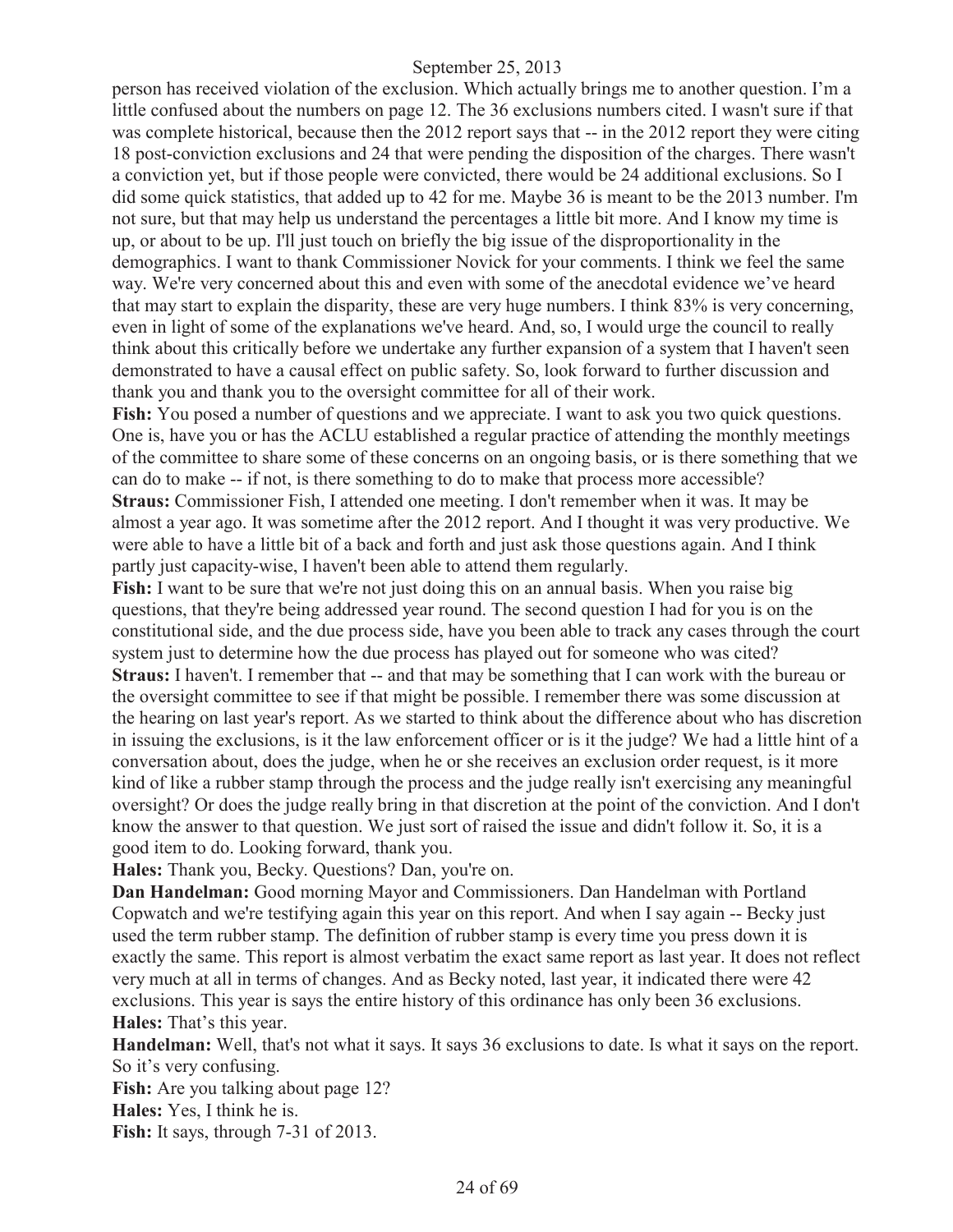#### **Handelman:** Yes.

**Fish:** Sounds to me like that's more of an editorial question –

**Hales:** Yeah, we'll find out.

**Fish:** If it said calendar year 2013 to date, would that be --

**Handelman:** That would be much clearer. Then that would mean that we don't have data for the last half of 2012 either. So, it would be very helpful to know the answer to that question. But the most concerning thing, I think for me and probably for my group, is that this term that was used in last year's report, that is continued to be used in this year's report and that I brought up in a meeting of the committee when invited to speak with them, the term black style gangs was still being used. It appears to on its face to be a violation of the bureau's own biased-based policing policy to use that term. Because what you're doing, instead of defining the behavior of the person, is that you're defining it by their skin color. Black style gang. And that fact that, even after we had this discussion at the committee, and they said this is a nationally accepted term, and I said so was the n-word once, we can change that here, they're still using this term to define who they are going after: black style gang, instead of violent gun-toting gang or whatever it is that they're saying that is the target of the gang enforcement team. That shows to me that the gang enforcement team is using bias and that may be why we have that 83% figure. Which was 86% last year, by the way. So, I would like to see, and, you know, the chair of the committee didn't mention that Copwatch and the ACLU met with them, but there is no reference to that in the report. There is no reference of anybody who came to their meetings, how often they met, or any changes that happened since last year. Or, except for Mr. Stover's presentation, why the recommendations that were made last year, which are also exactly the same, weren't acted on or responded to by the City or Bureau. Maybe it is because all of these things pending, the DOJ report is still out, the COCL job description, the psychologist that hasn't been brought before Council, the PPA negotiations. Maybe there is too much to do and few people to work on it or maybe too much momentum to change the way things are done. But whatever it is, this is part of a pattern of bias-based policing that has got to stop. The first force report that came out from the bureau at the beginning of this year showed that 31% of all use of force in the city is used against people who are African American. Even with the statistics that Commissioner Fish is talking about, that's out of proportion. And some of the questions about discretion, we support the things that the ACLU is bringing up. We're concerned about the fact that there is no public input listed for this agenda item today, for instance. Although I did hear that they were trying to invite people to their meetings. I agree there should be an evening meeting. I think that was a good idea, Commissioner Fritz. And I think that particularly when you look at the specific data about the arrests in these zones, downtown, six white people, six black people, that's 50%, 50%, but the exclusions are 85% black. And in the Stark area, in 1 1/2 years, they only have three incidents that they've dealt with. So it is sort of hard to understand why it's a hot spot when there are three gun incidents in a year and a half.

**Hales:** Good questions. Thank you. Joe, good morning.

**Joe Walsh:** Good morning. My name is Joe Walsh, I represent individuals for justice. We would endorse everything the ACLU and Copwatch just presented to you. The 83% jumped out at me and slapped me in the face. I couldn't believe that statistic. If you give me the authority of a police officer on the street, which is almost absolute, and I hang around with you for six months, I will arrest every one of you on something. I will arrest half of your staff on something. Because that's why I'm here. You give me the power, you create a hot spot, and you send a police officer into that hot spot, you're going to have statistics that don't make sense. 83% of African Americans are excluded. They represent 6.3 of the population. That should red flag everybody. Everybody ought to take a back step. Not just mention it, not just wonder about it, but scream about it. There is something wrong with that. This committee is supposed to be an oversight committee. But they have nothing in the report, as Dan pointed out, from Copwatch. There's nothing in the report from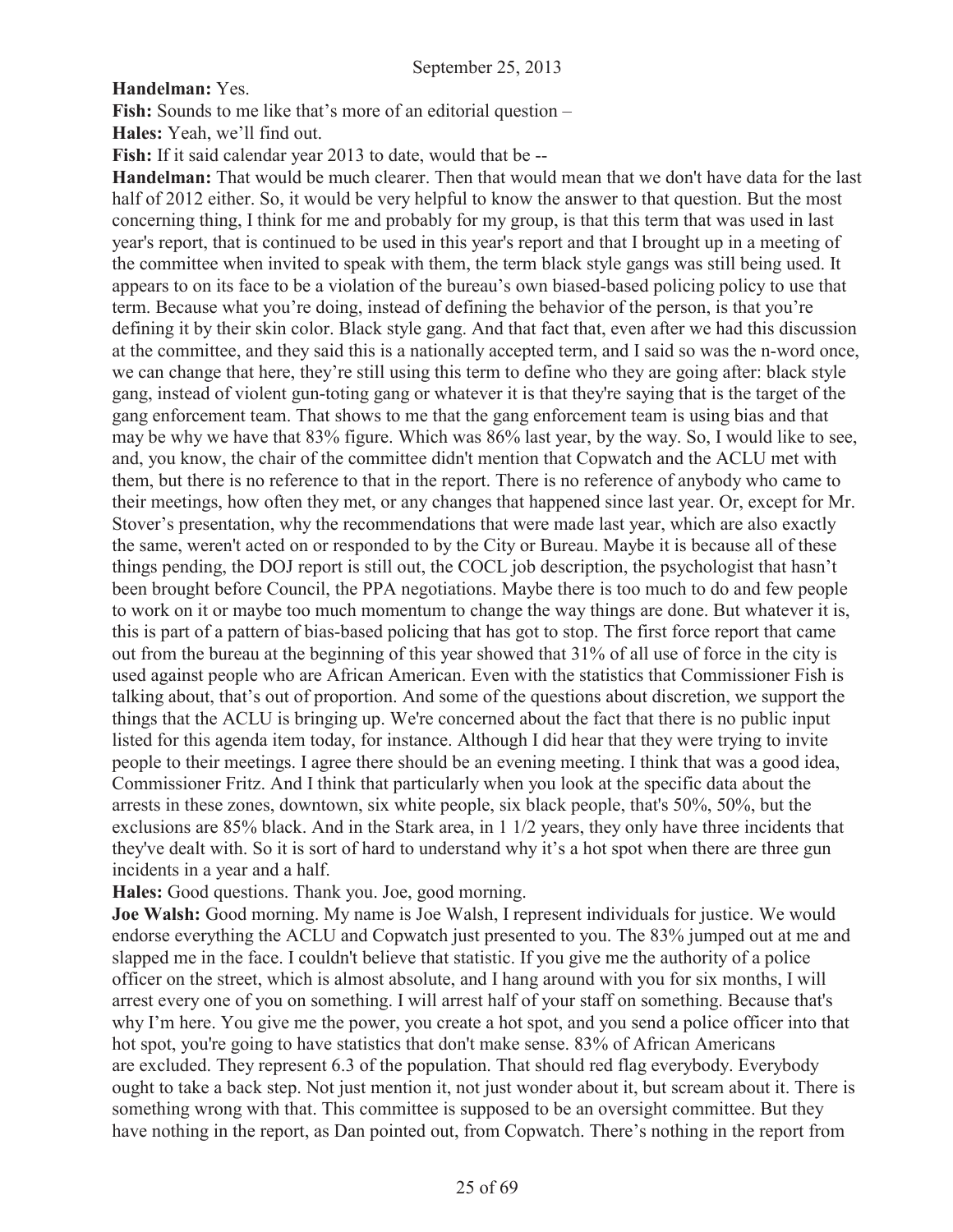the ACLU. There's nothing in the report for people like the lawyers guild. They are over viewers of the police department. You would think that they would want to go and call them up and say, what do you think about this? They constantly surround themselves with the very people that they're supposed to be looking at. And if I'm looking at you, I'm not going to hang around with you. I'm going to talk to your staff. I'm going to talk to people in the ACLU, what do you think of the City Council? I want their opinions. This report should be the poster for the police department, because that is what it is. It's 39 pages of, we love the cops and we're going to defend them. Page after page after page. There is nothing in the report that says we have a problem here. These hot spots are a problem in themselves. New York learned it. Would you please learn it from them? If you do three spots, or you do a whole city, it's wrong. It will never work. And you violate the constitutional rights of the people that are in those areas, and 83% of African Americans suffering at the hands of the police should tell you oh, god, we have a problem. Thank you.

**Hales:** Charles, good morning.

**Charles Johnson:** Good morning, councilors. Thank you, Joe. I think that is something that the -- Mr. Walsh has touched on the subject -- I'm Charles Johnson, for the record. And that I think is probably on the minds of all of you, in that, from this presentation, we really need to see that there needs to be better bridge building and intake with the communities most affected by these numbers. There seems to be a belief maybe on the part of the NAACP and The Urban League that perhaps they're not constructively engaged. They're not here. Yet we have that troubling 83% number. I want to encourage the council to partner with the county commission where we have a more diverse spectrum of the commissioners over there, and see if there is a way that Portland as a broad community can re-engage with the people who, according to these numbers, are disproportionately victimized. That should be our biggest concern, is, are people in communities that are having victimization really getting quality service that helps reduce the victimization in those neighborhoods, whether we designate them as hot spots or whatever. So, I look forward to hearing some action from individual councilors or commissioners about how they're going to kind of reboot this committee to be engaged with the people who are affected by the new Jim Crow. Thank you very much.

**Hales:** Thank you. Any others?

**Moore-Love:** One more request.

**Hales:** Come on up.

**Mike O'Callaghan:** Good morning. Thank you for the opportunity to testify here. Karla, this is the first time we've met. And Steve, welcome to the club. You two guys know me. I'm going to speak about exclusions. They're not legal. You're an attorney, Steve, and you should know about due process. Before you can deny a person a right to property or to travel they have to be given a citation which alleges what law they violated. It must come before a supposedly an impartial tribunal and you must be found guilty before you can be denied these rights. I've received four exclusions. Not one of them -- immediately when they give you the exclusion, you're excluded. The person who gives you the exclusion is the judge, the prosecutor, and the jury. And in order to stay that exclusion, you have to appeal to the hearings officer. Which I find is really kind of unusual that I don't come before a court, I come before a hearing officer for a code violation. As somebody mentioned about the Blacks in New York, you know, the stop and search that they were doing in New York where like 80% of the Blacks were the ones that they were stopping when they were looking for guns and they found guns, what, 3% of the time, something like that. Well, the judge declared that illegal. These exclusions are illegal. They don't have the basis of law. Okay? Now, I appreciate that you are trying to do something to keep the community safe. But I am -- look beyond. Most, I would say, of these shootings in involve prostitution or drugs. Now, let's be mature. Switzerland has had prostitution legal since 1941. This year, they just passed a \$1.7 million, citizens voted on it, bond issue to move the prostitutes from the central district where they were and move them into an area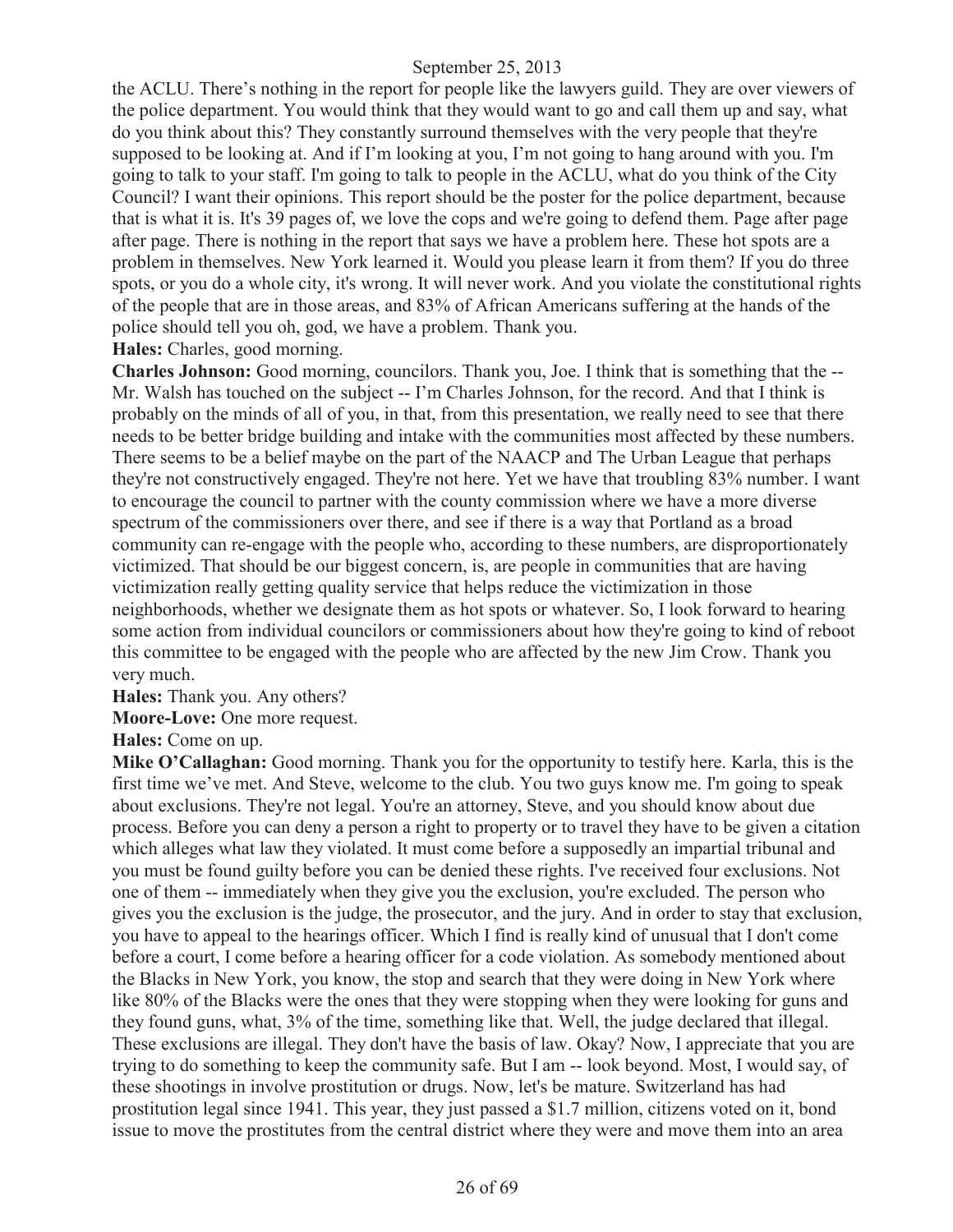that they created for \$1.7 million. Now, we have Wapato jail over here that is sitting there empty. We have all of these prostitutes out on the streets that are vulnerable to all kinds of crimes. Why don't we have prostitutes there where they are protected and the people who come for those services are protected, too. Can't we do something more mature about this and avoid these problems? Thank you.

**Hales:** Thank you. Thanks very much. [applause]

**Fish:** Mayor, can I just raise a point of order. The issue before us this morning is whether to accept or reject a report.

## **Hales:** Right.

Fish: And we routinely accept reports, it's just the manner in which it is transmitted to us. Normally, other than our comments, we don't have the ability to put conditions on the report. We don't typically do that. I would like to accept the report because a lot of work has gone into this and I think it should come in, be transmitted to us. But I think there are some issues that need to be addressed in a timely matter. I wonder if, in accepting the report, we can place conditions and expectations about what will happen with the committee and what will come back to us. And do it in a way than just comments, the four of us are going to put our comments on the record, but that doesn't quite have the same force. I'll give you just an example. Based on the testimony I've heard from everybody, I have a concern about whether the committee has adequate staff resources. And the gentleman who does the crime statistics, who was very candid with us, said that he is pulled in a million different directions. But a consistent theme of our questions and the comments from the public was that we need better data. So that is number one. Can we get the staff support so that they have better data. Number two, we're also hearing if there is some – very serious legal, mostly constitutional questions, which ought to be addressed and then be part of an annual report. Coming back and saying these are some of the concerns in the community and here is how we have addressed them. That is like a scoping issue. Frankly, looking at the staff support for the committee, I see that the lawyer who advises the committee is a deputy district attorney. I wonder whether we should ask someone from the city attorney's office to join this effort so that we can frame some of those constitutional questions -- and I would not expect the committee members to have the expertise without a lawyer helping them frame them. And I think some of the questions Becky has raised, if properly framed by the committee, could help the committee ask the question over the course of their oversight to make sure that they get answers to the questions that would make reporting back to us more robust. And the third is, there's another consistent theme we're hearing, and that is who is actually communicating with the committee? Amanda has said let's do an evening meeting. We heard they meet monthly. Obviously the committee is putting a lot of time and energy into this. But there are a lot of groups that have an interest in this issue. And I just don't know how robust our outreach has been in having people come and whether, in fact, we ought to formally establish a subcommittee of advisory body, in the nature of an advisory body, made up of organizations that have consistently expressed an interest in this issue. Almost as if they are technical support group, so that they can on a regular basis help the committee do its job by raising some of these issues. The net effect of what I'm suggesting is that my hope would be that when we get a report next year, a lot of these issues have been ventilated before they come to us. So, instead of having a report and then a lot of criticism and concern about how the report was put together, the data in the report, and whether certain questions are or are not being answered, we give the committee the resources they need to anticipate those questions and concerns, present a more robust report, and so when we come back next year doing more in the nature of fine tuning, then asking what I consider pretty important threshold questions about data, scope of their work, independence, and whether they're getting adequate staff support. Rather than vote as not to accept the report as a way of sending that signal, I was wondering if we could just get an agreement that the council will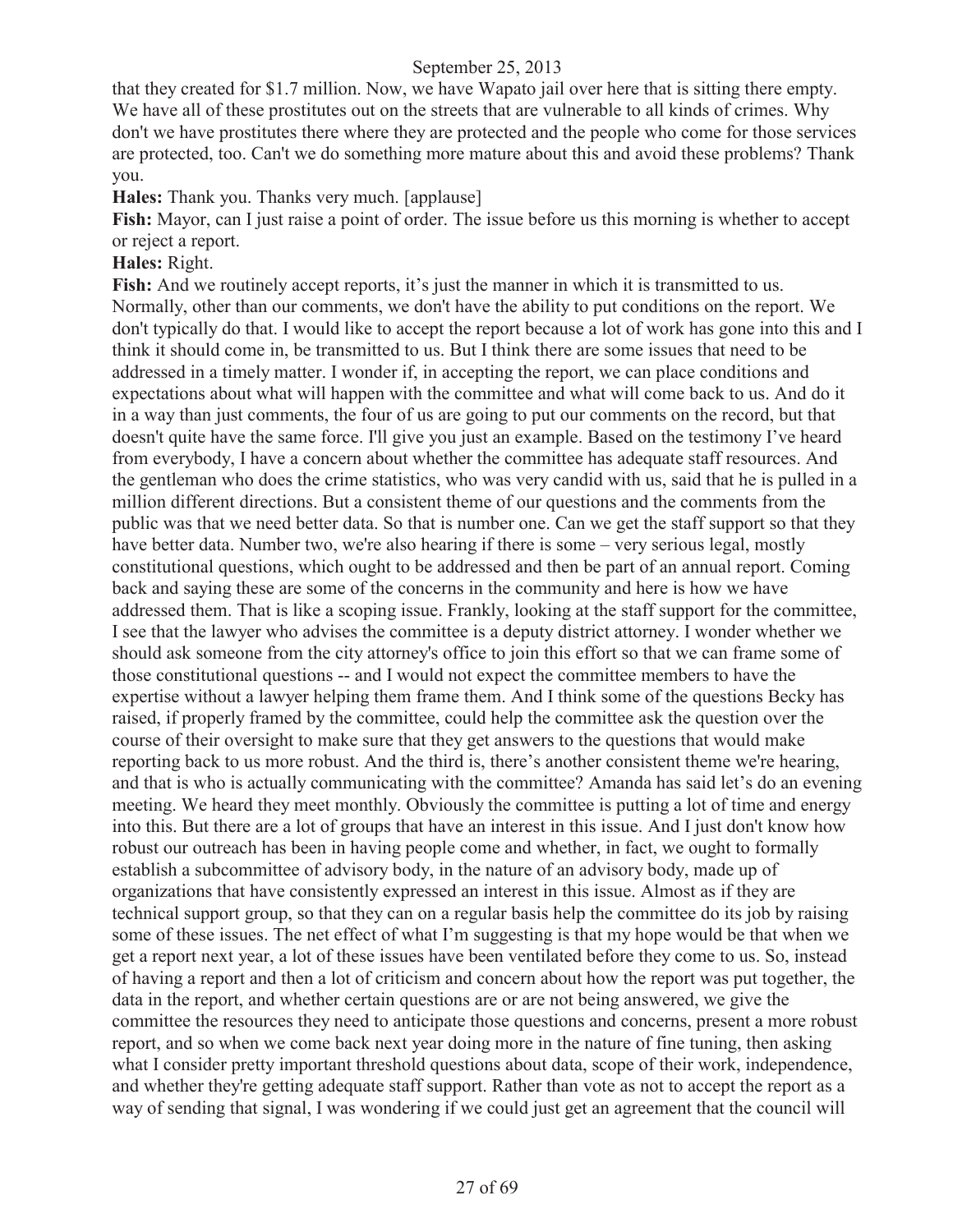get a report back on this in the next month or so about next steps and we can accept the report with the understanding that the issues will be addressed.

**Hales:** I'm certainly open to that, in fact, to all three of the things you suggested. Reexamine the availability of data through the current level of resources in the police bureau, versus enhanced. Reexamining the legal basis with the help of the deputy city attorney assigned by the city attorney to assist the committee. And then, you know, a more -- a plan for improving outreach. Not just an intention. I think we could certainly report back. My staff and the bureau could report back and perhaps the committee as well could report back to the council before we complete our next budget, for example, but well before we receive the next report, say, in six months, and give us a progress report. I'd like to see that as well. So, I think -- again, I agree, we should accept the report because they've done a lot of work but there's follow-up to do here in addition to some specific things like enlisting Gresham in the hot spot if that is indeed what we are going to do. I'm prepared to do all of that and bring this back.

#### **Fish:** Thank you.

**Hales:** Other comments, before we take action? And if not, is there a motion to accept the report? **Fish:** So moved.

#### **Fritz:** Second.

#### **Item 900 roll.**

**Novick:** I very much appreciate Commissioner Fish's comments and the Mayor's commitment to follow up on those items. I am going to vote to accept the report because I appreciate the work that the committee put into it. I am concerned about the conclusion on page 13 that there are not signs of disparate treatment evident in the implementation of hot spots exclusions, because 83% is a pretty darn high number. It is a small sample size, but if it is that year after year, I think that that's very problematic. And at a certain point, I think without a really good explanation that goes beyond anecdotal comments about what sort of gangs carry what certain weapons, you have to reconsider a program with that great of a disparate impact. So, I hope that we're able to get more data, better input, more explanations, and I hope to see different numbers next year. Aye.

**Fritz:** Thank you to the committee for your diligent work on this and your openness to expanding that and doing even more work. I appreciate that very much. This is evidence that although we have been putting a lot of effort into the Department of Justice settlement and the police disparate treatment of people with mental illnesses, we still have a lot of work to do to look at ourselves and how we do things with respect to racial bias. I hope that the human rights commission and the community and police relations committee will also take this as a call to action to partner with the oversight committee and others in the community to make the hope to continue, focused on that particularly troubling aspect of what we're dealing with here and what the concerns are in the community. I have to comment on the last speaker suggestion as far as the Wapato and prostitution. I learned yesterday in a meeting of providers, that in fact, the gangs are using young women and young boys as the things that they trade as commodities rather than drugs or guns even. So that this is a significant problem in our community. It is not something that I have any tolerance for and the suggestion that we should legalize it and support it is abhorrent. That's beside the point. But that is very troubling that we don't have an understanding in our community of the evils of prostitution because of the people who are forced into servitude without pay and they're often the victims of violent crime. Thank you very much for this rigorous discussion. I appreciate Commissioner Fish and Commissioner Novick for your comments and the Mayor's willingness to continue working on this challenge. Aye.

## **Fish:** Aye.

**Hales:** I appreciate the work that has been done and this good discussion. One thing I hope that comes out of this particular ventilation of this committee's work, because this is my first round at this reporting about the ordinance, is one that I hope more groups and individuals that are interested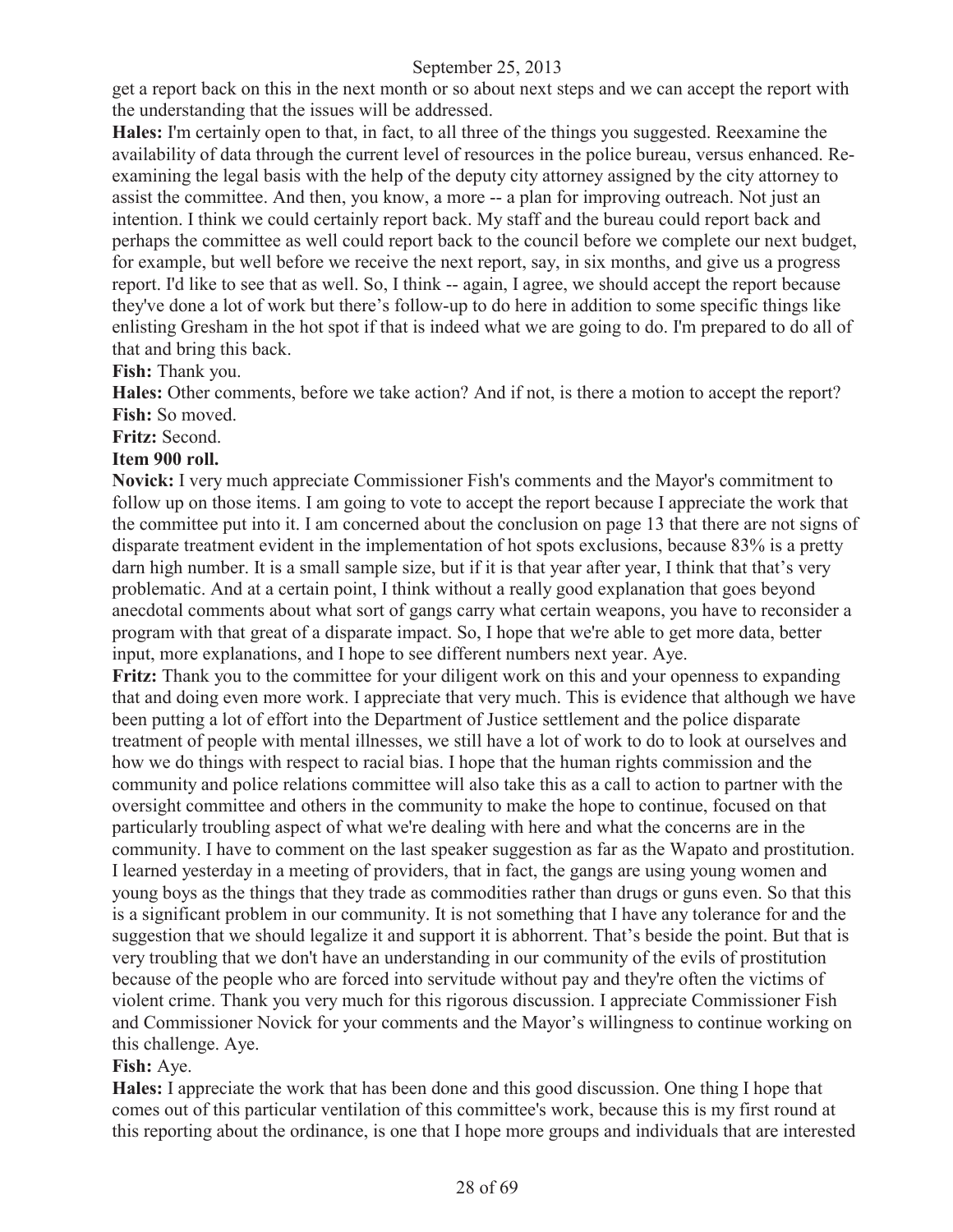in this critical set of questions does take the opportunity, more people do take the opportunity to attend the committee's meetings and engage in dialogue with the committee. We'll make sure that that input is well documented and well as heard and thought about by the people that have volunteered to do this important oversight work. Second meeting that I guess I want to encourage people to pay attention to is every other Friday morning at North Precinct. About 100 people, including Mr. Verbout, Mr. Zimmerman, and others who are here, gather to work in concert at avoiding gang violence. Not just on enforcement, but on alternatives and outreach and intervention. And literally 100 people with the same goodwill and many disparate ways to approach this set of problems work together. I think the combination of that dialogue and this one are very important. That we bring together what we have in terms of tools and techniques by the police bureau and prosecutors to deal with crime and also make sure that we're informing that with what's working and not working in reaching out to these young people before they own that illegal gun or before they commit that first crime. I want to commend both of those meetings. To people interested in the subject, urge people to get engaged. And I will report back to the council on the three issues that Commissioner Fish raised as well. Thank you for this good discussion. Thank you for your good work. More to come. Aye. [gavel pounding]

#### **Item 901.**

**Hales:** A lot of people in this community, including people on this council, and others in this room, have spent a lot of time cooperating, dreaming and now moving forward the idea of gateway green. So, I have a proclamation to read and we will invite Mr. Gilbert up and maybe others here to talk about it. And, again, our parks commissioner, our previous parks commissioner, Steve and I as well, all have taken an active interest in this bold and good idea. I'm glad we can give it a little highlighting and talk about the next chapter. The resolution says, whereas gateway green is 38 acres of unused partially wooded land in east Portland between i-84 and i-205, after years of grass roots support and partnerships with local, regional, and state government and private and non-profit sectors, the community has the opportunity to transform this asset into gateway green, a community park and multiuse bike venue. And whereas the gateway area of Portland is a park deficient area and creating a park at gateway green will continue to economic development, health, and livability in this vibrant area of the city, and whereas the City of Portland is committed to buy the land from ODOT and operate the park once it's constructed, park designers are ready to contribute to the design of the park and community is decided about its development. Whereas over 500 people participated in the Oregon kitchen table consultation about the use of the park, with the results emphasizing the importance of youth biking opportunities, single track bike trails, picnic facilities, nature play areas for children, and paths for walking and jogging. And whereas friends of gateway green, with support of Oregon solutions, has launched a crowd funding campaign on the indie go-go site to collect contributions from the community and fund the design the park. Now, therefore, I, Charlie Hales, Mayor of the City of Portland, Oregon, the City of Roses, do hereby proclaim October 1st, 2013, to be build gateway green day in Portland and urge the community to spread the word about gateway green crowd funding and get involved. With that, Ted Gilbert, please come forward and tell us what's next. Thank you for being here this morning.

**Ted Gilbert:** Mayor and Commissioners. I have been asked to come and speak a bit about this project, but I realize that all of you are either somewhat or quite familiar with it. So, really what I would like to do is give you a brief update, and start by saying that in our community, sometimes even the wildest of ideas work. And this one, to take a large chunk of long unloved right of way and turn it into a regional recreation destination, and in so doing, rebranding the geographic area of most need in our community, more and more is looking like it is going to be one of those. Just a brief update as you mentioned. ODOT -- I won't pretend that it has been quick. It has been eight years in the making. But all in all, it has been remarkable. ODOT is essentially donating the land. City Council, including some of you, committed that if we'll come up with the money to build it, you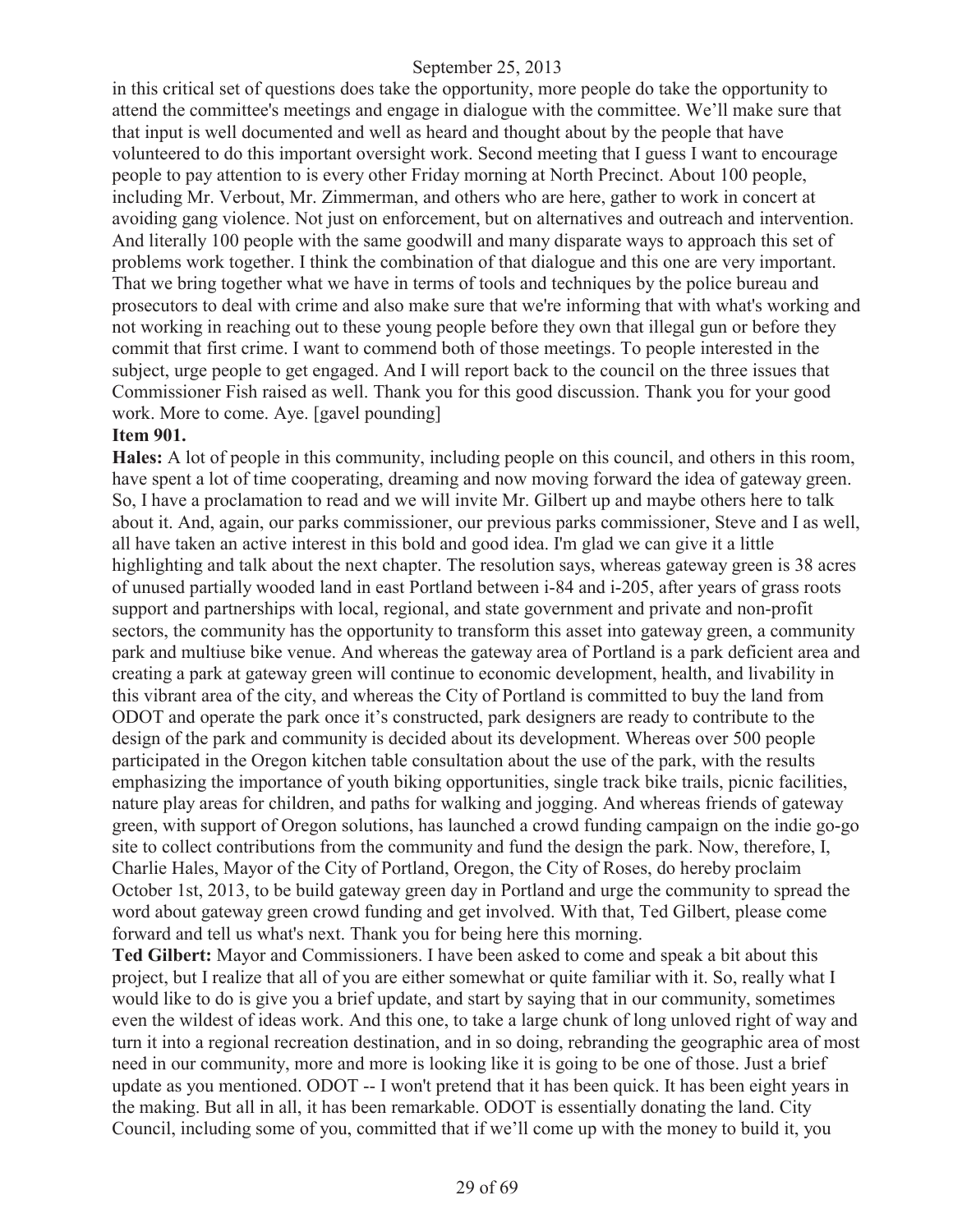will take it on as a city park. We've identified a couple of grants we have been invited to apply for which would come up with much of the money. Premier designers of these facilities in the world that happen to be headquartered in Portland, Oregon. They would like to donate some of their time to show what they can do in their backyard. And now, Oregon solutions come to us and says that we want to see if we can take on an experiment, that this new effort crowd funding can be used to bring private sector resources to leverage scarce public resources to create community projects around the state and we needed a beta site to try it. So we are trying this grand experiment that's underway. I have some thanks in order. Giving credit where it is due, former Mayor Adams was quite helpful in this effort. Commissioner Fritz, in your professional capacity as parks commissioner, but I can also verify that you have invested personal sweat equity in this project. That was really fun and I appreciate that very much. Commissioner Fish, years of leadership and assistance have been invaluable. Now I will just finish with a shameless plug. We have 13 days left in this crowd fund. Your personal involvement would be gratefully appreciated, as has been all of the efforts to date. If you have any questions, great. But thank you all very much.

**Fritz:** Mr. Gilbert, some of the people at home, and I until you informed me about this crowd funding thing, might not know what it is what you're talking about and how they could get involved. If you would like to explain what it is and how people can contribute that would be helpful. **Gilbert:** If you have access to a computer, it is as easy as going to it and pressing a button. The website, and I will give you each a copy of it is, http://www.indiegogo.com/projects/build-gatewaygreen. You go on that site, there is a video, there's lots of explanation, and you can track how the progress of the campaign is going. It started off like a rocket. We're getting a regular flow, but we have a ways to go to hit our goal. We have set an ambitious goal. We've learned that one percent of all of the crowd funds raise \$100,000, and we're seeking to be that one percent. We're on our way. More than on our way. We have an announcement on Friday that will take us a substantial further way there. If people want to go, they will learn more. If they want to press that button, it would be gratefully appreciated.

**Fritz:** And my understanding is that as well as the goal of \$100,000 -- and I know we're over 50, is that right --

**Gilbert:** As of this morning, I believe it was 56, with almost 500 people that have pitched in. **Fritz:** And my understanding is that it's not only the dollar amount, it's the number of people who participate. If you can only give \$5, that would be helpful. You can just Google gateway green and you would be able to find the way to that site very easily. And also I will put it on the front page of my web site.

**Gilbert:** Terrific. Appreciate it.

**Fish:** Mayor, if I could just add. There is a reason in the last five years that east Portland has seen not only a change in the relationship with this building, but more resources, more focus, and projects like this moving forward and that's because we have had great grass roots activists who have built relationships and have been relentless. Ted and Linda Robinson, on this project, have just been indefatigable. And it takes a local champion, particularly at a time of scarcity when we are cutting budgets. If you don't have a local champion, you don't get to the starting line. The magic in these things happens at the intersection of our values and relationships, and that is what Ted and Linda excel in. I just want to thank them. We are going to have a little more stc money going forward, I've been told, and we may have an easier budget cycle. I'm not sure if it is easier to carve up money or cut money, but we'll find out. They're both hard. But this is about two people that had a vision and have stayed at it and a city that has supported you within the limitations of their ability to fund. I want to thank you for your service to our community.

**Hales:** Thanks Ted. Appreciate your advocacy.

\*\*\*\*\*: Well I'll be on that site soon, hopefully [inaudible] [applause]

**Hales:** All right. Let's move to the regular agenda.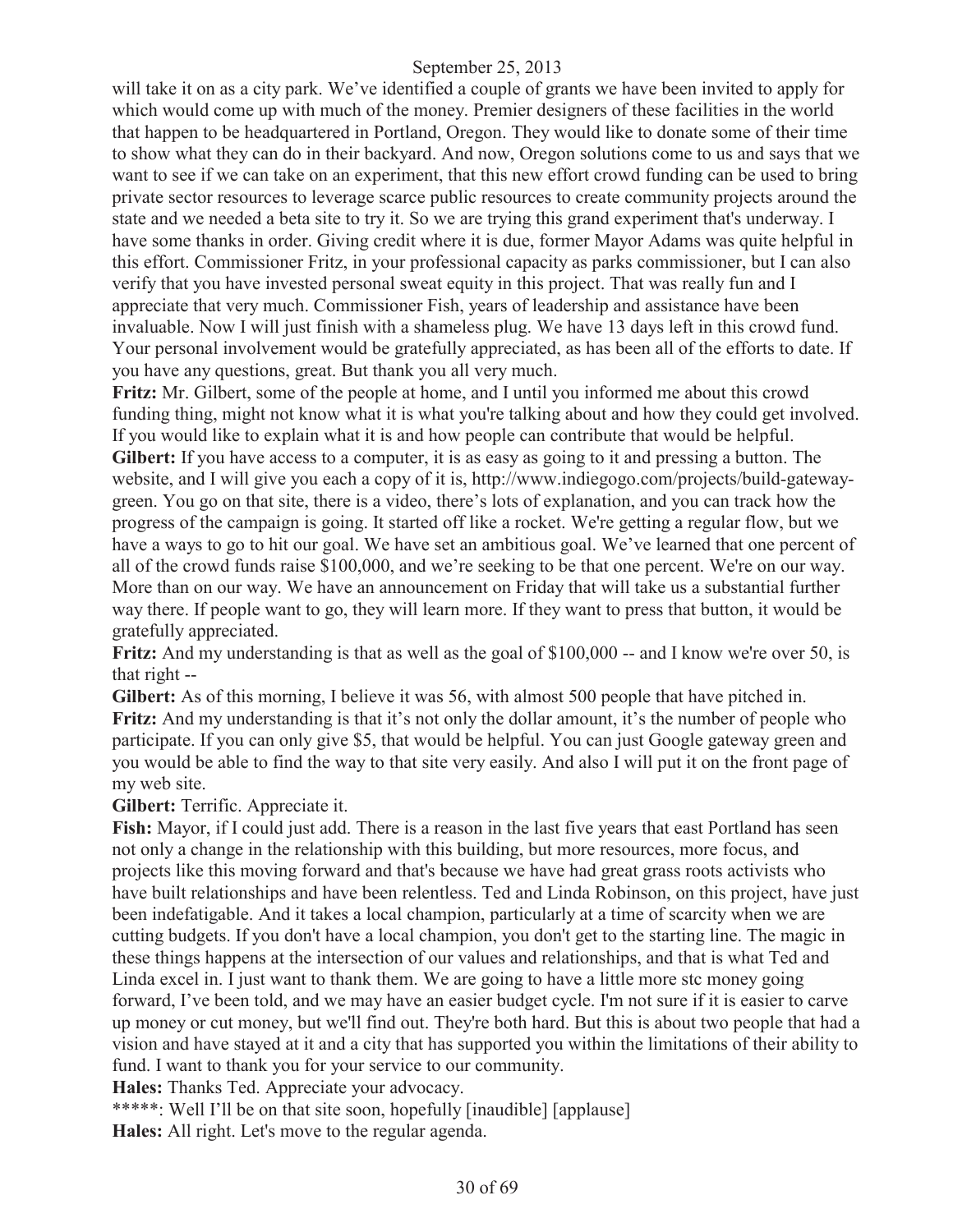## **Item 916.**

**Hales:** Good morning, Jonas.

**Jonas Biery, Bureau of Financial Services:** Good morning, Mr. Mayor, Commissioners. Jonas Biery, the city's debt manager. The ordinance before you authorizes \$74,795,000 in combined borrowing for urban renewal projects among six urban renewal areas within the city. The maximum amounts to be borrowed within each area are described on page two of the ordinance and also in the council memo. The proposed action authorizes amounts for both refinancing and for new money. Let me describe both of those just a little bit. As you know, the city occasionally uses lines of credit to fund urban renewal projects when the line of credit balance is of an appropriate size, we later that to long term debt that is secured solely by and paid from tax increment revenues generated within a specific urban renewal area. The city currently has a combined amount of approximately \$43 million outstanding on an existing line of credit that was authorized in 2010. These balances do not yet justify cost effective conversion to long term debt. So, this ordinance authorizes -- and that line of credit expires in December, 2013. This ordinance authorizes refinancing of those balances on to a new line of credit. Second purpose of the authorization is to provide capacity for approximately 32 million in additional urban renewal projects. This maximum amount is expected to cover all urban renewal interim buying needs over the next three years within these six urban renewal areas. It's important to note that amounts will only be drawn on the line of credit as they're needed, and draws may only be made for projects approved via the normal budget approval processes. Any government renewal borrowing above the amounts or borrowings for projects in other urban renewal areas will require additional separate council authorization. And we should note in addition to authorizing the line of credit, this ordinance authorizes the eventual long-term take-out of the balances that are drawn upon. This nonemergency ordinance will be voted on next week and I would be happy to answer questions today.

## **Hales:** Great.

**Fish:** We just did some debt in the water bureau, we got a pretty good rate below 3%. What is the interest rate environment you're looking at here?

**Biery:** We are currently -- on the currents line of credit we're paying about 60 basis points, so .6%, that's essentially a monthly rate reset every month. Long-term bonds are going to vary. I guess, if we went out to the long-term market for renewal bonds today, probably 4% to 4.5%. Obviously I'm not expecting to take these out for a year or two. It is hard to predict.

**Fish:** Thank you.

**Hales:** Other questions for Jonas? Thank you. Anyone signed up to testify?

**Moore-Love:** No one else signed up.

**Hales:** It moves to second reading.

**Moore-Love:** I understand you have to leave, Mayor. Did you want to do the emergency ordinance, try to get that in before you leave? We need four for that.

**Fish:** I think three seconds and an emergency so at least we need you for the emergency--

**Hales:** I don't believe I have to leave just yet. Let's keep going. Let's do 917. Second reading. Roll call.

## **Item 917 roll.**

**Novick:** Nay.

**Fritz:** I think this is a good deal for Portlanders, particularly for Portland taxpayers, because Portland taxpayers are not paying for it. It will be funded through the visitor taxes at the hotels and motels. It has been a long time coming. It will bring a lot more business to our city which then will provide additional income taxes, business taxes, and others for our community. And it will provide 2000 construction jobs. It will provide 300 at least good union ongoing jobs. It is a approximately \$80 million public investment for \$120 million private investment, which I think is a very good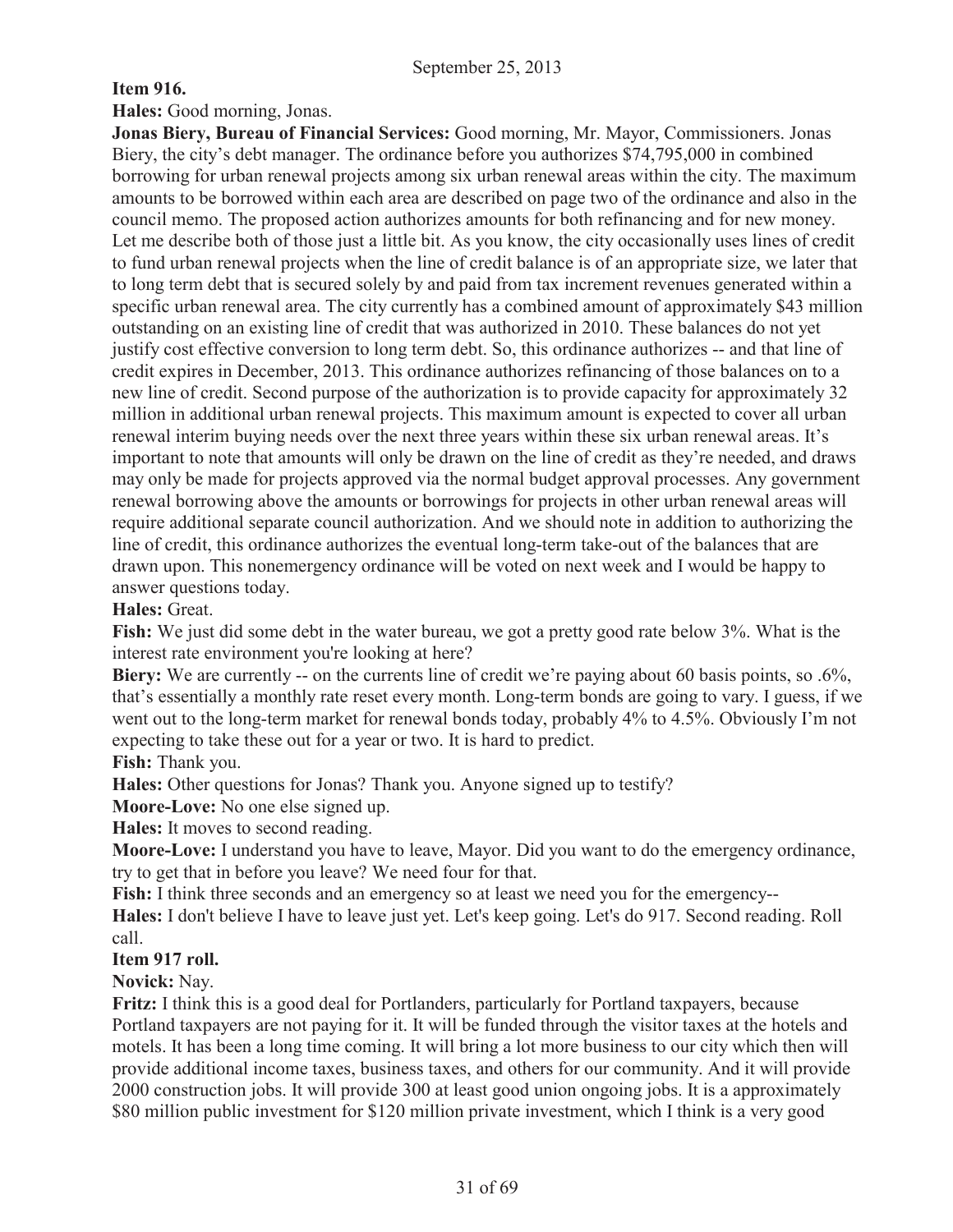deal. And I thank President Hughes and everybody who has been involved in this, particularly Betsy Ames on the Mayor's staff in the office of management and finance for your great work on this. Aye. **Fish:** Every time we do one of these developments, I try to do a risk-reward analysis, and look at the public risk, but also the public benefit. And I've come out differently on other projects, usually because of the advice that I receive from OMF and from our finance people. And I am pretty cautious about putting taxpayers in harm's way. Led me to a different conclusion on the sustainability center and on the two stadium deal. On this one, while I started a skeptic, the more I learned and the more I thought about it, the more I realized there was a significant upside for our community and mostly our region. And the way this deal is structured, unlike an earlier version of the headquarter hotel, there is really limited risk of Portland taxpayers. I thought the hearing we had last week was superb. Those are the days where I go home and say to my family, I'm surprised that I get paid to this job. Because it makes me proud that we have those kinds of debates and people speak so eloquently to the issues. Ultimately I got to a comfortable place supporting this in part because a lot of people spent time with me explaining the deal and going through my concerns. I, too, would like to thank Betsy Ames. Not Hannah Kuhn, I'll get to her in a second. Betsy, and your team, for the time you spent going over the details. This is a very complicated deal. It took a lot of hand holding to get the council to a point they're comfortable. But when OMF gave the thumbs up, that meant a lot to me. I also want to thank the folks in my office, including Hannah Kuhn and others who spent a lot of time sweating the details as we are required to do in these kinds of deals. My vote today is a vote for the future. It is a bet on the future. More tourism, more tax receipts, a more robust convention center district, more development between the convention center and the rose quarter and ultimately a more prosperous city. That's what brings me to this vote, and that is my hope for the future. Aye.

**Hales:** This has been a careful process. Betsy, all of us who worked well and hard to analyze this opportunity, I want to thank you for that work and thank this council for carefully examining the cost and benefits. As you said, Commissioner Fish, really an excellent public hearing where we heard from a pretty diverse spectrum of people in our community about why this is the right thing to do. We're obviously proceeding. I think the other governments are aligned to proceed as well. It is important that we execute this well. That this be a success not only financially but architecturally, that this be a key part of the resurgence that we have underway in this part of the city, with what American assets trust is doing with their four block project up the street, the Burnside bridge. This is an opportunity to really continue to lift and realize the goals and dreams of this part of the city. I look forward to many successful conventions and to a great addition to the Portland skyline. Aye. [gavel pounded]

**Item 918 roll.**

**Novick**: Aye. **Fritz:** Aye. **Fish:** Aye. **Hales:** Aye.

**Item 919 roll.**

**Novick:** Aye. **Fritz:** Aye. **Fish:** Aye. **Hales:** Aye.

**Item 920 roll.**

**Hales:** Commissioner Fish. I'm sorry, Fritz. Old habits die hard.

**Fritz:** I stopped calling you Mayor Adams.

**Hales:** It's only fair.

**Fritz:** Thank you, Mayor Hales. Probably many folks watching at home will have the same reaction that I did, which is, didn't we just do this? And the answer is that we did just do this. This proposed ordinance repeals the previous council action and restructures the delta park field improvement project with Peregrine LLC to make the bidding process on the field more competitive and possibly more cost effective project. Even though we thought we had a good deal before, we are now putting it back. We had some revisions which Todd Lofgren will be explaining to us.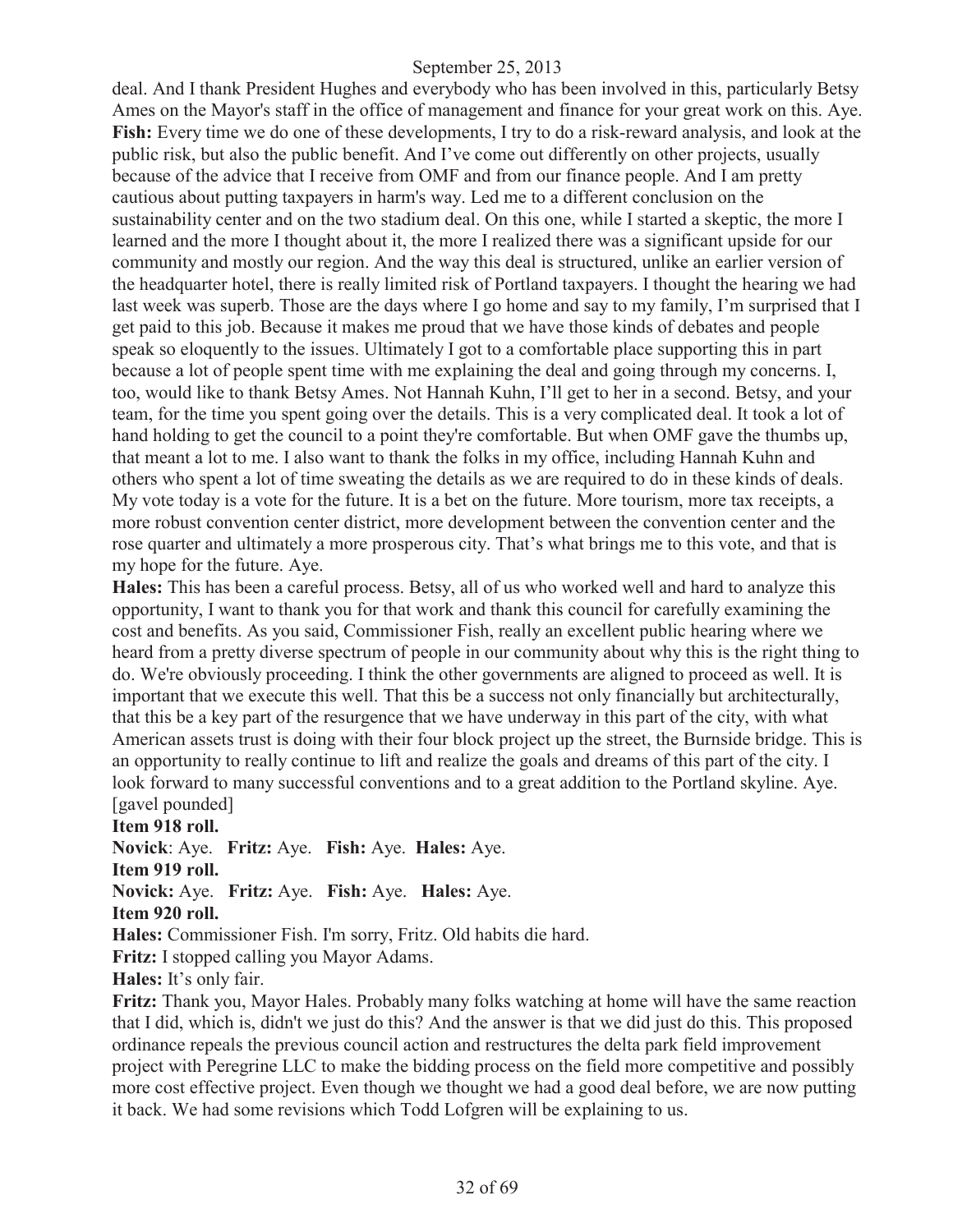**Todd Lofgren, Portland Parks & Recreation:** Good morning Mayor, Commissioners. Thank you for having me today. As Commissioner Fritz has stated, PPNR is proposing to solicit competitive bids for the conversion of four all grass sports fields -- or, four grass sports friends to to all weather synthetic turf fields with lights, and development agreement with Peregrine LLC. The proposed ordinance before you today will repeal the previous two ordinances, number186059 and 186142. While the total amounts being invested by Portland Parks and Recreation system development charge funds will remain the same, Portland Parks and Recreation will focus our investment of \$2.1 million dedicated only to the fields project, which will be competitively bid, and \$125,000 for PP&R permitting, design, construction staff that will oversee the fields project and the building project. The proposed development agreement with this ordinance is with Peregrine Sports, LCC. They will design and construct sports field support building that includes field support space, public rest rooms, locker rooms, and it's estimated to be \$400,000. Peregrine Sports will also cover any cost overruns for the building and they will contribute \$700,000 to the all-weather sports fields project to compliment PP&R's funding that will be used exclusively again for the city's competitively bid fields project. The ordinance will authorize Portland Parks and Recreation to award the development agreement for the building as a sole source procurement in accordance with ORS 279-b.075. And council is the local contract review board with the authority to exempt certain public contracts, including the proposed development agreement, from competitive bidding requirements. This ordinance will also authorize the director of Portland Parks and Recreation to execute any necessary agreement to accomplish the goals of the project and finally the ordinance will approve the operations and maintenance funds necessary to care for the fields and the proposed building, same as the previous ordinances. We are requesting that this ordinance be approved today as an emergency ordinance so this project can proceed with permitting and construction in the spring of 2014.

**Hales:** Thank you.

**Fritz:** An additional concern I read in the media was, are we selling part of the Delta Park? **Lofgren:** We are not. All of the improvements will be owned by Portland Parks and Recreation and the city and we will permit out the sports fields just like we do other sports fields and the building, like I said, will have public restrooms and locker rooms that we will be able to open up to the public when the Portland Thorns will be practicing out there, or the Portland Timbers Youth Academy will be practicing. Otherwise, it will be open to the public and owned by the city.

**Fritz:** Thank you. Any questions?

**Hales:** Anyone signed up to testify?

**Moore-Love:** We have two people signed up.

**Hales:** Come on up.

**Moore-Love:** Mr. Hofheins has left.

**Mike O'Callaghan:** Thank you again for the opportunity to testify. I have friends that live out there at Delta Park and that are qualified homeless. Okay. I don't see anything too mitigate. This is an issue of mine which I have carried for quite a few years being on the street myself for 10 years. I'm well aware of this situation here. In fact, Amanda, I went to your office yesterday because I got a notice of voluntary compliance, whatever that means, evicting me from non-parks property at 11:45 today. I will go back and see if Parks has stolen my property yet. This is where I stay. And I have talked to Parks about this for four years. And I am right and Parks has admitted I am right, but still they go on non-Parks property, and try to steal my stuff. Okay. I appreciate the idea of making the city safer for all. As you know, Nick and Amanda, two years ago, when they did the homeless count, it was 1,443. And I was included for the first time in that count. So I went around for two weeks and the first question I asked people that look like they were sheltered, unsheltered, was: are you sleeping without shelter? If the answer was yes, the second question was were you included in the survey? I got 75 people that responded yes I am sleeping without shelter. 15 of those were included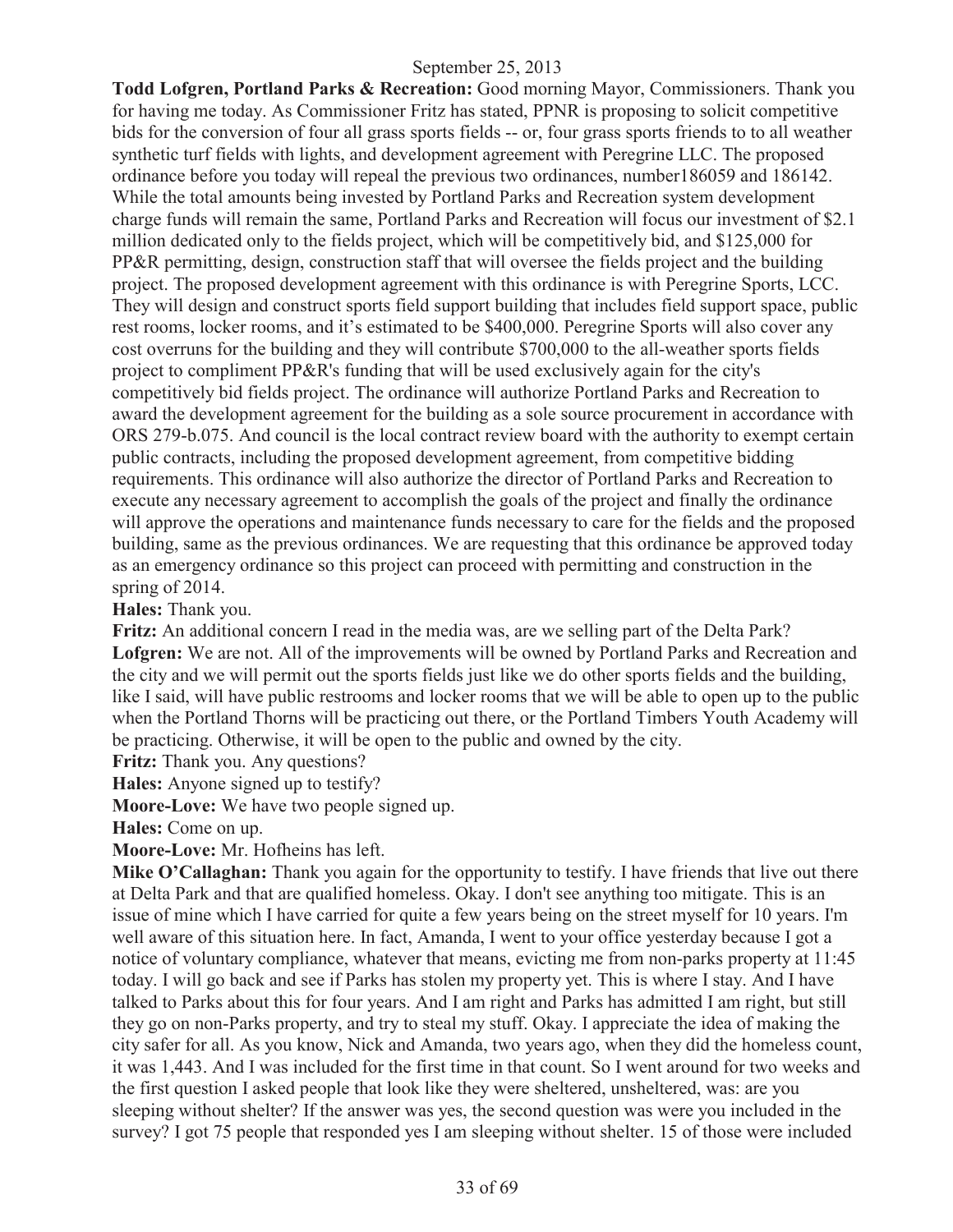in the survey. So, you take that 1,400 people and multiply it times five, and that's how many people we have sleeping without shelter. Now, just last week, must have been Wednesday, something like that, a guy came running down the beach towards me with blood all over him saying, call 911. Call 911. So, I called, the police came. Four guys and one girl jumped him and a dog, beat him up, hit him in the head, cut him, kicked him all over. Had to go to the hospital. Unsafe. Unsafe. You deny us the right to have a place like Right 2 Dream has, which I was involved in creating. You deny us the right to be safe. What we want is a fenced area where 25 or fewer people can live that's selfgoverning and that don't cost you a nickel. But we can be safer. Look at Eugene, yesterday, passed an ordinance doing that. Okay. Can't you do something about keeping us safe?

**Hales:** Thanks very much. Anyone else?

**Moore-Love:** That's all who signed up.

**Hales:** Okay, it's an emergency ordinance. Roll call please.

#### **Item 920 roll.**

**Novick:** Aye.

**Fritz:** Thank you for your work on this. Aye.

**Fish:** I want to thank Todd for bringing the grant field project home. Commissioner Fritz and I were proud to join with the Parks family on Friday for the opening of that new turf field. I spent four, five years trying to crack the nut at Delta Park. It took Amanda two months on the job to figure out how to bring four turf fields into in the thorns. What that means is that young people will be able to play year round. Right now they're offline about half of the year because of weather and poor condition. I speak as a soccer dad, that lots of kids got injured because the fields were in such poor condition. As an extra bonus, I will be able to take my son or daughter out to watch the Thorns practice. So, Amanda, congratulations, and thank you for being a champion of this project. And Todd, what can we say, I think you're a gem. Aye.

**Hales:** Great work, Commissioner and Bureau, and our great partner that has stepped up to really make something wonderful happen. So, success story all around. I look forward to drier feet and many games. Aye.

#### **Item 921.**

**Hales:** Second reading, roll call.

#### **Item 921 roll call.**

#### **Novick:** Aye.

**Fritz:** Thank you for your work on this, Commissioner Fish. Aye.

**Fish:** Two things, Mayor and colleagues. Between the first and second reading, we did receive a letter raising some concerns about this legislation. Those issues were discussed with the team at OMF and also with our legal counsel, and it was my ultimate conclusion in response to that, that a concern had less to do with the changes that we were making and more with the prospective implementation of the changes. Just to be clear, it is the City's position that the language in our code reflects the authority we've always had. The language, however, makes it clearer to both operators and the public that we have that authority. But we've always had that authority, and the reason is no private operator can issue a ticket without our consent. They can tow but can't issue a ticket without our consent. It is the view of our city attorney if we have the power to authorize someone to issue a ticket, you have the inherent power to regulate how that is exercised. That's common sense. It's how we've historically interpreted it. We are doing something, I think, is actually progressive here. We are putting into the code the explicit authority that we have that we've always believed was implicit, but we're being a little clearer so everyone has notice of what that authority is. I actually think that's a win for transparency. It is not our view, however, that this is a radical extension of existing authority. It is simply a restating of our existing authority. The concern about implementation. Everybody is free to come before us and say they have a prospective concern about implementation. But I think the best measure of the good faith of this city and how we deal with private parking is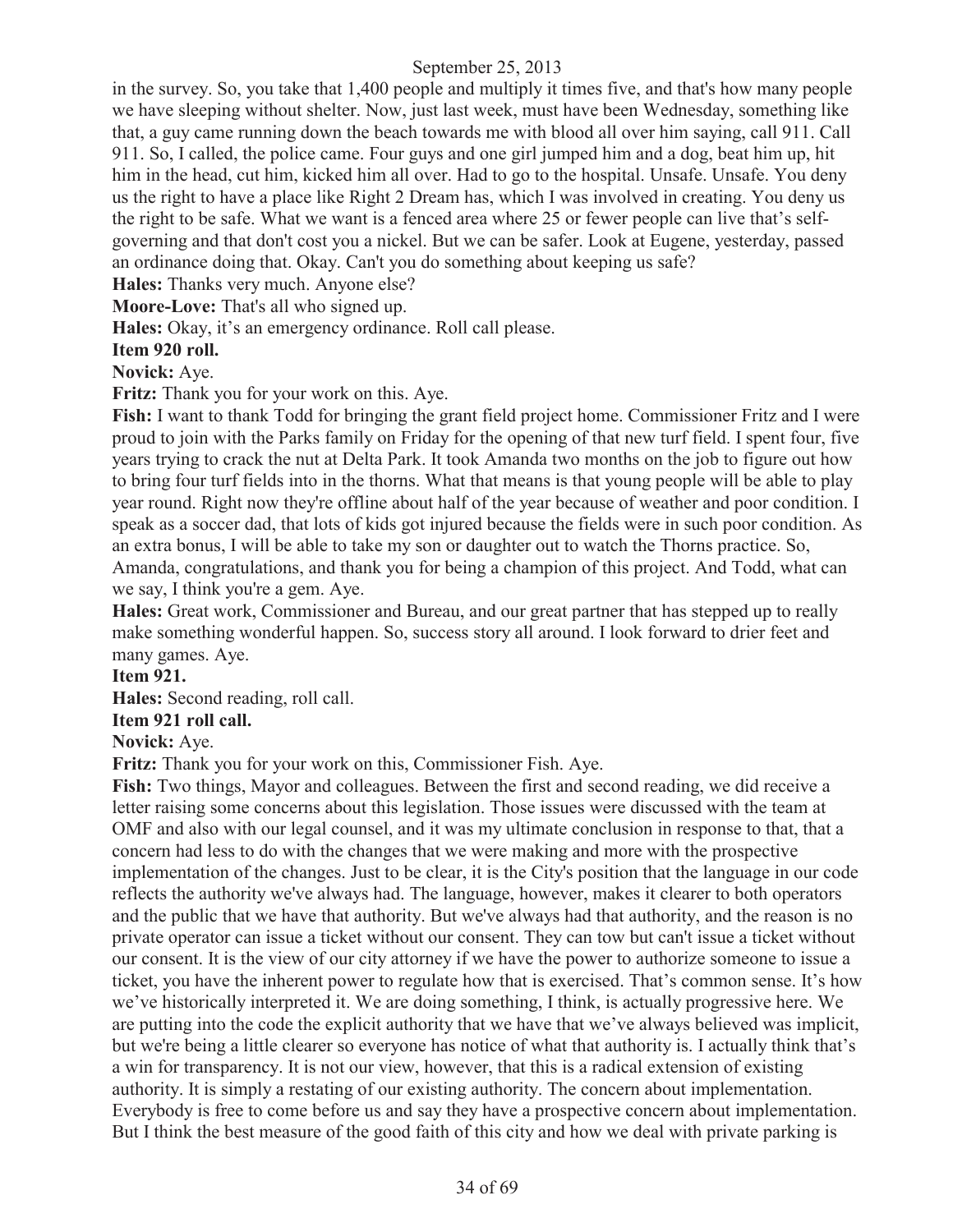the process that culminated today in this proposal, one that took probably close to six months of close consultation with impacted industry to get it right. It was not something that we rushed willynilly to do. And we heard some serious concerns which caused us to rethink our approach. I think that's the best insurance policy about how this will be implemented in the future, but even if that is not enough, the concerns are now part of the record. And if there is at some point in the future a live concern about how we interpret or enforce the code, any operator is free to come to council and express their concern there. So I think having put the concern in the record, they've actually built in an additional insurance policy in terms of how this is implemented. I want to once again thank Kathleen Butler, Anne Holm, and Glenn Fullilove, one of my favorite names. Only with me, of course, they give it to me phonetically spelled. But it's Fullilove. I want to thank Aja Blair and Hannah Kuhn on my team for working on this. It is true that I first became aware of this problem when I got a ticket and promptly paid it. But what I learned is that lots of people were getting tickets in an unsuspecting way. And there was counterintuitive things about it, and it also turns out there had been some media attention on this that I had missed. Armed with all of that information, we came forward with a set of common sense changes and I want to compliment the operator of the Moody site that promptly made changes, including the placement of signs and lighting of signs, making sure that people had clear notice of what the rules are. We don't have a problem in private lots, off street or on street, if the rules are clear and fairly enforced. I think what we all have a concern about is if we deem someone who is unaware or unsuspecting. The action we're taking today makes sure that the rules are clear and fairly applied and I think is progress for consumer rights in this area. I thank the team that worked so hard to bring this forward. Aye. **Hales:** Good work, thank you. Aye. [gavel pounded] Okay, we have Item 911 that was pulled from consent.

#### **Item 911.**

**Hales:** I don't know if you have an explanation. But I know there were folks interested in testifying. Not sure if they're still around. Anyone here to testify on this item? Then if not, if there is no further reason to discuss it we will set it over for second reading next week. And we are recessed until 2:00 p.m. [gavel pounded]

At 12:00 p.m., Council recessed.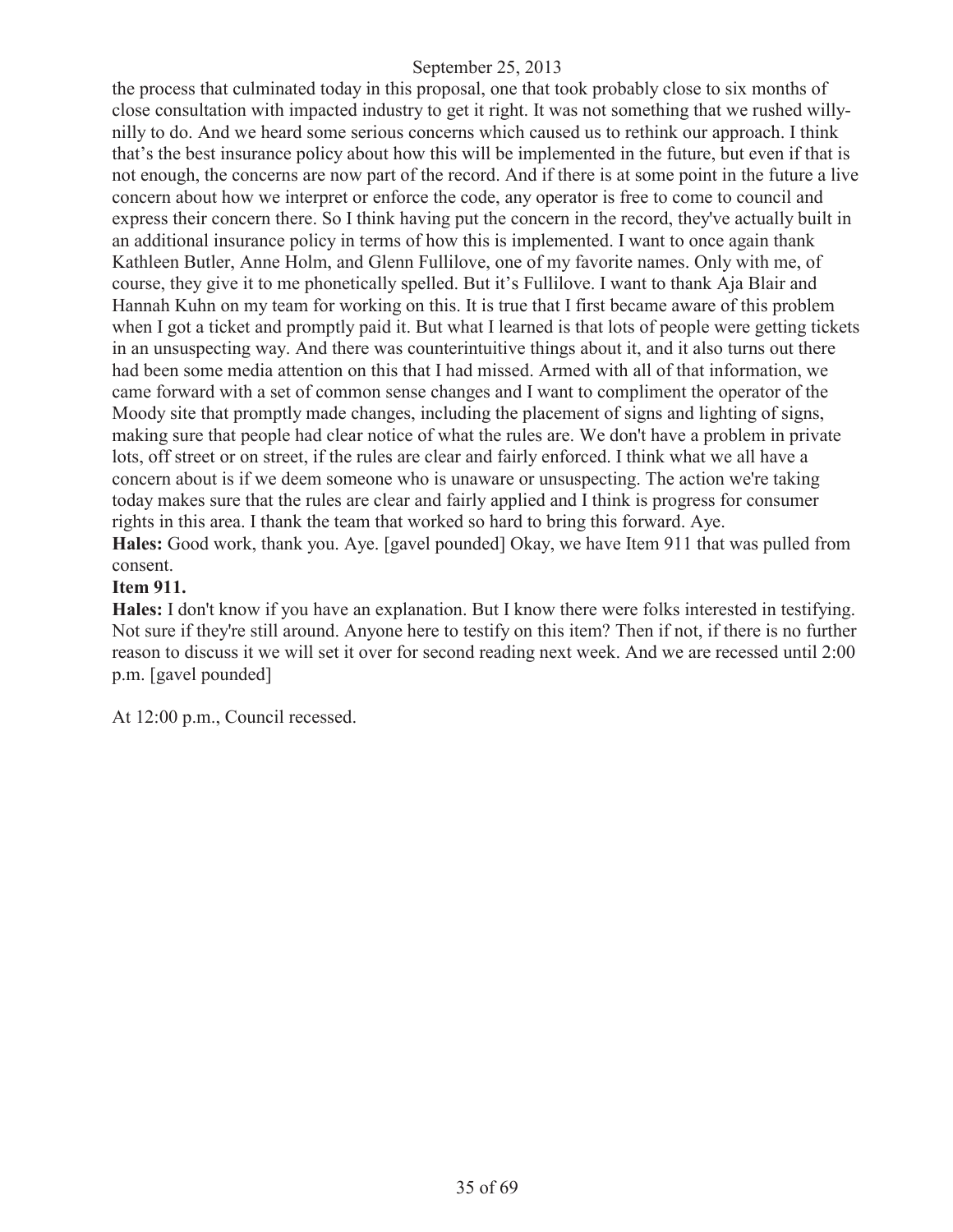## September 25, 2013 **Closed Caption File of Portland City Council Meeting**

This file was produced through the closed captioning process for the televised City Council broadcast and should not be considered a verbatim transcript. Key: **\*\*\*\*\*** means unidentified speaker.

## **SEPTEMBER 25, 2013 2:00 PM**

**Hales:** If Commissioner Fish gets here in time he can indicate on his disclosure. So let's call the council to order. Call the roll, please.

**Novick:** Here. **Fritz:** Here. **Hales:** Here.

**Hales:** Why don't you read both items, I think.

## **Item 922. Item 923.**

**Hales:** This is a quasi judicial land use hearing, it's governed by particular provisions of state law, and there's some things we need to go through about that up front. One is to ask, and maybe I'll delay asking council members about conflicts of interest and ex parte contacts until Commissioner Fish arrives. But I'll turn it over to the city attorney for the remainder of that process.

**Linly Rees, Deputy City Attorney:** This is an evidentiary hearing. This means you may summit new evidence to council in support of your arguments. Testimony concerning the hearing officer's recommendation will be heard as follows. Will begin with a staff report by BDS staff for approximately 10 minutes. Following the staff report, council will hear from interested persons in the following order: the applicant will go first, and will have 15 minutes to address the council. After the applicant, the council will hear from individuals or organizations who supports the applicant's proposal. Each person will have three minutes to speak. Next, council will hear from persons or organizations who oppose the applicant's proposal. Again, each person will have three minutes. If there was testimony in opposition to the applicant's proposal, the applicant will have five additional minutes to rebut testimony given in opposition to the proposal. At that point, council may then close the hearing. As this is a nonemergency ordinance, it will pass to a second reading. I'd like to announce several guidelines for those addressing council today. First, summiting evidence into the record. Any letters or documents you wish to become part of the record should be given to the council clerk after you testify. Similarly, the original or a copy of any slides, photographs, drawings, maps, videos, or other items you show to council during your testimony including power point presentations, should be given to the council clerk so they become part of the record. Second, testimony must be directed to the approval criteria. Any testimony, arguments, and evidence you present must be directed toward the approval criteria for this review or other criteria in the comprehensive plan or zoning code you believe apply to the decision. BDS staff will identify applicable approval criteria as part of their staff report. Third, issues must be raised with specificity. You have to raise an issue clearly enough to give council and the other parties an opportunity to respond to the issue. If you don't, you will be precluded from appealing it to the land use board of appeals based on that issue. Finally, the applicant must identify constitutional challenges to conditions of approval. If the applicant fails to raise constitutional or other issues relating to proposed conditions of approval, with enough specificity to allow council to respond, the applicant will be precluded from bringing an action for damages in circuit court.

**Hales:** Thank you. So any council members have conflicts of interest or ex parte contacts or site visits to disclose?

**Fritz:** I don't have any conflicts of interest. I have -- it would probably be quicker to say who I have not met with who might be involved in this project than those that I have. A short list is Don Goldberg of the trust for public lands; Verde [spelling?], councilor; Metro Councilor Sam Chase;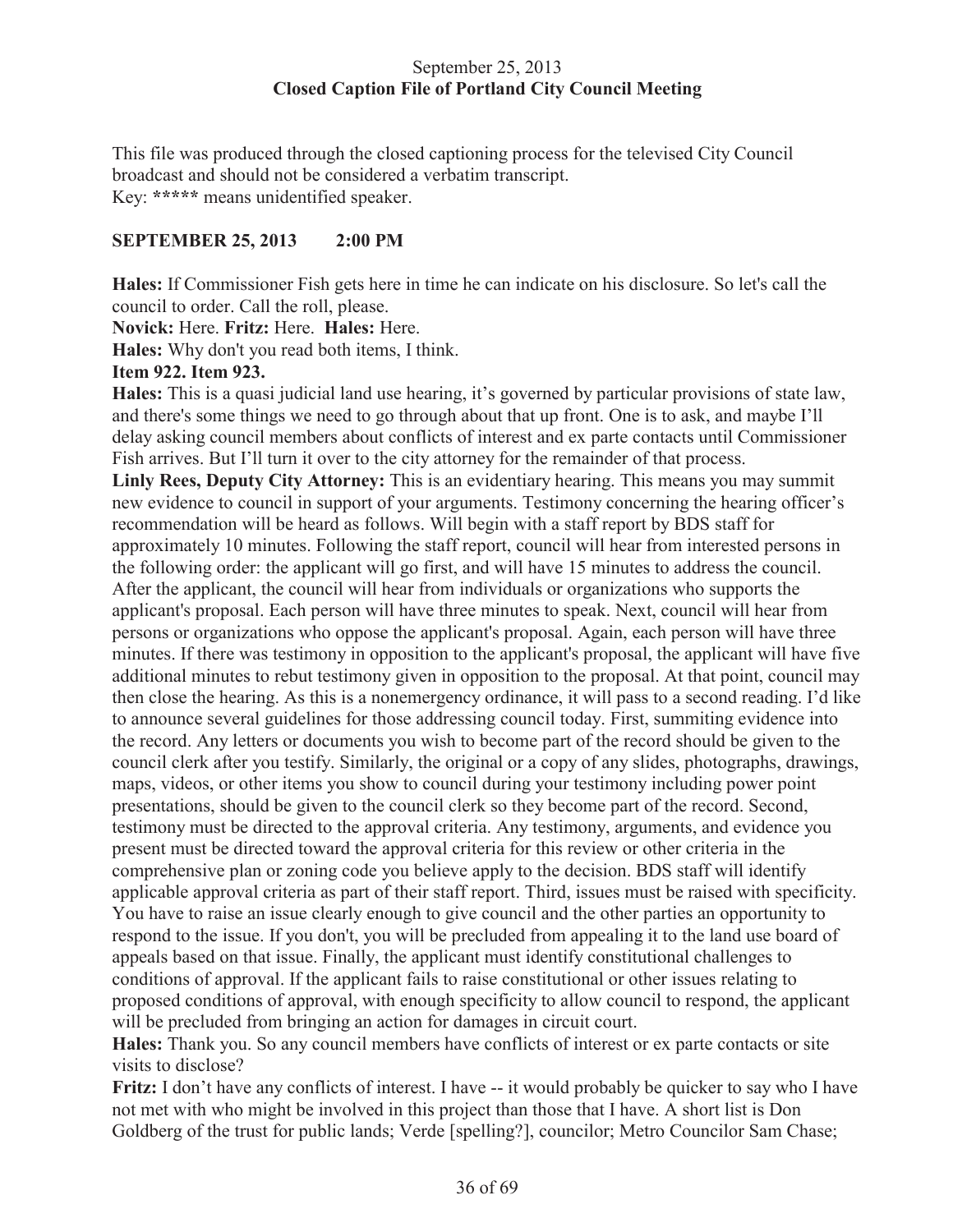Cully association of neighbor leaders and parks leaders, for all of these folks I have said as soon as anything remotely connected with this case was mentioned I cannot talk about that, you cannot talk to me about that, let's talk about something else. So, I can state for the record that I have heard nothing that is going to influence or bias my decision. And in fact, it's very important to me that we make this as a land use decision based on the approval criteria in the code and not on anything else that anybody might have wanted to tell me. I even told my parks staff they needed to wait and give me the briefing about what might happen later, later.

**Hales:** Good. Thank you. Commissioner Novick.

**Novick:** I am too lazy to have made a site visit and apparently too unimportant to have been lobbied. [laughter]

**Hales:** I think neither is true. In my case, I made a brief site visit myself with no staff and no contact with any of parties that last weekend, just to re-familiarize myself with the site. I've heard a lot about the site over the years. Also momentarily met Mr. Goldberg on the street here briefly before the hearing but we didn't discuss the substance of the case. So those are my only disclosures and we'll see when Commissioner Fish joins us if he has any, but we can go ahead and proceed with the rest of the process at this point. Commissioner Fritz.

**Fritz:** Thank you. If I might invite the Bureau of Development Services staff up for their examination. I wanted to say at the outset this has been a more collaborative process then -- and I think has reached more consensus than previous suggestions on what to do on this site. I very much appreciate all the efforts that's gone into this by stakeholders, the applicant, and staff. We are here to address whether or not the approval criteria as stated and addressed by the hearings officer can be met to allow a comprehensive plan map amendment. It's not about who owns it now or who will own it after, it's not about how it will be developed. It's about how the property can be used now, what it will become should a comprehensive plan map amendment be approved. This is a significant request in that we're indicating the open space and environment zoning to be removed permanently from a portion of this site forever, changing its use to industrial. Changes like this cannot be done lightly. The conditions, and we'll have an amendment to the conditions also, now reflect a more rough effort to make sure that happens. And the staff has outlined the environmental concerns and issues with regards to mitigation for the loss of habitat in the environmental zone. It's important to note that this is in the airport futures area, so some of the customary regulations that those of us who do a lot of land use in environmental zones might be used to don't apply in this case. Also, new to me this time was the new interpretations of the state transportation planning rule, which mean a different way of looking at off-site mitigation than we've been used to in the past. Those like me who are planning [inaudible] that's something to look out for and listen to staff. So with that I'll invite Sheila Frugoli to start it off.

**Sheila Frugoli, Bureau of Development Services:** Good afternoon, I'm Sheila Frugoli. My colleague, Rachel Whiteside, and I are here to present hearings officer Gregory Frank's recommendation for comprehensive plan map amendment, zoning map amendment, and environmental review for the property known as the Colwood National Golf Course. Before I speak to the details of the proposal I need to call attention to the letter you received from Mr. Frank. He has requested minor revisions to his recommendation. Specifically, he asks that the adopting ordinance be amended with changes to condition b and c. The changes were requested by staff, but Mr. Frank inadvertently missed incorporating them into his report. The revised condition language is intended to clarify how permits will be issued for the proposed improvements. Also, you received a letter of opposition from Scott Somohano, the chair of the Sumner neighborhood association. Our presentation will address the proposed transportation improvements, Bob Haley and Kurt Krueger of the Portland Bureau of Transportation are in attendance and can answer your questions if you have any. And then lastly, I need to apologize -- I just caught it with Karla's reading of the ordinance. The ordinance should state that the requested change is from the open space zone to the general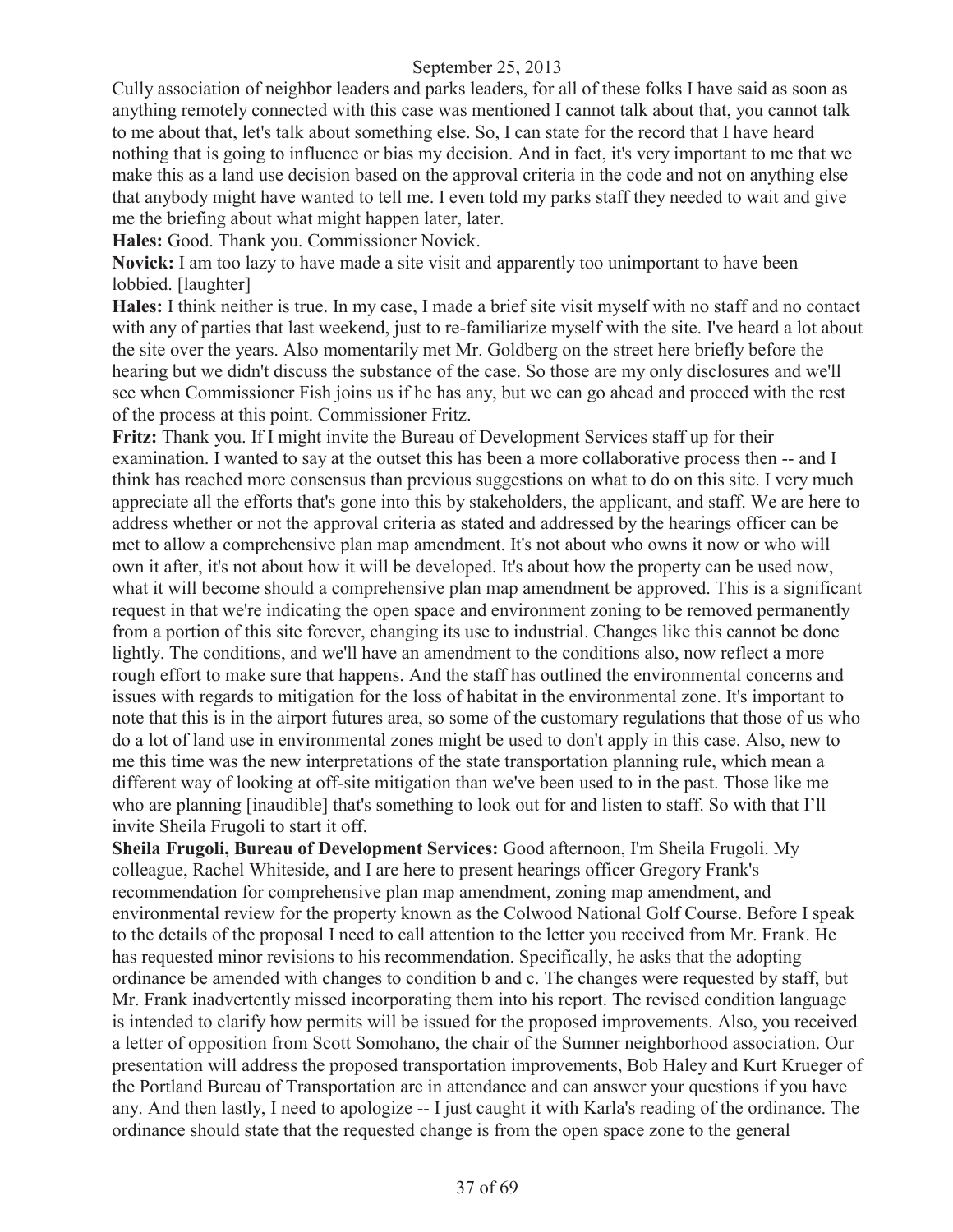industrial two zone rather than the general industrial one zone. So we'll need to amend that language. Our presentation is correct as well as of course the hearings officer recommendation, recommends the IG2 zone, but please note that. Finally, with four reviews and a complex proposal, there's a lot of information that needs to be covered today. Please excuse us if we take longer than 10 minutes. We've tried to make our presentation as concise as possible. The Trust for Public Lands a national nonprofit organization, and --

**Fritz:** Sheila, can you hold up for one second?

**Hales:** Just a second. So Commissioner Fish, just need to do a quick check to see if you have any ex parte contacts to disclose or any conflicts of interest to declare.

**Fish:** Thank you. Mayor, I have no conflicts of interest. I have been party to generic conversations about Colwood dating back to my term as commissioner in charge of Portland Parks and Rec, not so much the sausage-making but the general concept. Nothing that would rise to a disclosure. **Hales:** Thank you very much.

**Fritz:** Sheila you're going to cue me as to when you want me to do those amendments? **Frugoli:** Yes, we will. Thank you. The Trust for Public Land, a national nonprofit organization, is the applicant. The applicant is requesting an amendment to the comprehensive plan map from open space to the industrial sanctuary designation and is also asking that the zoning be changed from open space to the general industrial two zone. These changes are requested for approximately 48 acres of the 138-acre golf course site. The change will affect the northern one-third of the course that is identified as tax lot 100. Also proposed is an amendment to the zoning map to remove from tax lot 100 23.3 acres of c environmental conservation overlay zoning, and 2.72 acres of p, environmental protection overlay zoning. And an environmental review is requested to remove existing riparian features and to fill a large pond. The applicant is proposing to retain the open space zone and designation on the remaining -- as well as the remaining environmental zoning on approximately 90 acres of the site. Mitigation for impacts to environmental resources and functional values on tax lot 100 are proposed primarily on the southern portion of the site within the existing environmental zones. The applicant proposes 3.07 acres of wetland creation, and a total of 26.08 acres of riparian enhancement and new forest restoration. The new forest will be planted in a 13 acre area west of northeast alderwood between the Columbia and whitaker sloughs. The planting scheme is consistent with the Port of Portland's wildlife management plan. Again, most of the site will remain in open space. The areas shown in light blue is where the industrial zoning will be applied and please note that the cully park that is shown on the applicant's site plan is a city facility, as you all know, and is not part of the site nor is it part of this proposal. Approximately five years ago, the Colwood owners requested to change 112 from 138-acre site from open space to the industrial designation and zone. The hearings officer recommended denial and the City Council accepted that recommendation and denied the map change request. New, since the previous land use review, is the adoption and implementation of the airport futures land use plan. The plan implements new comprehensive plan policies and amendments to the Portland zoning code. Specifically, chapter 33.565, the Portland international airport plan district, was added to the code. This plan district includes additional use allowances for airport-related activities, specific development standards, and environmental regulations that were written for the airport and adjacent properties. Zoning maps were changed to apply additional environmental zoning per an update resource inventory. And you should note that some of that environmental zoning that was applied to the Colwood site is now proposed for removal. This map shows the current zoning. We see the open space zone, and along the sloughs and wetland areas, the c&p overlay zones have been applied. The c overlay zone is intended to protect resource values while still allowing environmentally sensitive development. The p overlay zone provides the highest level of protection. This map reflects the staff and hearings officer's recommended proposal. The area outlined in blue is proposed to be changed to an industrial zone. And we see that most of the current c and p overlay zoning is removed from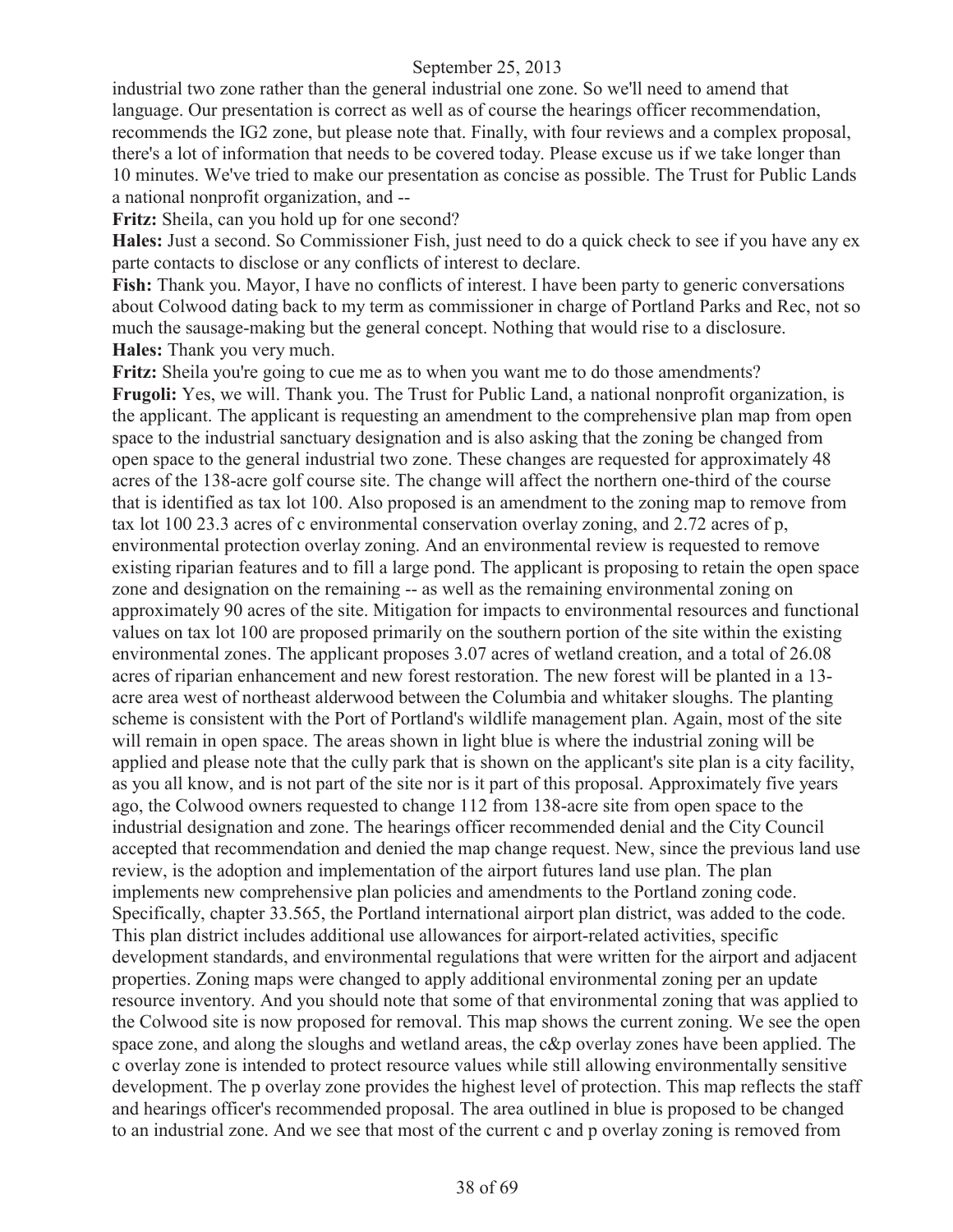the proposed ig2 zone area. The area circled in green is where c and p overlay zoning is being added. This is where wetland mitigation is proposed by the applicant. This aerial photo helps identify the Colwood site and the surrounding development. The course's clubhouse is located on northeast Columbia boulevard. Northeast alderwood road winds north-south through the site and northeast cornfoot road is the east-west street just north of the slough. North of the golf course is Port of Portland property, including an active airfield and the south runway. To the northwest are military facilities including the Oregon air national guard, to the east and west, there are industrial and employment uses, and then directly south of the site is the thomas cully city park. This photo illustrates the large, wide fairways and the trees that define the course. Standing on the south side of whitaker slough, the camera is pointing south toward the clubhouse. And you should note that all of this area shown in this photo is proposed to be retained as open space. This is the portion of the course that is on the east side of alderwood where wetland mitigation is proposed to occur. This area, again, will remain designated in zoned open space and will be within environmental overlay zones. Here we see the signalized intersection at northeast alderwood road and cornfoot road. These roadways will serve tax lot 100. This photo shows part of tax lot 100 as we see the northern section abuts airport related uses. In the background we can see the airport's air traffic control tower. Here we see that large manmade pond in tax lot 100 that is proposed to be filled. In order to be approved, the request to comprehensive plan map amendment must be found to meet approval criterion 33.810.050a. This requires that the requested change of designation will on balance equally or better support applicable adopted policies. The approval criteria for the zoning map amendment, 33.855.050, must also be met. Criterion a requires that the requested new zone correspond with the comprehensive plan map designation, and criterion b requires that public services are adequate or can be made capable of supporting the uses allowed in the requested zone. In regards to transportation related policies, the state's transportation planning role was recently amended. It now allows for partial mitigation to address impacts if the proposed mitigation provides system-wide benefits. The applicant's traffic impact analysis identified three intersections that will not meet performance standards. The intersections are at northeast alderwood and corn footed, northeast alderwood and 82nd avenue, and northeast killingsworth and the i-205 southbound intersection, or southbound ramps. The i-205 southbound ramp improvements have been identified as needed for many, many years. To address the city's goal six transportation policies and the state's transportation planning rule, both the Oregon Department of Transportation and the Portland bureau of transportation support the applicant's proposal of adding a third queing lane on the southbound ramp of northeast killingsworth and the i-205 interstate. Staff finds the ramp improvements will provide system-wide benefits and hence will satisfy the allowance of partial mitigation. This map identifies the Colwood site and the location where those ramp improvements would occur. Now I'm -- **Fritz:** May I ask you the indulgence to continue the presentation?

**Hales:** Of course. Yes.

**Frugoli:** Thank you. Now I'm going to turn the presentation over to Rachel so that she can explain the environmental review aspects.

**Rachel Whiteside, Bureau of Development Services:** Thank you, Sheila. I will now present the approval criteria for the overlay zone changes and the environmental review. For changes to the environmental overlay zones, the proposal must meet the criteria under section 33.855.060. Criterion a has different thresholds that apply, based on whether the proposal is to add a designation or remove a designation. In this case, the applicant proposed both. And then criterion b requires consistency with the purpose and adoption criteria of the regulation. Zoning code section 33.565.500 contains the purpose statements specific to environmental zones in the Portland international airport plan district, and the adoption criteria is the middle Columbia corridor and airport economic social environment and energy analysis, known as the ESEE analysis that was adopted as part of the airport futures land use plan. In addition, the applicable goals and policies of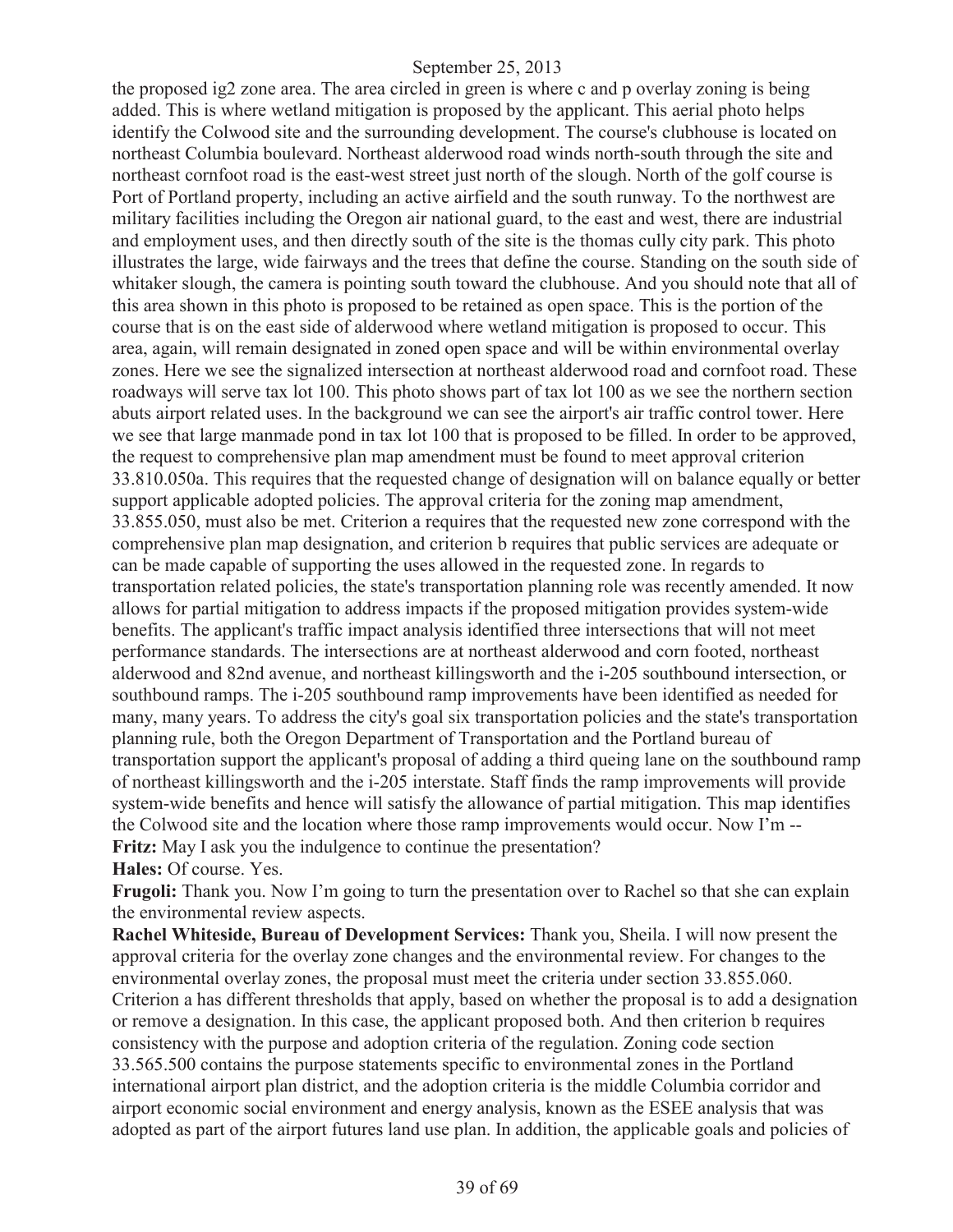the comprehensive plan and any area plans must be addressed specifically for the changes to the overlay zones. For this project, the changes to the environmental overlay zones are closely tied to the requested environmental review. The proposed resource removal is necessary to meet the objectives of the port of Portland's federal aviation administration authorized wildlife hazard management plan. Therefore the approval criteria which applied to the resource removal are those in section 33.430.250, e-3 through e-6 only. Unlike other areas of the city, this means the applicant is not required to avoid or minimize impacts to environmental resources. Instead, the applicant may move directly to mitigation. The Portland International Airport is currently ranked the 34th busiest airport in the country, but is ranked in the top 10 for bird strikes. The long-range goal for the Port of Portland is to minimize the risk to aviation safety posed by wildlife species of concerns on and around the airfield. The existing pond, wetland and mowed turf grass on the Colwood golf course results in a situation that attracts birds like redtail hawks, great blue heron and Canada geese. This creates a setting that is hazardous to airport operations. Habitat modification is the most effective long-term remedial measure for removing wildlife hazards on or near the airfield. The hearings officer found that removal of the wetlands and the surrounding grassy areas as proposed by the applicant meets the provisions of PCC 33.565.580, specifically because the types of features are identified in the wildlife hazard management plan as a risk, the features are in close proximity to an active runway, and it is possible to replace the features and functions through mitigation. This map in the lower right corner shows some bird strikes that was provided by the port. Here we have a photo that illustrates the site and specifically the pond in context of the Portland International Airport. It's roughly 1800 feet from the end of the main runway. A main runway. This color map was prepared by the bureau of planning and sustainability staff and submitted to the hearings officer. The map identifies the applicant's proposed resource and environmental zone removal as well as mitigation efforts. The gray areas north of cornfoot road on tax lot 100 are the impact areas. The light blue areas on the northern parcel are restoration and enhancement areas. Then south of cornfoot road between the Columbia and whitaker sloughs, the bright green and deep blue color areas identify the applicant's proposed wetland creation, wetland restoration, and riparian restoration and enhancement areas. The yellow represents existing environmental protection zoning that offers some additional enhancement opportunities in the future. Bureau planning, staff, bureau of environmental services, and bureau development services staff worked diligently with the applicant on the mitigation plan, and all offered their support to the hearings officer. The hearings officer recommends approval of the environmental review to remove resources in accordance with the FAA authorized wildlife hazard management plan. Conditions of approval are recommended to ensure the mitigation is completed as proposed. This includes a legal instrument guaranteeing access to the southern parcels for the purpose of carrying out mitigation which is necessary should the ownership between the north and south parcels be separated. The hearings officer also recommends approval of the zoning map amendment to modify the environmental protection and conservation zones as shown on exhibit b-4 and the proposed zoning map shown at the beginning of this presentation. The proposed zone map recognizes the council adopted ESEE analysis about where to limit and strictly limit uses in environmentally sensitive areas. A condition of approval is recommended to delay changing the environmental zones on the official zoning map, until the resources are removed and the mitigation is complete. This condition acknowledges concerns about what happens should the northern parcel not be redeveloped in the near future. The hearings officer also recommends approval of the comprehensive plan map amendment from open space to industrial sanctuary and concurrent zone map amendment to the ig2 zone for the northern 48.36 acres of the golf course. With conditions that address the environmental review and zoning map amendment to modify the environmental overlay zones, the hearings officer found that the proposal equally supports the weighted comprehensive plan policies that address the environment. This proposal better supports the weighted economic development policies as well as the newly adopted policies that were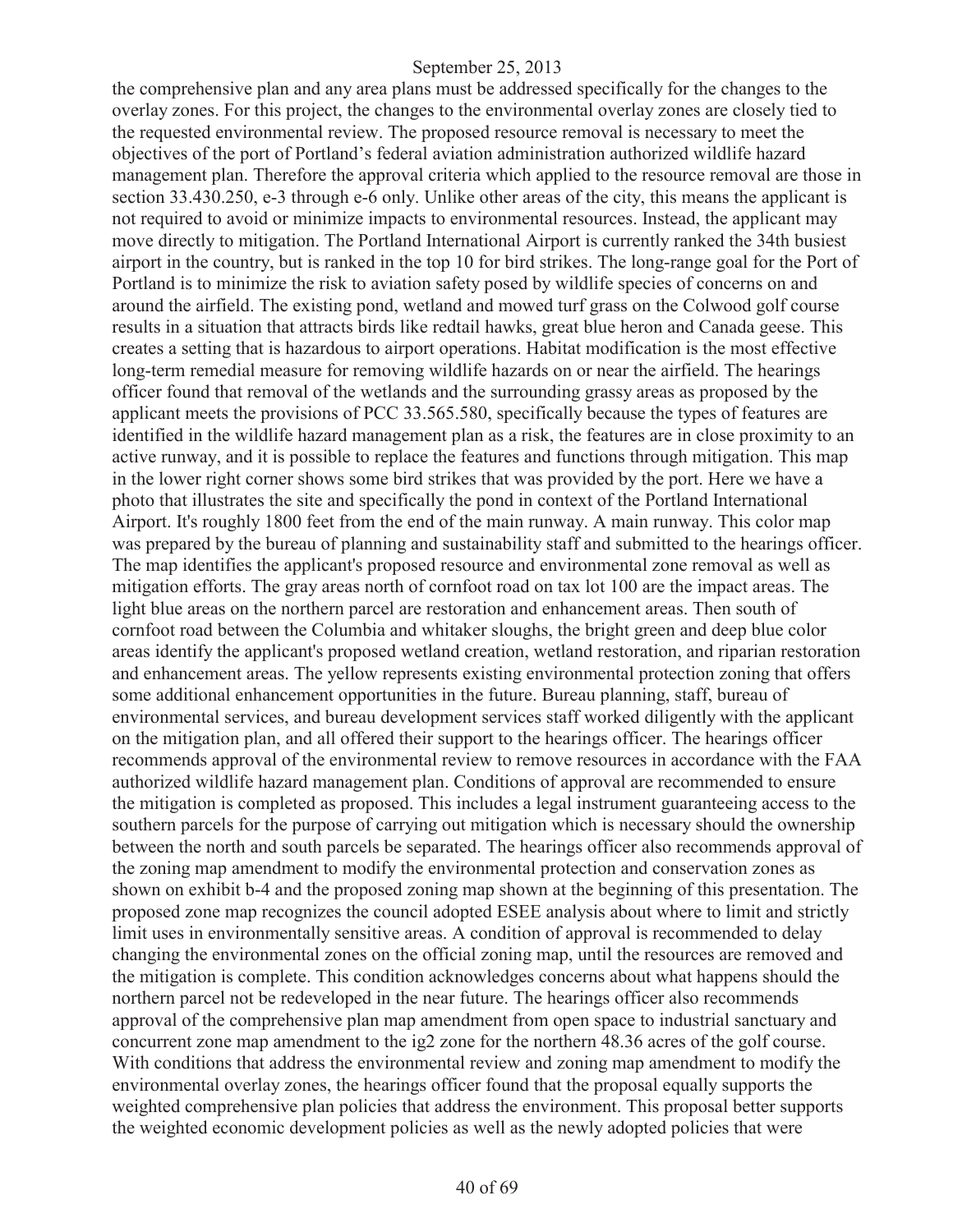implemented through the airport futures planning effort. The proposal does not equally support open space policies. However, on balance, the proposal will be equally or more supportive of the comprehensive plan as a whole than the current designation. Conditions of approval are recommended to address storm water management requirements for future outfall and the construction of a third queuing lane on the southbound ramp at killingsworth and i-205 to address goal 6 transportation policies, the zoning map amendment adequacy of service criteria and the transportation planning role mitigation allowance. Here's your cue, Commissioner Fritz. The hearings officer has submitted a memo to Council regarding particular wording of conditions b and c. Council must formally amend the ordinance to address this issue. This will conclude the main staff presentation. Kurt Krueger of the Portland bureau of transportation is here to discuss transportation improvement requirements and additional requested change to conditions of approval, so you may want to hold off and adopt both requested changes at once. **Fritz:** Thank you very much.

**Kurt Krueger, Portland Bureau of Transportation:** Thank you Sheila, Rachel. Mayor Hales, Commissioners, Kurt Krueger with the Portland bureau of transportation. You heard a lot and you're prepared to hear more, so I'll be brief with my comments. I have an amendment I'll get to in just a minute, but we're submitting it at the last second. Essentially I wanted to add to the comments about the collaborative effort on this project. Staff, the applicant, and ODOT and PBOT have worked very collaboratively along with a lot of others on this effort in working with a new transportation planning rule we hadn't worked with before. In fact this is the first time this rule has been applied for when -- attempted to be used for the first time in the state. We crafted a new process in the middle of this zone change. Essentially, in the past, standard practice would be for us to identify intersections that are impacted and ask a developer to fix or mitigate those. The interesting thing here is there's a lot of traffic that flows through this area, so the development impact from this project is very small into a number of little intersections. So, in past practice we would typically ask a developer for little pieces of money to be put in a pot for a future project. Unfortunately that wouldn't necessarily build anything tomorrow. The new transportation planning rule allowed us to put our heads together with ODOT and the applicant and determine where is a project of the magnitude we can ask this developer to construct, and where can we construct that tomorrow. And that is why we're looking at an improvement approximately a mile and a half away on the i-205 southbound on-ramp from killingsworth. This is a project that's estimated about \$1.1 million. This summer, the Oregon transportation commission awarded the city a grant of about \$250,000 to be used for this project as well. So there's a lot of players in this effort to get to this point, and we think it's a much-needed improvement in the area. What you have before you and what I've just presented is an amendment. Earlier in the process, there was a number of public works appeals that were applied for and processed, one of those was regarding transportation improvements at a later time along Columbia boulevard. There is a design effort underway in PBOT right now to look at how we can improve the connections of alderwood, Columbia, and cully and Columbia. We don't know what that design is at that point, but that may need some amount of right of way along the southern property line of the Colwood golf site right now. So what this amendment is doing is placing an easement of approximately 20 feet in width along that section of Columbia in case we need that. And so in case it is needed, the conditions -- the easement would then be conveyed as right of way and that area we would not need would -- we would quitclaim that back as real property. The reason for the easement is we didn't want to have them dedicate and have to come back and vacate right away that we had already dedicated. So this has been discussed, this is something that came up this morning, I talked to all parties, they've seen this language and they are all accepting of this language. **Fritz:** Thank you. Let me summarize and see if I understand this new transportation planning rule correctly. And that is that usually in land use cases we would have a reasonable nexus in a rough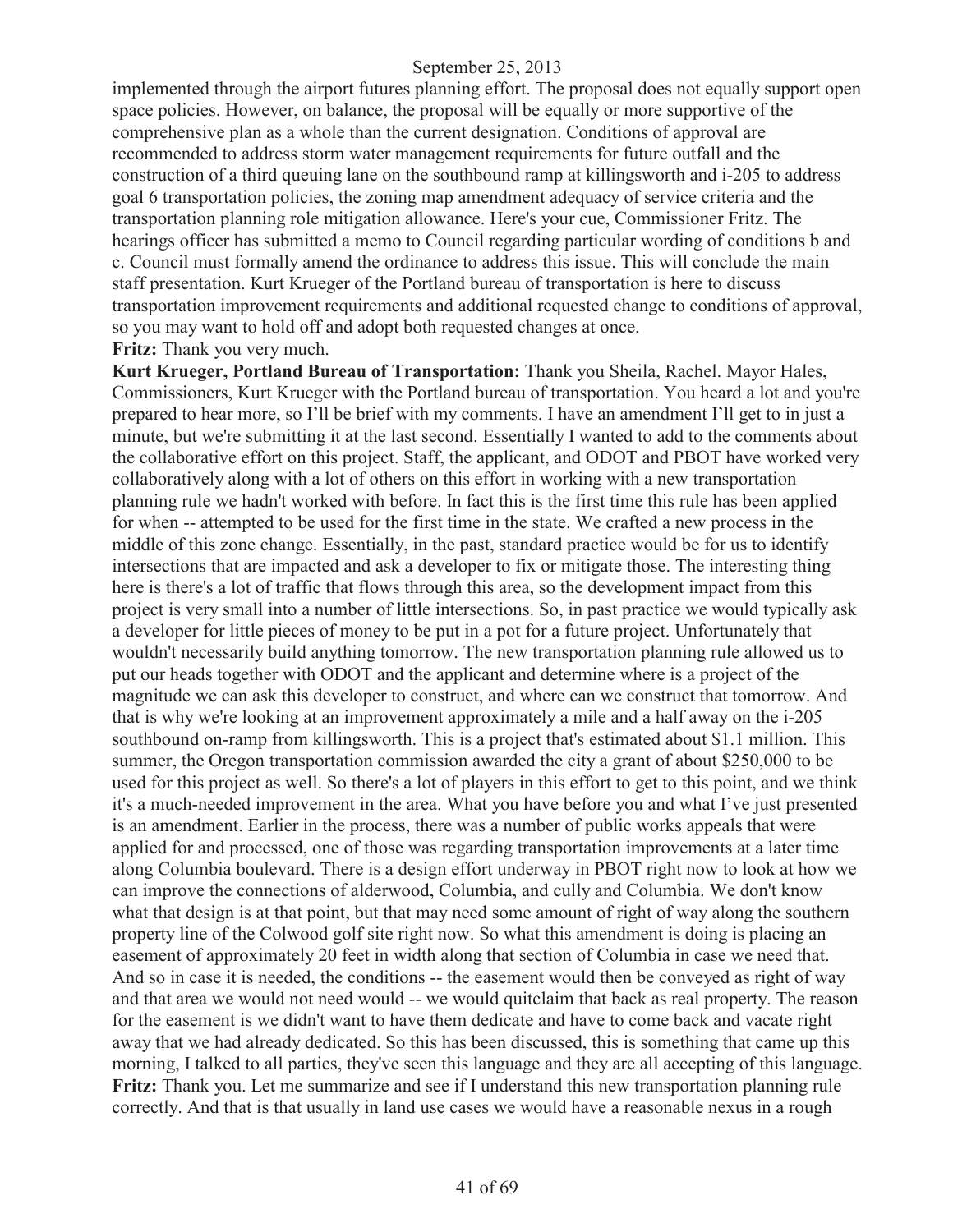proportionality very close to the site for off-site improvements. Because of a new transportation planning role, we are allowed to do it a mile and a half away. Is that part correct? **Krueger:** Correct.

**Fritz:** Columbia boulevard is a state highway? Is that correct? Could we do this according to the transportation planning rule if it wasn't? Does it apply to all roads, it's not just because it's a state highway? That was why ODOT was involved, because of i-205 and Columbia boulevard being state facilities.

**Krueger:** That's correct. The great thing about this new rule is it provided ODOT flexibility to work with a local agency in identifying mutually agreeable projects. If we found a project within the city and there was benefit from the city's perspective--

**Fish:** Lift the mic up a little bit.

**Krueger:** Srry. This provides us the allowance to identify and agree on a project, and in this case we and ODOT agreed this was the best impact.

**Fritz:** Does it has to be any reasonable nexus us between the projects and the planned use of the money or no?

**Krueger:** Absolutely. We still need to pass the legal test of the nexus in a rough proportionality. **Fritz:** So this is roughly proportional to the impact, even though it's a little further away. Okay. Does anybody else have questions on that?

**Fish:** I have a question, Commissioner Fritz. Kurt said that the amendment on PBOT stationary had been reviewed and discussed by all the parties. Is that likewise the case with the other amendment we have?

**Fritz:** Yes. Maybe we should move to that. The other amendments that we have, which is on the plain piece of paper, is from the hearings officer Gregory Frank. These were discussed during the process before him, inadvertently left out of the conditions, so he sent us a letter to add these amendments. So everybody was aware of them, it just was inadvertently left out of the record for our meeting.

**Hales:** You can put both sets of amendments on the table with one motion.

**Rees:** If I might run through this, if you don't mind, I would like to run through it because I've heard another set of amendments from staff to correct an error in the ordinance, so let me -- I'm going to assume right now that you're going to move both the PBOT and the BDS amendments, so this is what it would look like. Using BDS as a base, you would do -- the first one is to amend directive a as follows. You would leave it the same except that you would add language saying, except as conditions b and c are modified by and condition a is added to this ordinance, condition k is going to be the PBOT ordinance -- or the condition, excuse me. You would add a number three to it that would say, add condition k from the attached, which is PBOT document, and staff and I, if this is what you decide to do, we'll write this up for Karla so she knows what we're doing. And the fourth is amend finding 2b and directive b2 to substitute the words "general industrial 2" for "general industrial 1." Those are the only two instances I found, Sheila, where those existed. Is that correct? Ok.

**Fritz:** And in the title of the ordinance.

**Rees:** It wasn't in the title of the ordinance, it's in the title of the report from the hearings officer. So Karla I think can do that. It's not -- I don't see that in the title of the ordinance itself.

Fish: I'm going to second that in a second.

**Fritz:** I think I just moved it.

Fish: I just want to be clear though. All the amendments have been reviewed by the parties. **Fritz:** Correct. I'm sure people will let us know if they haven't.

**Hales:** Yeah, people have a chance to testify.

**Fish:** If they haven't, of if they have a strong view, they'll have a chance to testify.

**Fritz:** Right. This is what's on the table for discussion.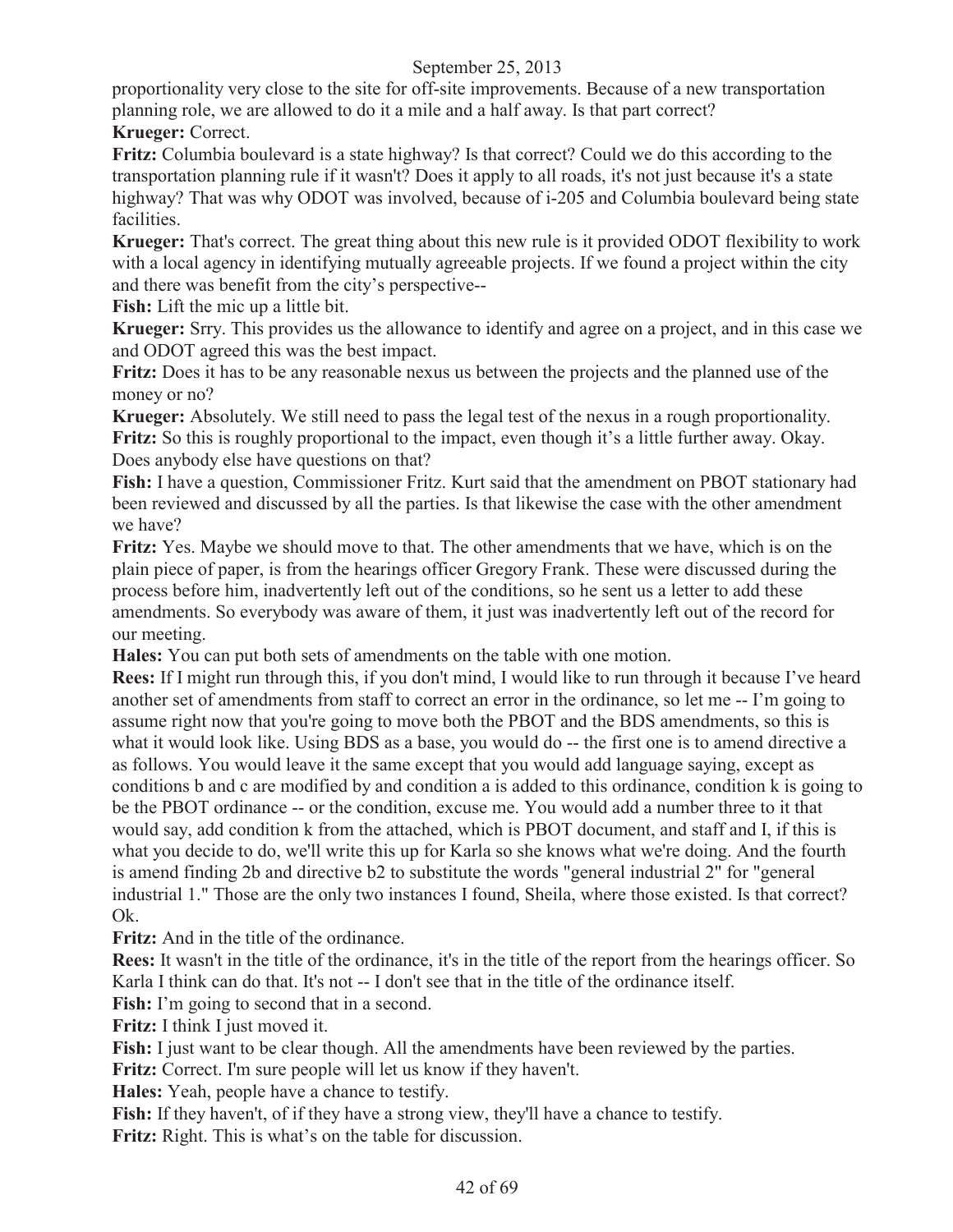**Hales:** Further discussion or questions for staff? Before we vote on putting the amendments on the table and having the amended findings part of the record in front of us. If not, roll call to adopt the amendment and have it before us.

**Novick:** Aye. **Fritz:** Aye. **Fish:** Aye. **Hales:** Aye.

[gavel pounded]

**Hales:** Ok. So we're taking up the rest of the hearing on the proposal as amended, just as has been described. Thank you. So that's it for staff presentation. I guess now time for the applicant's presentation. Please come up.

**Don Goldberg:** Good afternoon. My name is Don Goldberg, I'm a senior project manager with the Trust for Public Land here in our Oregon office, which is located at 808 southwest 3rd avenue in the city of Portland. I am really delighted to be here today, because this should be actually a day of celebration. A day in which a broad coalition of missions and opinions have come together to accomplish a wonderful opportunity to move the Colwood project forward in a balanced approach. I'm aware that there is a tremendous amount of passion involved on this project, but as Commissioner Fritz had mentioned, it's important to focus on why we're here today, which is a land use application for the rezoning of the rear 48 acres of the golf course. The trust for public land is a  $501(c)(3)$  not for profit corporation whose mission is to conserve land for people to enjoy as parks, trails, and natural areas. Our three primary focus areas are parks for people, working lands, and land and water. I want to thank the staff, this has been a long, very complex multiagency project. I appreciate all staff's time and effort to facilitate this process, and as you can tell, they did a wonderful job today of presenting the outcome. It was not always easy, and surely there were times of disagreement and stress during this process. But we stayed focused on the big picture and worked through our differences with a common goal of serving our community. So, why the Trust for Public Land and why are we the applicant, and what was our approach? The Trust for Public Land as I stated is a  $501(c)(3)$ , we are celebrating our 40th anniversary this year as a national nonprofit. We've completed over 4250 parks and conservation projects nationwide. Some of the notable local projects were the protection of over 17,000 acres in the Columbia Gorge, Chehalem ridge natural area in Washington County, the river view natural area here in Portland, the expansion of the Willamette national cemetery and protecting its resources, and holly farms, to just name a few. The trust for public land typically gets involved with complex land use transaction with an outcome that fits within one or more of those previous three stated focus areas. Our intention is to move the property into public ownership. In general we support public access on the resources that were involved in. We are not a broker, but a principle. The Cully neighborhood has been identified as a park deficient area of the City of Portland. It is the most ethnically diverse area in the state of Oregon and one of the lowest income areas here in the city. The trust for public land has identified a real need for a regional park in the cully neighborhood to address these deficiencies as well as health and welfare of the community. So in order to facilitate a fair and equitable process among the stakeholders, i.e. the neighborhood groups, environmental groups, business groups, the Port of Portland, the City of Portland, the county, state, and number of federal agencies, the trust for public land involvement was to accommodate as many needs and desires as possible keeping of course in mind our mission. I call this a balanced approach. The balanced approach was based upon the previous hearings, your decision as a Council on the previous application, all public records and comments from many stakeholders, the land and of course the individual parcel not as a policy or template, but analyzing this property for its individual functions, neighbors, other uses, environment, proximity to the airport, attributes and deficiencies and the desire and need for regional park as well as providing much-needed potential jobs for the city. So how did we progress on our application? From the onset the trust for public land and its consultants were committed to working with all levels of staff within all the agencies. Unlike a typical applicant, we met regularly with agencies and staff to design a project that facilitated support and would accommodate the complexities of a project like this. This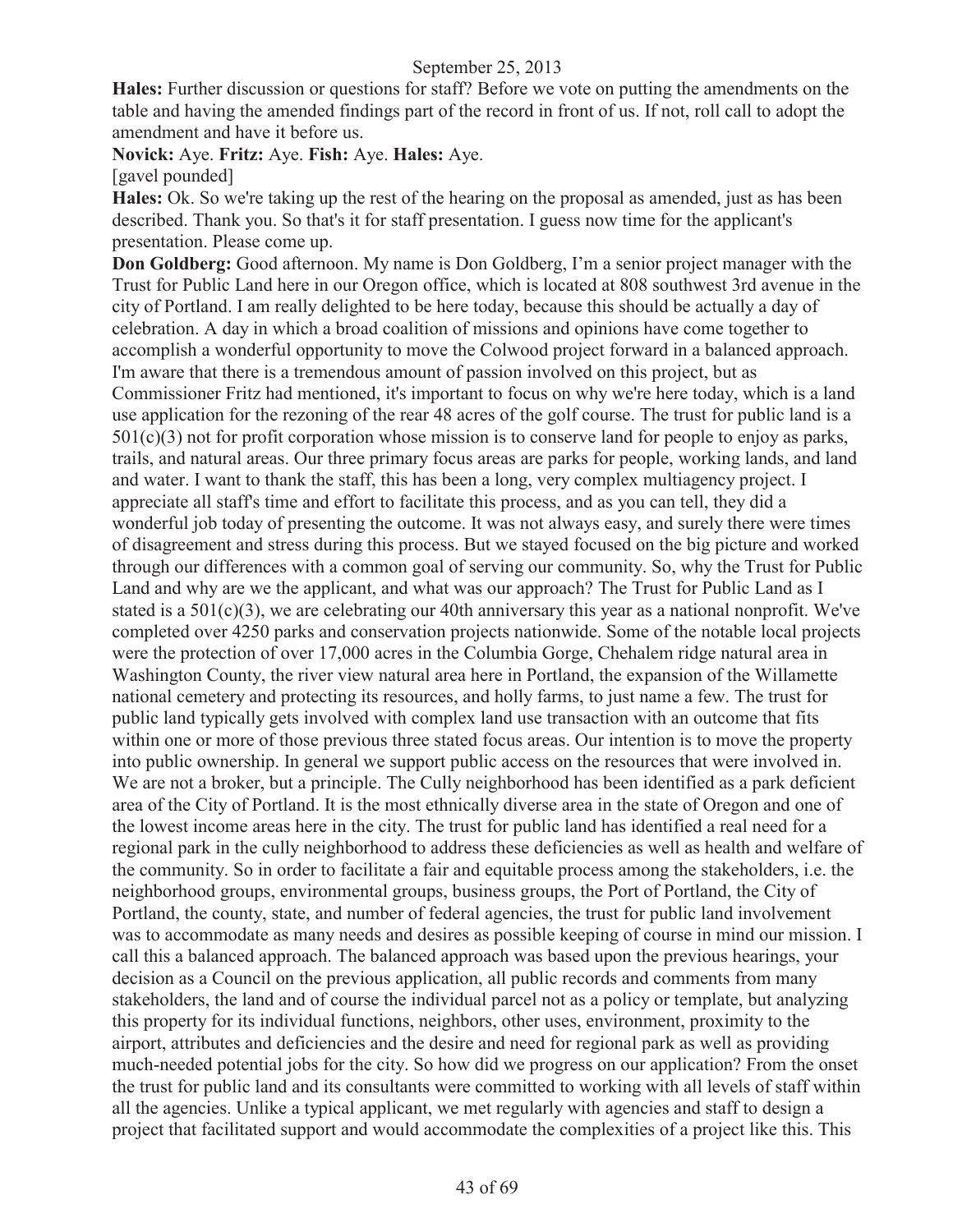is in contrast to the previous application on the same property. Our desire was for community support as well as all agencies involved. We worked through the process to come up with a conclusion best suited for the land and the community versus forcing the process to accommodate the desired outcome. The trust for public land's intention is to set very high standards for the environmental mitigation of the property. We have, as the staff has pointed out, we are creating extensive wetlands, we are adding approximately 26 acres of forest either new forest or restoration of existing forest. I can't help but picture 10 or 15 years from now, 25-acre forest in northeast Portland where children have no opportunity to go in that type of environment. We've committed the project to address the completion of cornfoot in front of the property, which includes widening of the street, adding a bike lane, and sidewalks. The property will be responsible as noted by staff for the expansion of the 205 ramp on killingsworth to address traffic issues. We believe jobs will be created, safety concerns of the Port of Portland will be addressed, extensive mitigation and work both environmentally and traffic will occur. And of course, the trust for public land will be able to move forward in the acquisition of the future park to serve the entire community of Portland, in particular the Cully neighborhood and all of its wonderful diversity. The trust for public land looks forward to your favorable decision on this land use application, and in the future delivering a regional park to the City of Portland.

#### **Hales:** Thank you.

**Mike Cerbone:** Good afternoon, my name is Mike Cerbone, I'm a land use planner with cargo in Portland. I just wanted to start by saying we're in full agreement with the staff report and the conditions of approval proposed by PBOT. We would like to just review the conditions as revised through the hearings officer recommendation while you're hearing the rest of your testimony. I worked very closely with john van staveren, mark, and don goldberg to prepare the applications for you today. The effort was distinct from a typical entitlement project that I would normally be involved with in that the focus was directed by TPL, was to find solutions that met all the needs of all the stakeholders of the project. We were directed to address the mitigation not just for the property, but also to work toward solutions that benefit the natural environment and the economy. These outcomes could not have been possible without the cooperation of the community which included city staff, residents, nonprofit organizations, as well as the state and federal government agencies. I'm proud to say I've been part of this project before you that's found the right balance, as noted by Don, for providing the opportunity for as many as 850 to 1,000 new jobs from the community. By addressing the needs of additional large lot industrial land identified by both the city and metro. The proposed improvements of cornfoot and alderwood will benefit the local transportation system when the site is developed, and the improvements to the i-205 southbound onramp will not only benefit the site, but the Columbia industrial corridor and the entire community. Last but not least the improvements to the Columbia and whitaker sloughs, through the restoration enhancement of habitat, will benefit the community and natural system for years to come, and John- - I guess we'll have that services provide a little more detail on that. **Hales:** Thank you.

**John Van Staveren:** My name is John Van Staveren, I'm a professional wetland scientist with Pacific Habitat Services. The proposed restoration plan grew out of our investigation to the site's natural resources including its hydrology, soils, and vegetation. And from this knowledge we were able to craft a plan that will more than compensate for the approached impacts. It was also greatly shaped by our extensive interaction with the city's bureaus, the Port of Portland and on-site meetings with the department of state lands, corps of engineers and department of Fish and wildlife. As you have heard, the proposed removal of 1.62 acres of wetland to the south of the airport will be mitigated by the creation of 3.07 acres of wetlands south of whitaker slough. The wetland will grow into a dense thicket of scrub shrub vegetation that will not attract flocking birds such as Canada geese that could pose a threat to the nearby airport. The wetland will also not have standing water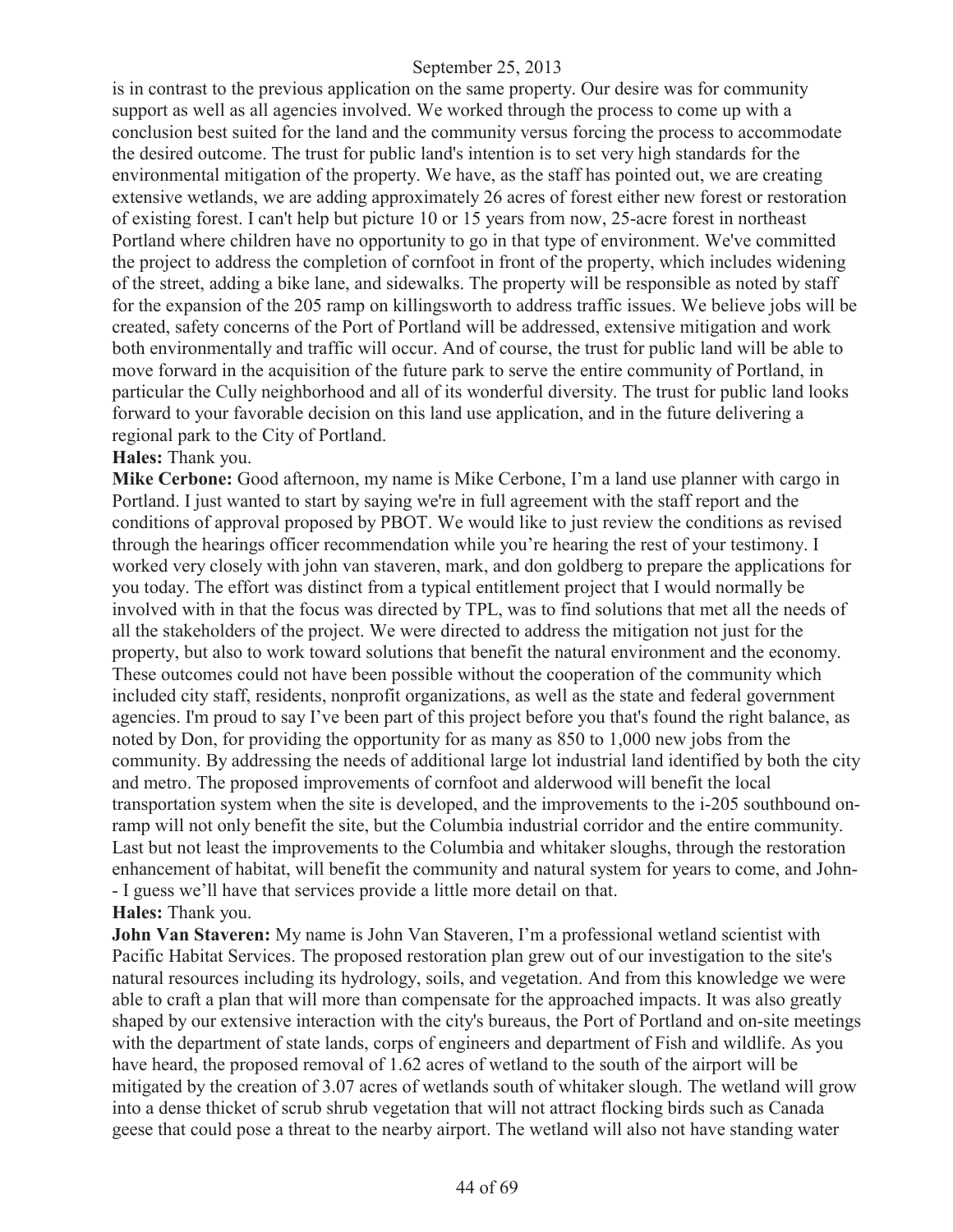for a significant period of year, but is designed to attract native turtles. The proposed impacts to over 26 acres of environmental overlay zones, which primarily consists of the existing fairways of the golf course, will be mitigated through the restoration on new plantings of forested habitat between the Columbia and whitaker sloughs and the enhancement of existing forested habitats through the control of nonnative species and the planting of native species. So the restoration and enhancement of the forested habitat will bring the Colwood golf course back to a state it was historically. Thank you.

**Hales:** Thank you. Questions for the applicant team here? Thank you all very much. Now we will turn to those who signed up to testify in support of the application.

**Moore:** We have 26 people in support signed up. The first three, please come up.

**Hales:** You each have three minutes. Give us your name, and make your statement, and then obviously, with this many people signed up as we proceed, if you hear your points have already been covered you're free to let us know that and either not come forward or just come forward more briefly.

**Terry Parker:** Thank you. My name is Terry Parker, I live in northeast Portland. I'm here today because I support the majority of Colwood as open space. But in balance I also think a southern section of the property needs to be retained for the healthy sport of golf. One option might be a short family friendly pitch and putt similar to the one that previously occupied the grounds near the zoo where the forestry center is now located. One of my concerns is that it completely closing Colwood to golf long term could lead to golf deficiency and will create undue pressure on and have usury impacts on other nearby golf courses such as rose city. Even though pro golf is nationally televised I'm sure you've heard the argument that even with population growth, golfing is in decline. Maybe that is due to social media, where the younger generations are more interested in exercising their fingers and thumbs on electronic device or maybe because there's no current superhero or idol of golf, or more likely it's because unlike bicycling, golf for the most part is financially self-sustainable and thereby expensive. It is my understanding that unlike most park facilities the pay-to-play green fees covers the majority of the maintenance and operation costs on the city's public golf courses. That brings up a real equity issue. One of the excuses for not assessing bicyclists paid user fees or license fees to pay for bicycles, because it's healthy. Maybe golf, along with the city's swimming pools and tennis courts should also be subsidized and free of charge. Golfing, swimming, and tennis are all healthy activities. Earlier today you passed a resolution promoting gateway green. Are any of the proposed mountain bike trails going to require user paid green permit fees to pay for continued maintenance. Equity requires a bicycles pay for specialized infrastructure. They want to utilize, be it in a park or on the streets. Back to Colwood and in closing, golf needs to be a part of the long-range master plan for the Colwood property. Be it a short family friendly low-cost nine hole pitch and putt course or possibly just a managed driving range and putting greens, some form of golf on a portion of the property needs to be retained long term. Thank you.

**Fritz:** Thank you, Terry. You always give me something new to think about. I appreciate it. Are you a golfer?

**Parker:** I used to be. I get out occasionally, maybe once or twice a year now when the neighborhood has a tournament or something. But I used to play with my dad when he was alive. He was very avid.

**Fritz:** Thank you for your thoughts.

**Parker:** I'm speaking for him in that sense too.

**Fritz:** I like that. Thank you.

**Laura Campos-Gleason:** Hi, my name is Laura Campos, some of you are familiar with me. I've been coming here since the '70s, and I work for neil goldschmidt right out of college and ernie bonner at the planning bureau. So open space is certainly something we have to consider carefully before we release it, and I've been involved with the Cully neighborhood, although I currently sit on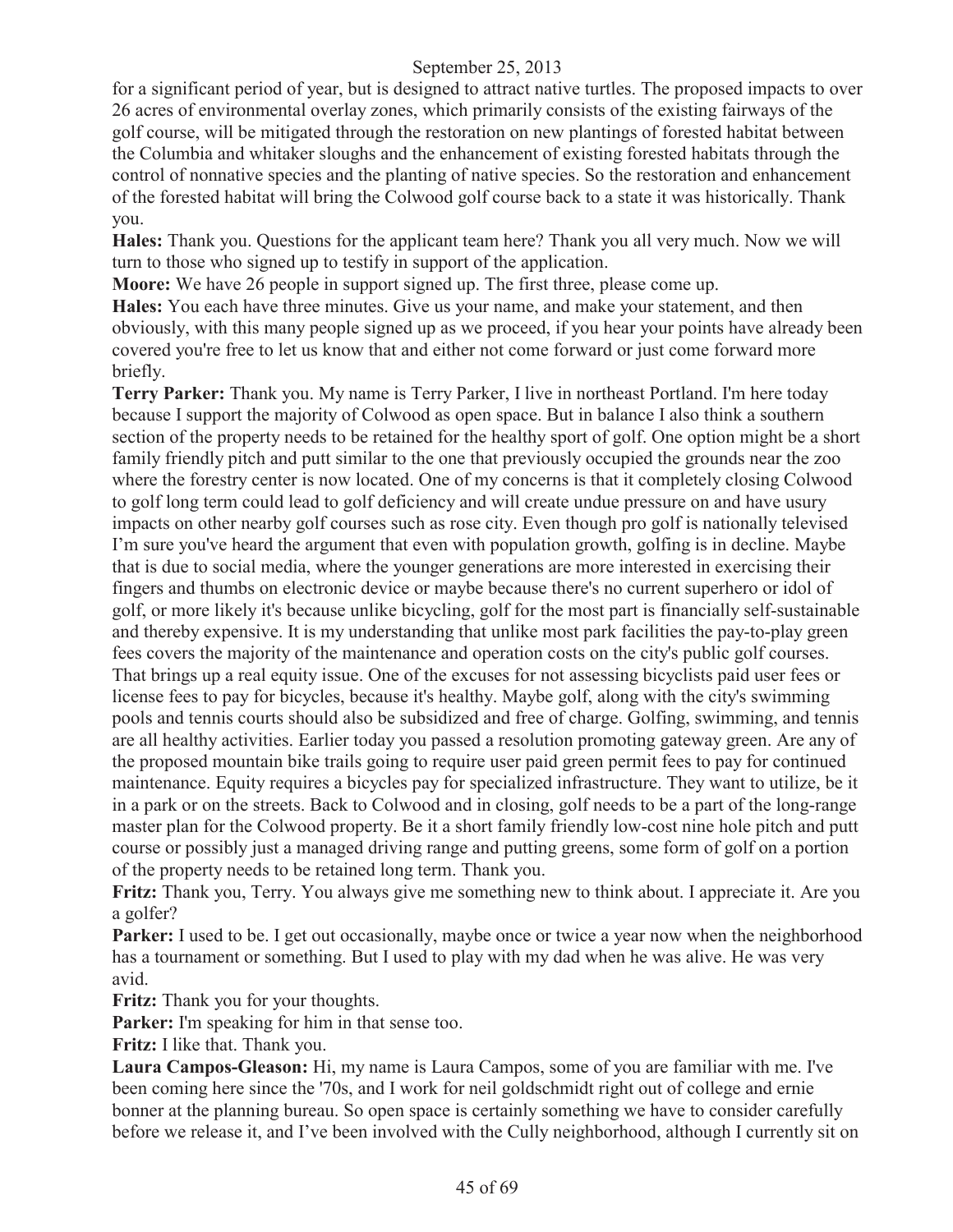the board of south Portland, which is Willamette river. But the Columbia is very important to our Native community and I'm an elder in the Native community. So I am in support of this zone change to ig2. I'm excited that the southern 90 acres will be retained, unlike the proposal that was given five years ago, I think this is a marked improvement. I'm really -- struggled with this, because I think environmental concerns are very important, and as a Native person especially, you know, habitat for animals. But there is also a very big need for economic development in this area in terms of jobs for the local community. Now, I know that in the south waterfront, in some way I feel that the promise of jobs wasn't really totally met. And I'm hoping that when this zone change is given and jobs are really created, they mention 850 to 1,000, I think educational component has to be in there to allow the local community to develop the skills to take advantage of these jobs, because it does -- it's a significant sacrifice to give up this open space. And if there are a commitment for jobs, let's make this a real commitment. The other thing I wanted to talk about was I'm also a member of the Portland youth and elders council, and we've had many discussions about this there. The Cully park community involvement committee. I also sit on the Cully park health monitoring committee. They have developed a really interesting model at Cully, and I would like to see that model, let us build cully park for design and construction also extend into the Colwood area. That's pretty much concludes my comments.

#### **Hales:** Thank you very much. Good afternoon.

**Steve Wells:** Thank you, Mayor Hales and city Commissioners. My name is steve wells, I'm with Trammell Crowe company. Our office is at 1300 southwest fifth suite 3050 in Portland. I want to - our company is an industrial developer, we've developed industrial projects all over the city, and also have developed mixed use process -- projects at the airport in our development of cascade station. So we're very familiar with this area, and energized by the area in all its different uses. I'd like to -- I'm speaking in support of the proposal with the amendments. I'd like to particularly commend TPL and the city staff, the landowner, and all that have supported them in bringing up a much reduced industrial proposal to the area, and one that I think finds the right balance for Portland of what this project can be, and lets us get to the developable benefit of the site while preserving the open space. We've watched it from the background and really amazed at the efforts that have gone from all those parties in the cooperation to try to make it a viable development opportunity. I think the benefits of the project are many. To the city and the region, it does preserve 90 acres of open space for the Cully neighborhood and for the broader area. I think the transportation system and the application of the new TPR rule I think are -- it's a good example of how to take money and actually do something that is useful for the whole region. It resolves some of the wildlife hazards associated with the north part of the parcel, but from our standpoint as an industrial developer, there's been a lot of talk recently about the industrial land shortages, and it's not just talk, it's real. It's very difficult to find large industrial parcels that are so important to our overall economy. And believe it or not, this 50 acres has less issues than some that are out there to try to bring other parcels to the property. There are very few 48 or 50-acre parcels. The economic development benefits in terms of jobs, both construction and permanent jobs that would come from it, and potentially new users that we could bring to the economy are very important. And we just ask that you support the proposal. Thank you. **Hales:** Good afternoon, welcome.

**Erwin Bergman:** Good afternoon, Mayor Hales, Commissioners. My name is Erwin Bergman, I have lived 43 years in the Cully neighborhood at 5330 northeast holman. I am responsible for resolving quality of life issues for the Cully Association of Neighbors. CAN. I'm here to testify in support of the rezoning of the northern 48 acre parcel of the Colwood golf course to an industrial ig2 zone with a remaining 90 acres of the southern parcel remaining open space ultimately to become a city park. My testimony reflects the August 21 findings and recommendation of Gregory Frank, the hearing officer, in his 140-page report. I and others from Cully have testified at that hearing. At this September monthly CAN meeting, I summarized rezoning details and CAN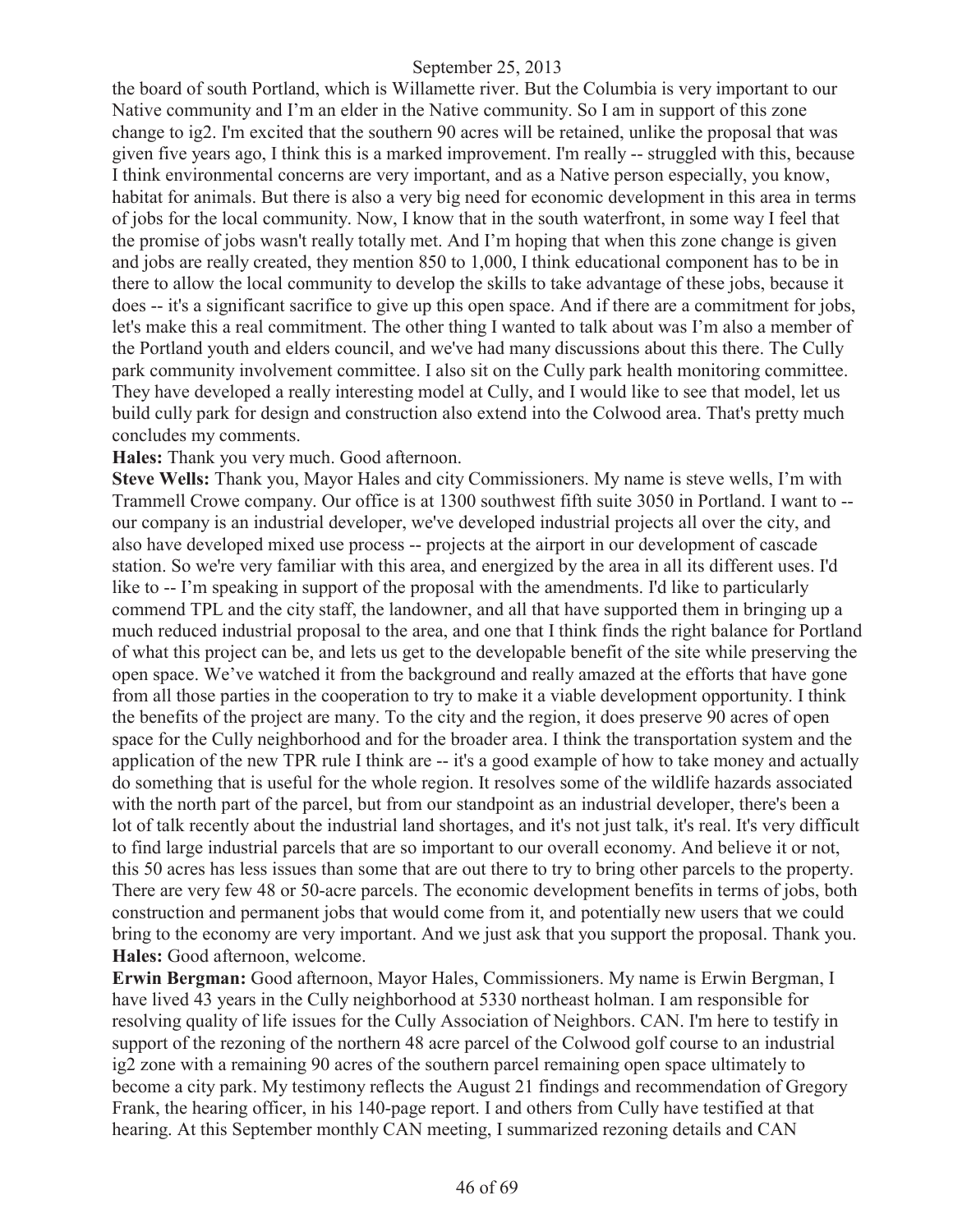members present, approximately 40, unanimously voted to support rezoning. Obviously, I and other CAN members would have preferred to have the entire golf course property remain open space to become a park. The overriding concern, however, is if and when. As you may remember, CAN efforts to get a Colwood park go back clear to 2007. It appears now to become a reality and soon. Surround the by 5700 acres, nine square miles of industrial sanctuary, a 90-acre true sanctuary for people and animals should acknowledge to some degree that people, neighbors, have a need and greatly benefit from getting away from it all for at least a few hours and enjoy the few remaining vestiges of nature such as the Columbia slough environs. Last but not least I would like to express my deep gratitude to the Trust for Public Land, and especially to Mr. Don Goldberg to grab the opportunity to work out a deal with Colwood owners and now be in the position to deliver an exquisite piece of Portland history to become a jewel in our neighborhood and for all of Portland. Thank you. Finally, after you hopefully approve the rezoning plan in time management eventual ownership of Colwood will transition from TPL to the contract owner now to the bureau of parks. During such time TPL goals, the CAN efforts, must not be abandoned or diluted. With Colwood being identified as a special habitat area and important wildlife connectivity corridor and also an important element of the Portland trade system, a high and diverse level of planning expertise is essential under the guidance of TPL, the newer owner, and the bureau of parks as a future owner and caretaker. Thank you very much.

**Hales:** Thank you very much. Good morning.

**Howard N. Kenyon:** Hi, my name is Howard Kenyon, and I am the senior program manager at the northeast emergency food program, emergency food and services program of ecumenical ministries of Oregon, located in Cully. I express my support for the zoning change believing it to be a great benefit, particularly for Cully but also for Portland. When values conflict, it is incumbent to find the best compromise, values generally do conflict, I say that as an ethics professor, it has nothing to do with this session here, but that's always the case. In this case, the balance between environment and economic development is a healthy one in this plan, I firmly believe. I do have strong concerns about the displacement of low-income residents of Cully. Because of this I'm working to connect low-income people in Cully to economic opportunities through the Cully Boulevard Alliance, the neighborhood prosperity initiative of PDC, of which I serve as chair, I speak not on behalf of CBA today, simply as a member in good standing on that steering committee. The zoning change moves us in this direction of balancing environment with the economic. As long as we are conscientious of all contingencies and their effect on current residents, and I do appreciate the work of the city, of national organizations, my concern is that we always keep in mind what people of Cully themselves have to say. And I do say that I see it as model of creating broad environments and environmental assets as a good model to follow in Cully, not just verde, but I think that as we work together we want to make sure that the jobs in this development really benefit the people of Cully. It's something that Portland has really made clear that they want to communicate is that when we improve an area, it really benefits the people of that area and not others who will move in to take their place. So I urge us all to keep that in mind as we make this development, that it's not just outsiders that benefit, so it's also those who live there. Thank you.

**Hales:** Thank you. Good afternoon. Welcome.

**Demi Espinoza:** Good afternoon. Thank you so much. It's a pleasure to be here with you City Council members. My name is Demi Esponiza, I'm the coordinator with the Coalition of Communities of Color. And I'm here today on behalf of the coalition, formed in 2001, the CCC is an alliance of culture-specific organizations in the Portland metro area and we represent African, African American, Asian/Pacific Islander, Latino, Native American, and Slavic. I'm here today --we appreciate the Trust for Public Land's decision and hard work to bring the zoning change forward. And we're in support of the zoning change and we ask a commitment from the City of Portland park and rec bureau to adapt the Let's Build Cully park model to code by working with 1-Parque 1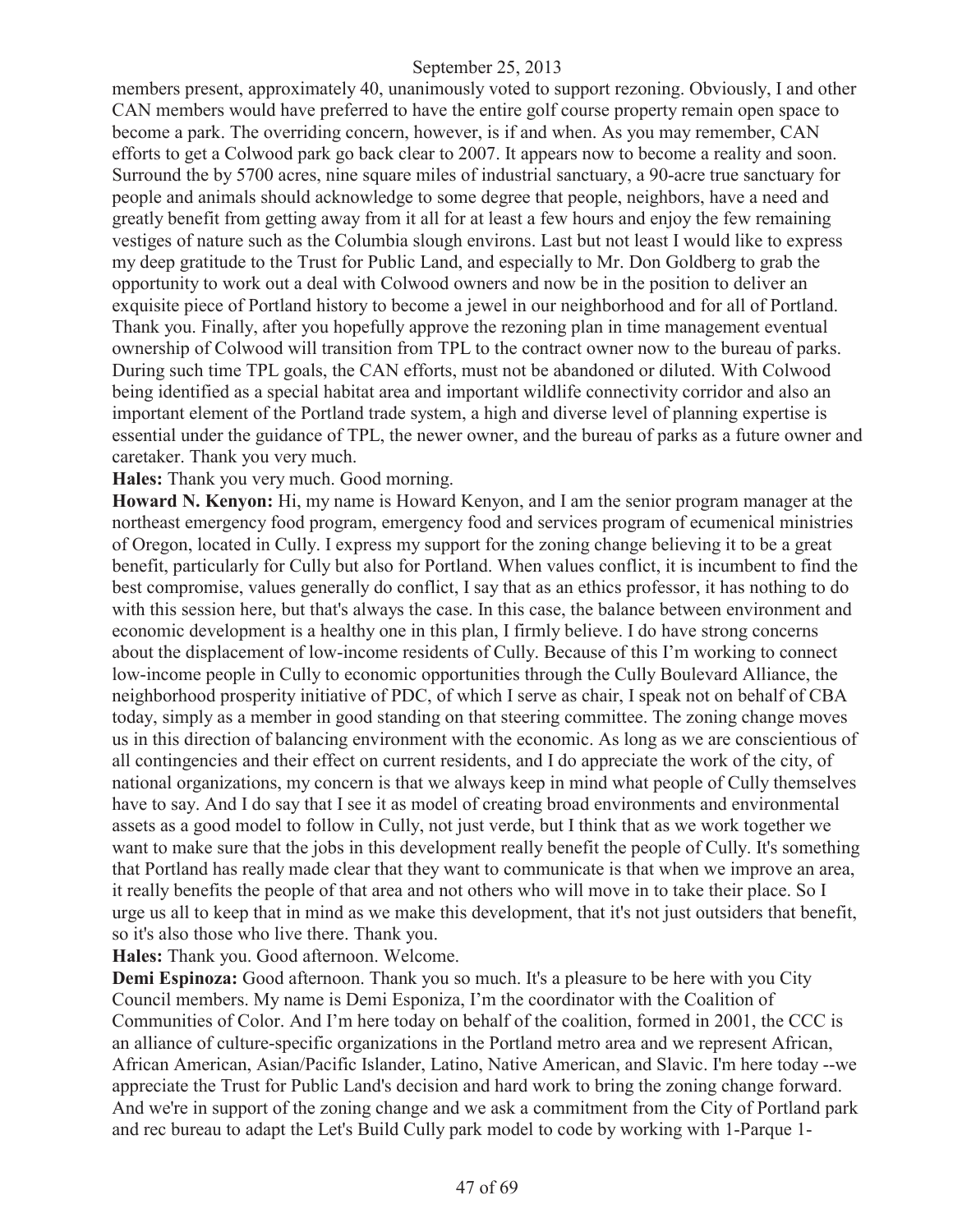Modelo Coalition. The Coalition of Communities of Color is the signatory to the Colwood letter and we support the 1-Park 1-Modelo Coalition's effort to adapt a community-based approach to building a neighborhood park by and for low-income people and people of color. The model produces outputs in line with the CCC's community and economic development strategic plan goals, which include work force diversification, access to capital investments for minority-owned businesses and strategies to combat displacement, and the participation in sustainable initiatives. This model reinstills community pride through a collective design process and stewardship of the park. We thank the Trust for Public Land for their hard work so far, and we support the efforts of the 1-Parque 1-Modelo Coalition and urge city leadership to support the zoning change and to adapt the park model. Thank you.

**Alan Hipolito:** Mayor Hales, Commissioners, thank you for the opportunity to testify today. My name is Alan Hipolito, I work for Verde, we're a Cully neighborhood nonprofit. We serve communities by building environmental wealth through social enterprise, outreach and advocacy. Across from Colwood, we are building Cully park in partnership with the City. I'm here as a part of this 1-Park 1-Model coalition to express our unqualified support for the zoning change of the northern 48 acres of the Colwood site. I'm also here to express our thanks to the Trust for Public Land. We greatly appreciate the hard work and the many hours spent on this project because for page 10 of the recommendations, the approval of this application will allow TPL to work with other stakeholders to acquire the remaining 90 acres of the golf course for community parks, trails, and open space. So I am here also to comment on the language presented in the recommendations regarding criteria to urban development and specifically policy 2.6. The report states again that the applicant states that this proposal will set up the opportunity for TPL to work with stakeholders to acquire the remaining 90 acres of the golf course for community space, and that TPL has expressed its desire to work with city agencies and stakeholders to address the recreation and health needs of the Cully neighborhood and larger regional area. Verde testified about this issue on the record at the June 12th hearing, and together with Hacienda CDC and the Native American Youth and Family Center, submitted additional written comments on June 26th. Thus I'm here specifically to comment on the opportunity for TPL to work with stakeholders. We have a vision for this stakeholder process. And it is based on our values, values that are reflected in the comprehensive plan, resolutions of the Portland parks bureau, and certainly in the bundle of motivations that make public service the reason we get up in the morning. Community, economic vitality, transparency, diversity, stability, accountability. Our vision for the stakeholder process is also based on power. And I'm speaking about a vision for a stakeholder process that is based on the value of shared power. Almost two years ago Verde came to you on behalf of the Let Us Build Cully Park Coalition and offered to share power to design and build Cully park. The power of the students in the neighborhood to imagine park improvements, the muscle of workers and contractors, and fund-raising capacity. We did that, we're doing a lot of good stuff together with the parks bureau, with transportation, and with environmental services. Last year alone we involved 324 community members in the design of the park, including 126 youth, 143 low-income people, 231 people of color. And have raised almost \$3 million for that park. So when we speak in support today, say we support the zoning change and we have a vision for the stakeholder process that's contemplated and we bring this offer to share power at Colwood and bring a new asset to the community. Thank you. **Hales:** Thank you.

**Victor Merced:** Mayor Hales, thank you, members of the commission, my name is Victor Merced, executive director of Hacienda CDC. I think this project comes to our community at a propitious time. We're developing quite a bit of housing in the northeast killingsworth and cully neighborhood, Hacienda is one of the largest CDCs in the city of Portland. We own just under 400 units of affordable housing primarily in the cully-killingsworth area, we're worth close to \$100 million in terms of net assets, we reinvest in the community, the resources we have are specifically targeted to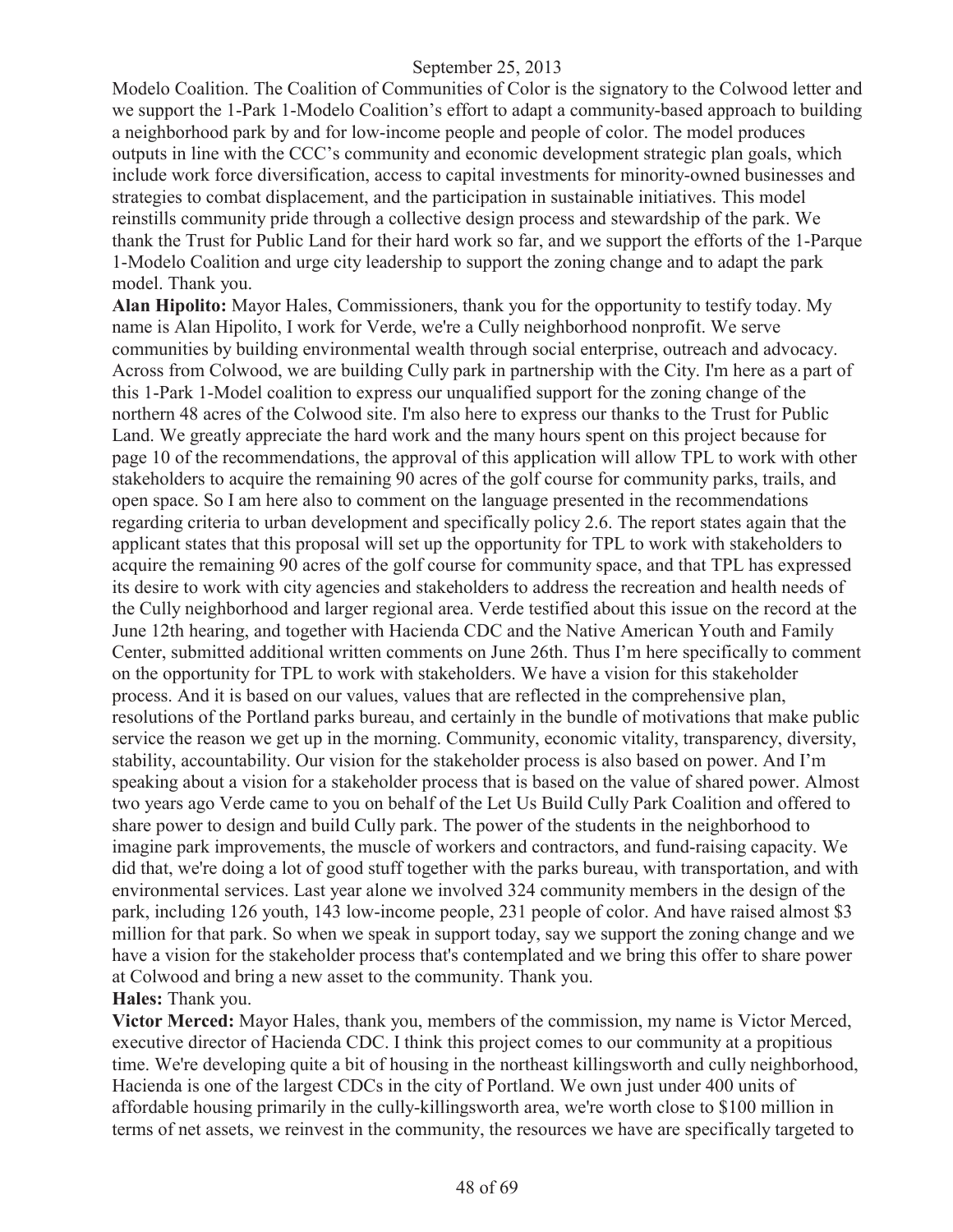our population of the Latino population. We're in support of the zoning change, we think there are many opportunities to get involved in this process as it evolves and we go to the different iterations. We believe that TPL has presented a good proposal for this community. I've worked with TPL in the past in my days in the south Bronx, as well as a funder with local foundation here in Portland. We think that the issues around utilizing the model that Verde and the coalition that we're a member have developed is one that we think will work very well in our community, particularly as it brings jobs to our residents in the killingsworth-cully neighborhood. So we stand here to support the application and the zoning change. Thank you.

**Hales:** Thank you all. Thanks very much.

**Richard Gunderson:** I'm Richard Gunderson, 5717 northeast 55th avenue in the Cully neighborhood. I sit on the board of the neighborhood association, Cully Association of Neighbors, and my main responsibility is parks and open space. I'm going to be repetitive and Erwin already stole my thunder, but just wanted to pass on that the -- not only the board, but the total membership voted unanimously for the rezone. And secondly I'd like to thank the Trust for Public Land and Don Goldberg in particular. Thank you.

**Rey Espana:** Mayor Hales, Commissioners. It's a blessing to be with you all again. I'm Ray Espana, I direct community development for the Native American Youth and Family Center, known as NAYA. And I just want to be sure that I'm speaking on behalf of our board, in endorsing and supporting the zoning change that you're considering and so we're in full support. We also give much respect and recognition to Mr. Goldberg and TPL for their effort, and all the other stakeholders that brought this proposal forward. We do agree that it is a balanced approach and for not to repeat other comments, I think it's an important investment and I think the potential for community benefit is real, I think it's going to require our diligence to make sure the deliverables do benefit our local community. We stand as a stakeholder and part of the coalition that is bringing forward the 1-Park 1-Model, Modelo project. We're a signatory to the efforts to create these investments as an antipoverty strategy, and I just want to be clear that I communicate directly to you that we're at NAYA in full support of the efforts to move this forward. So it's a blessing to be with you today.

## **Hales:** Thank you.

**Don Tarbutton:** Good afternoon. My name is Don Tarbutton, I'm a resident of the Cully neighborhood, I live in a proud ground land trust unit within Columbia Ecovillage, and a member of the living cully community advisors. I'm here today to express my support for the zoning change that will permit the land now known as the Colwood golf course to be divided into an approximately 50-acre employment zone and retain the remaining 90-acre parcel as open space. It's my hope that it would developed into a community park, adapting the very successful Let Us Build Cully Park model that a previous speaker just spoke about. The best practice 00 this best practice model which was implemented, as he said, at the city's cully park property directly across Columbia boulevard from Colwood, educates youth, advances the environment, involves hundreds of community members in park design, and creates local jobs and diverse contracting opportunities. I enjoy living in the Cully neighborhood. And much of that feeling of satisfaction comes from the effort I see going into community empowerment, community involvement, and projects like Cully park. I strongly believe that this is a model that should be replicated in other investments in coming into Cully. The reason I accepted the invitation to become a member of Cully living -- of the living Cully advisors, is because of my concern for the displacement of low-income people in Cully. And that repeating the Cully park model at Colwood is one way that the city can partner with the community to prevent that displacement. Thank you very much.

## **Hales:** Thank you.

**Jon Ostar:** Mayor Hales, Commissioners, good afternoon. Excuse my voice, I'm just coming over a little sickness. I'll try to be brief. My name is Jonathan Ostar, I'm the director of local environmental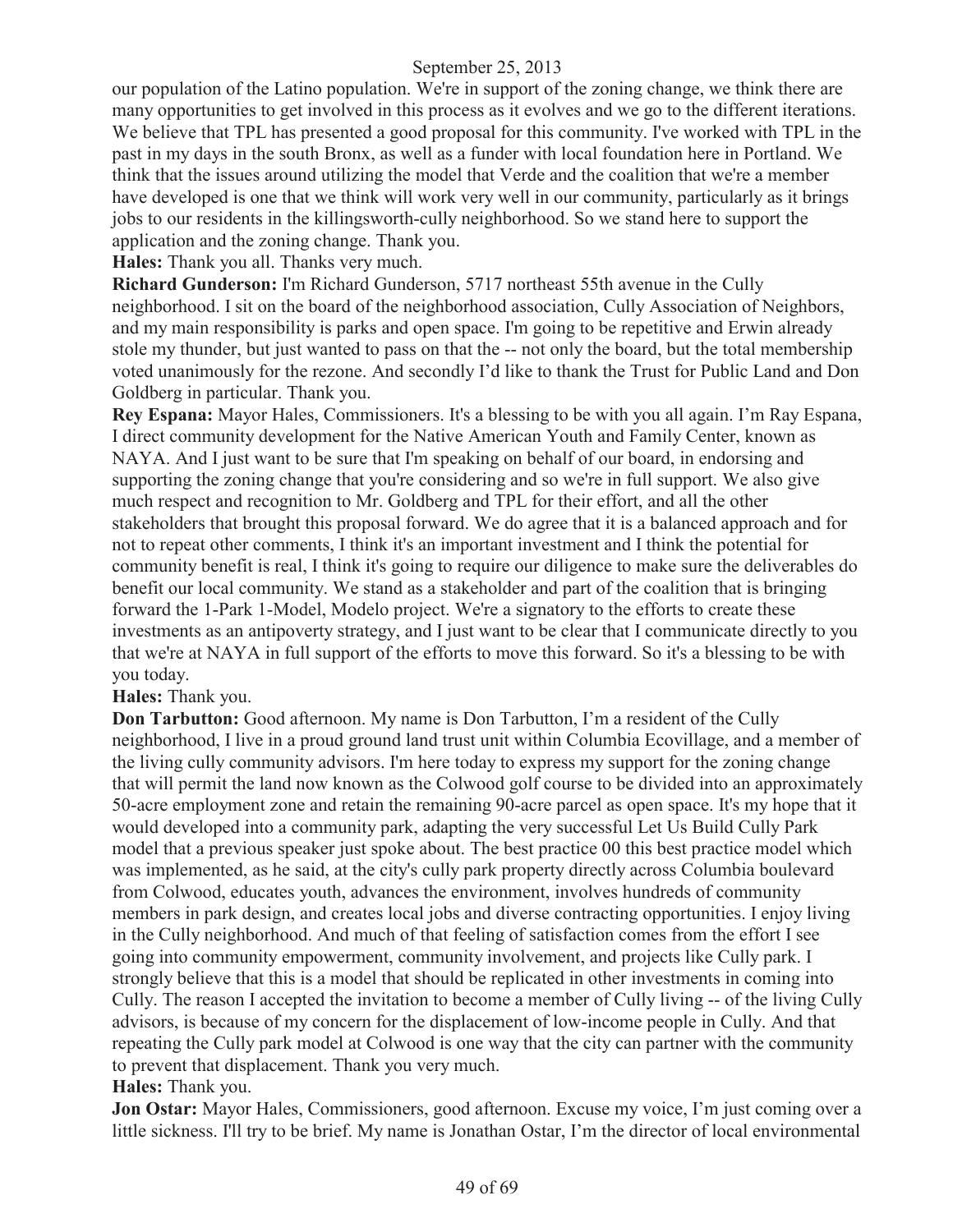justice Oregon, we're a community-based organization building power for environmental justice and civil rights in our communities. We're aligned with Verde and with the broader coalition with Hacienda and NAYA in an effort to extend the 1-Park 1-Model approach to the Colwood park. Because ultimately it's a fight for environmental justice and for self-determination. And, briefly, environmental justice is the fair treatment and equal protection and involvement of all people regardless of race, color, national origin, and income in environmental decisions that affect their lives. Where we live, work, play, and pray. And what Verde is doing in Cully with their partners is really the epitome of this work. You won't find better bang for your buck in terms of base building and community empowerment than what's happening in Cully right now. All too often in environmental justice work we're playing defense. We are fighting the bad things that are trying to be put into our communities. And here's an example of community coming together and saying, we want to create these environmental assets, we want to bring these environmental benefits to our community, and we should be doing everything we can to partner with them and encouraging those kinds of efforts. So, we support the zoning change. It will bring economic benefit to the neighborhood, it will bring environmental assets and it will increase quality of life and social capital in the community. And we hope that the city supports this effort. Thank you. **Hales:** Thank you. Question?

**Fish:** No. Before you acknowledge Kate Allen, I'd like to embarrass her for a second. Kate, as my colleagues know, recently retired after a long distinguished career of city service working on issues of housing for low-income Portlanders. And her record of accomplishment really would take all afternoon to go through them, but from aligning our tax abatement policies with our jurisdictional values, to working through some of the toughest projects this city has faced during the worst economic downturn in my lifetime, I wanted to take this moment because we didn't get a chance to do this formally do this before, Mayor, to thank Kate for her incredible service. Would it be appropriate to give her a round of applause upon her retirement?

**Hales:** It would indeed. Thank you. [applause] Well, how do you follow that?

**Kate Allen:** Thank you so much. Kate Allen here today as a newly minted private citizen, and proud member of the Verde board of directors. I joined the board of Verde several years ago because I strongly support Verde's mission of serving communities by building environmental wealth through social enterprise, outreach, and advocacy. As you know, Verde is a strong supporter to the zoning change in front of you today. Verde supports the zoning change and has organized many others to do the same, a broad and diverse coalition of groups here speaking with you today. With regard to the stakeholder engagement process described in the hearings officer's recommendation, our request is that the city work with the 1-Park 1-Model coalition, inclusive of Verde, Hacienda CDC, NAYA, and many other important community members to adapt the let us build cully park model by developing a public-private partnership for the acquisition, design, and construction of Colwood's southern parcel. Because that model offers deep and replicable benefits to the community, it is directly related to recent strategic planning that Verde has done to strengthen its partnerships, both with community members and with the public sector, and because Verde has invested in the internal capacities, our financial management, social enterprise, data management, funded by strong community partners such as Meyer Memorial Trust, paul allen foundation, all that investment needed to do the work with the city and other stakeholders to deliver this kind of environmental infrastructure to low-income communities, and to make sure that those dollars find their way into the pockets of low-income people, people of color, and the businesses they work for or own. Thank you.

**Midge Purcell:** Following Kate Allen is something that I didn't look forward to. But, Mayor and Commissioners, my name is Midge Purcell and I'm the director of advocacy and public policy for the Urban League of Portland. And I'm here today also to support the rezoning proposal for Colwood golf course as an important step forward in bringing more open and green spaces to the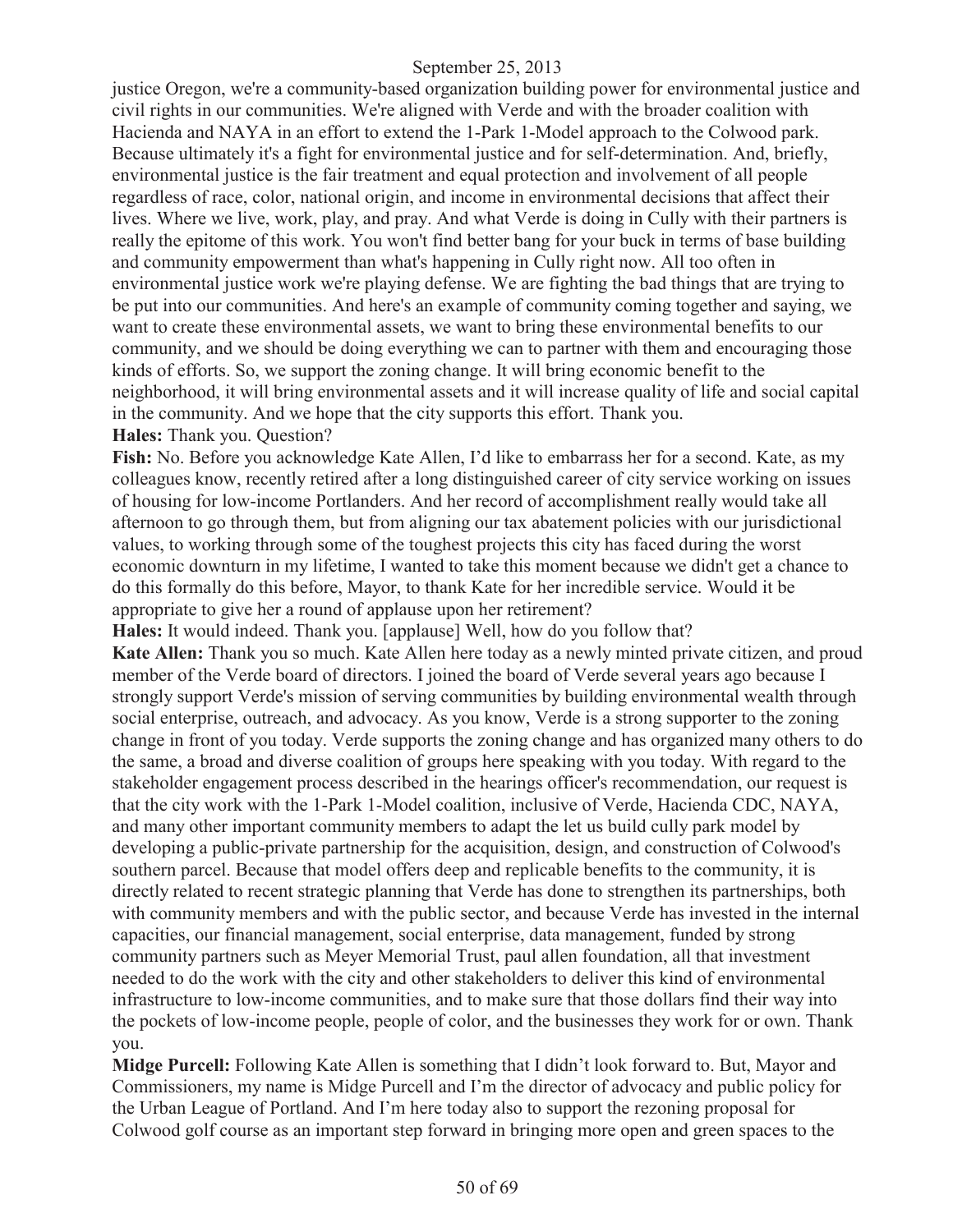Cully neighborhood. And I would like to add my commendation to the Trust for Public Land for advocating for the transfer of the remaining 90 acres of Colwood golf course southern parcel for this purpose. But as in everything, the devil is in the details, and I would like to echo my colleagues' urgency that you consider stakeholder involvement, in particular I urge the city to work with our community partners, Verde, Hacienda and NAYA to adapt their Let's Build Cully Park model to this project. And, why does this matter to the Urban League? I think that the 1-Park 1-Model coalition is an incredible example of community building. And it's an example I think that benefits us all. Through my involvement in the comprehensive plan, I've sat on a number of infrastructure planning discussions and mapping exercises to know that the Cully neighborhood is a future risk for gentrification and displacement. And it's exactly this kind of community building that is the best defense against displacement. It's a model of how we create strong communities, how we create jobs and opportunity for contracting and wealth creation for low-income people and people of color. I think that we've learned through other misguided development projects that we really, really have to guard against displacement and gentrification. So this is a project that had civic engagement and community participation at its heart. Not to mention, it's an opportunity to put active living into practice as a guard against obesity and promoting better health outcomes. But most of all, I think that the 1-Park 1-Model coalition model is one that works, and that should be replicated. So I urge the Portland Parks department and the Trust for Public Lands to make the 1-Park 1-Model central to your plans going forward. Thank you for your time.

**Hales:** Thank you all.

**Tony Defalco:** This morning -- my name is Tony Defalco, I work for Verde. This morning we sent a letter to you, Mr. Mayor and Commissioners, signed by 41 organizations and one individual and I'm going to read the names of the organizations into the record. Commissioner Loretta Smith, district two, Multnomah County -- and these are all in support of the zoning change, in support of thanking TPL for their hard work, and in support of seeking a commitment from you, the Portland City Council, to adapt the Let Us Build Cully Park model to the Colwood site. Thousand Friends of Oregon, Asian Family Center, Asian Pacific American Cetwork of Oregon, The Center for Diversity and the Environment, The Center for Intercultural Organizing, Coalition of Communities of Color, Coalition for a Livable Future, Colas Construction, Community Transitional School, Cully Community Market, El Programa Hispano, Emerald Cities Portland, Emma's Garden, Farmworker Housing Development Corporation, Friends of Trees, Ground Work Portland, Habitat for Humanity Portland Metro, Hacienda CDC, Helen's View Heights Homeowners' Association, Indigenous Nation Studies at Portland State University, KairosPDX, Latino Network, Minority Contractor Improvement Partnership, The National Association of Minority Contractors of Oregon, the Native American Youth and Family Center, Northeast Emergency Food Program, OPAL, Orange Spot, Oregon Environmental Council, Oregon Tradeswomen Incorporated, the Portland African American Leadership Forum. Portland Community Reinvestment Initiative, Portland Youth and Elders Council, Probity Builders and Best Hq, Wrigler school, Rose CDC, Scott School, Self Enhanced Incorporated, Urban League of Portland, Verde, and Voz. And to our recollection, this is the one of the most diverse groups of people that have come to you in support of a land use zoning decision. Thank you.

**Fritz:** Could I just clarify, I know you speak for Verde, and you read these other organizations for Verde. This is on the zone change and the comprehensive plan map amendment. Do you support that regardless much who gets to develop it later?

**Defalco:** For the northern parcel?

Fritz: For the whole -- the subject today is the zone change. The entire zone change on the northern parcel and proposed mitigation on the southern part. Do you support that?

**Defalco:** We strongly support the zoning change.

**Fritz:** Thank you.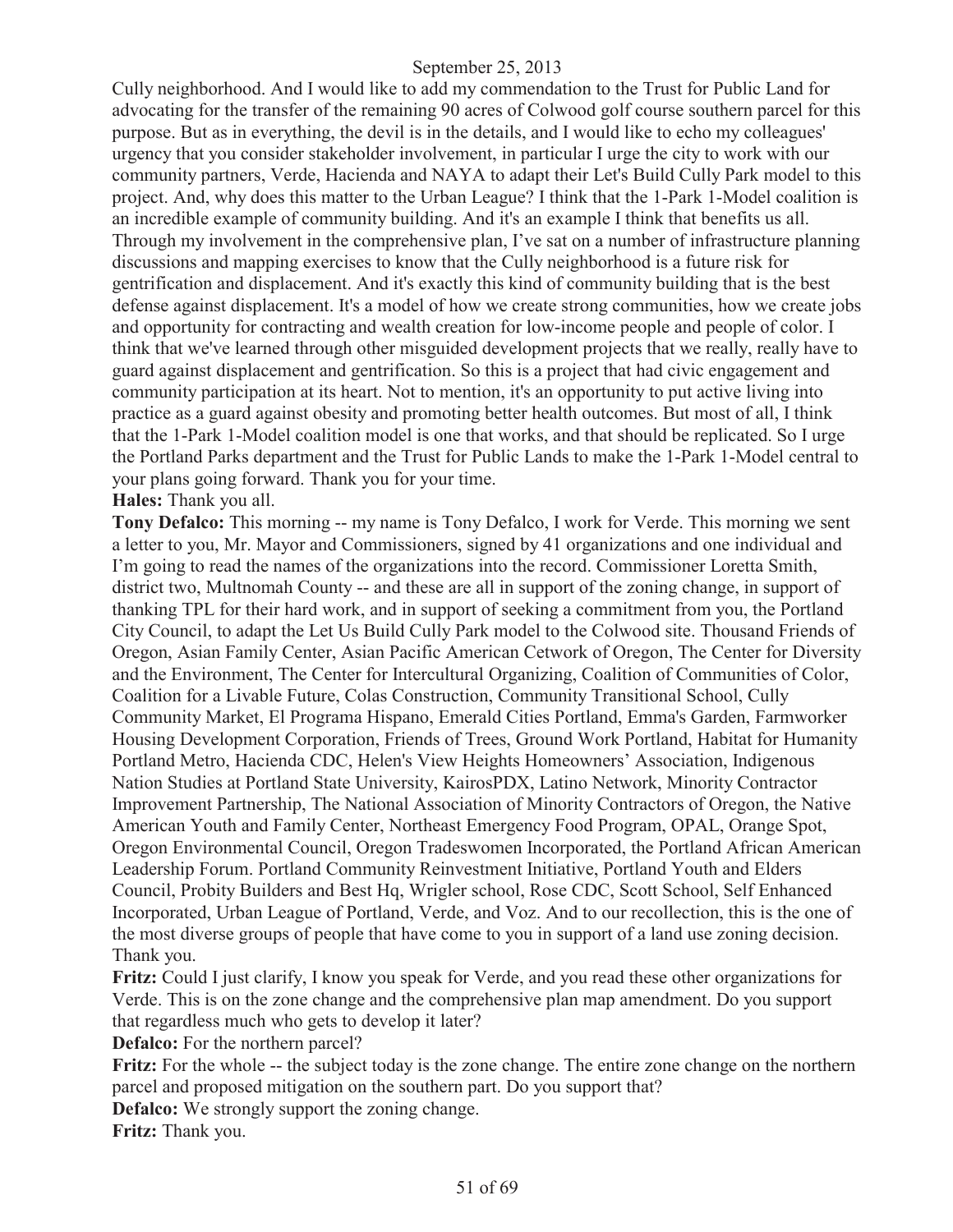**Bob Sallinger:** Good afternoon, Mayor Hales and members of the City Council, my name is Bob Sallinger, I'm the conservation director for Portland Audubon Society. We're here to testify in support of the zoning change. We have advocated for the protection of Colwood golf course for the last several years and we opposed the proposal in 2008 because we thought it went way too far in terms of converting open space into industrial land. We think this proposal makes a lot more sense and we're here to strongly support it today and we particularly appreciate the work of Don Goldberg and Trust for Public Land and also Geoff Roach, the former director, who is the background today. We're supporting it because the majority of the property is going to be protected permanently as open space in one of the most underserved neighborhoods in the city. It's going to promote -- protect the most important natural resources on this property and we think on the balance this makes sense. This project brings to fruition the vision of the Olmsteds from their park report from 1903, where they talk about the fact no other form of park has ever proved so attractive and useful to the masses of people as the meadow park. They also call, by the way, to properly provide for the future, and remember this is a hundred years ago, in the matter of a meadow park it is necessary to secure many hundred if not several thousand acres along the slough. Many hundred if not several thousand acres. By the way, they were very prescient in the sense that they also noted that it is possible that the golf could occur on this site but it may not retain its popularity in so many years. [laughter] I read that because I want to note the fact we really have downgraded and discounted our expectations. They talked about many hundred if not thousands of acres a hundred yours ago. Today, the population around the area has exploded, one of the most underserved, under parked neighborhoods in the city and we are happy, we are thankful, we truly are thankful, for 90. And so our comments come with caveats. We're very supportive, but we need to be careful. When we talk about compromise we always talk about compromise in open space. We don't talk about compromise on industrial lands. If you keep cutting the land in half, eventually you're not going to have very much left. So this is to us not necessarily a replicable model in other places. So I want to highlight three things. First we're supporting this because of the mitigation the Trust for Public Land is doing. We believe it will result in net increase in ecosystem services on this property. That's incredibly important. This is one of the first projects out of the gate for airport futures, if that goal hadn't been achieved we wouldn't be here today. It's incredibly important that we improve our natural resources not degrade already degraded resources. Number two, jobs. We're doing this in the name of jobs, we need to make sure those jobs actually occur. It's easy to convert land, upzone it and talk about jobs but too often that doesn't happen. What are the protections truly in place to make sure those jobs occur, that they're local, serve the community, that they won't get pushed up warehouse. We talk about the need of 50-acre parcels, what's in place to prevent it from being subdivided into little, small parcels. We need to follow through and ensure those things happen. And number three, again, we don't see this as a template for other golf courses, we shouldn't be dividing things in half, two-thirds, one-third down the road. We need to protect our open space. That being said we're very, very supportive of this proposal, specifically, and we look forward to working with Trust for Public Land, the City, the Neighborhood Association, the neighbors, and other stakeholders, many of whom are here today to develop a project that's environmentally sensitive and really equitable, really serves the needs of this community. Thank you.

## **Hales:** Thank you.

**William Saunders, Jr.:** Good afternoon, Mayor and Council members. My name is Bill Saunders, Jr. I represent the owners of the Colwood golf course. They were here five years ago looking for rezoning of a much larger area. The hearings officer and Council felt it wasn't balanced, the hearings officer gave high priority to environmental and open space values, and we agree at this point, obviously. Mr. Goldberg approached us as Trust for Public Lands did the first time through, this time our ears were a little more open. And proposed something that I think not only serves the owners in terms of being able to use their asset for something that makes money as you may know,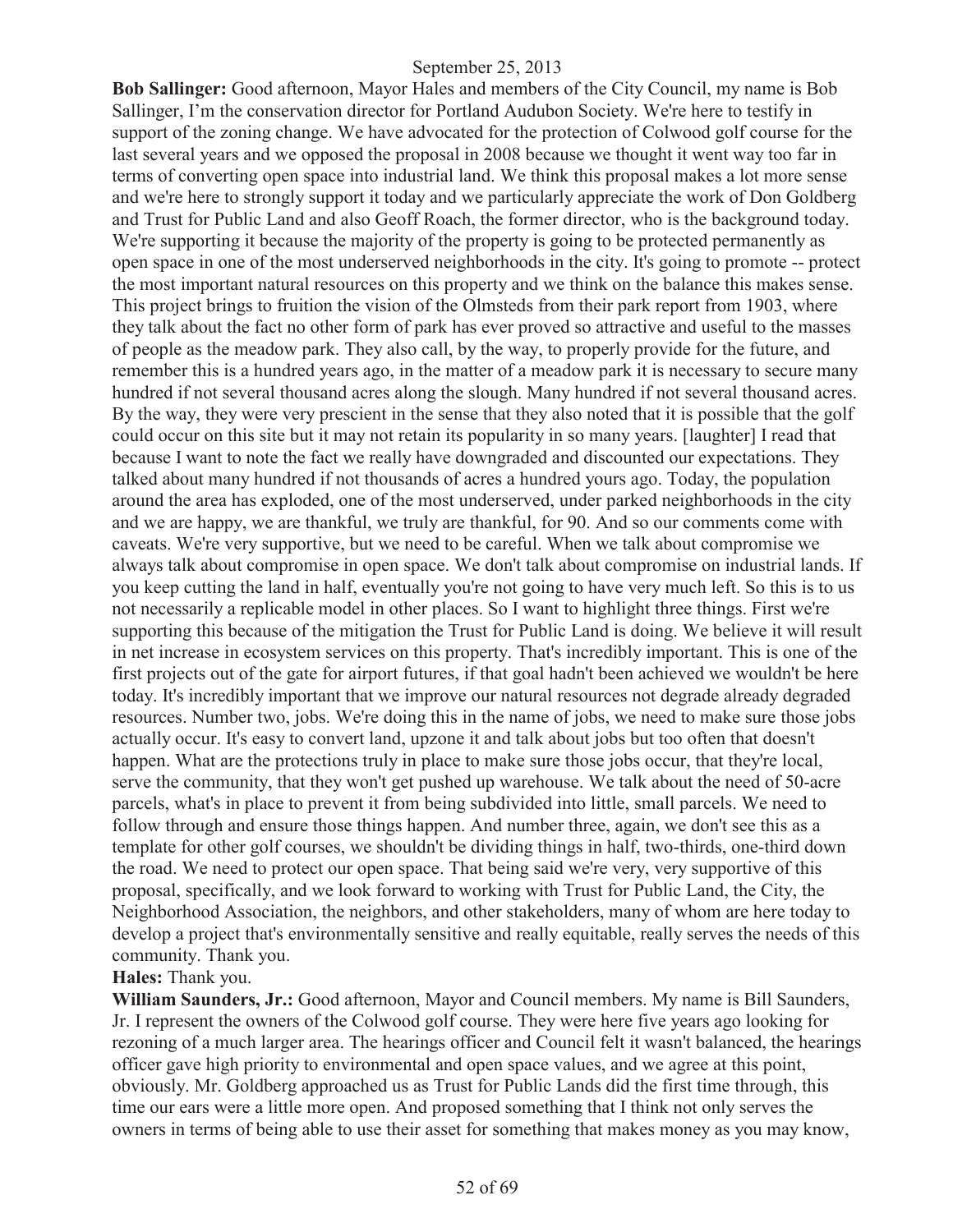golf is not making much money these days. And just for the record, while I'm on that subject, I will raise some constitutional concerns that if this is not proposed we really don't have a way to use our property economically any longer. And so that being said, we think this is a proper way to move forward and keep our asset in a profitable state. But also serve the community with a beautiful big park. My family has been involved in the ownership of this property for over 50 years, and there's currently a bunch of cousins and family members that own little tiny pieces of it, and everyone is going to benefit in that regard. But the big thing that I'm really appreciating is I'll be able to come back here and go on this property even after we sell it. I think it's in good stewardship with the Trust for Public Lands on the south half, the south two-thirds, I should say. I don't know what's going to happen or who's going to develop it, it doesn't much matter to me as long as it's done sensitively and with due consideration of the environment and the wildlife. So I want to support this project, and I want to thank Don Goldberg for all his hard work. I'm sure everyone in this room, most of the people have spent a long, many long hours with Don working through the problems, working toward a win-win-win-win proposal, which I think this is for the community, for the state, for the city, and for the owners, and I ask you to support it. Thank you.

**Jason Miner:** Mayor Hales, Commissioner Fritz, Commissioner Fish, Commissioner Novick, thanks for the opportunity to testify today on Colwood. My name is Jason Miner, I'm the executive director of 1000 Friends of Oregon, we're a 2500-member non-profit organization. We work around the state to promote healthy, livable communities, protect farms and natural resources, and to empower Oregonians to participate in shaping their community's future. As you heard from Tony Defalco, we have signed onto the letter supporting the proposal in front of you today, and supporting the recommendation that the 1-Park 1-Model coalition be engaged to work on Colwood park, just as been successfully been engaged in the Cully park area. What I would add today is from the perspective of 100 friends, an organization that works to make the best use of land inside the urban growth boundary and protect natural resources. Residential neighborhoods inside Portland's UGB are constantly changing and one of the results of good planning is we created a desirable place to live. But the city's investment in the infrastructure -- infrastructure in the neighborhood that includes everything from parks, streets, sidewalks, has the opportunity to empower people who live there, to engage people who live there or to risk undermining the neighborhood fabric that already exists. I would encourage you to take a look at the work that has been done on Cully park and look to extending that model to Colwood park to be sure that we make the best use of the community assets that have stepped up to be engaged. In an area in which we're reexamining how to pay for everything from sidewalks to parks, public amenities funded by now declining revenue streams, we need to try this model, and not just on a small scale. There's a willing coalition stepping up to share the true value, the true riches of the city, the human capital of its neighborhoods and I encourage you to take full advantage of that offer. They have also offered to attract new resources, and speaking from a nonprofit, I think that is a great opportunity and one that is not always taken full advantage of by the city. Turning to community plan future for Colwood park is an opportunity to take a new step in planning, governance, community inclusion. And I think it's a model that the city of Portland could export to cities around the country, cities around the country talking about what is next in planning. While we have been a pioneer in the past on many aspects of transportation land use and planning, I think aspects of inclusion may be the new frontier in really progressive planning work and I encourage all of us to take that step together. Thank you

**Kayse Jama:** Good afternoon Mayor Hales. Commissioner Nick Fish and Commissioner Amanda Fritz. My name is Kayse Jama, I'm the executive director of the Center for Intercultural Organizing. The Center for Intercultural Organizing is a grass roots organization working to build a multiracial, multi-entity movement for immigrant and refugee rights. We're a 1200 member organization from 70 different countries representing our membership. I'm here today with strong support to the zoning change. And also appreciate to the Trust Public Land for the hard work that they have done on this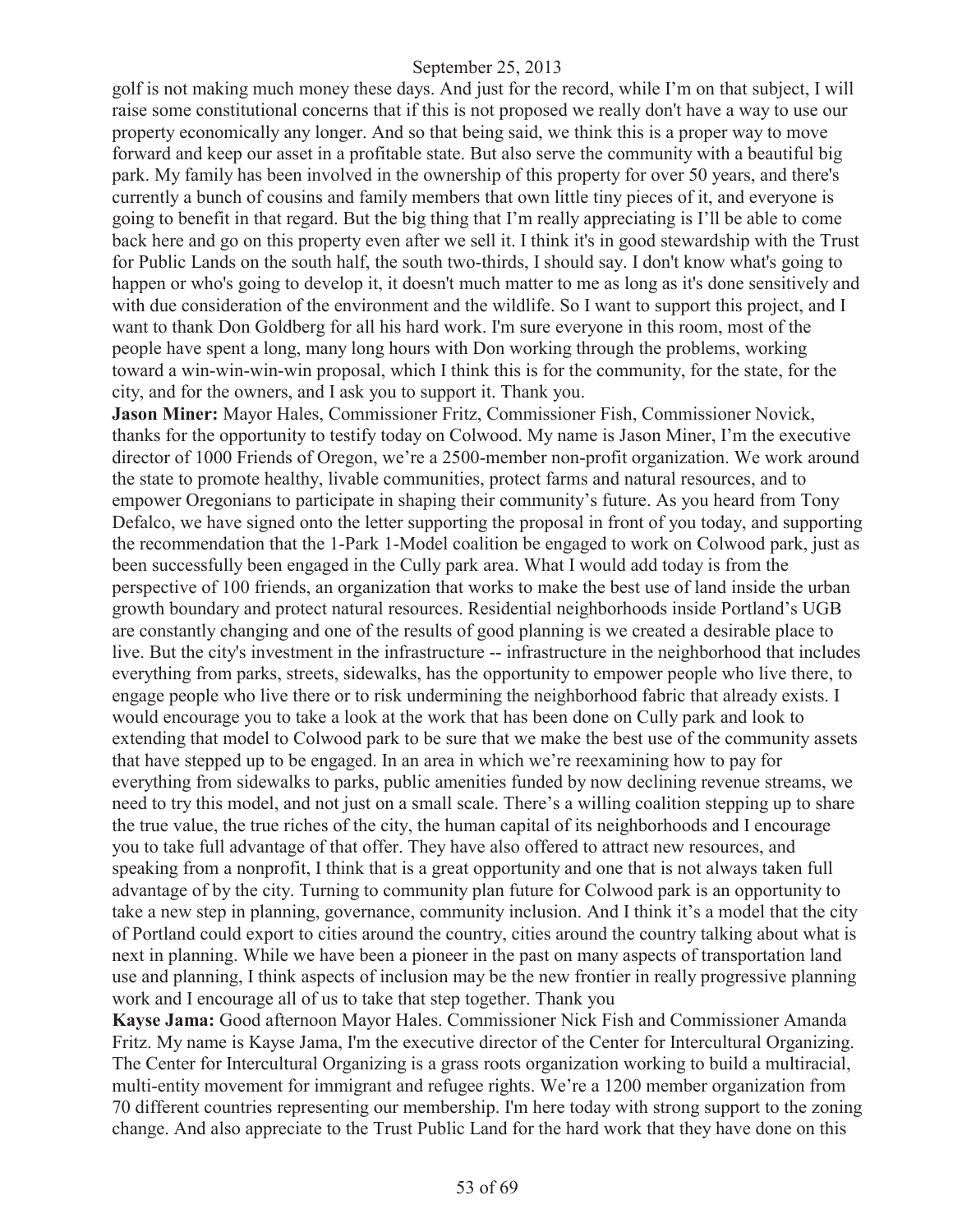proposal. We also strongly support and request that the city to work with the 1-Park 1-Model coalition, Verde, Hacienda CDC, NAYA, to adopt the Let Us Build Cully Park model, the publicprivate partnership for acquisition, design, and construction for Colwood's southern parcel, because we believe it is the right thing to do. Our organization's model is one symbol. People who are affected by issue must take a leadership role in solving those issues. In this sense, we believe that the coalition that Verde and other folks build in partnership, represents that split. I remember for me, the first time that I came to contact in Oregon, I was in Mogadishu, Somalia. And the first Oregonian visited my house, and he left some magazines with us. The thing that I noticed was the level of how green this city is. That was the first thing that I see. I cannot believe there is such a place, that's such a green in this world. So, I have a very strong sense of environmental concerns in this. But I think for me also, this is a project that at its essence really builds economic development with an eye on environmental protection and but also public use for parks. I also live across the street, one block, I have two twin children. They're 2 1/2 years old. You cannot believe just walking across the park and able to enjoy and walk with them and support them. It provided me incredible opportunity and I would like to extend that opportunity for the people who live in Cully neighborhood. I ask you to support this. Thank you very much.

#### **Hales:** Thank you.

**Donita Fry:** Good afternoon Mayor Hales and Commissioners. My name is Donita Fry and I am employed at the Native American Youth and Family Center in our community engagement program. And I also coordinate the work of a grass roots advocacy group housed at NAYA called the Portland Youth and Elders Council. The Youth and Elders Council's primary focus is on reducing poverty in Indian Country and we have been working on community-driven processes to identify priorities and areas of focus to reduce poverty here in Portland, which is Indian Country since 2004. NAYA Family Center is located in the Cully neighborhood. Until recently, I was a nine year resident of Cully. And so, this project hit close to home. I participated in the master plan design of the Thomas Cully park project, and at that time the community conversation went to this dream of what if we have access of the Colwood golf course across the street to build out some of the amenities we needed there. And this project has got us a little closer to realizing that dream. I wanted to honor the work of the TPL for the early engagement of community and stakeholder groups in creating and exploring the vision and potential priorities for identifying a plan for the best use of this space. In my professional role, I have been involved with the Cully boulevard of alliance talking about the neighborhood prosperity initiatives, been engaged in the Let Us Build Cully Park project, the living cully partnership, many projects that have really had testimony spoken to before. So I won't repeat any of those issues. But I think one of the things that was important that I wanted to bring forward was the great and unique opportunity that we've had to really recognize tribal perspectives in the way we've been building the Cully park and the tribal gathering garden build out there. I think that the suggestion of a zoning change to this land really speaks to the unique opportunity we have as tribal people in stewarding our environmental resources and thinking of the great potential of creating connectivity in the neighborhood and really using this model of 1-Park 1-Model that we really have been advancing in the work of Cully park. Using community-driven processes and community priorities, triple bottom line equity projects in our city. I encourage your support and thank you for listening to our testimony.

**Hales:** Thank you very much. Good afternoon, welcome.

**Marcelo Bonta:** Good afternoon Mayor Hales, Commissioner Novick and Commissioner Fritz, it's a pleasure to be here. My name is Marcelo Bonta. I am the executive director of an organization called The Center for Diversity and the Environment. And we work to build a more racially and ethnically diverse environmental movement across the country, and we do that through leadership development, organizational change, work in community building. We also work with thousands of environmental leaders and agencies across the country who desire to more effectively work that the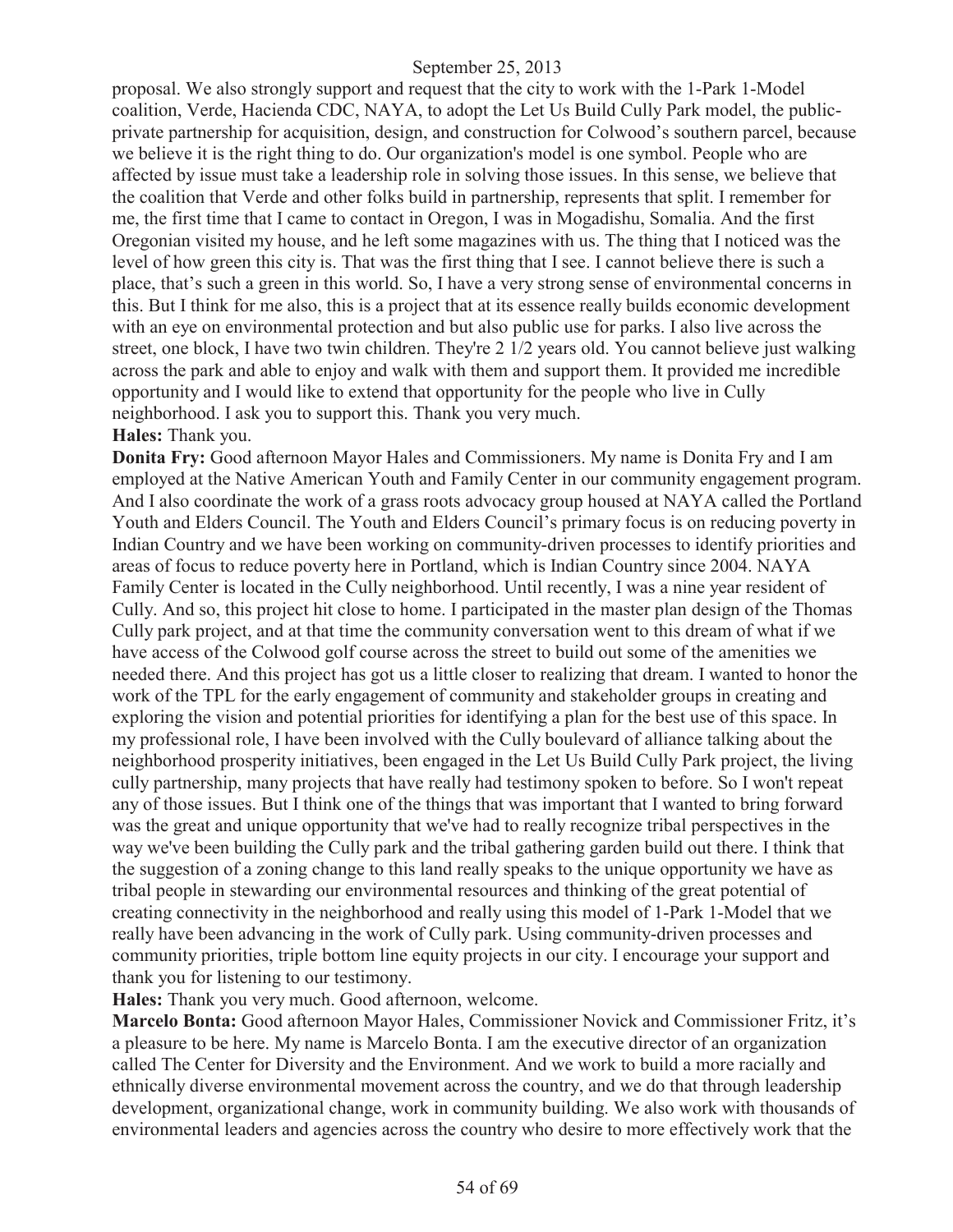nexus of environmental protection and equity. The Center for Diversity and the Environment is also a signatory on the letter that Tony Defalco referred to, and we support the zoning change. I also request that city work with the 1-Park 1-Model coalition to adopt the Let Us Build Cully Park model by developing a public-private partnership for the acquisition, design, and construction for the Colwood southern parcel because it is a great example of equity and sharing power to deliver a needed asset. And it is a sustainable model through the use and the protection of open space assets. Also, the city is helping Verde, and Verde is helping the city create parks and benefits that the community needs. This is a sterling example of environmental protection that delivers social benefits as well, and it is a key to a sustainable future for us all. Lastly, I would like to share that Verde -- in our work, do this work and analyze and look at models and projects across the country that are working at this nexus of equity in the environment, and I strongly feel that Verde is at the forefront of innovation on how to protect and build open space. In the course of our work across the country, I often share the model of Verde and what they're doing at Cully park. Their broad partnership, their community building, the empowerment that they're doing, and I cite it as a model for environmental agencies to emulate. The 1-Park 1-Model coalition is not only a model that should be emulated for the Colwood property but I see it as a model for our future. Thank you. **Hales:** Thank you. Good afternoon, welcome.

**Jim Mignano:** Good afternoon Mayor Hales and Commissioners. I'm Jim Mignano, executive director of Emma's Garden. Emma's Garden is an all-volunteer 501(c)3 equitable good and economy group building a community-led market garden in Cully. Our first market garden, to be built this winter in partnership with habitat for humanity, Portland metro east, and Helensview homeowners association, will be the first of its kind in Portland. The market garden, run by Cully community members, will offer convenient fresh produce below market cost. It will also offer job training to un and underemployed residents of and near Cully, it'll offer garden tours and service learning for schools and organizations, and low-cost workshops for the public. I'm here today to thank you for the city's leadership and advocacy in urban farming and community building. Just over a year ago, you made our model possible by adopting the urban food zoning code update. On behalf of Emma's Garden and our 30 plus volunteers, I encourage you to continue supporting efforts like ours to serve the Cully community. Emma's Garden has signed the Colwood letter and supports the zoning change. We request that the city work with the 1-Park 1-Model coalition to adapt the Let Us Build Cully Park model, by developing a public-private partnership for the acquisition, design, and construction of Colwood;s southern parcel, because, from Emma's Garden's view, we share the vision of building wealth in a low income community and Emma's Garden is doing just that with urban farming. We are excited about the innovation that Verde has developed at Cully Park, want to see it replicated. And finally we share the concerns about displacement of low-income people from the Colwood area, and replicating the model is an anti-displacement strategy because it seeks to engage low income people and people of color in Cully, in multiple ways, in the process of building new parks. So once again, your work has made our work possible before, so I ask for your support again. With the 1-Park 1-Model coalition, let us build Colwood together. Thank you. **Hales:** Thank you.

**Evans Martin:** Hello, my name is Evans Martin, vice chair and land use community member for Cully Association of Neighbors, and also on the Verde outreach advisor team as well as the cully community market group. And basically I want to thank you all for letting us come here and talk today and for all the good work you are doing in the city. Right now what is happening with Thomas Cully park, I'm voicing my support for the zoning change. A lot of gratitude for trust for public land and Don Goldberg and all of the hard work they've done making this project come to where it is now. And I would like to request that the city continue to work with the 1-Park 1-Model coalition. I think that it has been incredibly effective and we would love to see this partnership with the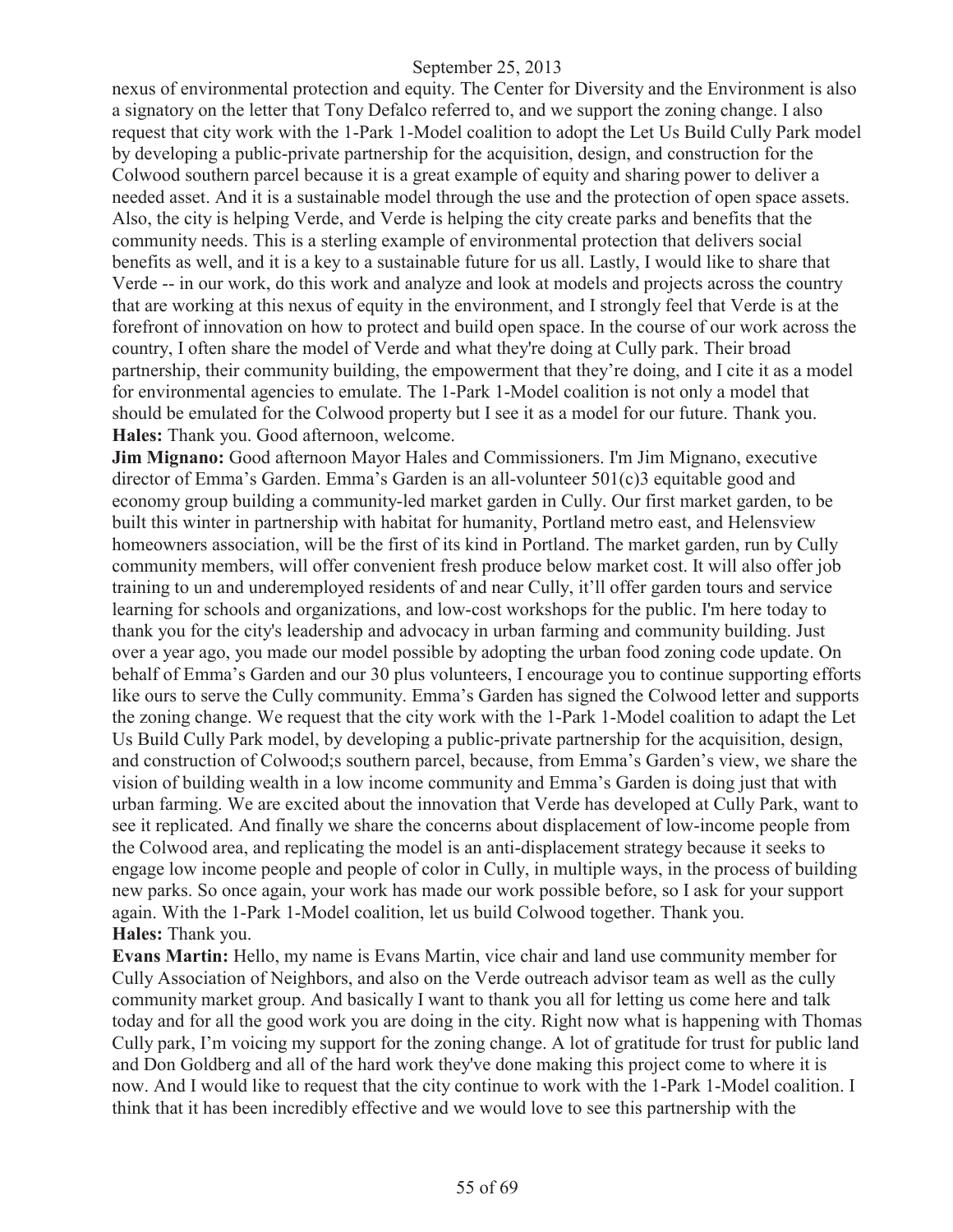community groups as well as this government happen throughout the city. And, yeah, I guess that's about it. Thank you guys very much.

**Hales:** Thank you. Thank you very much.

**Joseph Santos-Lyons:** Good afternoon. Thank you Mayor Hales, Commissioner Fritz,

Commissioner Novick. My name is Joseph Santos-Lyons, I'm the executive director of the APANO, the Asian Pacific America Network of Oregon. I want to highlight two values that brings our organization here today. The first is the value that strong relationships are really the foundation for meaningful change. Our experiences as Asian and Pacific Islanders inspire our partnerships with each other, and promote our coalition building in order to find shared solutions to our common concerns. And the second value is about leadership and how leadership must emerge from, and be reflective of, and be accountable to the diverse needs and interest of our communities. I'm going to skip ahead. We are a signatory on the Colwood letter. I want to take a moment to ask us thing about the value of community-driven solutions. In our city, we have a rich history of leadership from the grass roots. As we become more racially and culturally diverse, I ask us to be even more intentional in developing solutions that come from our communities and to not leave communities behind. Our communities are well served by solutions that come from people who are most affected by the problem. When we as city leaders engage in community-driven solutions, we empower and transform those communities and there are many benefits from this relationship and cycle. We also request that the City of Portland work with 1-Park 1-Model coalition. We see this as an opportunity to build the same kind of benefits that have been talked about by many previous speakers. This request recognizes and taps into the power and creativity that our community members can give to realize their vision for a better neighborhood. It also provides a clear mechanism for community and government to work together. We see this as consistent with the city's goals around equity and we have such a great wealth of resources at our fingertips. Thank you.

## **Hales:** Thank you.

**Andrew Colas:** Good afternoon, Mayor Hales, Commissioner Fritz and Commissioner Novick. Thank you very much for the opportunity to speak today. I'm Andrew Colas, I am the president of the National Association of Minority Contractors, and I am also a business owner, I own a construction company called Colas Construction. I'm here today to strongly support the zoning change before us. A brief history of the national association of minority contractors, NAMCO Oregon, an organization that has been in existence on the national level for going on 45 years next June. So, it's an advocacy organization that focuses on advocating for opportunities for minority contractors. We appreciate the work that Trust for Public Land has done to bring us this zoning change forward. And I think it is a really important step in bringing the zoning change to the Cully neighborhood. And we request that the city works with the 1-Park 1-Model coalition to adapt this let's build cully park model by developing a public-private partnership with Verde. I think the importance here, and you may ask why are we here this early as far as the representation of contractors, I think that it's very important for us to all really focus on being intentional about creating opportunities for contractors. And I've seen what Verde has done with the Cully park project. It has been very intentional. And we've seen really positive results there. And I think that City of Portland has long been a city in the United States that is recognized for sustainability and really what I want to do is really start focusing on social sustainability. That is an area that I think that we can continue to be leaders throughout the United States. And adopting this model, I think, really helps us take the social sustainability to the next level. Again, we strongly support the zoning change and we strongly support the 1-Park 1-Model. Thank you very much for the opportunity to speak today.

**Hales:** Thank you both.

**Moore-Love:** That is all who signed up.

**Hales:** Is there anyone signed up in opposition?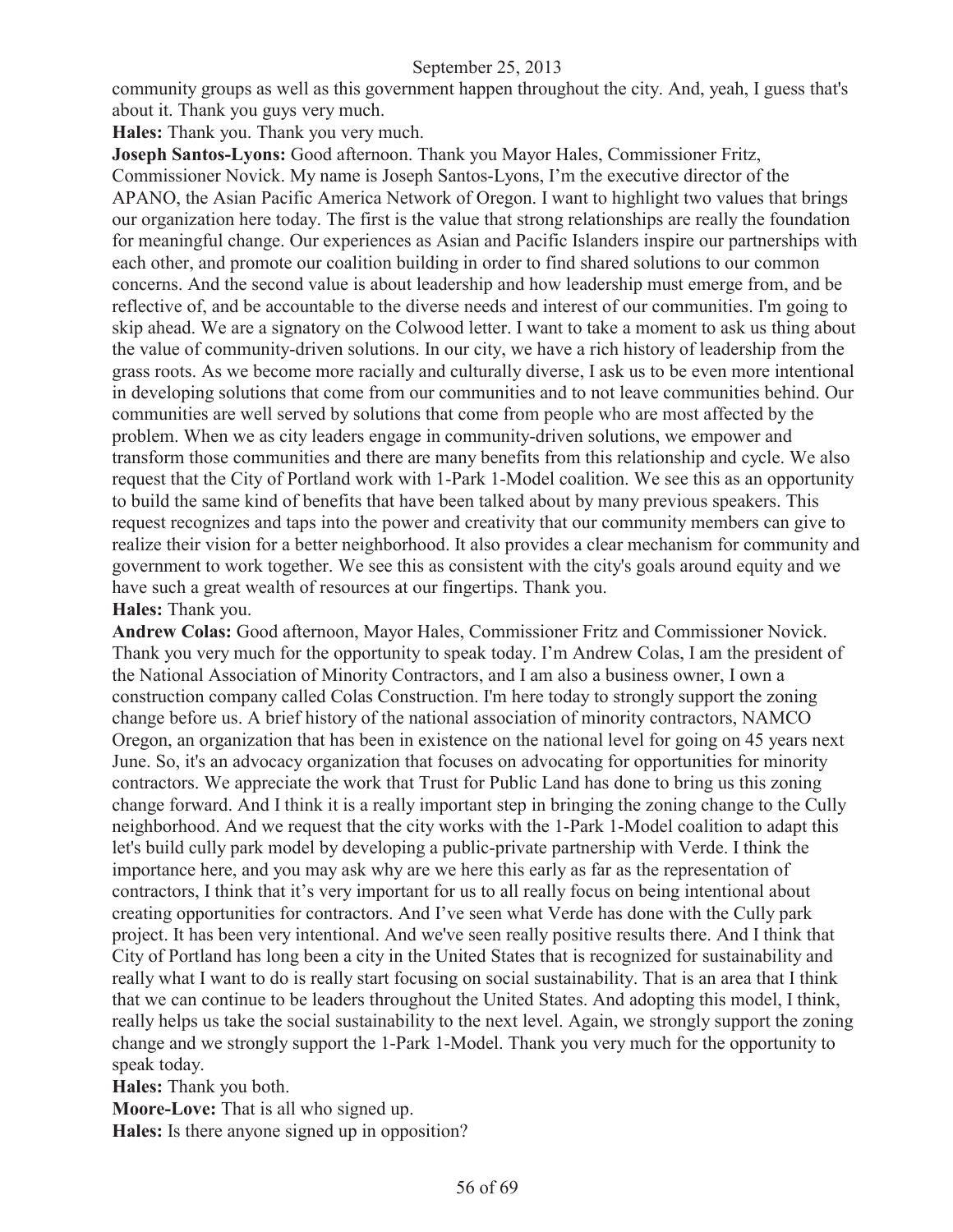**Moore-Love:** Yes, we have two people.

**Hales:** Is there a principle opponent? Is there an organization involved or are these individuals? So, not hearing anybody volunteer to be an organization. Come up one at a time.

\*\*\*\*\*: [inaudible] if you give me more than three minutes. [laughter]

**Hales:** And we do, for a principle opponent. So you can draw that straw if you'd like. Alright.

**Doug Leisy:** Obviously, not a lot of golfers in the room today.

**Hales:** Just give us your name for the record.

**Leisy:** I'm Doug Leisy, and I live in the Kenton neighborhood, and I've lived in Portland for 62 years, and I used to live right by the property and I still go there quite a bit. I'm a 30-year homeowner, and currently own a modest home in Kenton and pay \$4000 a year in property taxes. A little over, actually. There seems to be a lot of joy in the room about this and we are kind of acting like it is already closed and it is a land grab and nothing is really there. But there is a viable business there with people working there that probably are a little stressed out about their jobs for the last year or so. I hope everybody kind of takes that into consideration. I went to the hearing not too long ago. And on page 12 of the hearing thing, I have some of my points as to why this doesn't seem like such a great idea. And on page 27, the application does not specify exactly how the remaining 90 acres will be used. On page 28, there definitely seems to be that there will be a reduction of open space, 48 acres, which I've heard before said that's not much. That's actually one third of that whole piece of property will be paved over and I've counted almost 200 trees in there that will probably be blown over and paved over and a pond filled in so that we can have a few more industrial buildings. I'm not sure that we need that. There was -- this application has not generated -- this was on page 31 of this hearings letter. The application has not generated significant public interest, at least against it, obviously. My thought on that is because Mr. Goldberg and Trust for Public Land has only, and I mean only, talked to the Cully residents and not the whole city. And I believe that this involves the whole city. Because it is so close to the airport and because of the size and as a buffer zone from the airport and as a green space. I'm just wondering why we haven't brought this up to people in other areas of the city. And then to kind of close it up, my question is who is going to be paying for all of the new roads, sidewalks, street lights, freeway off ramps, if this northern 48 is changed, this seems to be like a lot of money involved trying to straighten this whole thing out and then do we really need more industrial land at the expense of the couple hundred trees and a pond instead of a nice quiet green space, which it is now. And also about the geese. I have been there hundreds of times in 60 years, and I've never seen a goose fly into an airplane. Maybe they've hit a couple, but I have never seen any crash landings. Whatever this thing is about filling this in so that the airport will be happier, I believe it will just move the geese a couple of yards north and they will still be flying around trying to miss airplanes. And then my last point is if the Trust for Public Land takes over this land, what's it going to take for the city to buy it back from them? How much money will they make on that deal? And is there a guarantee that it will become public property when they take it over. And thanks for listening.

**Hales:** Thank you. Good afternoon.

**Harry Sanger:** Good afternoon. My name is Harry Sanger, I'm here on behalf of the Sumner Association of Neighbors. Thank you honorable Mayor and city Commissioners for giving me some time here. As the land use and transportation representative of the sumner association of neighbors, I represent the neighborhood between northeast 82nd and i-205 on killingsworth street, including the southbound on-ramp to 205. The sumner neighborhood board and I support the overall proposal to rezone part of the Colwood golf course. We applaud the effort of our friends and neighbors in Cully neighborhood for a job well done. However, the traffic mitigation form of this is not acceptable. As currently written, the traffic mitigation plan, located entirely in sumner neighborhood, over 1 1/2 miles away from the proposed rezone site on cornfoot road. It requires adding a third lane to the southbound on ramp from killingsworth on to i-205. The traffic mitigation portion of the rezone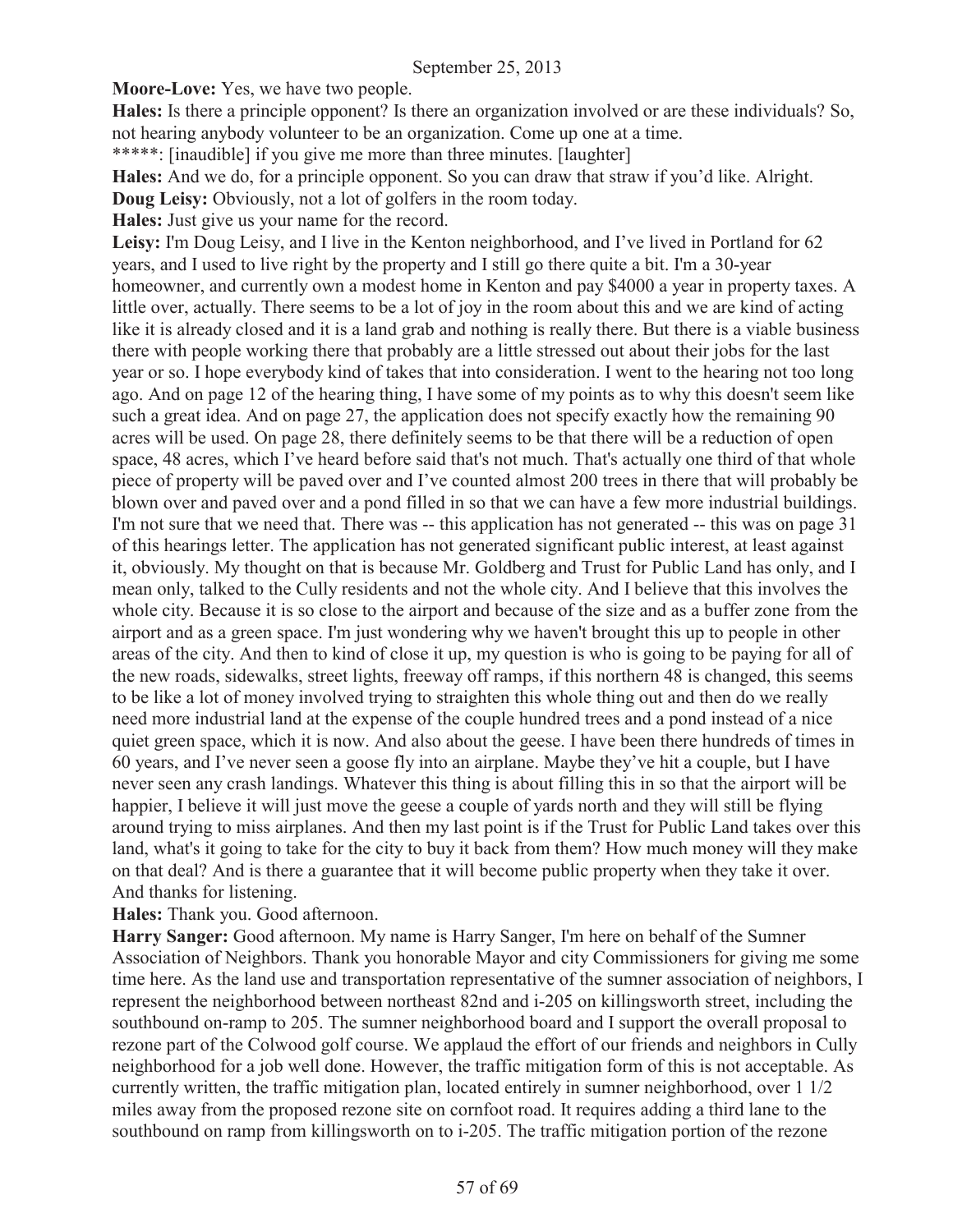proposal is unacceptable because approval criteria requiring neighborhood involvement and careful planning to enhance neighborhood livability were not met. That's policy 3.5 of the neighborhood involvement to support the careful design to enhance neighborhood livability. While it's true the Cully neighborhood was consulted, this traffic mitigation proposal resides in our neighborhood and directly impacts our livability, not Cully's. Our neighborhood association, our residents and our businesses were never contacted, never consulted and apparently never even considered as explicitly required by approval criteria. We in sumner work hard to be good neighbors. Some of you always know us as good neighbors. We won the Spirit of Portland award in 2010. More recently, Commissioners Fritz and Fish helped us opening the new Helensview community garden this past March. In this case, we feel overlooked and left out. On June 20th, our chair Scott Somohano learned about the on ramp widening proposal via the Oregonian newspaper. On June 26th, he submitted comments on behalf of the Sumner neighborhood to the hearings officer, citing five specific approval criteria the traffic mitigation proposal did not satisfy. The final report makes no mention of any of the comments and nothing was modified relating to the transportation criteria. After submitting comments, Scott contacted the governor's office, PBOT, ODOT, and BDS about this traffic mitigation plan. None of them could justify why traffic should be mitigated at this outbound on ramp in our neighborhood rather than at or near the site itself. The proposal requires widening of the on ramp which is located directly adjacent to residential dwellings before any permits can be issued to the rezoned property. Other approval criteria required directing traffic from north of the slough, as this property is on cornfoot, to the i-205 airport way interchange that is explicitly meant to prevent increased traffic through neigh hoods. Yet, this mitigation plan directs extra traffic through our neighborhood instead. On a practical level, the benefit of this on ramp widening is questionable. Specifically, it aids only outbound traffic from the new industrial site, not inbound. Sumner neighborhood requests that the current traffic mitigation plan be replaced by mitigation at one of the other two locations closer to the rezone site itself. Such a change would both improve the efficiency of the mitigation plan and reduce its impact on sumner neighborhood. Failing that, as a backup, sumner neighborhood requests that the current traffic mitigation plan be amended to explicitly require neighborhood involvement and careful planning to enhance the livability of residents whose homes and livability will be directly impacted at northeast killingsworth and i-205. Sumner wants to be good neighbors. Please give us the chance.

#### **Hales:** Thank you.

**Fritz:** Harry, if you had more time, and I'm going to be asking staff what level of engagement they have had with you over the course of this project, if you had more time for this particular location for the mitigation, since there has already been a grant applied for, is it possible that you could come to some mutual agreement on what that might look like?

**Sanger:** What we requested was that, yes, that we be involved and have some level of cooperation to have an input, because we feel like we have been completely left out and have not had a chance to work with the parties.

**Fritz:** Was there ever a presentation to the neighborhood association? Presumably you didn't get notice because you weren't within a certain amount -- from the site--

**Sanger:** No. As I mentioned, the first involvement we had at all was June 20th, when our chairman read about the project in the newspaper.

**Fritz:** And that was right before the hearing?

**Sanger:** And that was, yes, six days before the hearing.

**Fritz:** Is there anything else you would like to put into the record on this?

**Sanger:** I don't believe so. Thank you.

**Fritz:** Appreciate your time. And bringing this to our attention.

**Sanger:** Sorry, I know I said no. Two bullet points I skipped over due to the time. One is that the - this concerns also the Columbia killingsworth widening, and that is that one eastbound lane of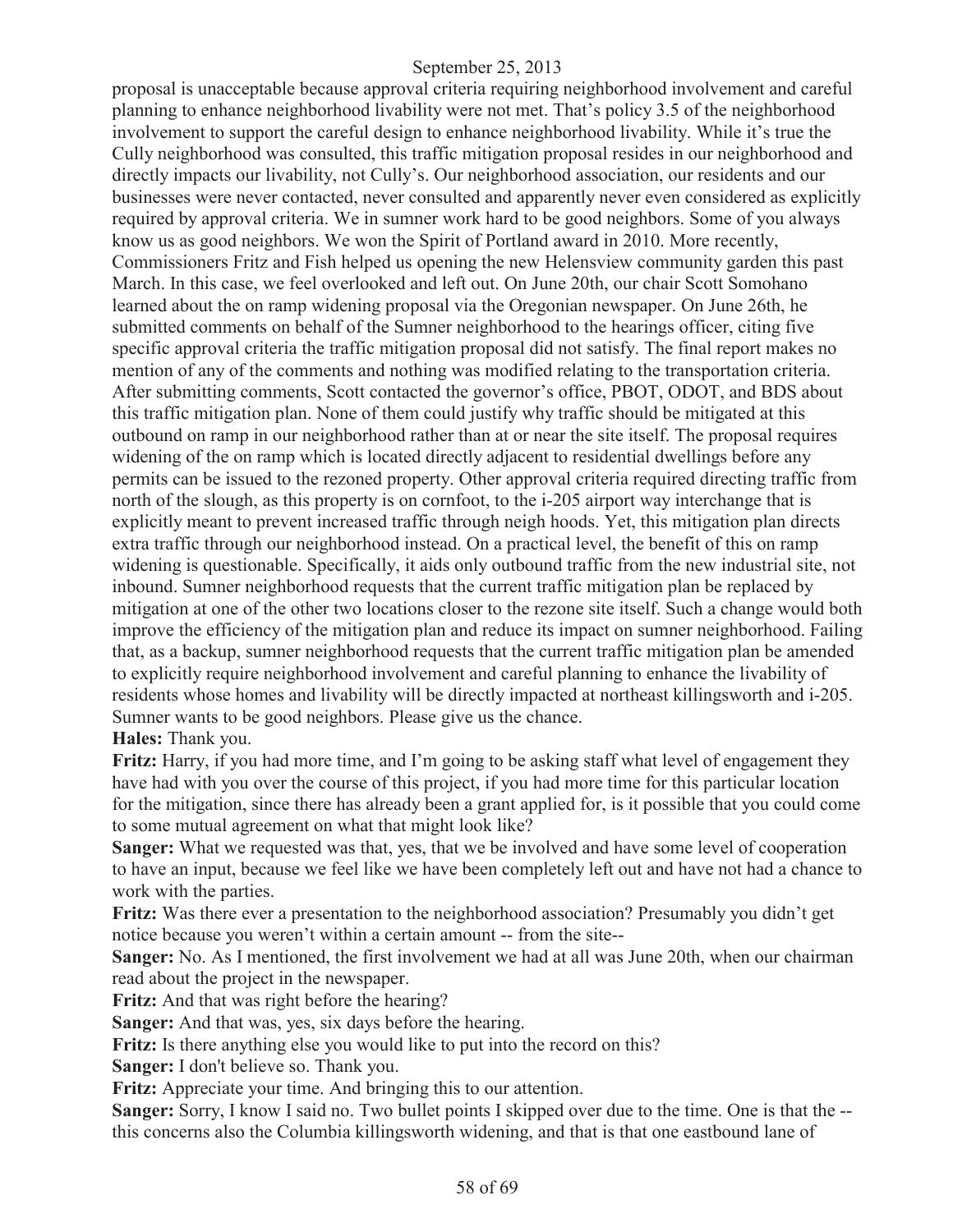killingsworth is already a cueing lane for southbound on ramp. It does not cross the overpass into Park Rose. And six lanes, killingsworth is already wider than any of the arterials leading to it from cornfoot, northeast 82nd, Columbia boulevard, and alderwood.

**Fritz:** That is a very difficult intersection. I got stuck in it for quite some time.

**Sanger:** It is. Northbound 205 helps add to that just as much as the southbound.

**Fritz:** Yes, indeed. Thank you very much for taking the time to be here today.

**Sanger:** Thank you.

**Hales:** Thank you. So, no one else signed up to testify?

**Moore-Love:** That's all who signed up on that.

**Hales:** We should give the applicant opportunity to respond to any of the testimony that we have heard here, if you would like to. And then we might need to call staff up for further discussion. Fish: Would you like to comment on all of the tributes directed you?

**\*\*\*\*\*:** That was going to be my first comment. I promise you I didn't pay anybody off and I doubt I will ever have that amount of positive re-enforcement again but I do appreciate everybody's support and actually I'm here to pass the mic to Marc Butorac from Kittleson, who is our consultant on the traffic mitigation and was key on -- and probably can answer some of the questions from the last person.

## **Hales:** Okay.

**Marc Butorac:** Good afternoon. For the record, Marc Butorac with Kittleson associates professional transportation engineer, we prepared the traffic impact analysis for this development. As far as how we came to the on ramp improvements, Mr. Krueger indicated earlier there's a new element of the transportation planning rule. One thing I remind Council and whoever is listening is that transportation planning rule looks at zoning over the next 20-year period and looks at the comparison of the existing zoning versus the proposed zoning over a 20-year build out. So we're looking at year 2035. And through that, the mitigation that was arrived at via the new transportation planning rule looks at the systematic benefits of what improvement benefits the system the most greatly when you are comparing these and coming up with one that you can actually implement. Versus like Mr. Krueger said, piecemeal and putting money into different pots. As a result, that came down to the killingsworth on ramp. That improvement, while it does facilitate traffic going southbound, it also reduces delays at that intersection that benefits the neighborhood, sumner neighborhood as well as the whole Columbia slough systematically looking at it as a benefit. Logically, sometimes because it is a mile and a half away, you say, well, how does that benefit? But when you look at the system as a whole, it's not always the impacts nearby, it sometimes impacts further away. So, looking over 20-year span, that's where it occurred and agreed upon by ODOT, ourselves, and the City of Portland, or PBOT. I would also note that all of this improvement sits within existing ODOT right of way. And as a result, those improvements will be contained within that right of way at this time. Thanks.

**Hales:** Further questions?

**Fritz:** Did any -- have any of you been to the Cully association of neighborhoods?

**Hales:** You mean sumner?

**Fritz:** No, I'm wondering first if you have been to Cully.

**\*\*\*\*\*:** I've attended and presented to multiple Cully neighborhood associations.

**Fritz:** And has anybody been to sumner?

**\*\*\*\*\*:** Not officially, no.

**Fritz:** Thank you.

**Hales:** Other questions for the applicant? Anything else you want to add?

**\*\*\*\*\*:** I did just want to add that we did review the staff report and revised recommendations from the hearing officer and are in full agreement with those.

**Hales:** Okay.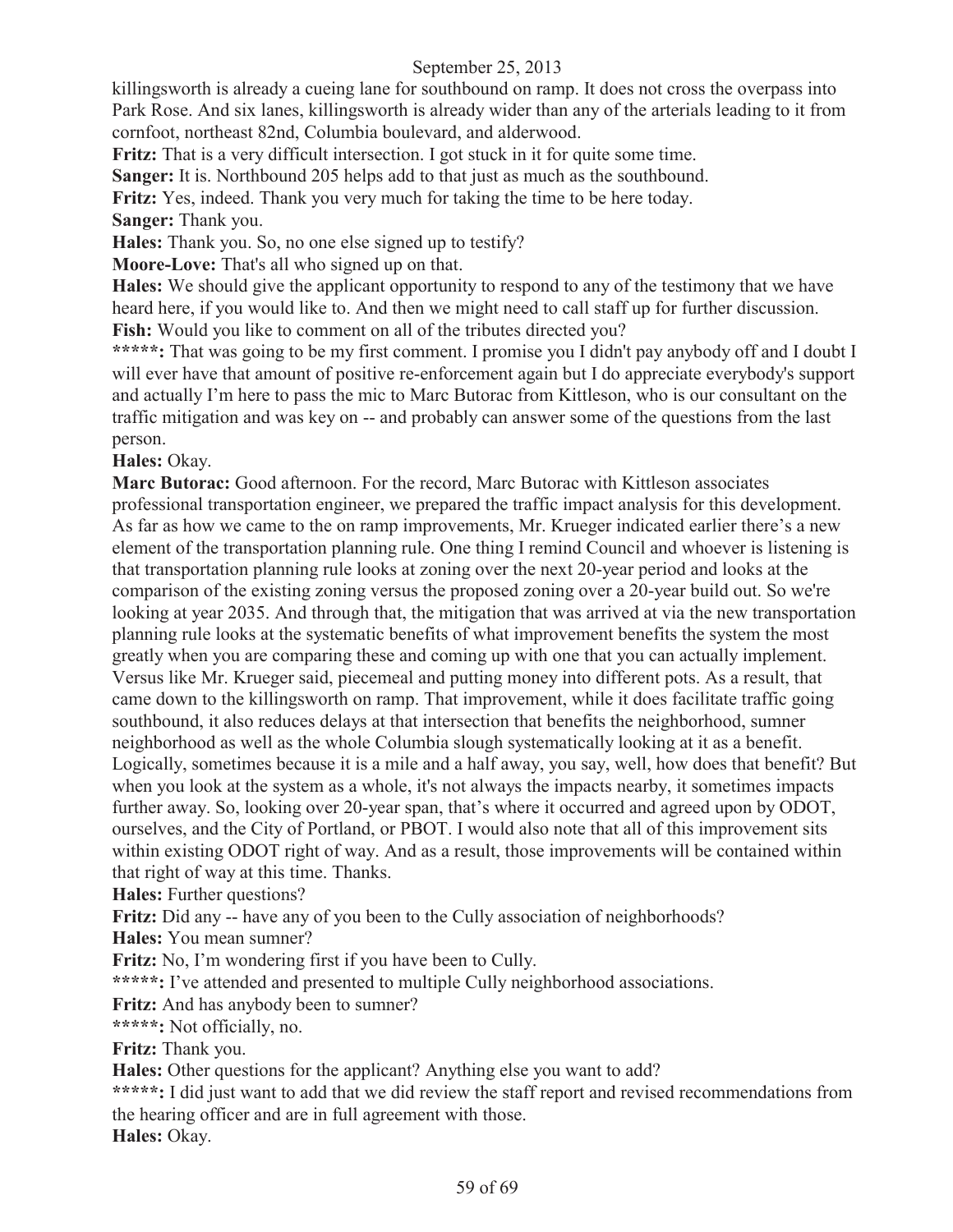\*\*\*\*\*: And maybe address some of the concerns of Mr. Liesy as well. You know, the need for industrial building, industrial developments, articulated in our economic opportunity analysis recently adopted which identified the need for large lot industrial lands. It's consistent with what we're providing. Public outreach was provided consistent with what the requirements in your city code as identified at preapplication conference that we had. As Don noted, he attended several CAN meetings to provide outreach and updates on the project as witnessed by the overwhelming support that you saw here this afternoon. Aside from that, you know, we respectfully request your approval. **Hales:** Thank you. Thanks very much. Could we have staff back up? I will get you to respond to the question about the mitigation projects. Obviously this is a new version of the transportation planning role that we're test driving, bad pun, here at the moment. So, mitigation strategies are farther from the site. How do we deal with that?

**Fritz:** And what has your contact been with sumner.

**Krueger:** Again, Kurt Krueger with PBOT. I will offer our public apology to sumner. This is a unique situation. We don't ask for mitigation that generally leave the notification area from the land use review. This snuck up on us as a unique situation. With that said, and not to provide cover, we do provide notification to the district coalition. There was a remote, tangential connection to the sumner neighborhood association through that district coalition. With that said, going back and relooking at other intersections, and impacts, and how much of a percentage Colwood's trips would generate into those gets very messy, very complicated, very quickly. And I would argue there are a number of benefits for the sumner neighborhood association with these improvements. The primary access out of their neighborhood to the north is on killingsworth. That roadway is very congested a number of times during the day. We're moving the cars that are essentially stored on killingsworth, as you may have noticed, and moving them on to ODOT right of way entering the i-205 southbound ramp. That also frees up movements of killingsworth traffic that is moving westward, wanting to turn left as well. There's benefits to cyclists that are using killingsworth that don't get -- don't get restricted because vehicles are stuck in the middle of an intersection trying to get on to the ramp. There are a number of benefits to the sumner neighborhood by moving that traffic to a different location. That on ramp is actually on a -- about 25 feet below the residents on the back side of the on ramp.

**Hales:** I was listening to the concern here raised by the sumner neighborhood. And I guess part of what I'm trying to take in here is the applicants didn't propose the land use action from the sumner neighborhood, the government in the form of our review process, proposed a mitigation strategy in another neighborhood. So, I would be weary of holding an applicant for any land use action accountable for what we've done. Whether we've notified everybody or not. So, appreciate your apology. Obviously there is more work to be done if this project goes forward to actually design and construct those improvements, and there is an opportunity to make better in terms of engaging the actual affected neighborhood for all of the mitigated projects. But I think that would be a strange form of jeopardy to place a land use applicant in, whether the Trust for Public Lands or just Joe and Mary Jones with their piece of land. Anyway, as a point of reference for future situations like this, as this rule gets dried out I think it is incumbent on us to reach farther in our notice process going forward rather than expect the applicants to figure that out.

**Fritz:** Mayor, however, this is a de novo hearing, something was brought to our attention and the staff's attention.

**Hales:** Yes. Fair enough.

**Fritz:** And this is a precedence. As Kurt said, it is the first in the state. I don't by any means fault the staff for not thinking about that. I didn't think about it either. The sumner neighborhood association brought it to our attention. I, as parks commissioner, am certainly not ready to get moving on this tomorrow. I do think we want to move with all speed, but I'm wondering, without going back to square one, should we look at all of the intersections in the neighborhood, if we did delay taking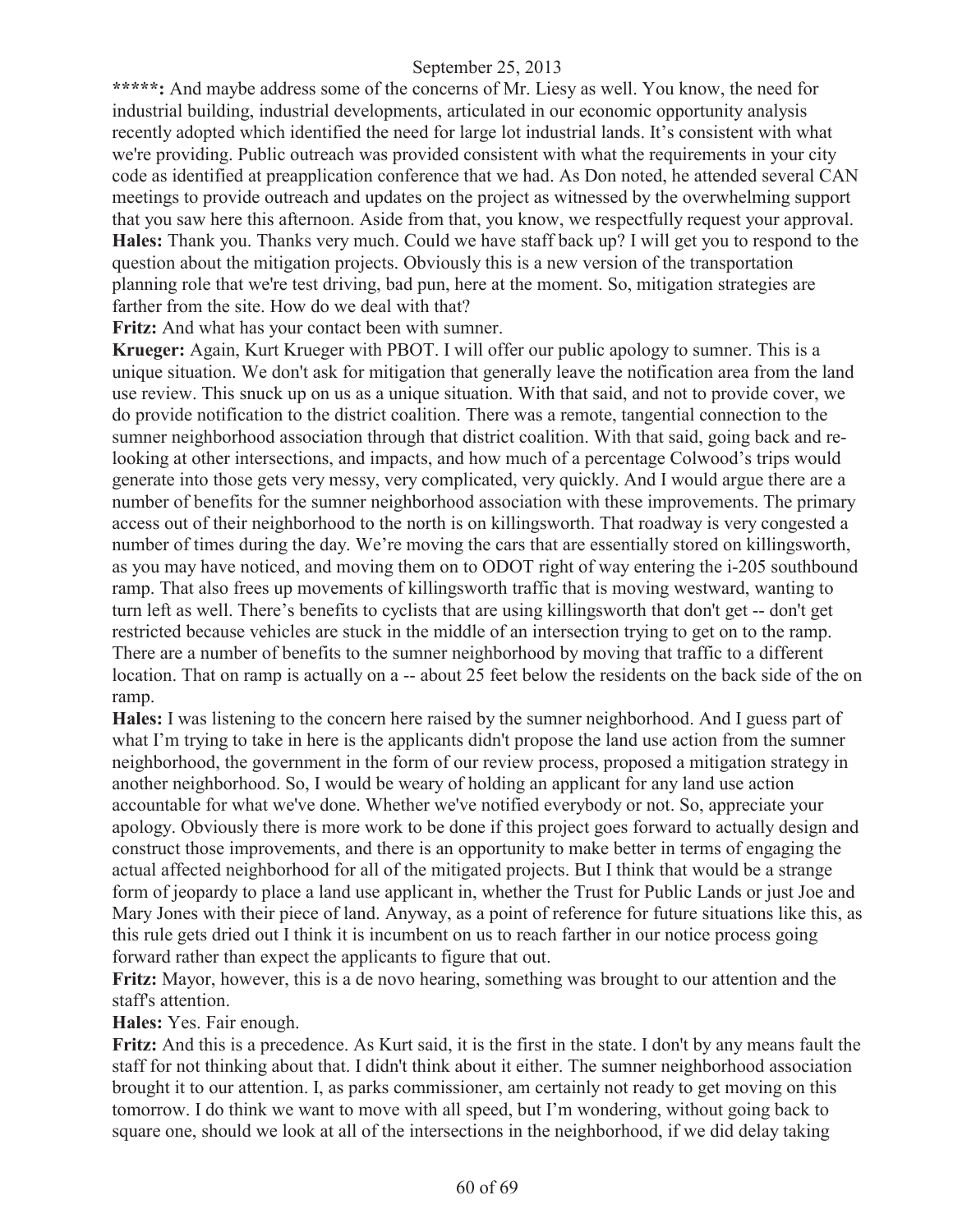action on this application for say two or three weeks, to give you time to talk to sumner to look at options to see if there might be modifications or at least have the courtesy of, this is the proposal, is there other things that could be done to it. Whether that would help bring this proposal to a conclusion that everybody could be happy with -- because there has been so much work done on this project over the last five years, and we're so close to having everybody saying this is terrific, let's move forward. I wonder if giving it an extra few weeks to go to sumner and see how their concerns could be met either in this project or in looking at the transportation system plan improvements for other intersection, whether that might be worth taking a little more time before we vote on this. Fish: Is there-- and I appreciate, Commissioner Fritz, your view on this, but it also -- the challenge with that is that there is an awful lot of build up to this hearing and what we would be doing is scheduling another hearing to review this matter.

**Fritz:** It wouldn't be reviewing -- sorry for interrupting.

**Fish:** Which we have historically been loath to do. Is there an alternative where we could craft some instructions or guidance to a process to follow, since nothing is happening tomorrow anyway, and not lose the momentum of acting on this today with some kind of more flexible finding or instruction?

**Fritz:** Most of the testimony we heard today has not been on the approval criteria for the case, it has been about what happens next. If we were to hold a second first reading with specification it was just on the mitigation in sumner, I don't think it would delay us that much. And as I said, I want to set the precedent that when we're doing these kinds of offsite mitigation in compliance with the transportation planning rule that it's absolutely required to go talk to the other neighborhood. **Fish:** The other thing that I feel a little handicapped about is that I don't know, on these kinds of

complex transactions, I don't know whether there are timing issues around financing, closing, other kinds of things that are impacted and I would be loath to put -- we have virtually unanimous support for this and the applicant is taking on a fair amount of risk and other things -- I would hate to do something that throws them out of schedule and results in a cost, a lost opportunity or something I can't evaluate that because I don't know what the impact would be.

**Fritz:** Well, let me first ask Kurt, would that be feasible for you to talk with sumner over the next couple of weeks?

**Krueger:** Commissioner, I'm more than happy to have that conversation. I want to put a couple of points that I think are important into the record. Chair Somohano from sumner contacted Commissioner novice's office in June and asked that I make contact with Mr. Somohano. I made that contact the day he made contact with that office and talked to him through these concerns. And I was actually frankly surprised that his letter showed up in your offices, in your emails, because we had a very good conversation. I felt that his questions were answered. So when I hear that he reached out and didn't get his questions answered, I didn't get a follow up phone call that that conversation was unanswered. Secondly and importantly, this project is identified in a number of transportation plans, airport futures. This project is going to come at some point. It is not on the state's regional transportation planning list because it is not funded right now. We have an applicant ready and willing to fund it. So I know there's a question of timing, fairness and involvement of the sumner neighborhood association, but the plans are in place that this improvement would come at some point in the future.

**Hales:** And it was not generated by this application.

**Krueger:** We realize that this list was -- this project was out there and that was what put it on for consideration in its review.

**Fritz:** And presumably if ODOT was doing it independent of this, they would have gone to the neighborhood association and said we are going to do this and what do you think?

**Krueger:** I would assume it would do that public outreach. That's correct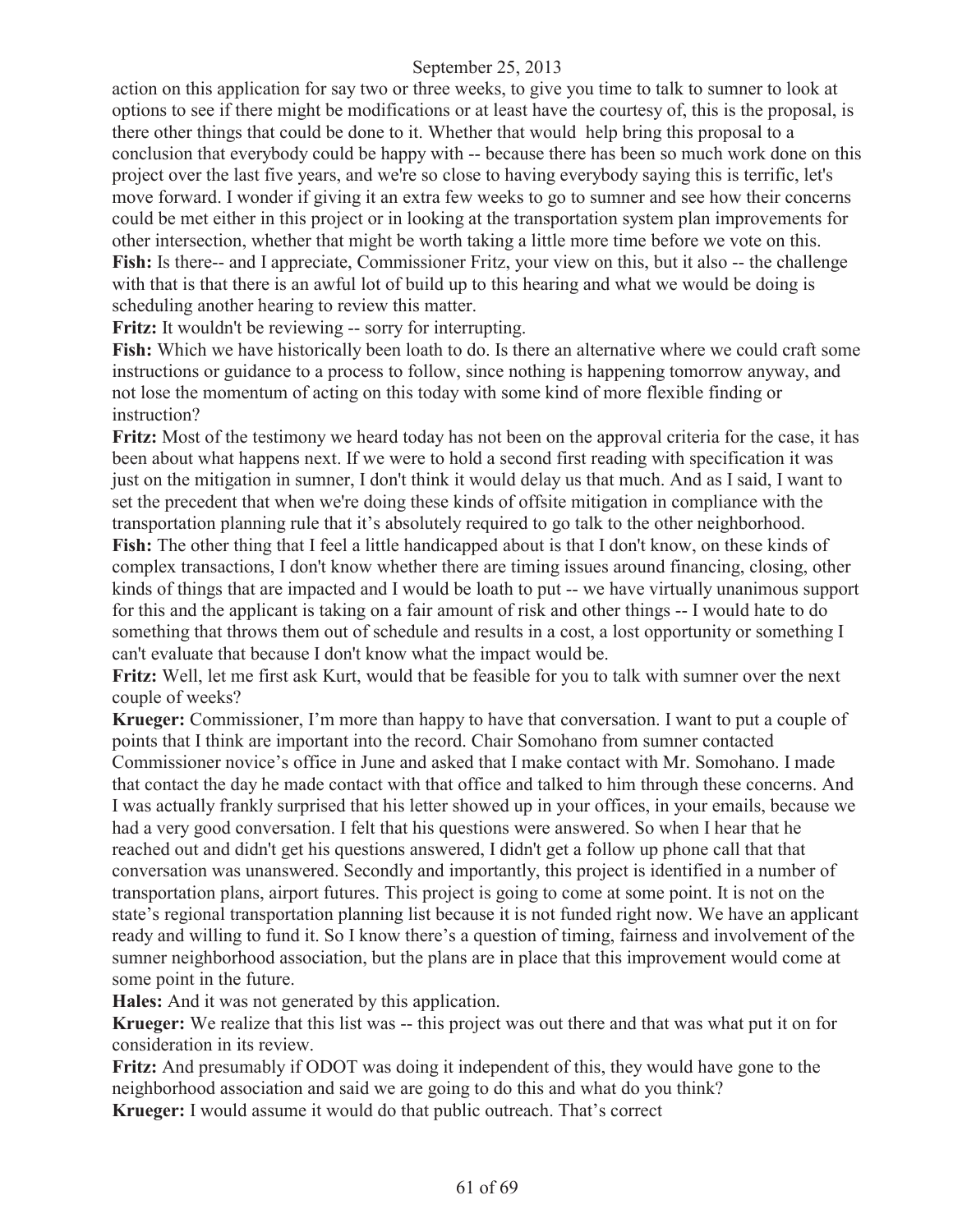**Fritz:** So maybe we could ask the applicant to come back and give his view on whether a couple of weeks would make a difference to their planning?

**Hales:** Other questions for staff before we do that?

**Fish:** Yes, I just want to say, normally we take the temperature of us on these kind of things. And I just -- given what I understand, the history of the amount of work that has gone to bringing it to this point, I'm just loathe -- and I have great respect for my friends at sumner and of course mention that we -- Amanda and I were there for the opening of the Helensview community garden, but I am going to be very reluctant to postpone a decision on this over something that we can deal with in some other way. Particularly after hearing that there has been a prior communication and this is on a list for funding. And no disrespect to community consultation process, but there is an awful lot of momentum that is behind today's action, and I think -- I just would caution us about making the applicant, the owner, and parties jump through anymore hoops.

**Hales:** I guess I'm also wondering, I'd like to pose this to a question to staff and perhaps Mr. Goldberg if we can get him back up. We have two actions before us. One is the zone -- one is to consider and either approve or reject the hearings officer's recommendation. Second is the ordinance that actually makes the changes. The conditions are all attached to the first item. Is that correct? Where are the conditions under discussion, Kathryn is looking to figure that out?

**Kathryn Beaumont, Chief Deputy City Attorney:** The revisions are attached to the ordinance. **Hales:** They're attached to the ordinance, not to the approval of the hearings officer's report as amended, which is the action before the council today. Okay. There's one vote we can take today if we so choose. The other vote comes back to second reading regardless of what we do today, item 922, am I reading this correctly?

**Beaumont:** I think typically with these zone change and comprehensive planning amendments, the findings report and ordinance travel together so that we have the council adopt at the same time -- **Hales:** Right.

**Beaumont:** So, when you set the ordinance for second reading, you would also continue the findings report and you would adopt both on the same date.

**Fish:** In that case, could we do both? Can we act today, set this in the normal ordinary course we set it up, you would tell us how much time you think you need, but presumably it would be three, four weeks, and in the interim have a consultation process occur if there is something that we learn through that that causes us to revisit that, we would have the chance when it comes back to Council, but we would maintain the momentum on this in the interim.

**Fritz:** We would be making a tentative approval today but not approving all of the findings. **Hales:** That is not unusual in a land use case.

**Fritz:** Kathryn, are the findings what we would be voting on?

**Beaumont:** I guess my point was that typically you would not vote to adopt the findings, or the hearing officer's recommendation, until the day that you vote to pass the ordinance.

**Fish:** We would be doing tentative with an ordinance -- with a hearing and a vote to follow. **Hales:** With a vote to follow.

**Beaumont:** On both the findings and the ordinance to follow. If in the interim staff had  $-$  as a result discussions, had something new to suggest to you, you could hear just -- reopen the record just for that bit.

**Fritz:** What I'm concerned about is the findings that Mr. Sanger brought up involving policy 3.5 and neighborhood notification, which is one of the comprehensive plan approval criteria, that sounds like it was a -- should be amended after further neighborhood contact is made. **Beaumont:** I understand. Okay.

**Hales:** All right. We may not need to call you back up, Mr. Goldberger. We are I think interested in making a tentative decision today and bringing back the findings, conclusions --

**Fish:** With the direction to Mr. Krueger to do some outreach.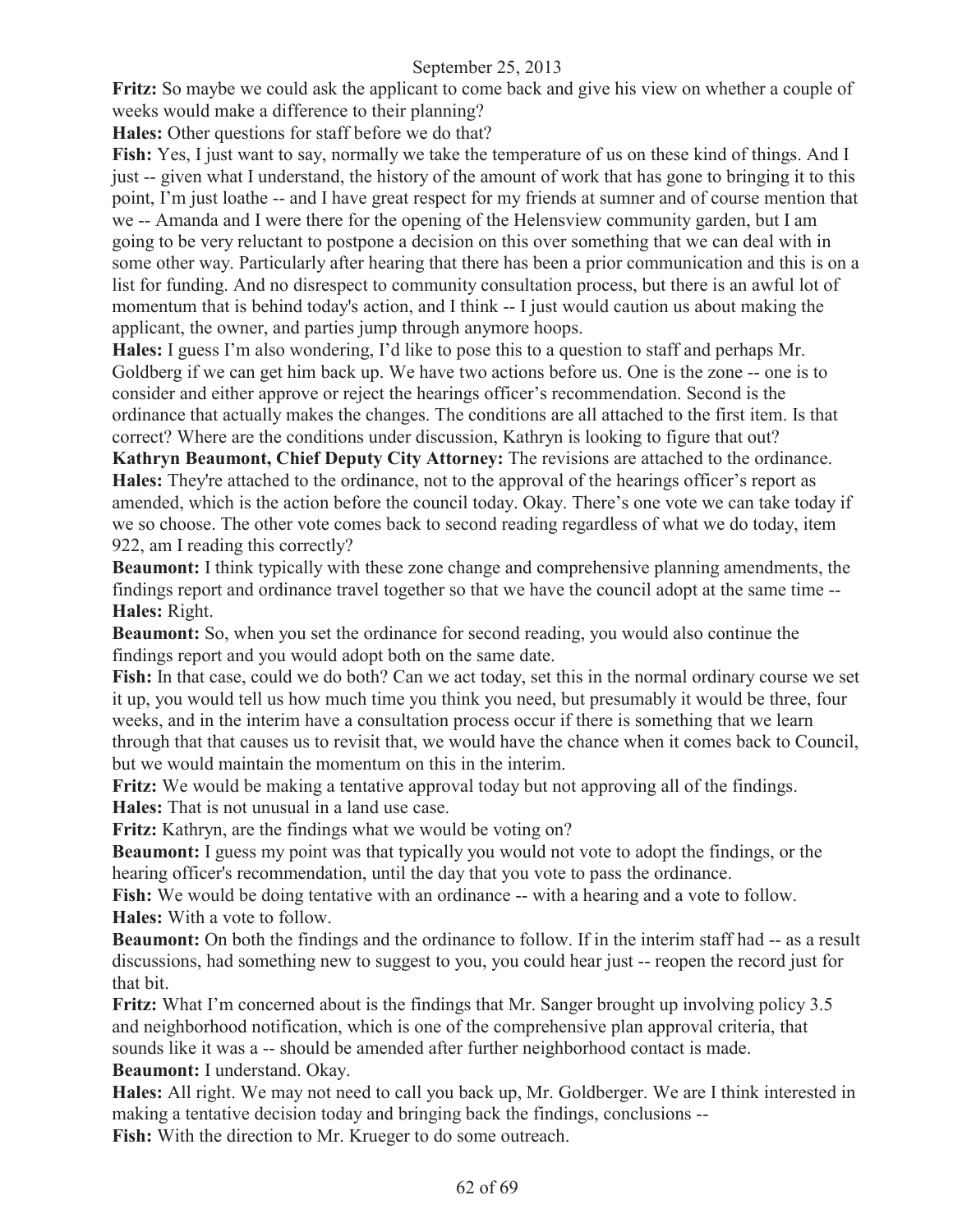**Hales:** Would that be a motion, Commissioner Fish?

**Fritz:** I don't think we vote on the motion, do we?

**Hales:** We have to move, under Item 922, to approve or reject the hearings--

**Fish:** My guess is that the commissioner in charge could just direct that to happen on the interim, and if there is some further information, it would be brought back for us for Council to decide whether to reopen the record or just proceed to a vote.

**Fritz:** Right. The commission of development services is concerned about the findings and as to whether we have to direct changes in the findings today, versus being able to make them subsequent to further discussion --

**Beaumont:** I think your discussion today has indicated there are changes to the findings that you think are appropriate. Based on that, staff can make those changes to the neighborhood notification findings. Any discussions that need to take place during the interim can take place, and if there is a revised set of findings that need to be brought before you in whatever period of time, we can do that at the same time as the ordinance.

**Fritz:** Thank you. And then so the sense of the council would be that in future cases where the mitigation is not in the same neighborhood as the application site that there would be an expectation of notification to that neighborhood. I know that would have been done this time if any of us had thought about it. Thank you.

**Hales:** So, Commissioner Fritz, are you ready to make a motion on the item with the direction to come back in four weeks with findings?

**Fritz:** Yes, I move that we tentatively accept the hearings officer's decision, with the amendments previously adopted and potentially some amendments to the findings after further consultation with the sumner neighborhood association.

**Fish:** I'll second that.

**Hales:** Further discussion?

**Fish:** Do we set the date now --

**Hales:** Four weeks or what would you suggest?

**Beaumont:** I would suggest two things. That you set a date -- well, you can vote on this motion, and then you need to set a date and time certain to continue this too. And you also ought to make clear whether the hearing record is closed at this point or not.

**Hales:** Okay. I'm going to that last point and thinking about it. The hearing is closed, record is closed.

**Beaumont:** The hearing is closed, the evidentiary -- I guess what you want to clarify is whether the evidentiary record is closed except with the possibility of limited reopening for purposes of talking, reporting back on discussions with the neighborhood.

**Fish:** Closing the record simply means that we will not be taking supplemental testimony in writing but we have the right to reopen if we think there's an issue with respect to the findings, if we want more testimony.

**Beaumont:** Correct.

**Hales:** So, four weeks from today?

**Beaumont:** And Karla, what would that date be?

**Moore-Love:** October 23rd. And how much time --

**Fish:** Can we do that at 2:00, time certain.

**Hales:** I have a 2:00 and 3:00 on hold.

**Fish:** Can we check with the parties to see whether that time is acceptable?

**\*\*\*\*\*:** Are you asking me? Yes. [inaudible]

Fritz: Is there a particular time crunch for you?

\*\*\*\*\*: We extended the process to get to this place. We've extended the process by eight or nine months in order to accommodate everybody. So, [inaudible] my intention [inaudible]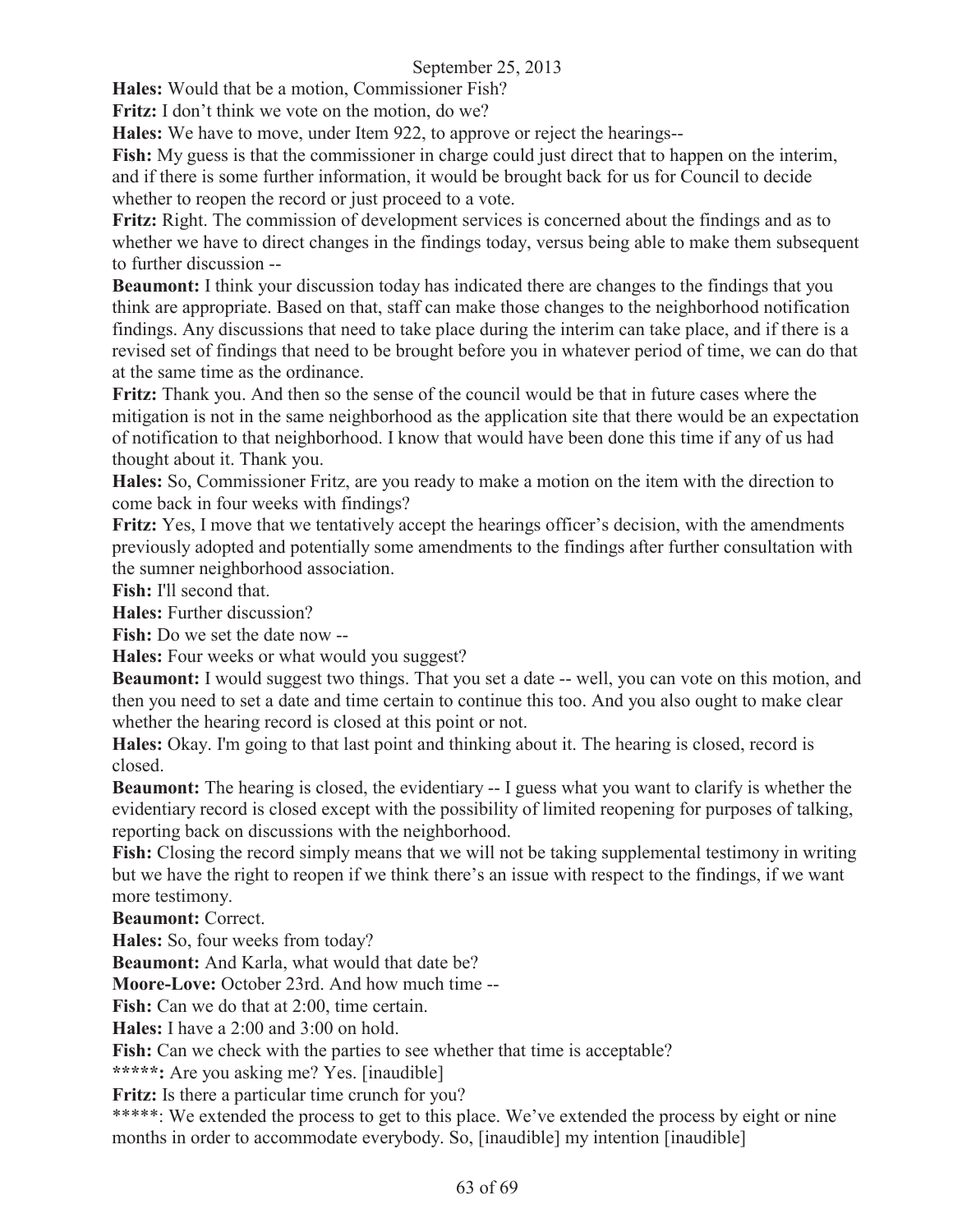**Fritz:** Thank you. Mr. Krueger, did you have a comment?

**Krueger:** Neighborhood association meeting is -- I don't know if they're still here and can answer that.

**Hales:** I think you can get a special meeting.

**Fritz:** That's what I was thinking. With four weeks, there's enough time to give notice for a special meeting.

**Beaumont:** Continuation date is October 23rd at 2:00. Is that correct, Karla?

**Moore-Love:** I've got a 2:00 and 3:00 already penciled in, so—

**Fish:** What's at 2:00?

**Moore-Love:** I have an IPR item and an IGA stormwater management for an hour at 3:00.

**Fish:** Without objection, can we just bump this to 2:00 and bump everything down? **Hales:** Yes.

Fish: If this is pro forma, we don't want to have everybody waiting around.

**Hales:** Yes. Fine with me.

**Moore-Love:** Thinking about a half hour for this?

**Fish:** Might be five minutes if it isn't reopen.

**Moore-Love:** Okay. That's good to know. We'll say 2:00 for this on October 23rd.

**Hales:** Thank you. Ready to vote. Roll call please.

#### **Item 922 & Item 923 roll call.**

**Novick:** I would like to say that I appreciate the sumner neighborhood association concern about not having been contacted formally, but I also want to say I appreciate Mr. Kruger's conversations with them recently and his commitment to following up with them. And off topic, can I say how much I appreciate his labors over the past few weeks with regard to a certain house that was moving across the city. Aye.

**Fritz:** I second Commissioner Novick on that off topic comment, and thanks to all of the staff who worked so hard to look at the competing public values in that particular case. And in this. And thank you to Sheila Frugoli and Rachel and to susan mckinney who I think is retiring shortly and has had a lifetime of service. You have been teaching me for at least 20 years on how to do land use processes so I appreciate all of your work as well as Sheila's and the staff's. This is a complicated thing. And thanks to the Trust for Public Lands for persevering and brokering, as you so often do. The next steps are the next steps and we will be having robust conversations about that. The matter before us today is this comprehensive plan map amendment and the zoning change, and recognizing that we're setting a precedent because of this new transportation planning rule. I'm very pleased with my colleague's appreciation of sumner's right to be involved and with a little bit more time to do that. So, I as is often the case in land use, you work and work and you get to a good decision at the end. So thanks to everybody. Aye.

**Fish:** So I guess I have been on this Council long enough now that I was there for the original Colwood decision, and now this decision. So, they're sort of perfect book ends and I was on the Council that unanimously upheld the hearing officer's recommendations not to change the open use designation to something else because of the balancing tests that we have to go through and now four, five years later, I'm on a council that having a chance to revisit this question under a different proposal has reached a different conclusion, which is to proceed with this proposal. I am cheered because in our first vote, years ago, our concern was protecting open space in an underserved area. And years later, we have a chance to once again protect open space in an underserved area but in a model that allows it to be financed. So, I think it is a happy day. It's also somewhat rare in these proceedings to have so many people come forward and testify as they have today in enthusiastic support for this opportunity. I want to thank the Trust for Public Land for once again being the critical partner that makes it happen. And probably the proudest -- one of the proudest moments of my public service was the acquisition of the river view cemetery, which at the time the Oregonian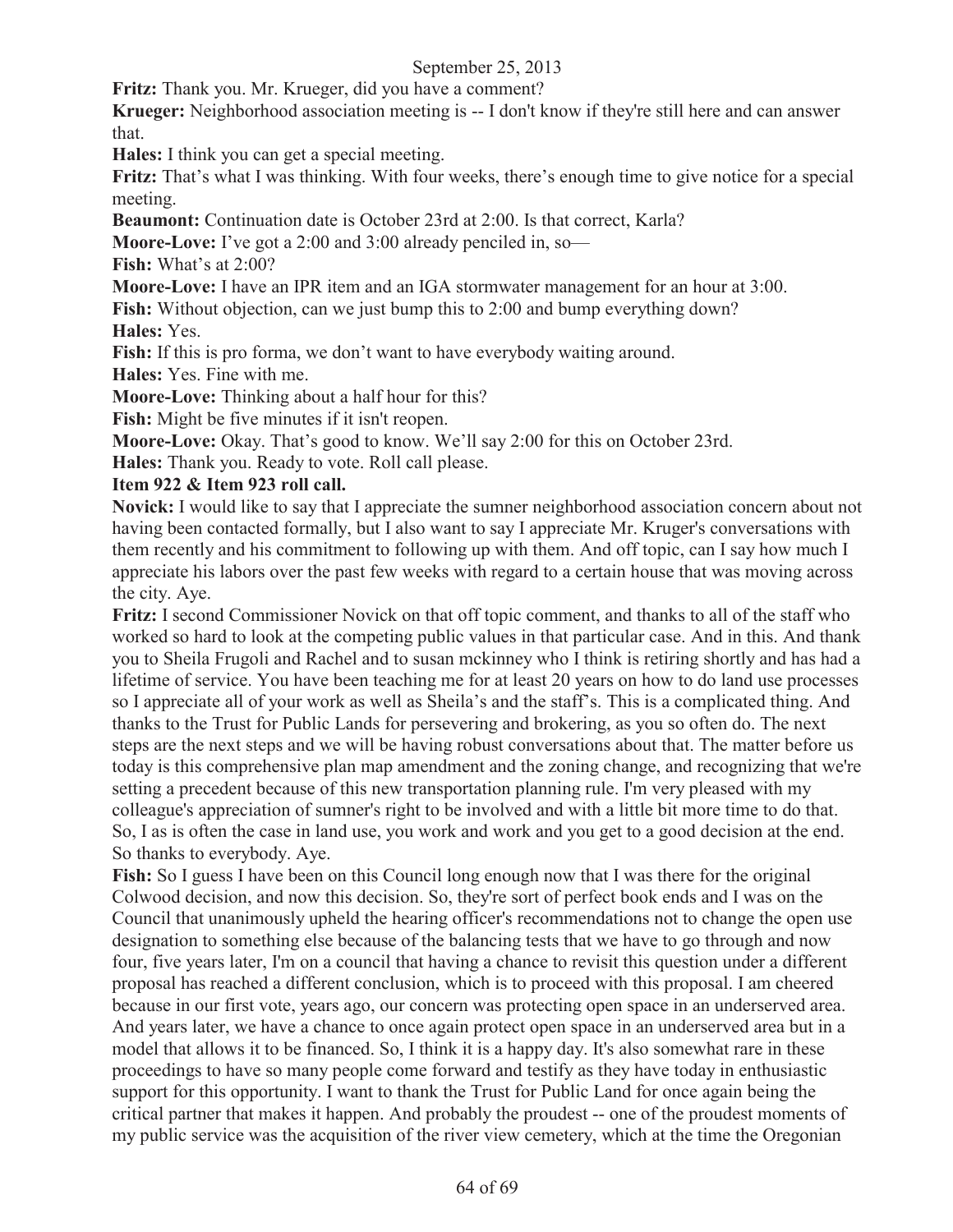editorial board, a different editorial board, declared was one of the great legacy achievements of this council and predicted that none of us -- it would be difficult for any of us to have an achievement that rivalled that acquisition. And of course, that was another thing that Olmstead had seen 100 years ago and given us the blueprint. I'm actually glad that Bob Sallinger mentioned Olmstead today. I've been having Olmstead withdrawal symptoms recently. Because with either Mike or Bob, we got into it about once a week. [laughter] Maybe the first reference this calendar year. But thank you, Don, and the whole team for an incredible perseverance in moving this deal forward and in your vision of providing significant public benefit. And this will be a great win for the Cully neighborhood. And I made some notes during the testimony, and I love the person who coined the phrase, this is the right balance for Portland. And I'm persuaded it is and persuaded that we're on the right track, and my hope is down the road, what we have is a green space that serves the community, is of the community, and provides opportunity for the community. And a development on the other side of the slough that provides jobs and opportunities for our community but is developed consistent with the sensitivity of that dirt. I think this is a good compromise, a healthy balance and I'm appreciative of everyone who worked so hard to make this day happen. Aye.

**Hales:** I'm glad that at the end we did figure out a way to make sure that sumner's legitimate concern about anybody proposing a transportation project in your neighborhood needs to check in with you. We will make sure that that happens. I'm glad that that is going to happen. Probably ought to involve ODOT since it is their property as well. That issue, at least on track to better resolution. I want to return to the main event here, which is this proposal before us. I wasn't here for the previous head-on collision of this piece of property, but I could hear it from where I was sitting regardless of how far away I was. And I am not sure if the words land and use and miracle have ever been put in to a sentence together before, but this is a land use miracle, that you have this kind of outcome with this level of agreement. Never going to get everybody to agree. But we're very close to that ideal. And that two very strong needs in this community are being met at the same time. One is for more public open space and habitat. And the other is for more industrial lands and actually we're being instructed by both state and regional regulators that we need to find more industrial land. So, here we have not only the proponent of this project and the property owner coming to a responsible solution that advances both of those goals but a bunch of environmental organizations and community groups lined up to support both the jobs side and habitat and open space side of this equation as well. So, I think it is very well balanced and very well thought through. I think the level of goodwill that we see here in this room and that we have heard from formally about this new model for how to bring projects forward is likely, very likely to see the next piece of this success story because obviously that goodwill is wind at the back of making this work. And making it work as a project as well as a land use decision. So I'm very heartened by how this has turned out. Don, well done. You and your team and Trust for Public Lands are an amazing organization. And pulled off something wonderful here and a legacy for us all. Thank you. Aye. [gavel pounded] We are adjourned until tomorrow.

**Novick:** Mr. Mayor? Newsday described the pine barons protection act of 1993 as a minor land use miracle. [laughter]

**Hales:** Well, this is a major league one. [laughter]

At 4:29 p.m., Council recessed.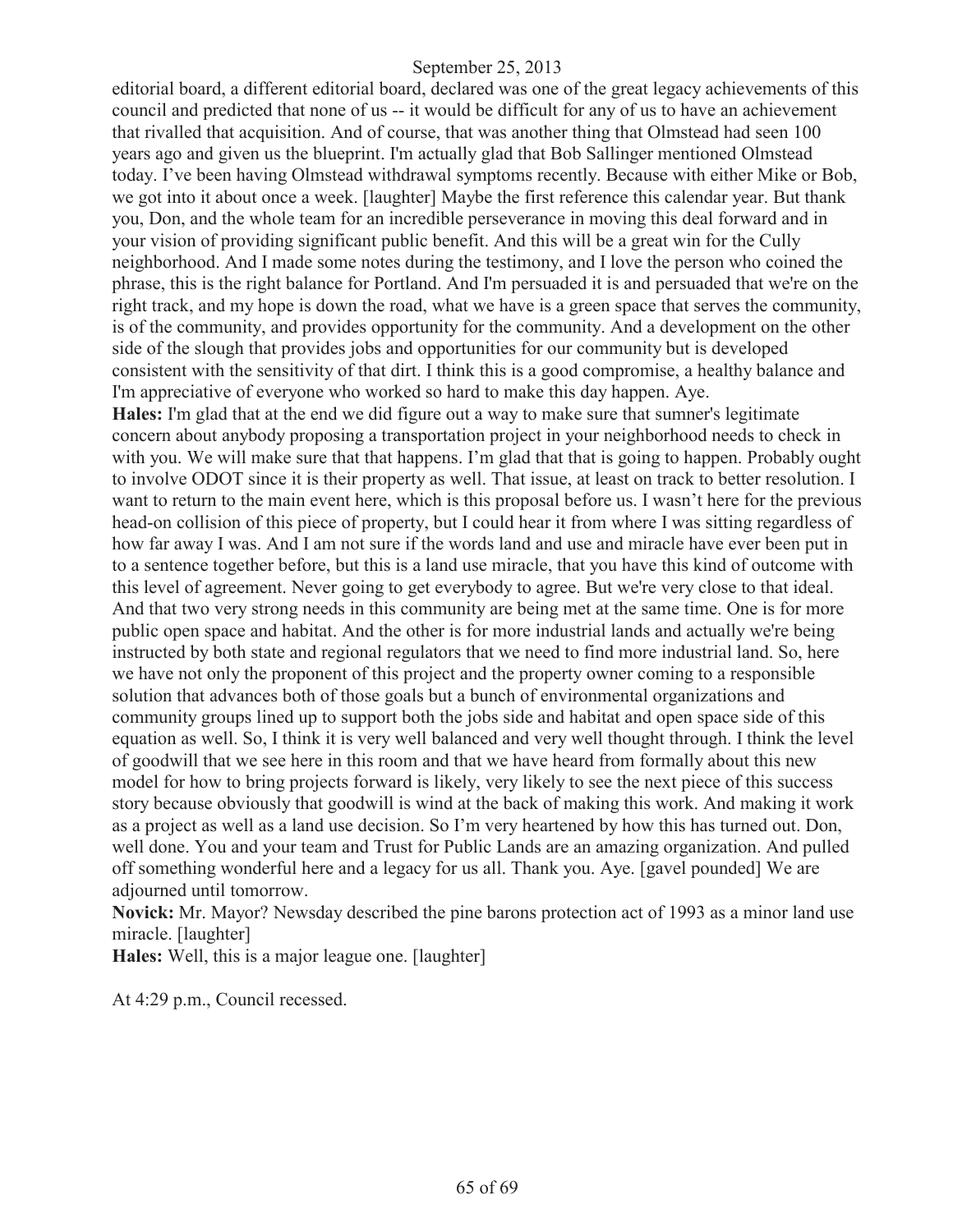## September 26, 2013 **Closed Caption File of Portland City Council Meeting**

This file was produced through the closed captioning process for the televised City Council broadcast and should not be considered a verbatim transcript. Key: **\*\*\*\*\*** means unidentified speaker.

## **SEPTEMBER 26, 2013 2:00 PM**

**Hales:** Good afternoon, Council will come to order. [gavel pounded] Please call the roll, Karla. **Novick:** Here. **Fritz:** Here. **Fish:** Here. **Hales:** Here.

**Hales:** Would you please read the two items together.

#### **Item 924 & Item 925.**

**Hales:** Actually, I want to see if you have any opening comments, because we might be able to truncate this a bit. Should I first do our obligatory call for conflicts of interest and ex parte contacts? Do your introduction and then I'll do that.

**Kathryn Beaumont, Chief Deputy City Attorney:** My opening dance number and then we can do that. As required by state law, I have several announcements to make about the kind of hearing we're holding, the order of testimony, and the scope of testimony. First, this is an evidentiary hearing, which means that anyone may summit new evidence to the Council in support of their argument. What the Council is considering today is the hearings officer's recommendation to approve a comprehensive plan map amendment and zone change, and the Council will hear - generally hears testimony in the following order. First, a staff report by BDS, then the applicant, following the applicant, anyone who supports the applicant. If there's an opponent, then the opponents may testify for three minutes each. And then the applicant has rebuttal. Since it appears to be only staff today, I suspect the only testimony we'll receive is the staff report. The Council then closes the hearing and deliberates. In terms of submitting testimony, any letters or documents that anyone wants to become part of the record should be given to the Council clerk after they testify. The testimony must be directed toward the applicable approval criteria which the staff will identify as part of their report. Issues must be raised with specificity, if anyone wants to raise issues in an appeal before the land use board of appeals, and particularly with respect to the applicant if they want to raise any constitutional challenges to conditions of approval they need to raise that issue here. And that concludes my opening statements.

**Hales:** Thank you. Any conflicts of interest or ex parte contacts to report?

**Fish:** None.

**Novick:** None.

**Hales:** Hearing none. Commissioner Fritz?

**Fritz:** No. I have been at events with the wonderful leaders of legacy health system, but nobody has attempted to talk to me about this one.

**Hales:** Good. Okay. So let's have a brief staff report. And I don't believe we have anyone signed up to testify at all. Okay.

**Fish:** Mayor I just want to note that in the excellent recommendation we have before us, it says that a prior public hearing was opened at 1:29 p.m. And closed at 1:47 p.m. I wanted to let you to know we're on the clock.

**Fritz:** I want to introduce Sylvia Cate from the bureau of development services who I know will have noticed this properly so the lack of public attention is not for want.

**Sylvia Cate, Bureau of Development Services:** Thank you, Commissioner, and good afternoon, City Council. I will try to beat that time at the hearings officer's level if you will allow me to. I am Sylvia Cate with the bureau of development services, and I am the assigned planner for this review.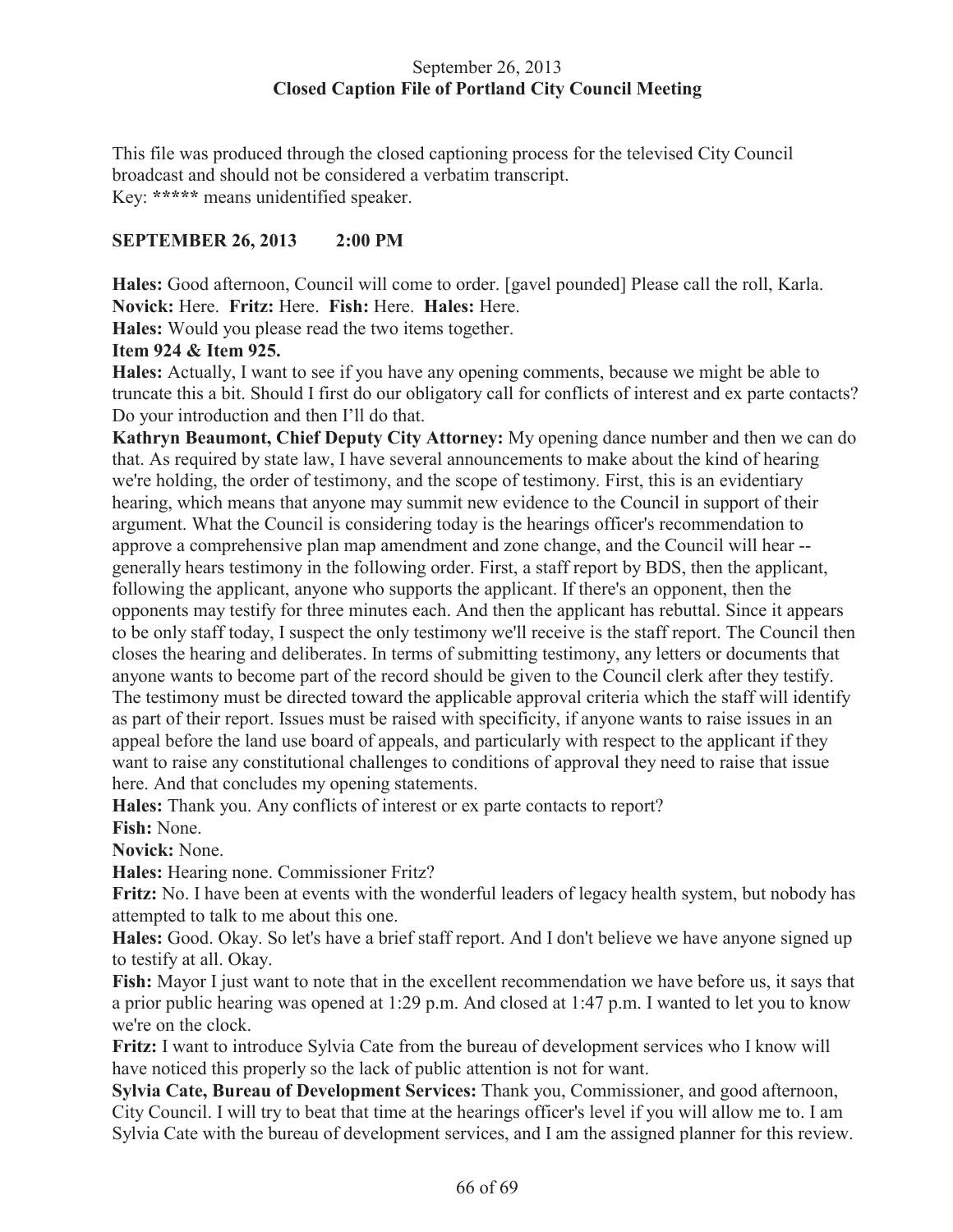Bob Haley is here representing PBOT. If anyone has any questions regarding transportation and Legacy's traffic engineer, Julia Kuhn from Kittelson & Associates is also here if there are any questions. Legacy Emanuel recently purchased this parcel which was owned by the City of Portland. It was used by the bureau of maintenance and is currently still being used by the bureau of maintenance, for vehicles staging for repairs and maintenance. They are requesting to rezone this property to IRD. It's within Emanuel's impact mitigation boundary. In 2003, the City actually requested to rezone this back to industrial in keeping with the use on the site. Now that Legacy controls the property they are asking for the appropriate zoning so it will become part of their impact mitigation plan. And that will change the zoning map to appear like this. This is just a quick detail of the tax lot configuration of the parcel, and it shows you the relationship between the bureau of maintenance building, which is to the west, the blue block, and the parcel that is the subject for this review. I'm going to take on us a very quick virtual site tour. We're flying over the campus, obviously, with the subject site highlighted. And this is a photograph showing the existing conditions and use on the property. The hearings officer recommends to you approval for both requests. I would also like to note that it was an uncontested hearing and the neighborhood association is in support of this application. There is one condition, which is that Legacy has requested that the actual implementation date of the zone change is delayed and becomes effective on January 1st, 2015, which is when the current lease expires for the bureau of maintenance, and they will then vacate the property. I believe that concludes my report. If there are any questions? **Hales:** Great. Thank you. Any questions?

**Fish:** I have a question for Commissioner Fritz. Council previously took up the issue of what Legacy intends to do with that site, which is to build a state of the art emergency room. And we had some discussions here about conditions under which we would sell the land. That's already part of the record, so we don't have to revisit that as part of this proceeding. Is that correct? **Fritz:** I'm not sure it's part of the record for this.

**Fish:** But he Council already has a separate agreement and set of expectations for the development of this site that would be independent of what we're doing today. Right?

**Fritz:** Right. That was when we had significant public testimony, at least some public testimony, about it.

**Fish:** This would be the next step along the way to fulfilling the commitment they made to actually acquire, get it zoned, and then presumably build the emergency room that they have advertised. **Fritz:** It's just the next step, yes. They are required to ask for this zone change in order to be able to get that done.

**Cate:** If I may, Commissioner, once Legacy does get that building designed, they will have to go through a design review process. That's part of the requirements of their impact mitigation plan. So that future development, when it's right, the public will have another opportunity to comment on it. **Fish:** I don't know whether this constitutes a conflict but I was at the Randall Children's Hospital recently. My son had surgery on his eyes, and they have a very distinguished pediatric eye clinic, and they treat children, and they have doctors who align children's eyes, going behind the eyes in a noninvasive surgery, but you have to go through at the bells and whistles. The new Randall Children's facility is designed to be very family friendly. While I generally don't like to be in hospitals, it is actually a very wonderful experience to be in that facility.

**Hales:** That's great. Okay. Other questions?

**Novick:** There are conversations about the industrial land, I assume there was discussion of why it's okay for us to take some land out of the industrial category in this case?

**Cate:** Yes. That was one of the applicable criterias, to analyze that going from that industrial designation back to institutional.

**Hales:** It's a small enough parcel that --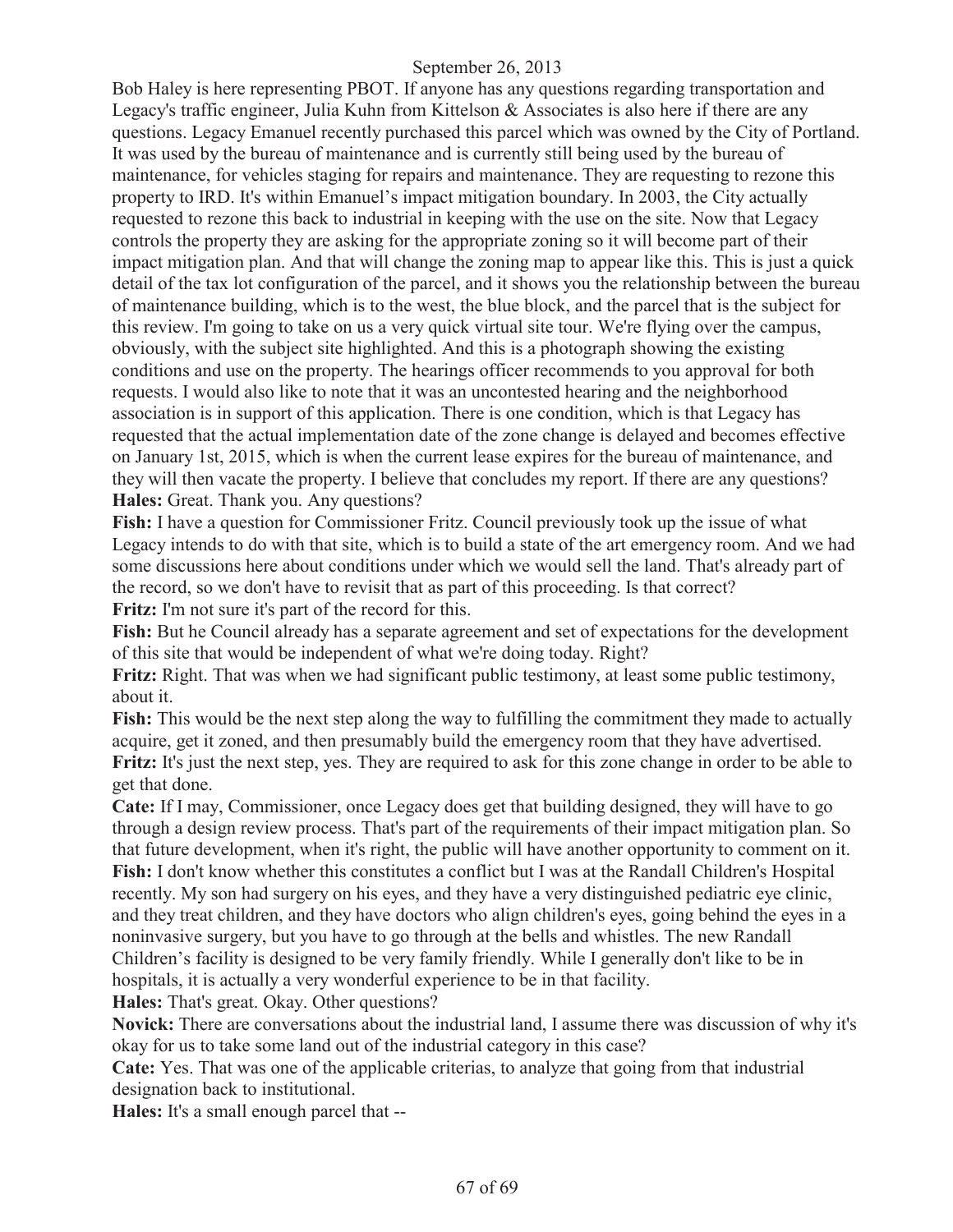**Cate:** Yes. There are certain size requirements for parcels to even go through that process. This is well below the maximum size.

**Hales:** Yeah. And not practical to use for industrial purposes given what surrounds it.

**Cate:** Correct.

**Hales:** Okay.

**Fritz:** If I might have Bob Haley come forward as well, I have one question that's come up in input that I've received. And that is about the burden to the intersections in the area. They're currently at the proper service range, are they going to meet the adequacy test for the purposes of the zone change?

**Bob Haley, Portland Office of Transportation:** This was probably one of the easier PDOT reviews -- Bob Haley, Portland office of transportation. The criteria for public services including transportation facilities in this particular case in the zoning code says that if you're going from IG to IR and the site is within an approved impact mitigation plan area, then services are deemed adequate. End of story. No study required, no nothing.

**Fritz:** Do we think they are, though?

**Haley:** I think in this one, because the IMP has the service criteria for transportation facilities, it's assumed that whatever Emanuel builds on that site, the level of development either falls within the existing IMP that we've reviewed already, or if it exceeds what's already been approved it will have to go through a type 2 or type 3 amendment to that IMP to be approved.

**Fritz:** Once the design and the parking and such are set, transportation may have an opportunity to go back in and ask for some more things?

**Haley:** Not if they build within the limit of their existing approved IMP.

**Fritz:** Ok. Thank you.

**Haley:** You're welcome.

**Hales:** That's total floor area and those kind of things?

**Haley:** Correct.

**Hales:** Okay. Other questions? If not, no one signed up to testify.

**Moore:** Correct.

**Hales:** Therefore we can close the public hearing. [gavel pounded] And move to a motion. **Fritz:** Move to accept the hearings officer's recommendation.

**Fish:** Second.

**Beaumont:** I would note the ordinance is a nonemergency ordinance, so you probably --**Hales:** The ordinance is, but item 924 is acceptance of the hearings officer's report, right? **Beaumont:** That's true. And that report is the foundation for the ordinance, which is why we

recommend that they travel together.

**Hales:** Ok. So do you want to make a tentative decision as usual and set it to come back? **Beaumont:** Correct.

**Hales:** For one week?

**Beaumont:** One week is fine.

**Hales:** Okay. Tentative decision with the ordinance and the findings come back with approved hearings officer's recommendation in one week. Any further discussion before we vote? Roll call.

## **Item 924 & Item 925 roll call.**

## **Novick:** Aye.

**Fritz:** It's a bit of an anticlimax in some ways. This is a huge amount of staff work on both transportation and development services part to bring it to such a successful conclusion. I'm not sure I'm setting the standard of success that's being a very short hearing, but it's only evidence you've been able to work with the community and any concerns have been ironed out. In particular, that we on the Council can rely on your good staff work that is implementing the previous decisions. Thank you very much. Aye.